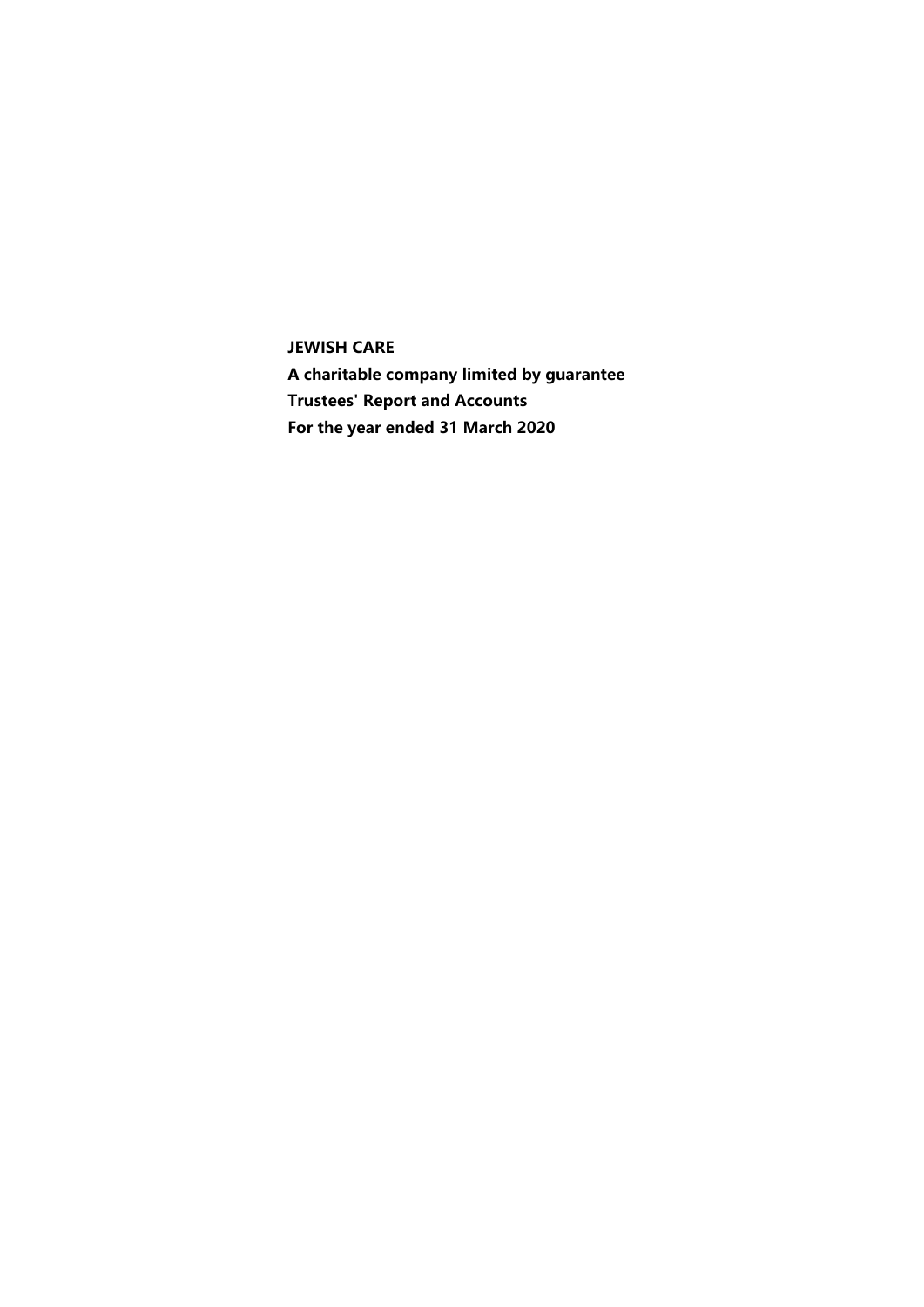## **CONTENTS**

| 1. Charity information                            | $2 - 3$   |
|---------------------------------------------------|-----------|
| 2. Trustees' Annual Report & Strategic Report     | $4 - 41$  |
| 3. Statement of Trustees' Responsibilities        | 42-43     |
| 4. Independent Auditor's Report                   | 44-46     |
| 5. Consolidated Statement of Financial Activities | 47        |
| 6. Consolidated Summary Income and Expenditure    | 48        |
| 7. Balance Sheets                                 | 49        |
| 8. Consolidated Cashflow Statement                | 50        |
| 9. Notes to the Consolidated Accounts             | $51 - 95$ |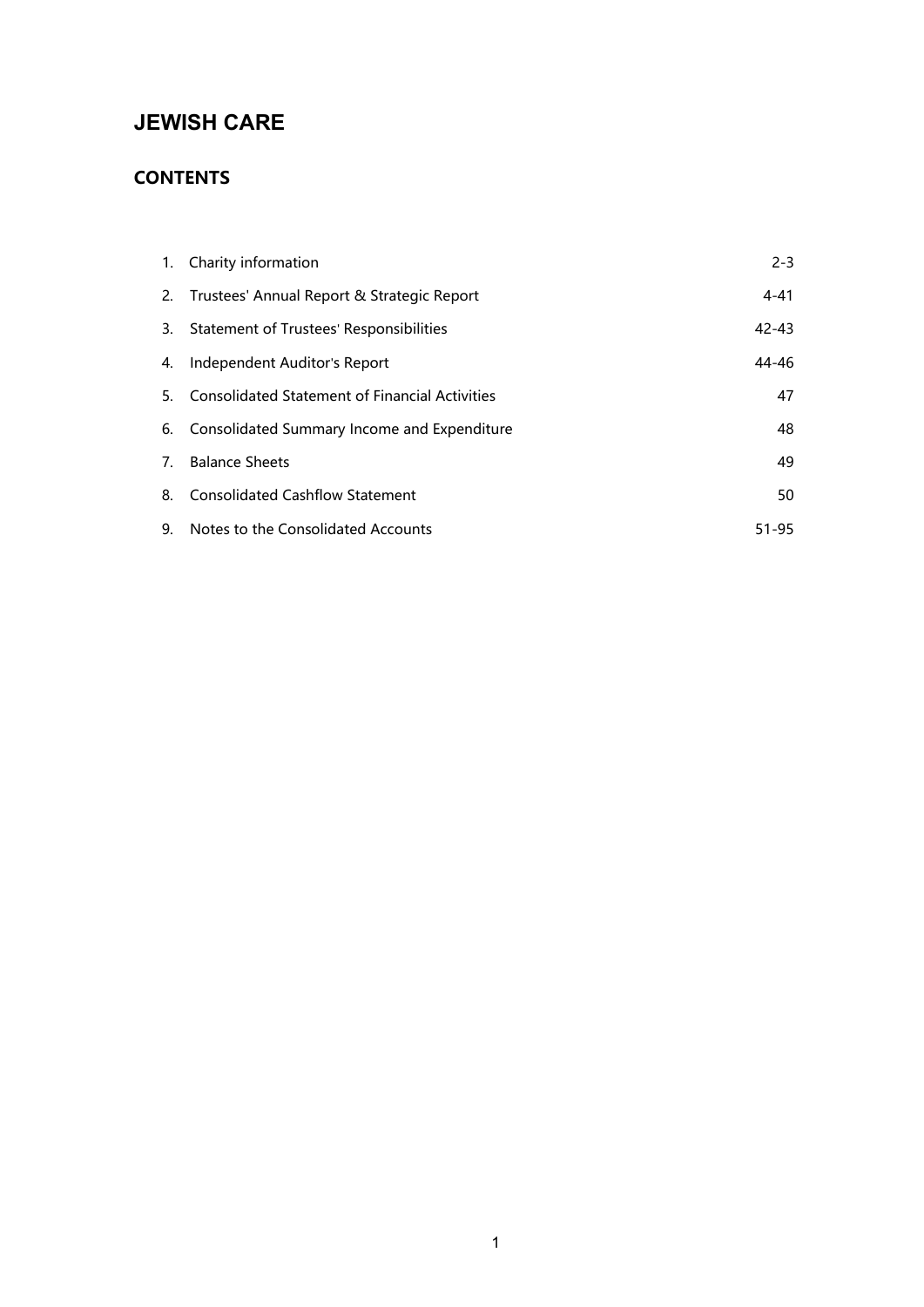## **1. CHARITY INFORMATION**

## **Bankers**

Barclays Commercial Bank Level 28, 1 Churchill Place London E14 5HP

## **Investment Advisors**

Quilter Cheviot Limited One Kingsway London WC2B 6AN

Veritas Investment Management LLP Riverside House 2A Southwark Bridge Road London SE1 9HA

## **Auditors**

**External** RSM UK Audit LLP 25 Farringdon Street London EC4 4AB

## **Auditors**

**Internal** Haysmacintyre LLP 10 Queen Street Place London EC4R 1AG

## **Solicitors**

BDB Pitmans LLP One Bartholomew Close London EC1A 7BL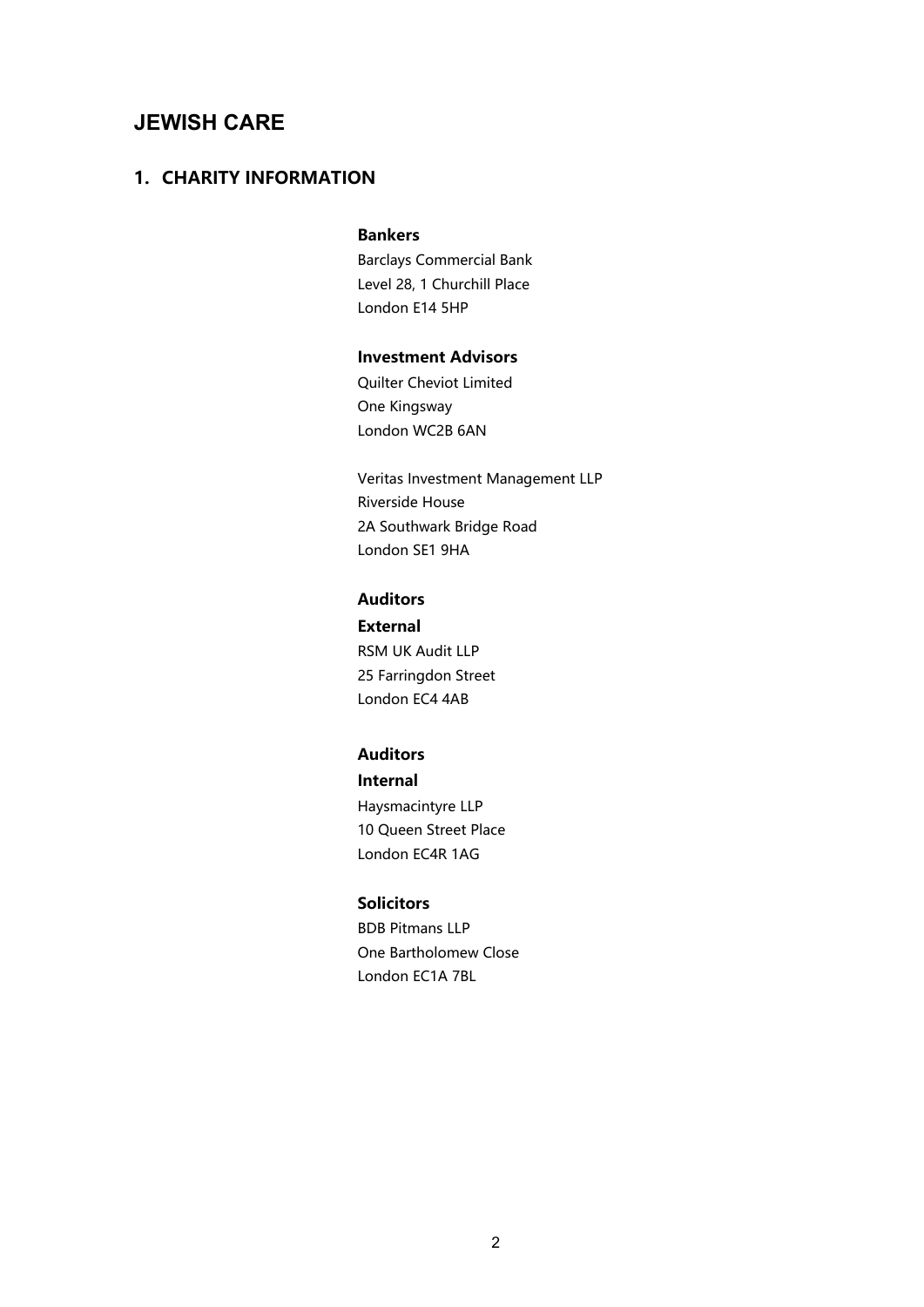## **1. CHARITY INFORMATION (cont'd)**

## **Solicitors**

Stephenson Harwood LLP 1 Finsbury Circus London EC2M 7SH

## **Pension Advisors**

Barnett Waddingham LLP Decimal Place Chiltern Avenue Amersham HP6 5FG

## **Principal Office & Registered Address**

Amélie House Maurice and Vivienne Wohl Campus 221 Golders Green Road London NW11 9DQ

## **Charity Registration Number** 802559

**Company Registration Number** 02447900

## **Website**

www.jewishcare.org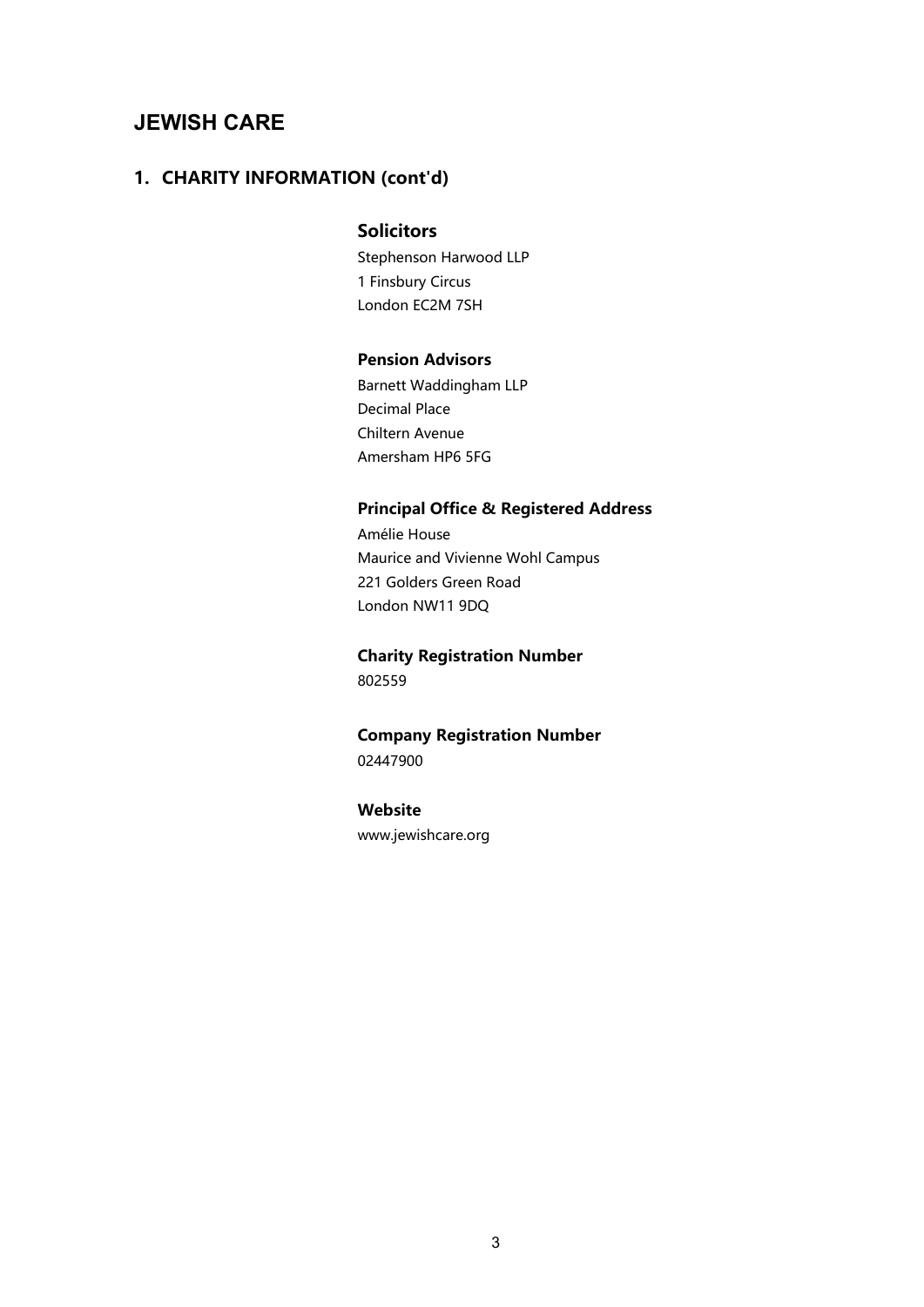### **2. TRUSTEES' ANNUAL REPORT**

The Trustees have pleasure in submitting their Report incorporating the strategic report and audited financial statements for the year ended 31 March 2020.

### **CHIEF EXECUTIVE'S OVERVIEW FOR 2019/20**

The year started off like any other 'normal' year, with many successes to celebrate in 2019-20. However, by the end of the financial year, the 31 March 2020, the world was facing a global pandemic, the effects of which continue to be felt across Jewish Care.

The organisation had to adapt to enormous change at remarkable speed because of Covid-19 and make large outlays on Personal Protective Equipment (PPE) and other measures to protect our staff, clients, and residents with the organisation's executive leadership team continually assessing the impact of the pandemic. The pandemic has also had a negative impact on the levels of occupancy in our residential homes. Risk mitigation steps taken after the 2019/20 year-end have been explained in the risk policy set out on pages 37 to 39 in light of the severity of the pandemic impact on our financial resources.

In the months prior to the pandemic turning our world upside down, it has been another very positive year for Jewish Care, albeit in a period of continued challenge and for Jewish Care, some significant change. The Trustees spent considerable time recruiting a successor to Chairman, Steven Lewis and we were delighted that Jonathan Zenios re-joined the Board as a Trustee in March 2020 and became Chairman in September 2020. At the same time, our former Chairman, Steven Lewis became President, and The Lord Levy took on the newly created role as Life President of Jewish Care.

In the world of social care, change is constant and brings opportunity too. Opportunity comes in outlining the steps leaders can take to facilitate change in service delivery with service user and workforce participation. We continue to see increased regulation across every area of our work which itself creates more challenge. I am pleased to report that all our care homes remain rated as 'Good' by the Care Quality Commission (CQC). The state of funding for social care remains a key feature of public discourse, and, as always, costs continue to rise. Jewish Care has played an active role in discussions with both central and local government, seeking to ensure funding for care services is addressed as policy develops. Whilst we have yet to see any significant review of the status quo, the pressure is growing to create a more sustainable situation in the UK. Covid-19 is only going to accelerate the need for long term solutions.

Whilst the Government remains the largest customer, paying care fees for many of our residents, so much of what we do is only possible because of the generosity of the Jewish community. Thousands of volunteers continue to support our paid workforce and this year's report shows voluntary income in excess of £25m (including capital donations of £8.3m), underlining the continued reliance we have on our wonderful supporters. Included among them are those who remember us with a gift in their will and legacy income has remained strong.

We are also well on the way to fully funding our £47m development Sandringham in Stanmore. Sandringham opened its doors in May 2019 with the Anita Dorfman Home and Wolfson Assisted Living Apartments being the first phase to welcome residents. As we continue to invest in new facilities, it is inevitable that some of our older homes will reach the end of their lifespan. This year we closed Rubens House, which had served the community well for over 50 years. In addition, in January 2020 we ceased to provide Home Care in the North West London and Hertfordshire areas, recognising that we could no longer compete in an over saturated market.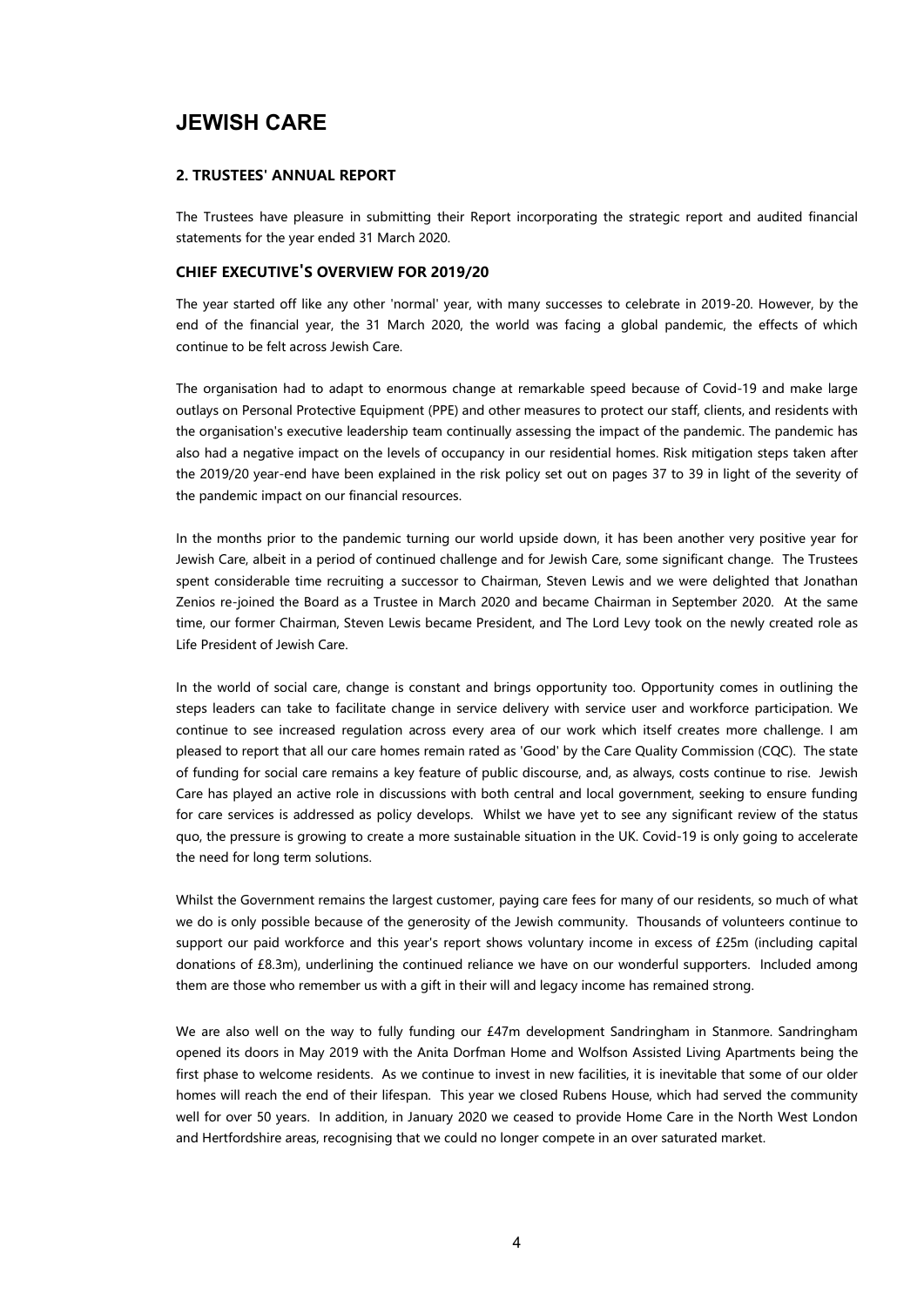## **2. TRUSTEES' ANNUAL REPORT**

## **CHIEF EXECUTIVE'S OVERVIEW FOR 2019/20 (cont'd)**

Overall, the organisation remains in a strong position, with compliments up at 914 (2018/19: 438) and complaints down at 96 (2018/19:118) and the number of people using our services increasing. The number of concerns expressed about various service issues fell and we review in detail all such occurrences and take remedial action, where necessary. None of this would have been possible without Jewish Care's ability to work in partnership with the community. We are the envy of many in the social care world, because of our ability to harness that relationship and use it to the benefit of those vulnerable people that need our services.

I would like to conclude by thanking both the paid staff, for the immense hard work that they have put in over the last year, and our volunteers, including the members of our Trustee Board, our Honorary Presidents, President and Life President for their commitment to Jewish Care. I am so grateful for the unique way that these groups of individuals work together to ensure that the Jewish community receives the quality of services it does. This makes me incredibly proud to be the Chief Executive of Jewish Care.

**Daniel Carmel-Brown, Chief Executive Officer**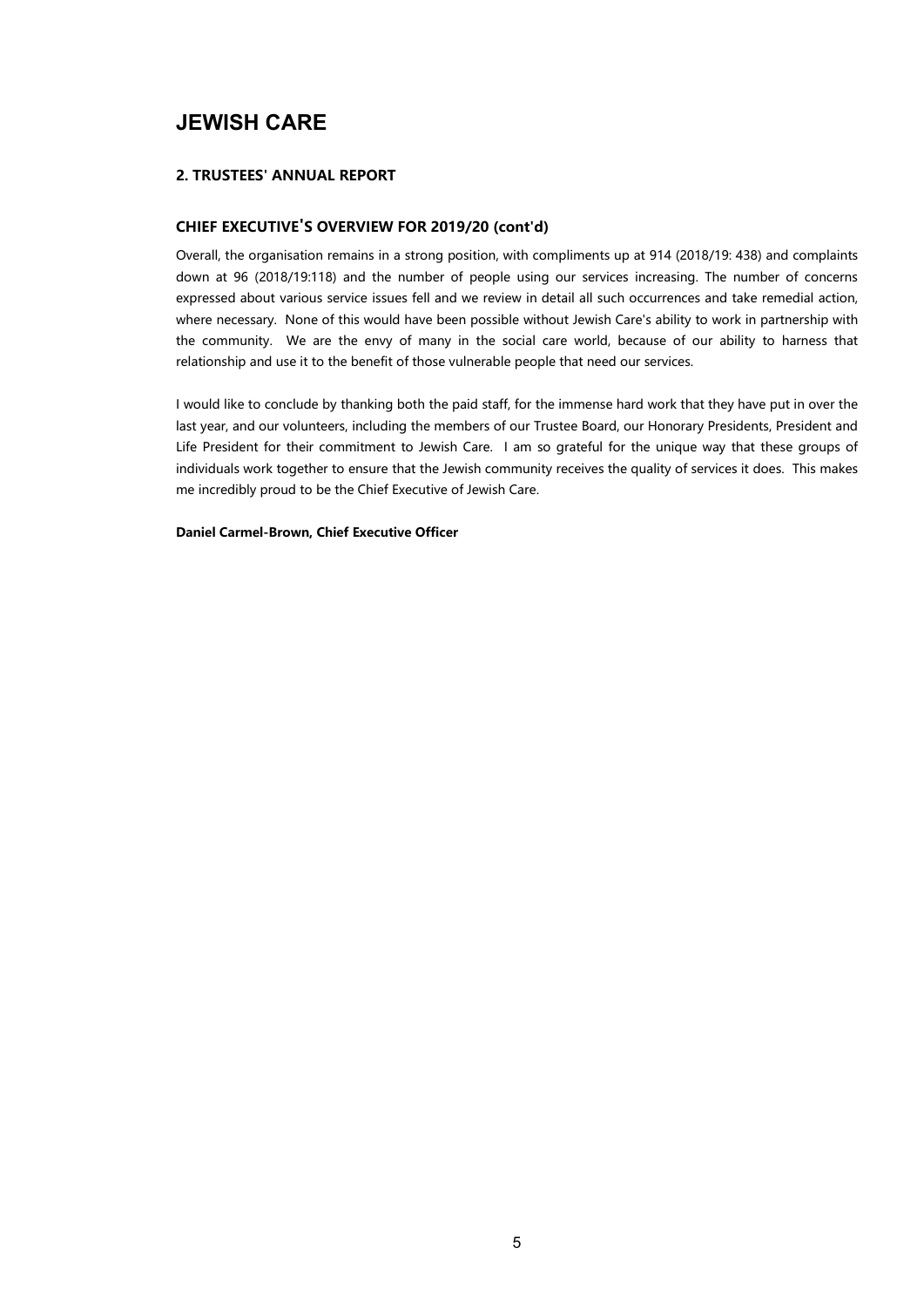### **2. TRUSTEES' ANNUAL REPORT**

### **2a. WHAT WE DO**

Jewish Care is the largest health and social care charity serving the UK Jewish community in London and the South-East. Together with the work of our 1,275 staff members, our 3,000 volunteers and our dedicated lay leaders lending their time and expertise, we run over 70 centres and services, touching the lives of over 10,000 people every week through our vital services. Our role is to help Jewish people participate and live in their community by delivering care and support that recognises and values their Jewish way of life. We believe that all of our clients should be able to celebrate and participate in those aspects of Judaism that they feel most comfortable with and our staff and volunteers ensure this is a fundamental part of the service we offer. As a leading communal organisation with a charitable purpose, we aim to make a positive difference to people's lives, improving their overall wellbeing and keeping them connected to their community. We recognise that everyone's situation is different and that they change over time, we strive to ensure every individual is empowered to live the way they want through our network of support. Our support and advice extends to the entire family from mother, brother, neighbour, wife or grandchild.

#### **Our network of support includes the following services:**

**Community support and social work services** – we have five specialist teams who can guide, support, advise and advocate in the areas of ageing and dementia, disability and welfare rights, family carers, holocaust survivors, refugees and palliative care. Our teams work closely together with, and have developed community networks with GP's, synagogues, voluntary agencies and other organisations including the NHS, local authorities and other care service providers to deliver the best possible outcomes for our clients.

**Jewish Care Direct (Helpline)** – is a confidential first port of call information and advice helpline offering assistance with a wide range of health and social care queries. Our trained advisers are friendly, knowledgeable and helpful and can provide details of all of Jewish Care's community support services in a sensitive and compassionate manner. In these unprecedented times, our telephone lines are available to support adults and carers who are considered extremely vulnerable to Covid-19 with an online and local resource library available for information and advice from other organisations.

**Care homes**– all of our care homes are committed to enable residents to receive high quality residential, nursing and dementia care in an environment that promotes meaningful lives. Electronic care plans support evidence based care and treatment while providing an educational function for staff with active input to policies and procedures. Our care homes are regulated and inspected by the Care Quality Commission (CQC) and we aim to provide the very best standards of care. We also offer a unique style of care which reflects the traditions, beliefs and culture shared by Jewish people. Our staff are trained to understand the Jewish culture and help residents to observe and celebrate Shabbat and the Jewish festivals in a comfortable "heimische" atmosphere. The Jewish way of life is celebrated in all of our homes, which have ongoing relationships with the community. We are open to safe admissions following strict Public Health England guidelines and measures across our care homes.

**Retirement Living–** we anticipate opening our third retirement living scheme, Pears Court, in April 2021 as part of our strategy to continue to meet the community's aspirations and requirements. Tenants benefit from having access to communal facilities including lounges, a kosher restaurant/catering facility, a hobby room as well as a courtyard garden and excellent access to local shops and facilities. Tenants also have access to care services depending on the care needs of individuals and are adjusted as care needs change.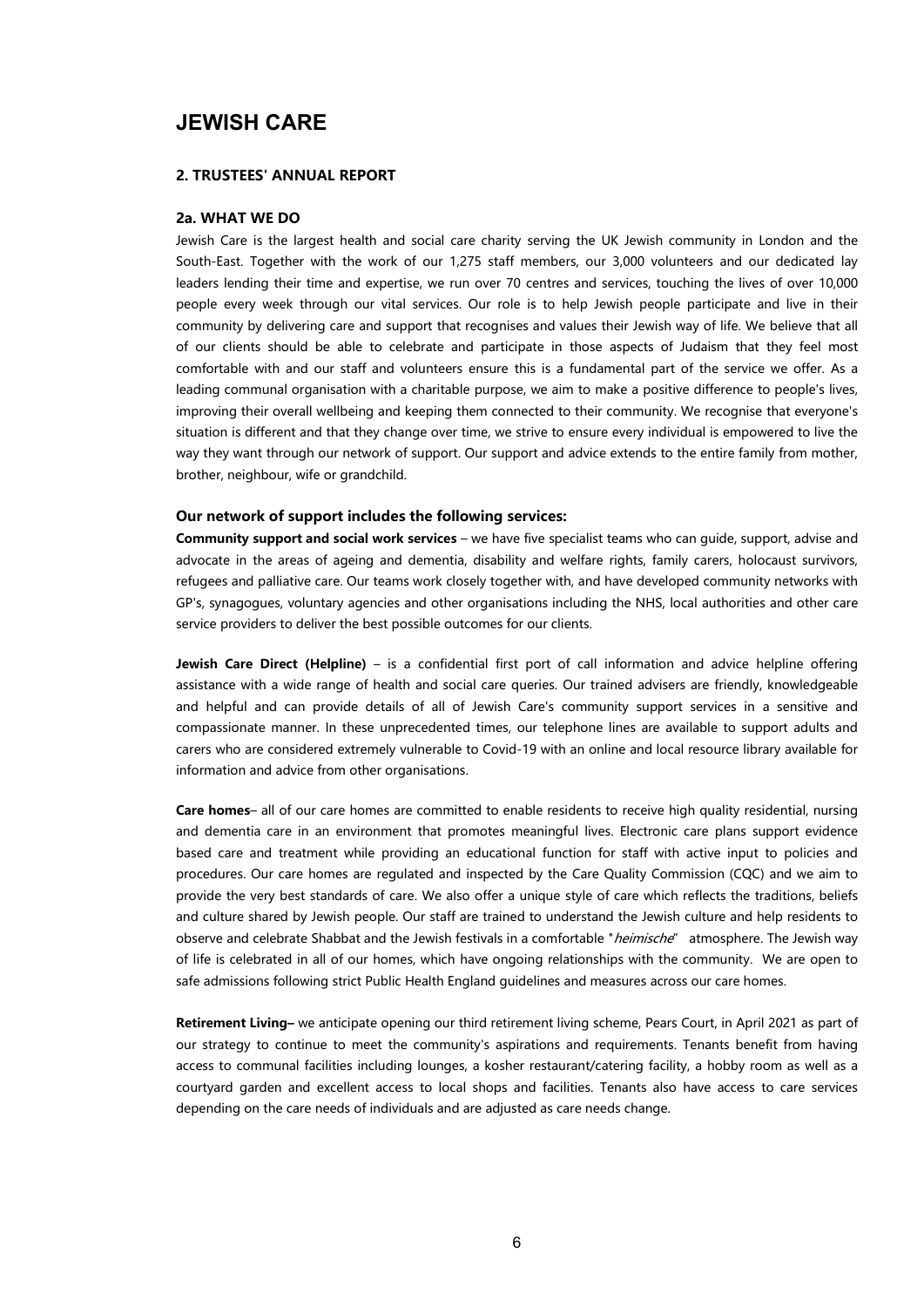### **2. TRUSTEES' ANNUAL REPORT**

#### **We provide the following services (cont'd):**

Although our non- residential buildings including community centres are closed in light of the impact of Covid-19, we are open and providing a number of key services to meet the needs of our community providing over 1,000 meals on wheels a week, a programme of virtual talks, digital entertainment, online activities and telephone befriending services.

**Community centres –** our community centres are places where people can stay active, develop new skills, stay in touch with old friends and make new ones. We try to cater for all interests, by offering a wide variety of enjoyable activities for all ages, including exercise, discussions, computer lessons, social events, support groups and more. All of our centres celebrate the Jewish festivals and stay in touch with their communities by participating in activities with local synagogues and schools.

**Day centres** – we offer a wide programme of activities for older people, enabling them to remain active and connected to their community. We also offer centres for people living with dementia offering activities that can enhance the overall wellbeing of the person living with dementia.

**Mental Health and wellbeing** – The Jewish Association for Mental Illness (JAMI) and Jewish Care deliver a single integrated mental health service for the Jewish Community. The services provided offer support, advice and care to people with mental health needs, their families and loved ones. The highly experienced and skilled teams provide individual support to clients using therapeutic, social and cultural activities, enabling people to maintain their independence and enhance their wellbeing.

**Dementia care** – our person centred care encourages individuals to remain active and helps people to maintain their dignity and quality of life. We also have a specialist dementia development team to train and support our staff working in dementia care throughout the organisation.

**Home care and Live in Care** – sometimes our clients need support to remain living independently in their own homes. This may mean providing someone to do the shopping, monitor a client's medication, help with personal hygiene or provide home care assistance as often as three times a day, every day or on a "live" in basis.

### **Other Services**

**Holocaust Survivor and Refugee Services** – we also offer a unique range of therapeutic services for holocaust survivors and refugees, tailored to meet their specific needs. Staff in the Shalvata centre offer practical and emotional support related to past trauma and current difficulties.

**Disability services** – we offer specialist services for people with disabilities, promoting independence, choice and providing support and enabling development.

**Family carers support** – our services for family carers provide vital information, support and representation to help people manage their caring role. We aim to offer individual support and advice about coping strategies and specialist support groups.

**Support groups and social clubs** – we facilitate several different groups that offer support, encouragement and advice to all those who attend. These groups offer support in such areas as addiction, bereavement, carers, memory way cafés, living with dementia and divorce. Other social groups promote social events to increase confidence, enhance wellbeing and support those with mental health needs, such as the Active Life Supper club, Sunday socials and the Thursday Social Club and Salt Beef Bar.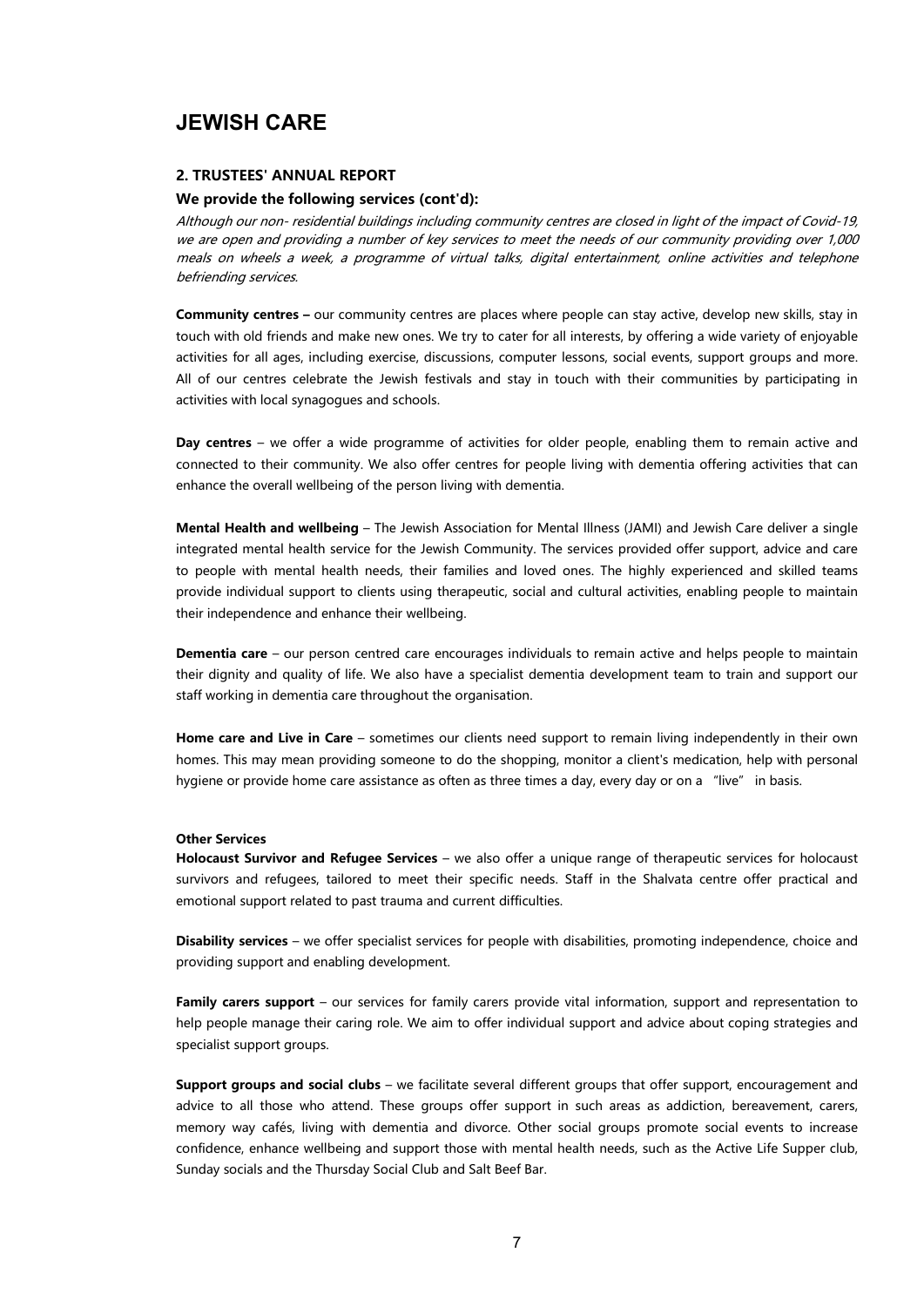### **2b. OUR VISION, PURPOSE, VALUES AND STRATEGY**

Jewish Care's vision is of Jewish communities where everyone can participate. Communities that are characterised by kindness, compassion and giving, where people are fully included, where they are not lonely or isolated and where they can get excellent care, which celebrates their Jewishness and supports them to express themselves and their culture. Our purpose is to deliver excellent care and community support services to the community that are Jewish at heart, either directly or with other providers of services. As part of this commitment to the community we developed a new vision for the future of care. This is outlined in the strategic plan for 2020-2025 and is available to view at www.jewishcare.org/strategy. The basis of our strategy is to strive to be the provider of choice for older people in the Jewish community and to support family members with their Jewish Care journey. Our vision, purpose, values and strategy along with our aims and objectives, should help to ensure that we meet the community's health and social care needs wherever possible, and that our working lives are fulfilling and give us pride in ourselves and in Jewish Care.

**Our values** are central to the way we work. They are what make us distinctive and drive how we act as individuals and as an organisation. They shape our culture. They are:

#### **Excellence, Innovation, Compassion, Inclusiveness** and **Integrity.**

**Our strategy** sets out an ambitious plan in a world of increasing change, complexity, challenges and choice. We will need to be agile and responsive and also ensure the organisation's sustainability for generations to come. Our strategic vision faces the following challenges: the changing need for care, the changing nature of Jewishness, the widening care funding gap, the growth of regulation and the changing economic landscape. We will have to make tough choices internally and constantly challenge ourselves in order to ensure that the care we provide, the people who provide it and the systems that support it are the most efficient and the most effective every day, in every interaction. The future of Jewish Care will be characterised by outstanding engagement, excellent experience, clarity of purpose, agility, efficiency and the strength of our values.

Our strategy sets out the 7 priorities we want to achieve across the organisation from 2020-25, how we are approaching them and some of the ways with which we will measure success. The 7 priorities are as follows and are underpinned by partnerships, everything we do requires the coming together of our workforce, our army of volunteers, our donors and the community at large.

**Jewish Care will be distinctively Jewish** – our aim is that the Jewishness of the experience we offer is clear, distinct and meets the needs and expectations of the community we serve. We want people to experience the Jewish values of kindness, giving and welcoming in every interaction with us.

**Jewish Care will be recognised for quality and innovation** – our aim is to be the social care provider of choice for older people in the Jewish community, universally recognised for the quality of our services. Jewish Care should always deliver quality, best practice and achieve full compliance with all legal and regulatory requirements.

**Jewish Care will be integrated in our community** - our aim is that the Jewish community and Jewish Care will remain central to each other. Jewish Care will develop with members of the community we serve as we navigate a changing world of care. We will engage effectively with supporters, volunteers, leaders, partners and clients to respond to their needs and provide them with first-class care and services.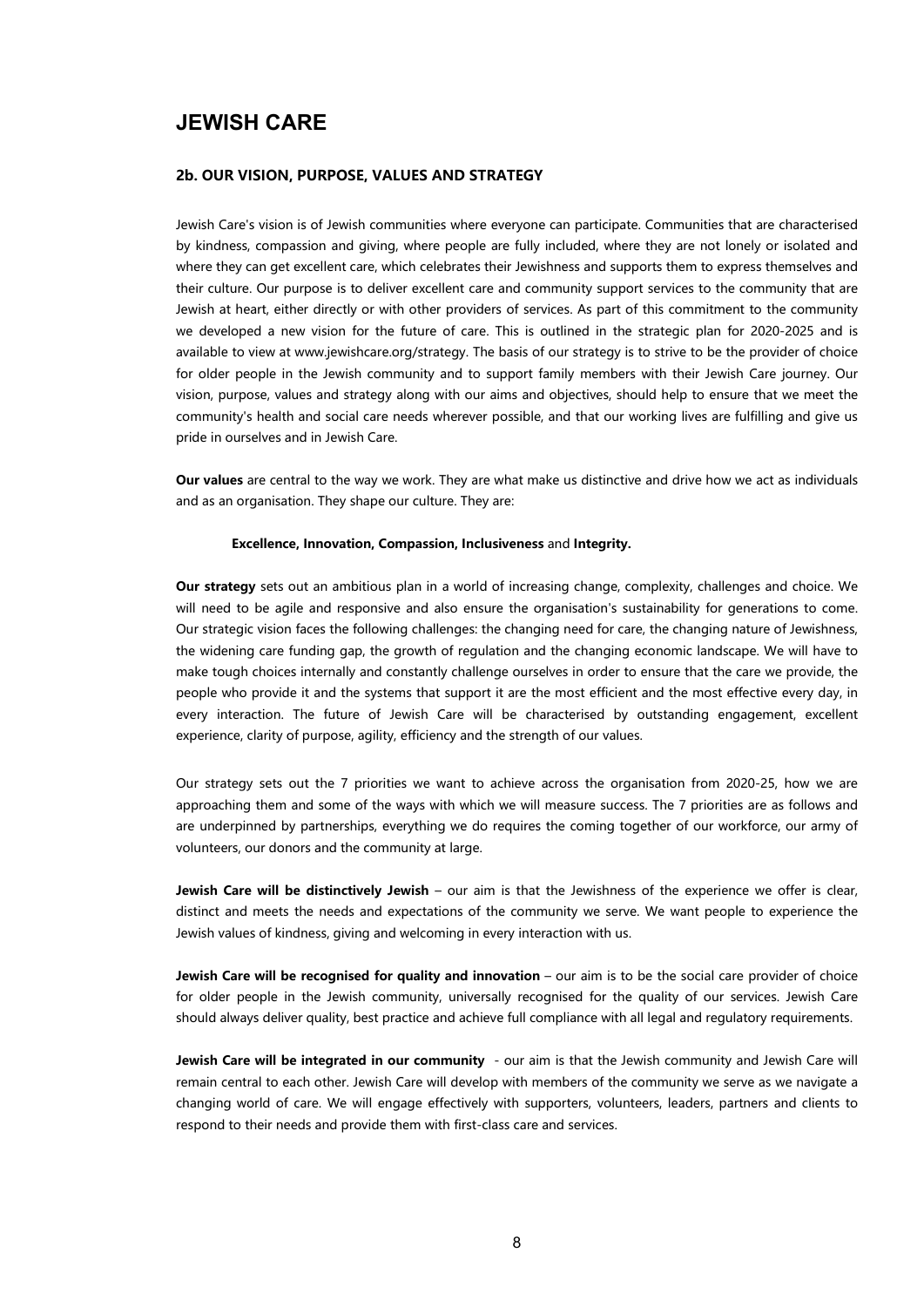### **2b. OUR VISION, PURPOSE, VALUES AND STRATEGY (cont'd)**

#### **Our strategy cont'd**

**Jewish Care will be the customer's choice** – our aim is to develop staff and volunteers, our insights, our systems and our tools so that we can become the social care provider of choice to the Jewish community. We should be known for the speed and excellence of our service.

**Jewish Care will be an employer of choice** – our aim is to be the employer of choice for talented people who share our values and have the skills we need to deliver our ambitions.

**Jewish Care will be the champion of volunteering** – our aim is to enable people to enjoy a first class experience as volunteers, making the most of these skills and the impact they make on the communities we serve.

**Jewish Care will be a continued leader for the community for generations to come - our aim is to ensure that** the governance, leadership, financial, health, resources and reputation of the organisation continue to be robust, well managed and allow us to serve the community for generations.

#### **The success measures that we plan to use in order to deliver our strategy are as follows:**

- Use our resources in the most effective and efficient way possible, avoiding waste and ensuring we obtain good value from them to benefit the community into the future.
- Create 'hub' campuses that deliver high quality environments for the long term and strengthen social care in the Jewish community. These will allow us to sustainably and efficiently deliver high quality services and to harness the local community' s engagement and support.
- Increase our partnerships so that the community benefits from efficient and integrated networks of support.
- Provide clear, transparent and sustainable fee structures for our residential homes.
- Align our retirement living services as effective income producing services.
- Further develop our community based services to ensure continued engagement with an increasing number of members of the community through various channels both digital and face to face, when Covid 19 allows.
- Continue to explore different ways to increase our fundraising in line with the rising costs of providing care whilst increasing the community's awareness of the importance of legacies to our service provision.
- Manage our investment portfolio effectively to maximise returns and support service delivery.
- Maximise the benefits of our lay leadership programmes.
- Continue to hold ourselves to the highest standards of governance and implement a full governance review to ensure our governance will remain sustainable for our future.
- Account to our Board of Trustees for our progress in achieving our aims, which will be measured against internal corporate delivery plans and performance indicators.

In light of the Covid 19 pandemic, we have accelerated some of our strategic plans and face many additional challenges ahead, rebuilding parts of the organisation, stabilising occupancy, planning for additional waves of the virus and re-setting the organisation in light of the severity of the impact of the pandemic has had on our financial resources. We continue to be prepared and will make sure now more than ever that our organisation continues to be the Jewish Care the community needs and deserves in light of our strategy and the continued challenges.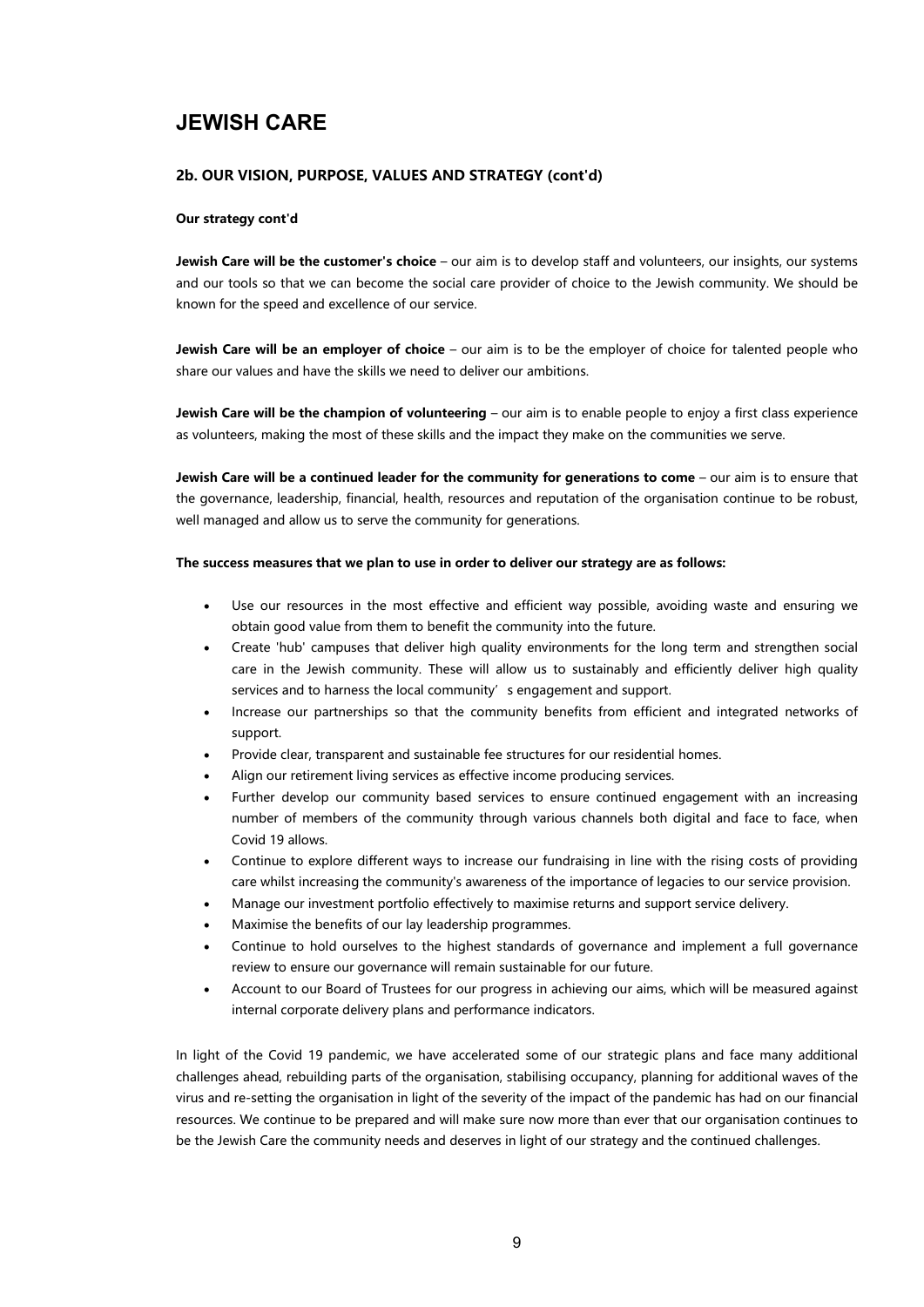#### **2b. OUR VISION, MISSION AND STRATEGY (cont'd)**

#### **Section 172 Statement**

The Trustees have considered the requirement to promote the success of the Charity for the benefit of all stakeholders and to achieve its charitable purposes, in doing so the Trustees have had regard to the following requirements of S172 of the Companies Act 2006.

#### **The likely consequences of any decision in the long term**

The Board of Trustees meet every 6 to 8 weeks alongside the Executive Leadership Team to discuss strategic initiatives, priorities and to agree any changes in the way the organisation operates with a focus on the future of the organisation. The development of initiatives and plans by the Executive Leadership Team are also supported with focused expertise and oversight from one of our many sub- Committees. Our 2020-25 strategy also sets out the organisation's long term focus in a changing and challenging landscape, a strategy that is underpinned by its stakeholder partnerships

#### **The interests of the company's employees**

Our people, both staff and volunteers, are our greatest asset. One of the 7 priorities of our 2020-25 strategy is to be the employer of choice for talented people who share our values and have the skills we need to deliver our ambitions. We recognise our staff by celebrating success, as well as supporting them in a multitude of ways including creating wide-ranging and robust learning and development programmes, providing flexible working, managing a staff forum whereby concerns can be raised, discussed and resolutions proposed, the introduction of Workplace (a business focussed Facebook-type application) to improve staff communication and commitments being made by the Board to continue to work towards the London Living Wage. Staff are supported by Sub-Committees of the Board, namely the Remunerations Committee.

#### **The need to foster the company's business relationships with suppliers, customers and others**

Our organisation is defined by partnerships. Everything we do requires the coming together of our workforce, our army of volunteers, our donors, our suppliers, our clients, our purchasers of services that include local authorities, clinical commissioning groups and our regulators. Our 2020-25 strategy underpins the value and contribution from all of these stakeholders. We encourage feedback from all stakeholders, especially client feedback as this is a critical part of the mechanism that allows the development and improvement of our front-line services. Oversight of our front line services is provided by four newly formed Sub Committees of the Board namely the Residential Care Services Committee, the Clinical Governance Committee, the Independent Living Committee and the Community Centres and Volunteering Committee.

### **The impact of the company's operations on the community and the environment**

We are committed to shaping the future of care and sustain our ability to meet changing expectations and needs of our community, whether that be determined by location or age. Over the years, we have regularly responded to the community's changing needs and in doing so have embarked on major donor funded capital projects to develop four campuses of care. These campuses will allow the community to benefit from high quality care, community support, independent living apartments and a range of social events all at one, easily accessible location, along with opportunities to volunteer to strengthen community ties. On the ground, we have also modernised our care delivery with the introduction of hand-held, electronic care plans and modernised our day community services programmes, taking advantage of the many digital innovations that have been made. Please refer to our carbon reporting on pages 15 and 16 to understand our contribution and response to the environmental challenges.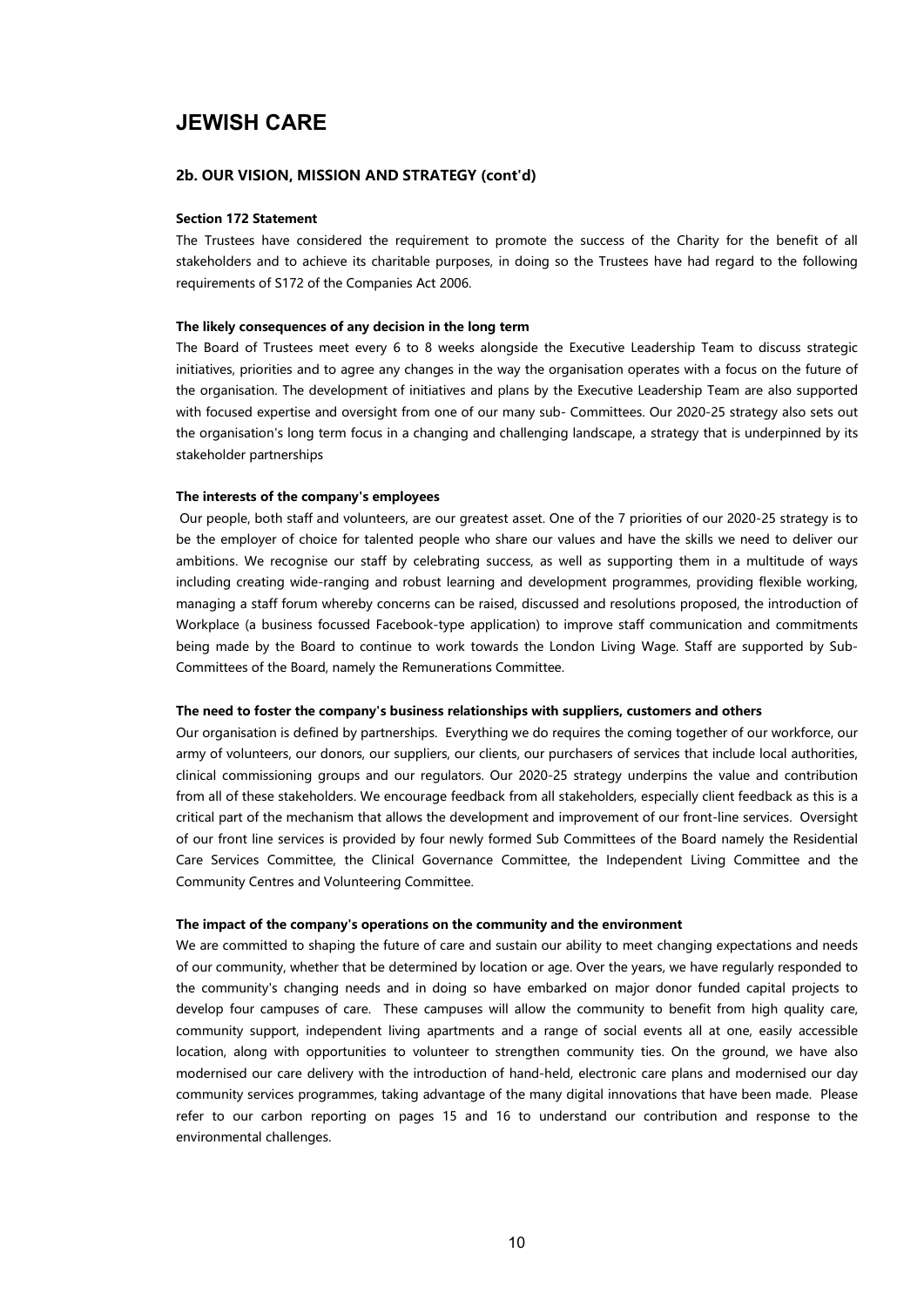## **2b. OUR VISION, MISSION AND STRATEGY (cont'd)**

#### **Section 172 Statement (cont'd)**

#### **The desirability of the company maintaining a reputation for high standards of business conduct**

Our organisation is strongly committed to maintaining a reputation of high standards in all of our charitable deliverables and business conduct. Organisational and departmental risk registers are kept and overseen by the Internal Audit, Assurance and Risk, a sub-Committee of the Board. Our internal audit function also performs a critical role in determining cross cutting audits based on risks with high net risk scores as well as areas of the business that heavily rely on robust control environments that dramatically reduce our risk exposure. As a CQC regulated Charity, we also respond to regulatory findings obtained during inspections to understand how service improvements can be made. All regulatory finding reports are reported to the Board of Trustees. Aligned to reputational management is our process for reporting serious incidents (SIR) to the Charity Commission. Jewish Cares SIR procedure was put in place in July 2018 and amended in February 2020. The SIR process is a robust one and has resulted in a number of reports being made, on each occasion the Charity Commission has been entirely confident in the way that each incident has been dealt with. The SIR process requires any potential incident to be reported to a committee of various members of the Board, whereupon the committee will convene to discuss each incident, the Board is informed whether the potential incident is reported to the Charity Commission or not.

### **The need to act fairly as between members of the company**

All Trustees and Directors of subsidiary entities act in the best interests of the charitable organisation in meeting its charitable objectives. Declaration of any conflicts of interest are a standing agenda item at each Board and Sub Committee meeting.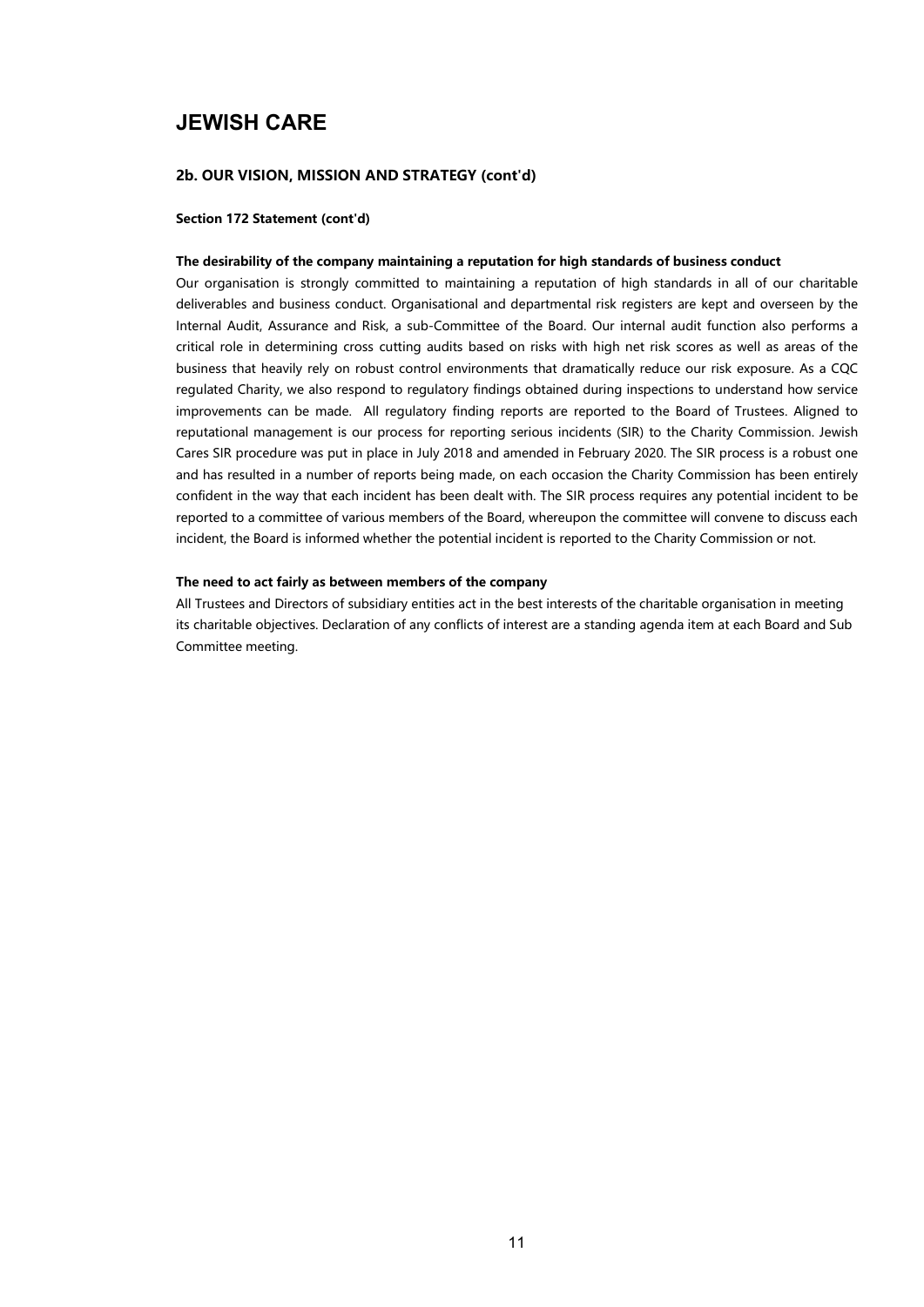### **2c. STRUCTURE, GOVERNANCE AND MANAGEMENT**

#### **Our Constitution**

Jewish Care is a registered Charity (reg no. 802559) and a Charitable Company limited by guarantee and not having a share capital (reg no. 02447900). Jewish Care was registered as a Charity in November 1989, though the predecessor organisations to Jewish Care have been providing care and support for the community since the 1850s. It is governed by its Memorandum & Articles of Association as amended in June 2017.

## **Subsidiaries & Linked Charities**

At the year end, Jewish Care operated 4 subsidiaries and 20 linked Charities (all subsidiaries and linked Charities are consolidated into the group accounts). Of the three larger subsidiaries and linked Charities, Community Trading Limited is a trading subsidiary wholly owned by Jewish Care, the Joel Emanuel Trust is a registered social landlord wholly owned by Jewish Care (linked Charity) and the Jewish Association for Mental Illness (JAMI) is a Charity of which Jewish Care is the sole company law member (see note 3 for a summary of the audited financial numbers for the year ended 31 March 2020). The three undertakings, as detailed below, nominate their own Board of Directors, Management Committee and Board of Trustees respectively. Jewish Care Pension Trustees Limited is also a dormant subsidiary (by virtue of the absence of financial transactions) of Jewish Care but it is active in its role as Trustee to the pension schemes operated by Jewish Care. The other 20 are trusts and linked Charities (see note 14) and are consolidated on the basis of common management and control; work is continuing with the Charity Commission to rationalise these trusts. Jewish Care also has close working relationships and partnerships with other Jewish Charities sharing knowledge and support to actively enhance each of their respective objectives.

### **Community Trading Limited (CTL)**

Community Trading Ltd (CTL) (company registration number 02449362) was incorporated in 1989. The principal activity of CTL is the provision of services to and in connection with Jewish Care. The majority of activities during 2019/20 were fundraising dinners in aid of Jewish Care and development of the Sandringham site at Stanmore. CTL makes a qualifying payment, as a donation, to Jewish Care under a formal deed of covenant.

#### **Joel Emanuel Trust (JET)**

Joel Emanuel Trust (JET) is a linked Charity and registered social landlord whose objects are the provision of housing for poor persons of the Jewish faith. JET operates Sidney Corob House, a mental health residential home for those over 50, offering residents different levels of care to suit their individual needs. The overall affairs of the JET are managed and controlled by the corporate Trustee (Jewish Care) through the operation of the Independent Living Committee (ILC) incorporating the JET Management Committee. The ILC also oversees the development of our retirement living schemes with our latest scheme Pears Court at Sandringham, Stanmore currently under development and due to open in 2021.

#### **Jewish Association for Mental Illness (JAMI)**

Jewish Care with the Jewish Association for Mental Illness (JAMI) provides an integrated mental health service for the Jewish community providing support to clients using therapeutic, social and cultural activities, enabling them to maintain independence and enhance their wellbeing. Jewish Care is the sole company law member of JAMI. The Jewish Care group financial statements for the year ended 31 March 2020 include the consolidated numbers of JAMI. JAMI owns a 100% trading subsidiary, JAMI Sales and Services Limited. Jewish Care supported JAMI with a grant of £765,257 during the year ended 31 March 2020 (2018/19: £765,257) which is included in JAMI's own financial statements.

### **Funds held as custodian Trustee on behalf of others**

The Charity does not hold funds as custodian Trustee on behalf of others.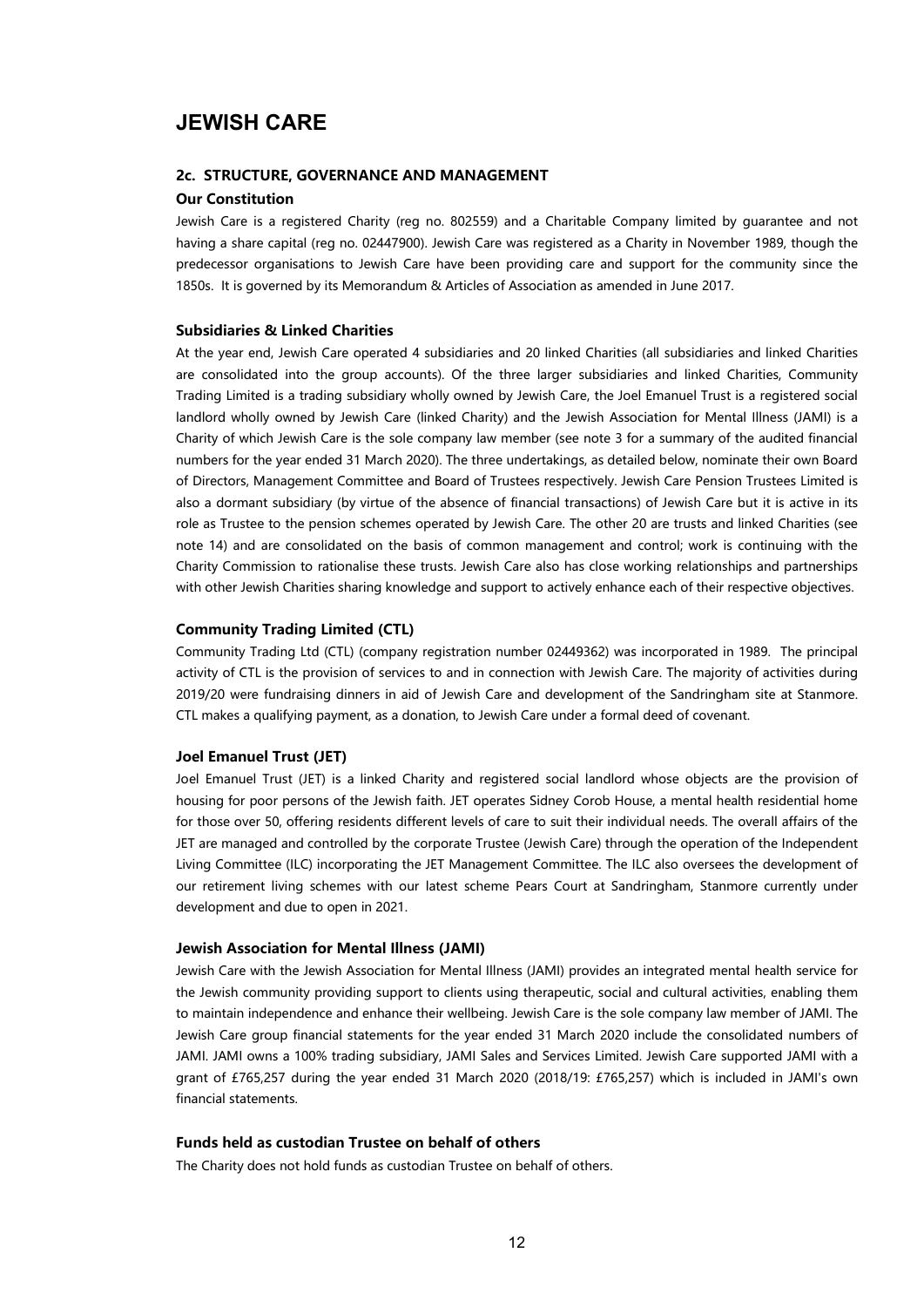## **2c. STRUCTURE, GOVERNANCE AND MANAGEMENT (cont'd)**

## **Trustees**

The current Directors of Jewish Care are the Board of Trustees (who are listed on page 18 of this document). The Board of Trustees comprises of 13 Trustees, the minimum requirement is 10 Trustees with a maximum of 20. The Trustees have delegated the day to day decision making to the Executive Leadership Team who report directly to the Board of Trustees. The minimum term for a Trustee is 3 years up to a maximum term of 6 years. A Trustee shall hold office for the lesser of 3 years or until retirement or ceasing to be a Trustee, on expiry of a first term, a Trustee will be eligible for re-election. Any term over 6 years (the maximum term is 9 years) must be approved by at least two thirds of the Trustees. The Board of Trustees meets every 6 to 8 weeks alongside the Executive Leadership Team to discuss the strategic priorities, performance of the organisation against key performance indicators, to agree any changes in the way the organisation operates, strategic initiatives and to focus on the future**.** The Trustee Board has been selected based on skills and abilities chosen from a broad range of backgrounds, including health care, business, property, law, accountancy and public life to meet the collective requirements of the organisation. All new Trustees are given an induction pack on appointment with meetings and training organised with key charity personnel. Development and training of Trustees continues throughout their term of appointment.

At the 31 March 2020 and prior to the governance review described on page 17, the Board of Trustees was supported by 3 sub-Committees and 6 expert groups.

### **Sub-Committees**

- Nomination and Remuneration Committee
- Audit & Risk Committee
- Clinical Governance Committee

All three sub-Committees of the Board of Trustees report directly to the Board of Trustees and have delegated authorities and responsibilities.

The Nomination and Remuneration Committee is responsible for the recruitment and selection of Trustees of the Board and the Executive Leadership Team. It consists of Trustees and the Chief Executive and is chaired by the Chair of the Board. The Committee oversees the balance of skills, knowledge and experience and evaluates the requirements of all appointments to ensure an adequate balance of requisite skills. The Committee oversees the process for the appointment and framework for the remuneration of the Chief Executive and the Executive Leadership Team, whilst also ensuring that all actions in relation to both the Board of Trustees and the Executive Leadership Team reflect the requirements of the Fit and Proper Person test.

The Audit and Risk Committee is responsible for overseeing external and internal audit, stewardship of financial reporting and identifying and overseeing Jewish Care's risk assessment. The membership of the Audit and Risk Committee comprise the Treasurer, Trustees and non-Trustees who have relevant current expertise in the areas of finance, audit and/or risk management, the Charity's Chief Executive and Chief Operating Officer also attend and represent the Executive Leadership Team.

The Clinical Governance Committee is responsible for scrutinising, providing assurance and oversight of Jewish Care's clinical governance arrangements throughout the organisation. The Committee ensures that adequate and appropriate governance and clinical risk structures, processes and controls are in place across Jewish Care. The membership of the Clinical Governance Committee comprise of Trustees and non-Trustees who have relevant current expertise in the areas of clinical governance, the Charity's Chief Executive, Director of Care Services, Director of Community Services & Volunteers also attend and represent the Executive Leadership Team.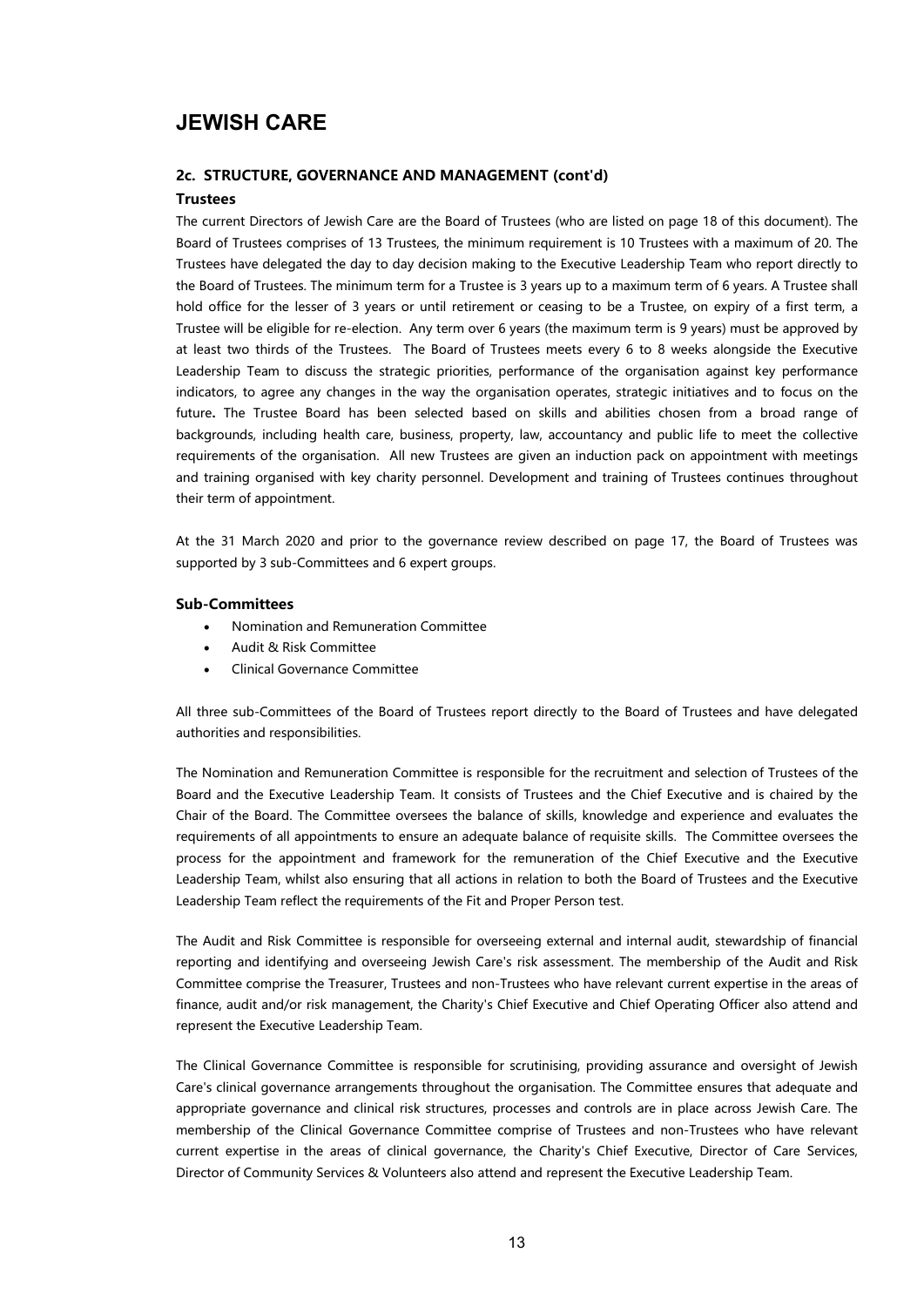## **2c. STRUCTURE, GOVERNANCE AND MANAGEMENT (cont'd)**

## **Expert Groups**

These Expert Groups exist in an advisory capacity only. They consist of Trustees and other non-Trustees who assist the Chief Executive and the professional officers of Jewish Care on relevant issues. Non-Trustee members of expert groups are also selected based on skills and abilities relevant to a group's expertise requirement.

- Community Services Expert Group
- Patrons Committee
- Property Expert Group
- HR Expert Group
- Investment Expert Group
- IT Expert Group
- Independent Living Committee

The **Community Services Expert Group** oversees our front-line care delivery providing advice and guidance on CQC requirements, strategic developments and initiatives, safeguarding whilst supporting a strong governance framework in terms of policy, procedures and practice across the organisation in line with current legislation, guidance, case law, regulatory and the wider field of health and social care.

The **Patrons Committee** provides advice and guidance to the fundraising and marketing team to support and develop a fit for purpose fundraising strategy.

The **Property Expert Group** provides advice and guidance on strategic property issues, likely costs to provide for major repairs, alterations and refurbishment and in keeping abreast of modern designs and methods within the remit of Health and Social Welfare.

The **HR Expert Group** provides advice and guidance to the Human Resources and Training team to support the delivery of a people strategy with a focus on delivering effective and impactful HR.

The **Investment Expert Group** provides advice and reviews investment performance of third party investment managers (who hold discretionary investment management mandates) bearing in mind the risk profile and mandate of medium risk with an emphasis on capital growth with income.

The **IT Expert Group** provides advice and guidance on the strategic direction of the organisations digital infrastructure capabilities and advises on the introduction/development of applications that can be utilised throughout the organisation, specifically targeting the provision of services to end users.

The **Executive Leadership Team** has delegated authority from the Board of Trustees for the day to day operations of the Charity and Group (see membership on page 18).

The **Independent Living Committee** oversees all housing related activity, including social housing strategy, independent living strategy, strategy execution, operational performance including financial performance and budgets, health and safety, best practice adherance and complaints.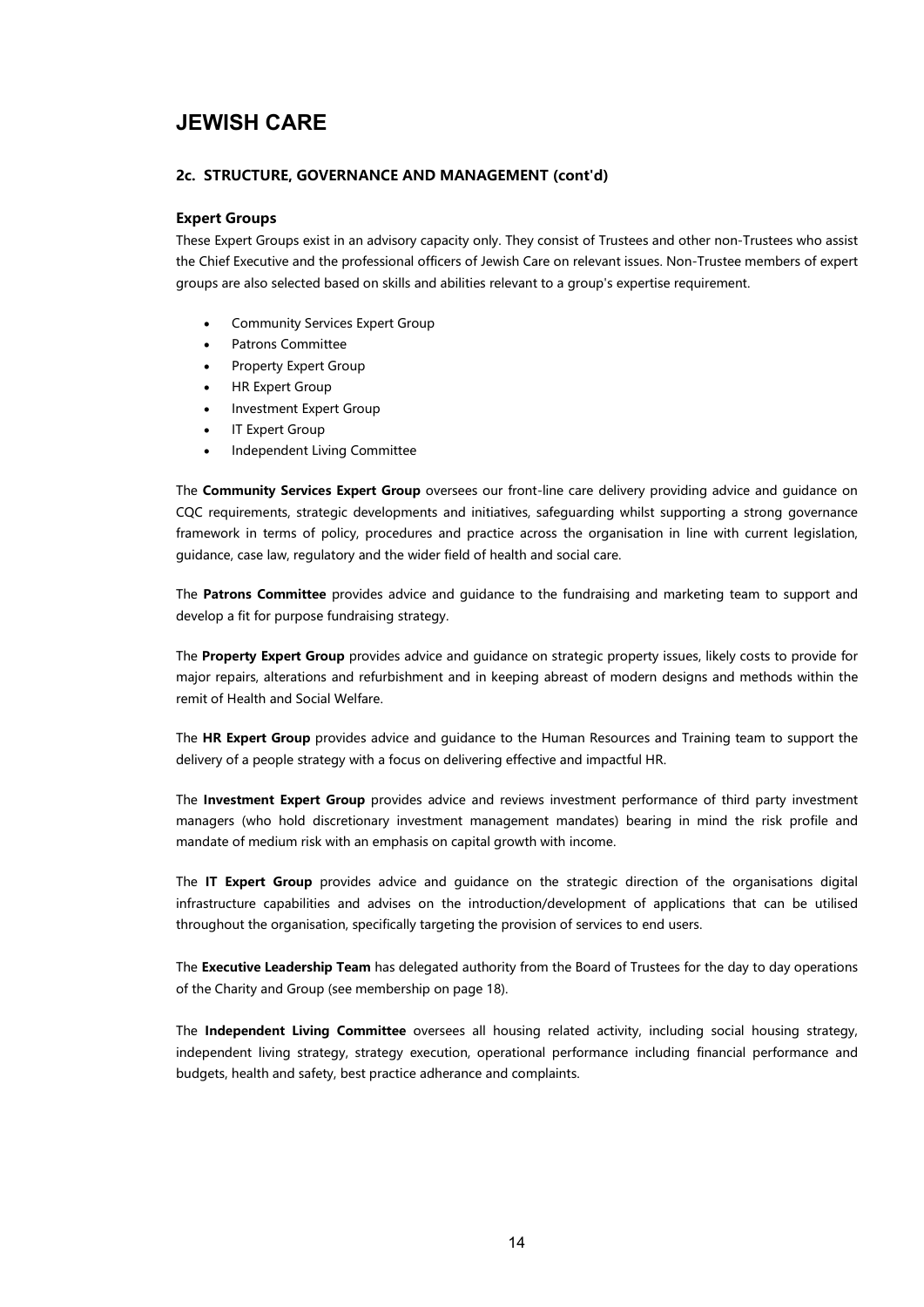## **2c. STRUCTURE, GOVERNANCE AND MANAGEMENT (cont'd)**

#### **Public Benefit**

The Trustees have considered the requirements of the Charities Act 2011 and have satisfied themselves that they have complied with their duty to have regard to the Public Benefit guidance published by the Charity Commission. The activities and achievements of Jewish Care are outlined throughout this report and review, and fully demonstrate that the charity is providing public benefit.

Access to Jewish Care's services is by need and not by the ability to pay. Clients are asked to make a contribution towards the cost of the service they use, which itself is often heavily subsidised. Clients are not refused a service if they cannot pay. The cost may then be reduced or waived altogether, depending on their circumstances. This funding gap is subsidised by donations from the community.

Clients are not refused access to a care home if their family is unable to pay the requested third party/family contribution. Barnet local authority continues to pay an agreed 5% increase on rates for all care services provided by Jewish Care to residents of Barnet, this takes into account our culturally specific service. Fee assistance (to meet the gap between the cost of care and the rate paid by the local authority for residents) is provided by Jewish Care in appropriate cases after assessing the needs and means of applicants, their families and any further contribution from the local authority.

Jewish Care's day and community centres are subsidised by voluntary donations which enable entrance fees to be kept lower than they would otherwise be. Some beneficiaries of services, such as carer's support and social work, are not required to pay a fee. There is no geographic restriction to people using the services; however most are based in or around London and the South East. Jewish communities living in these areas are those benefiting most from them. The various services available are advertised to the public through Jewish Care's website (www.jewishcare.org) as well as in local papers, the Jewish press and in a large number of synagogue magazines.

#### **Energy and Carbon Reporting**

Jewish Care is committed to the Energy Savings Opportunities Scheme (ESOS) that applies to large undertakings as defined by the Companies Act 2006.

#### **Total Energy Consumption (TEC)**

Total energy consumption per fuel type for the reporting period is set out as follows:

|                           | <b>TEC</b>   | <b>TEC</b>   |                  |             |
|---------------------------|--------------|--------------|------------------|-------------|
|                           | Contribution | Contribution | <b>Emissions</b> | % Emissions |
| Fuel                      | (kWh)        | %            | tC02e/Year       | tC02e/Year  |
| Grid supplied electricity | 6,120,986    | 34.24%       | 1,732.66         | 44.31%      |
| Natural Gas               | 11,519,328   | 64.44%       | 2,119.09         | 54.20%      |
| Diesel                    | 148,523      | 0.83%        | 36.79            | 0.94%       |
| Unknown*                  | 87,192       | 0.49%        | 20.99            | 0.55%       |
| <b>Total</b>              | 17,876,029   | 100%         | 3,909.53         | 100%        |

\*Unknown fuel includes petrol and diesel where the fuel type of transport activities cannot be determined.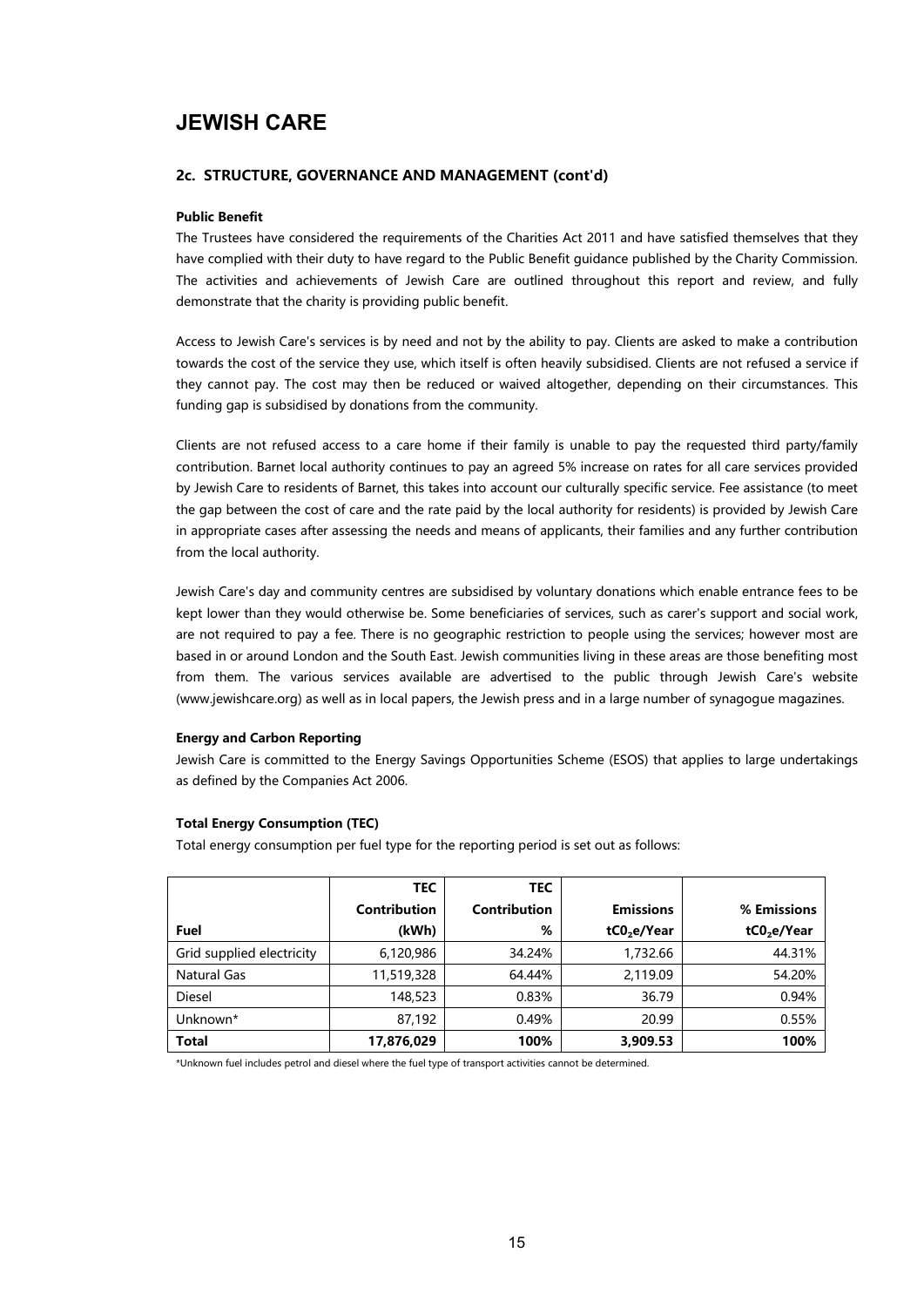## **2c. STRUCTURE, GOVERNANCE AND MANAGEMENT (cont'd)**

### **Energy and Carbon Reporting (cont'd)**

### **Methodology**

The energy consumption reports the energy and carbon consumption of the group to include all subsidiaries. Data used in calculating Total Energy Consumption (TEC) includes summary data, supplier invoices, automatic meter readings in downloadable format e.g. half-hourly electricity data and transport mileage data provided by Jewish Care and Expense Reduction Analysts. All fuel conversions to kWh and CO<sub>2</sub> emissions data have been calculated in line with the 2013 UK Government environmental reporting guidance using UK Government GHG conversion factors for company reporting.

### **Intensity Measurement Ratio**

The intensity measurement ratio is a measure of environmental impact; the quantity of energy per unit of output, we have chosen the entire estate square meterage.

|              | Energy<br>Consumption | <b>Intensity Ratio</b> | <b>Emissions</b>   | <b>Intensity Ratio</b>              |
|--------------|-----------------------|------------------------|--------------------|-------------------------------------|
| Estate $M^2$ | (kWh)                 | $(kWh)/m^2$            | tCO <sub>2</sub> e | (tCO <sub>2</sub> e)/m <sup>2</sup> |
| 65,012       | 17,876,029            | 274.97                 | 3,909.53           | 0.06                                |

### **Measures taken to improve efficiency**

As part of the ESOS review, a report of findings indicated 16 high level recommendations of potential energy savings amounting to 2,280,285 kWh per year. This suggests significant opportunities to improve management, energy efficiency, reduce energy waste and contribute to an improved working environment. These include the implementation of combined heat & power (CHP) systems, the installation of burner management controls to boilers and LED lighting upgrades to name but a few. We endeavour to continue to analyse the feasibility and implementation of these suggestions to mark our commitment to care for our environment. It is also part of our 2020-25 strategy to consolidate our care and community delivery into four main hubs, this will also underpin our commitment to improving our energy efficiency and carbon footprint.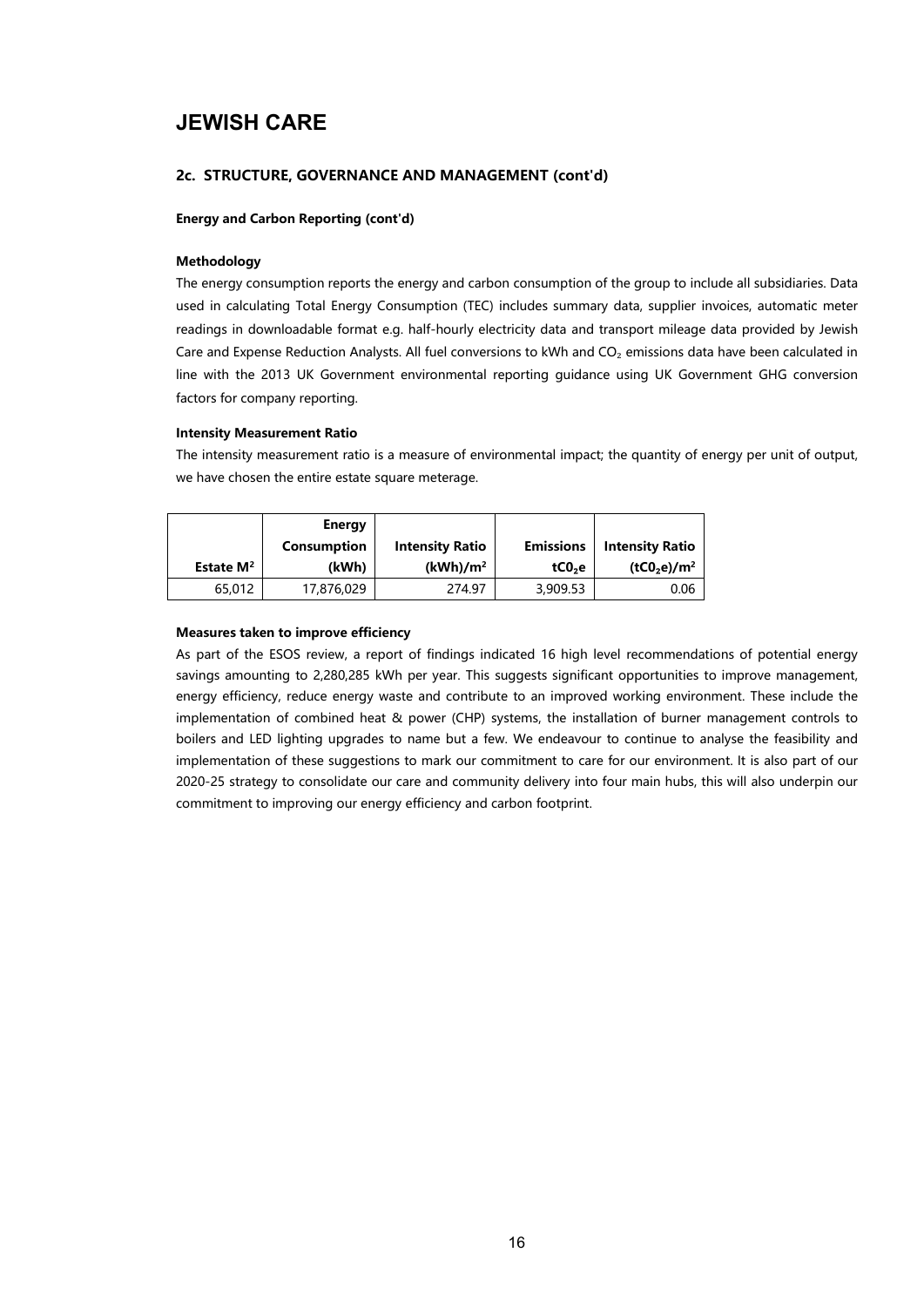## **2c. STRUCTURE, GOVERNANCE AND MANAGEMENT (cont'd)**

### **Governance Review**

A wide ranging governance review was completed in 2019/20. It encompassed a review of our Memorandum and Articles of Association, board structure, make up and committee structures in tandem with the development of the new vision for the future of care (2020-2025). The review also considered the Charity Governance code with any actions/recommendations adopted. The governance changes are being brought in post year- end, an extract of some of the main changes are as follows:

### **Committees/Expert Groups**

- The Audit and Risk Committee has been split into two committees, the Internal Audit, Assurance and Risk Committee and the Finance, Audit and Investment Committee respectively, both are now Sub - Committees of the Board.
- Community Services has been split into Residential Care Services, Community Centres and Volunteering and the Independent Living Committee, all are now Committees of the board.
- The Nomination and Remuneration Committee has also been split into its constituent parts.
- All committees have refreshed terms of reference.
- A number of expert groups have been disbanded and their work absorbed by new committees ie. Investment Expert Group and Volunteering Advisory.
- Board Membership has been reduced in size with the current membership reflecting these changes.

Oversight of our front line services is provided by four newly formed Sub Committees of the Board namely the Residential Care Services Committee, the Clinical Governance Committee, the Independent Living Committee and the Community Centres and Volunteering Committee.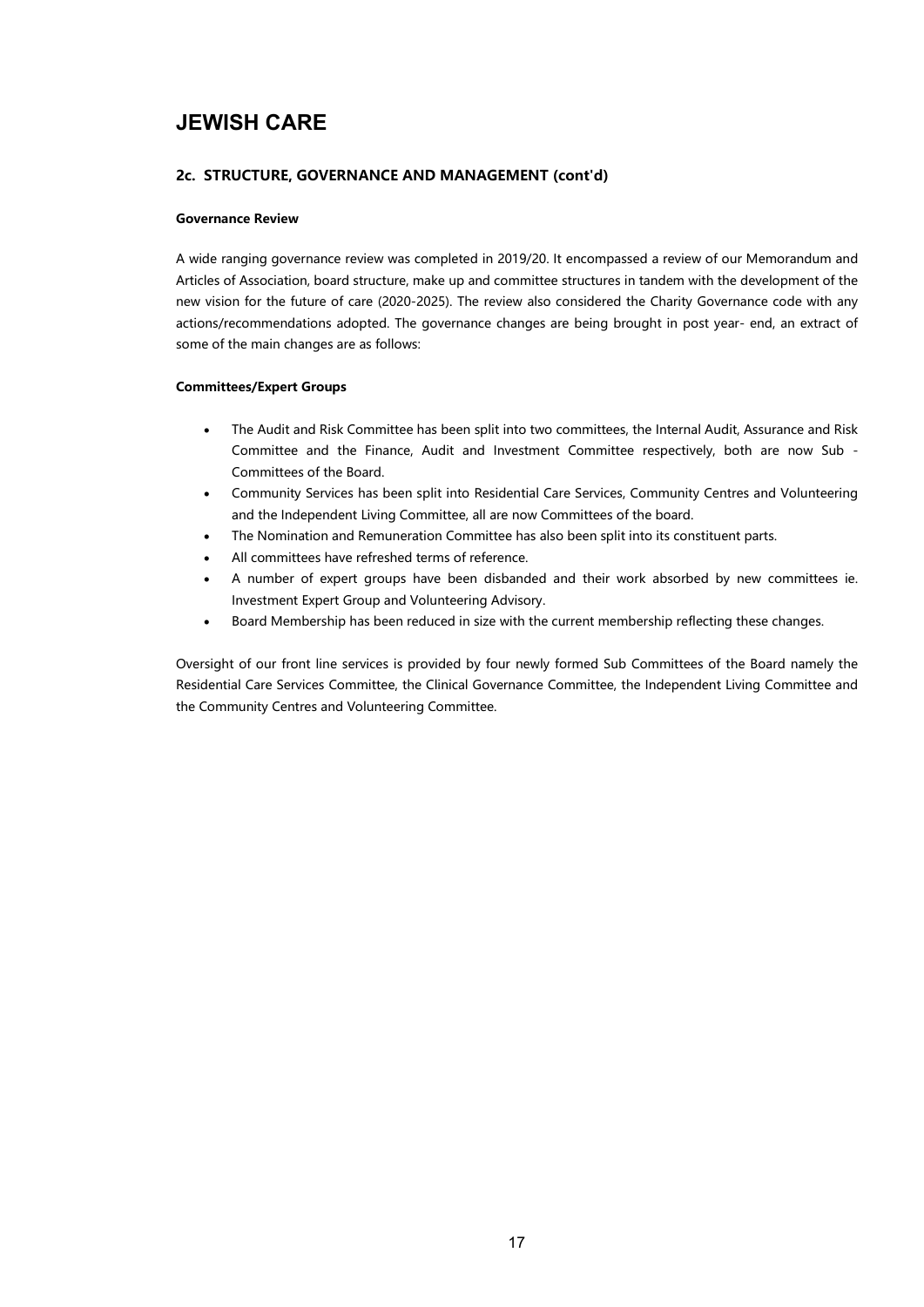## **2c. STRUCTURE, GOVERNANCE AND MANAGEMENT**

### **Key Management Personnel: Trustee Board (Current Trustees and Directors)**

#### **Trustees** (who are also company Directors of the Charity)

Jonathan Zenios (Chair) (appointed Trustee,1 March 2020) (appointed Chair September 2020) Steven Lewis (Chair) (resigned as Trustee 14 September 2020) (appointed President September 2020) Rachel Anticoni (appointed 21 September 2015) Julia Bekhor (appointed 5 November 2018) Linda Bogod (appointed 7 November 2011) Michael Brodtman (appointed 29 April 2013) Adam Dawson (appointed 5 November 2018) Graham Edwards (Treasurer) (appointed 5 November 2018) Simon Friend (appointed 26 September 2016) Harold Gittlemon (appointed 5 November 2018) Gayle Klein (appointed 26 September 2016) Douglas Krikler (resigned 23 September 2019) Leah Hurst (appointed 14 September 2020) Lord Ian Livingston (resigned 29 July 2020) Nicola Loftus (resigned 23 September 2019) Dr Dean Noimark (resigned 29 July 2020) Stuart Roden (resigned 14 September 2020) Arnold Wagner OBE (Vice Chair) (appointed 11 March 2010) Matthew Weiner (appointed 14 December 2016)

The Group has maintained insurance cover for the benefit of its Trustees, Directors and Officers against any liability incurred by them in carrying out their duties in such capacities. The premium paid in respect of such insurance was £7,840 (2018/19 £7,840).

## **Key Management Personnel: Executive Leadership Team**

| Daniel Carmel-Brown  | Chief Executive Officer                                                 |
|----------------------|-------------------------------------------------------------------------|
| Andrew Hope          | Chief Operating Officer (Finance, IT & Property)                        |
| Adam Overlander-Kaye | Director of Fundraising & Community Engagement                          |
| Ellisa Estrin        | Director of Marketing, Communications & Customer Engagement             |
| Angela Beerman       | Director of Human Resources & Organisational Development                |
| Gaby Wills           | Director of Care Services                                               |
| Angela Murphy        | Director of Community Services (resigned July 2020)                     |
| <b>Richard Shone</b> | Interim Deputy Director of Community Services and Volunteers (appointed |
|                      | September 2020)                                                         |
| Jonathan West        | General Counsel & Company Secretary                                     |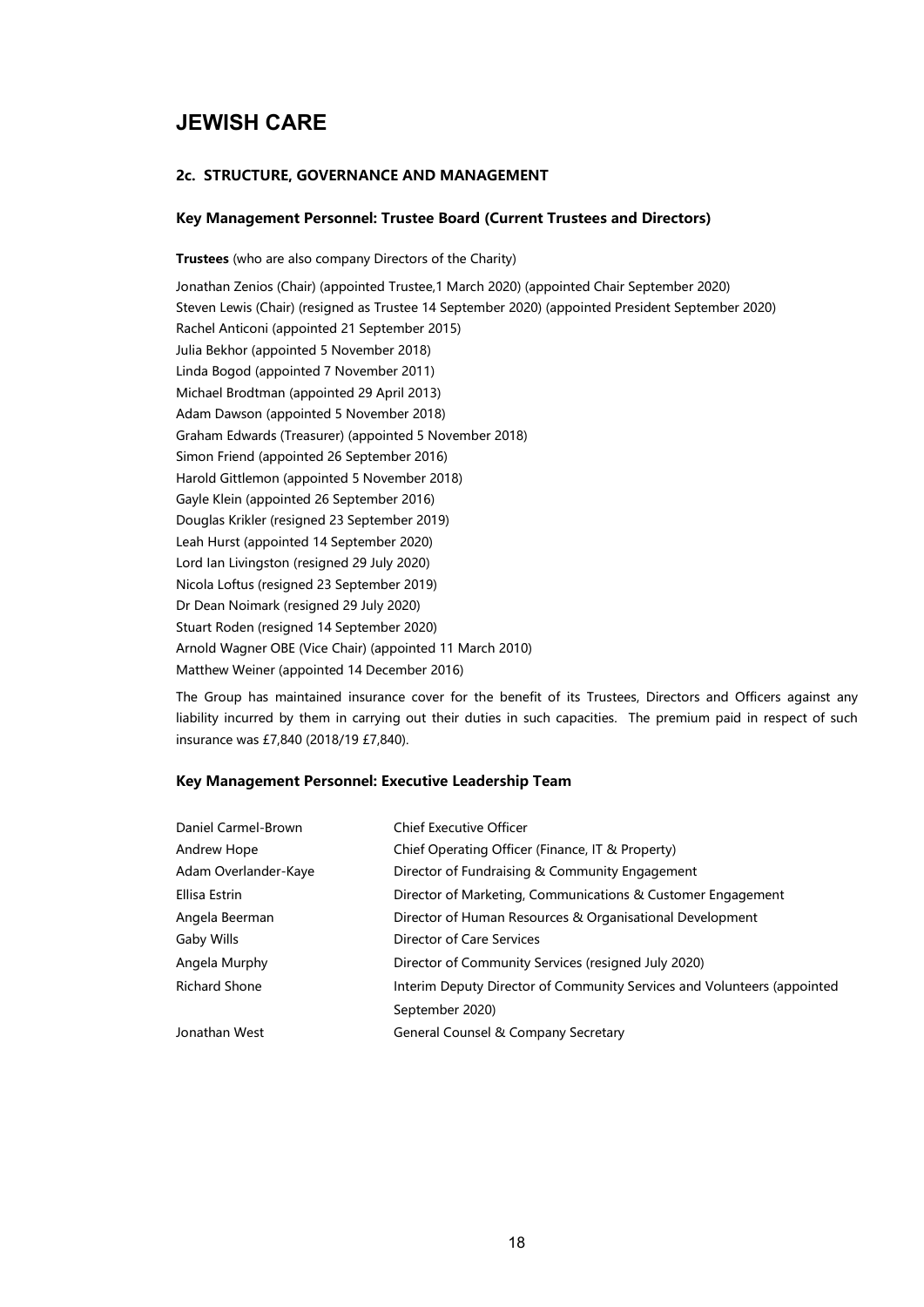## **2c. STRUCTURE, GOVERNANCE AND MANAGEMENT Committees of the Board cont'd:**

**Trustee Membership of Committees of the Board and Expert Groups and who served as such throughout the 2019/20 financial year and prior to the Governance review (a full list of both Trustee and non-Trustee members are available in the annual review):**

| <b>Nominations &amp; Remuneration Committee</b> | <b>Patrons Committee</b>         |
|-------------------------------------------------|----------------------------------|
| Steven Lewis (Chair)                            | Linda Bogod (Chair)              |
| Simon Friend                                    | Harold Gittelmon                 |
| Stuart Roden                                    | <b>Steven Lewis</b>              |
| Arnold Wagner OBE                               | Nicola Loftus                    |
|                                                 |                                  |
| <b>Audit &amp; Risk Committee</b>               | <b>Property Expert Group</b>     |
| Julia Bekhor (Chair)                            | Michael Brodtman (Chair)         |
| <b>Graham Edwards</b>                           | <b>Matthew Weiner</b>            |
|                                                 |                                  |
| <b>Clinical Governance Committee</b>            | <b>Human Resources</b>           |
| Rachel Anticoni (Chair)                         | Arnold Wagner OBE (Chair)        |
| Dr Dean Noimark                                 |                                  |
|                                                 |                                  |
| <b>Community Services Expert Group</b>          | <b>Information Technology</b>    |
| Simon Friend (Chair)                            | Michael Blake (Chair) - Director |
| Gayle Klein                                     | of Community Trading Ltd         |
|                                                 |                                  |
| <b>Investment Expert Group</b>                  |                                  |
| Stuart Roden (Chair)                            |                                  |

## **Pay and Remuneration Policy for Key Management Personnel**

The Trustees consider the Executive Leadership Team as the key management personnel of the Charity in charge of directing, controlling, running and operating the Charity on a day to day basis. In determining the remuneration policy for key management personnel, consideration is given to pay staff at a level where they are motivated to enhance the organisation, their individual performance and quality of care in line with our objectives and strategy, notwithstanding the Charity's ability to pay. The aim is to pay staff within the median to upper quartile of salaries within the UK and charity care sector so that we are competitive in relevant markets but not to compete on pay with the public or private sectors. None of the Jewish Care Trustees received any remuneration or expenses from their work associated with the Charity.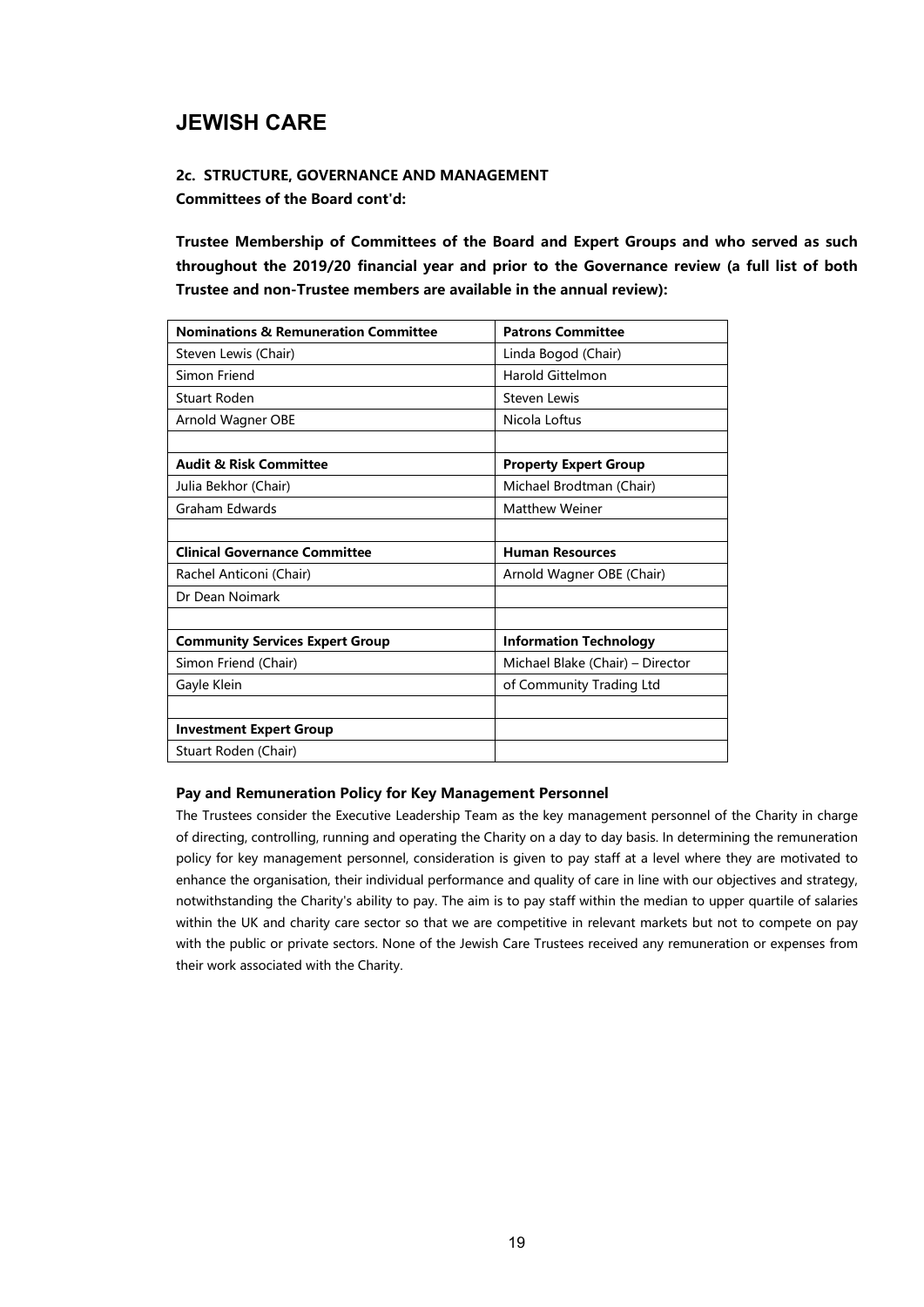## **3. STRATEGIC REPORT – AIMS, ACHIEVEMENTS AND PERFORMANCE - CARE AND COMMUNITY DEVELOPMENT**

| What we said we would achieve in 2019/20                                                                                                                                                                                                                                                                                                                                                                                                                                                                                                           | What we achieved                                                                                                                                                                                                                                                                                                                                                                                                                                                                                                                                                                                                                                                                   |
|----------------------------------------------------------------------------------------------------------------------------------------------------------------------------------------------------------------------------------------------------------------------------------------------------------------------------------------------------------------------------------------------------------------------------------------------------------------------------------------------------------------------------------------------------|------------------------------------------------------------------------------------------------------------------------------------------------------------------------------------------------------------------------------------------------------------------------------------------------------------------------------------------------------------------------------------------------------------------------------------------------------------------------------------------------------------------------------------------------------------------------------------------------------------------------------------------------------------------------------------|
| We will be aiming for maximum occupancy in our new<br>schemes, our retirement living scheme, Wohl Court in<br>Hendon which opened in February 2019 and the new<br>Anita Dorfman House care home and Wolfson<br>assisted living scheme, opened in May 2019.                                                                                                                                                                                                                                                                                         | Both schemes, Wohl Court and Anita Dorfman House, had a<br>good uptake rate, although lower than expected. At Wohl<br>Court, the flats situated in the front of the building, and at<br>Anita Dorfman, the Wolfson Assisted Living studios will be<br>re-marketed in order to achieve the optimum occupancy.                                                                                                                                                                                                                                                                                                                                                                       |
| We will continue to have aspirations for a new<br>campus in the Redbridge area, planning for care and<br>community support to meet the communities needs<br>in East London and Essex for the future older<br>generation there.                                                                                                                                                                                                                                                                                                                     | The process of creating a new campus in Redbridge had<br>begun, and preliminary plans and applications were put<br>together. However, the emerging demographic changes in<br>recent months has led to a review of the scheme taking place<br>in 2020/21.                                                                                                                                                                                                                                                                                                                                                                                                                           |
| Following the closure of Rubens House, our care<br>homes will aim to maintain high occupancy levels and<br>continue to develop services that attract the<br>community. We will monitor the demand for newly<br>introduced services such as the new Wolfson assisted<br>living scheme at Anita Dorfman and the residential<br>facility at Lady Sarah Cohen House. We will also<br>monitor the demand for lower fee placements at<br>Clore Manor.                                                                                                    | Occupancy levels up until the breakout of the pandemic had<br>improved, and occupancy of over 90% across the homes was<br>achieved. This reduced sharply at the end of March due to<br>the Covid-19 pandemic and we are now assessing the supply<br>of care beds across the estate and adjusting this accordingly.                                                                                                                                                                                                                                                                                                                                                                 |
| We will aim for all our CQC and Ofsted regulated<br>services to achieve an overall rating of "Good" as a<br>minimum on inspection, whilst aspiring to achieve<br>'outstanding'. We are positive that changes to the<br>admission process, proposed changes to family<br>contribution and the appointment of a Care Homes<br>Assessor and Stakeholder Engagement Manager will<br>support more positive experiences. The creation of<br>Best Practice and Compliance support, will enable us<br>to create a consistency of quality through learning. | All regulated resources continue to be rated as good. Our<br>aspirations for excellence have not diminished and it is<br>hoped that these will be recognized by CQC and other<br>regulatory agencies.<br>Customer experience has indeed improved, which is<br>evidenced by the number of compliments received 914<br>(2018/19: 438). This has been particularly evident in relation<br>to the admissions process, which has been enhanced by the<br>Assessors role and the review of the overall process resulting<br>in more timely admissions.<br>The introduction of a new role, the Clinical Lead and<br>Compliance Manager, had led to improvements in all<br>practice areas. |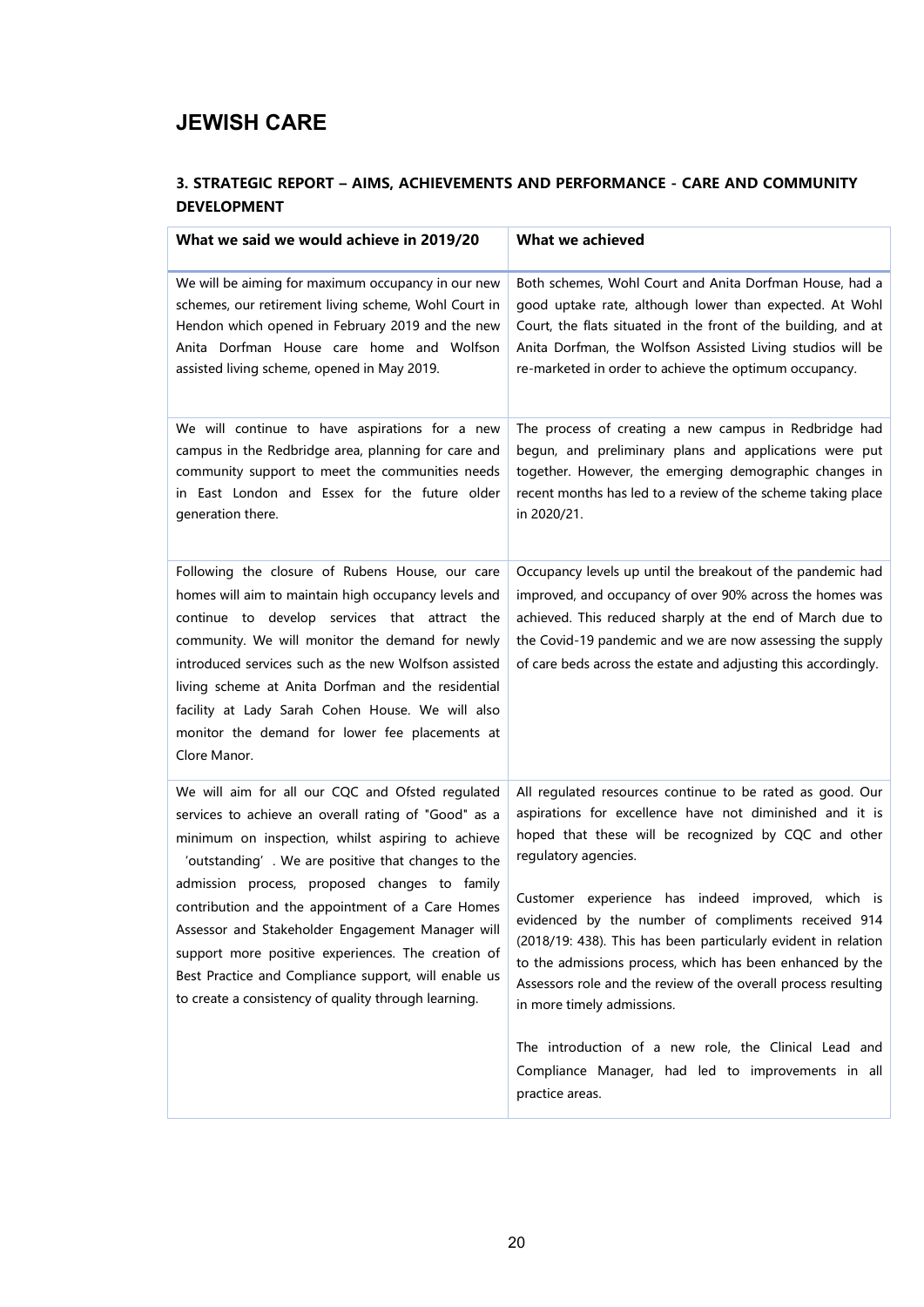## **3. STRATEGIC REPORT – AIMS, ACHIEVEMENTS AND PERFORMANCE - CARE AND COMMUNITY DEVELOPMENT (cont'd)**

| What we said we would achieve in 2019/20                                                                                                                                                                                                                                                                                                                                                                              | What we achieved                                                                                                                                                                                                                                                                                                   |
|-----------------------------------------------------------------------------------------------------------------------------------------------------------------------------------------------------------------------------------------------------------------------------------------------------------------------------------------------------------------------------------------------------------------------|--------------------------------------------------------------------------------------------------------------------------------------------------------------------------------------------------------------------------------------------------------------------------------------------------------------------|
| We will focus our efforts on the more effective<br>deployment of staff in our care homes and home care<br>service in order to maximise the impact on service<br>delivery. This will be achieved by being responsive<br>and agile in recruitment aiming at reducing the<br>turnover of new staff (within the first year of<br>appointment).                                                                            | These continue to be top priorities although improvements<br>made by end of March 2020 have been eroded by the impact<br>of the pandemic. Improvements will be continued in 2020/21<br>to achieve efficiencies.                                                                                                    |
| We will focus on developing our succession<br>framework by identifying and supporting the<br>development of our future managers and leaders.                                                                                                                                                                                                                                                                          |                                                                                                                                                                                                                                                                                                                    |
| We will develop more comprehensive ways of<br>acknowledging and rewarding achievements and<br>good practice and other ways in which we can<br>increase our staffs' commitment and engagement<br>with the organisation.                                                                                                                                                                                                |                                                                                                                                                                                                                                                                                                                    |
| We will continue to build on our successes, enhancing<br>our digital capabilities in order to improve our                                                                                                                                                                                                                                                                                                             | The digital agenda continues to be a priority.                                                                                                                                                                                                                                                                     |
| knowledge, practice and the experience of our<br>stakeholders in our work.                                                                                                                                                                                                                                                                                                                                            | The pilot of the medication management system did not<br>prove to be successful and has been put on hold.                                                                                                                                                                                                          |
| In the care homes, we will explore engaging with<br>external agencies, who will help us to harness the data<br>collected via the electronic care plans to guide<br>practice and wellbeing improvements.                                                                                                                                                                                                               | In mid-March, when the pandemic led to lockdown, our<br>digital capability proved to be the backbone of our ability to<br>continue all operations with little disruption. The main<br>benefits in care homes and retirement living, were the ability<br>to offer video calls between residents / tenants and their |
| We will also seek to improve management's use of<br>the electronic care plans and roll out an electronic<br>medication administration system. As part of<br>Community Services, we will continue to explore the<br>opportunities of assistive technology in aspects of<br>service delivery with a focus on the new retirement<br>living developments both at Wohl Court in Hendon,<br>and Pears Court at Sandringham. | families, which proved to be a real lifeline for them. An<br>investment in resilient IT infrastructure over the previous five<br>years has supported and enhanced our digital capability.                                                                                                                          |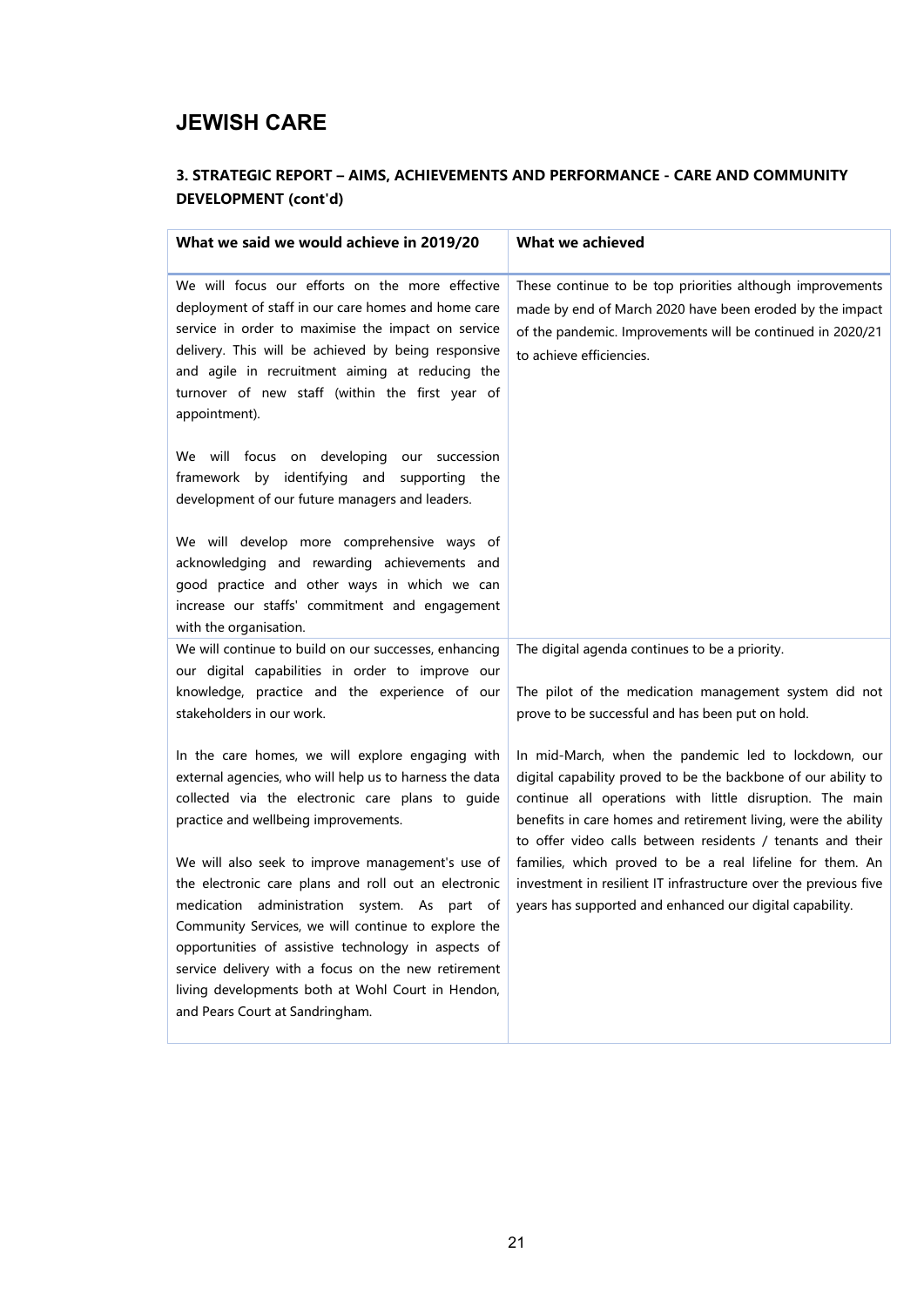## **3. STRATEGIC REPORT - AIMS, ACHIEVEMENTS AND PERFORMANCE - CARE AND COMMUNITY DEVELOPMENT (cont'd)**

## **Future Aims 2020/21:**

The outbreak of the pandemic in March 2020 has changed our lives and the landscape in which we operate and therefore our priorities. These are reflected below:

## **Financial / occupancy**

- Following a reduction in occupancy caused by the pandemic, our aim is to improve the financial status of the homes and retirement living. In the care homes, occupancy is improved via the closure of Clore Manor in September 2020 and the safe transfer of the residents to our newer homes and an active drive to increase admissions and create positive balance and growth. Income will be improved with a more sophisticated approach to public and private funding.
- Cost savings will be achieved through the reduction of overall staff numbers (redundancies) and better deployment and management of resources (for e.g. a reduction in more expensive agency usage).
- In retirement living, we will fill voids in the existing schemes and ensure that the new scheme (Pears Court at Sandringham) will fulfil the expectations of a desirable and sought-after place to live.

#### **Safety and compliance**

- Following the first wave of the pandemic and the reality that Covid-19 will be a factor of our lives for some time, our aim is to ensure that our standards of compliance in all areas affecting health, safety and wellbeing of our residents, staff and volunteers are at the highest level.
- Internal and external audits, specialist training in infection control and adherence to clear guidelines, will be at the forefront of our activities. Our resources (care homes and retirement living) will respond to changes with agility and flexibility to minimize any adverse impact from future resurgences of the pandemic.

## **Digital**

- Our aim is to adopt systems that will support remote health as well as enable those in isolation to actively participate in positive and meaningful activities and to engage with others.
- We now know how essential digital technology is in enhancing the wellbeing, health and experience of residents and their families and our aim is to continue to extend our capabilities.

#### **New Developments**

- We will review the possibilities of the Redbridge development, focusing mainly on a new care home provision. The feasibility of retirement living will be carefully considered, and plans will be developed accordingly. Our aim is to ensure that this retirement and care community achieves its potential to enhance the lives of those who live there and the surrounding community.
- We will make every effort to fill the retirement living scheme, Pears Court at Sandringham after the completion of phase 2 of the Sandringham development at Stanmore and consider how we can best use The Ronson Community Centre facilities at Sandringham in light of the pandemic.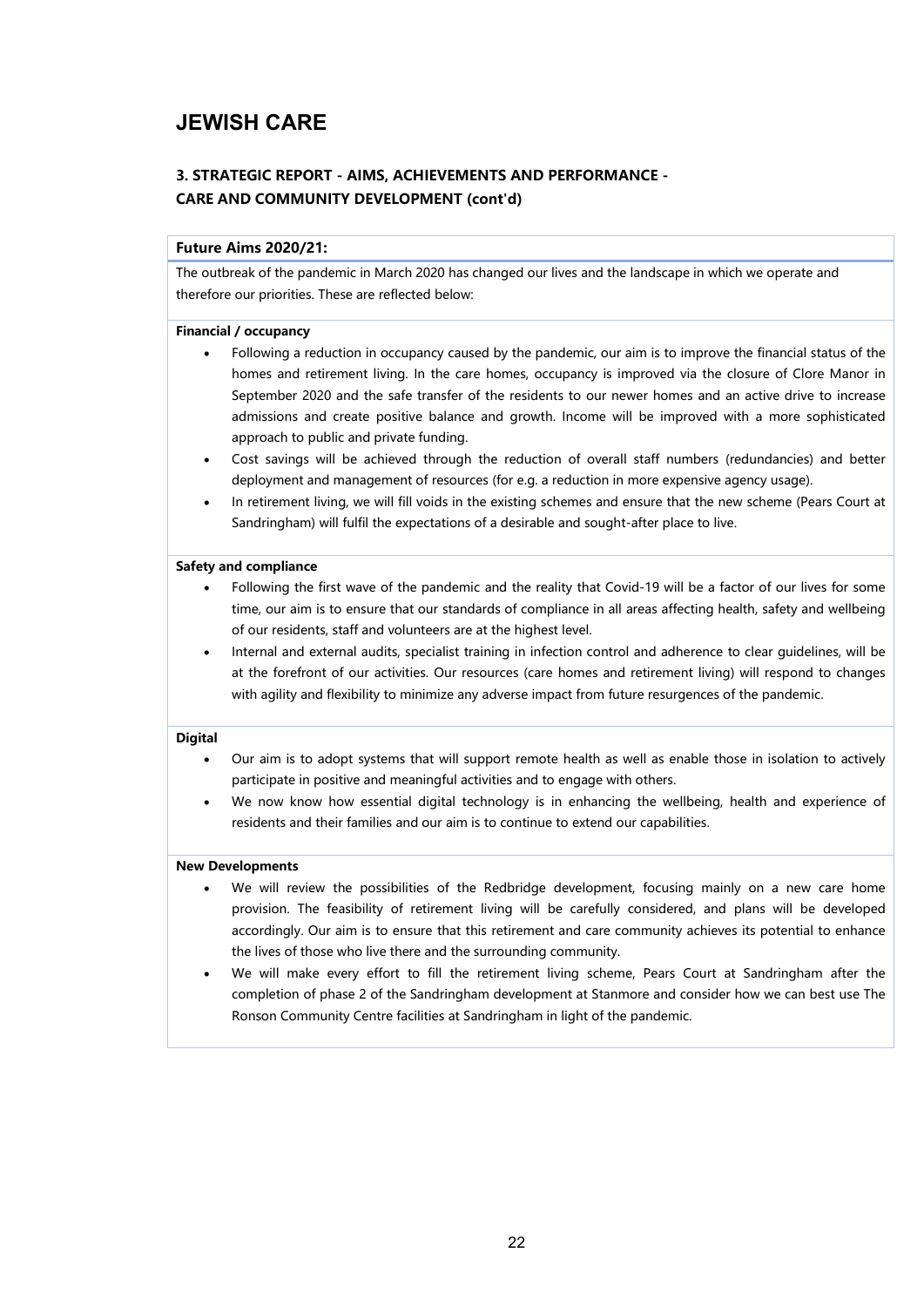## **3. STRATEGIC REPORT - AIMS ACHIEVEMENTS AND PERFORMANCE - STAFF**

| What we said we would achieve in 2019/20                                                                                       | What we achieved                                                                                                                                                                                                                                                |
|--------------------------------------------------------------------------------------------------------------------------------|-----------------------------------------------------------------------------------------------------------------------------------------------------------------------------------------------------------------------------------------------------------------|
| Review reward and recognition.                                                                                                 | A commitment from our Board to continue to work towards<br>paying the London Living Wage whilst ensuring our financial<br>sustainability. In a step to achieve this, our minimum pay<br>rates moved by 6.2% and our lower paid staff received a 4%<br>increase. |
| Launch a revised Staff Awards event to celebrate<br>many staff successes across Jewish Care.                                   | We received an overwhelming 335 nominations for awards<br>and a very successful celebration dinner was held to<br>recognise the many achievements of our staff.                                                                                                 |
| Introduce Workplace (Facebook for employers) to<br>improve our ability to<br>be able to<br>directly<br>communicate with staff. | This is now a key communication tool for us and very much<br>embedded in our ways of working. There are currently 580<br>employees actively using it.                                                                                                           |
| Working in partnership with Reed to reduce our<br>agency burden.                                                               | The partnership is well established and inroads to manage<br>agency usage have been made by consolidating many<br>agencies into one.                                                                                                                            |
| Reduce our vacancies and<br>improve<br>staff<br>our<br>retention.                                                              | Pre-pandemic, we had reduced our vacancies by half, and we<br>are now not recruiting. Staff retention has improved with a<br>reduction in annual turnover from 21% in April 2019 to<br>17.4% in April 2020                                                      |
| Support our staff to develop their skills.                                                                                     | There have been 4,269 pieces of training delivered to staff<br>through 80 training courses (both face to face and on-<br>screen).                                                                                                                               |
| Through our people, provide great customer service.                                                                            | Since the beginning of the pandemic we have regularly<br>received glowing reports about the outstanding service and<br>levels of care provide by our amazing staff.                                                                                             |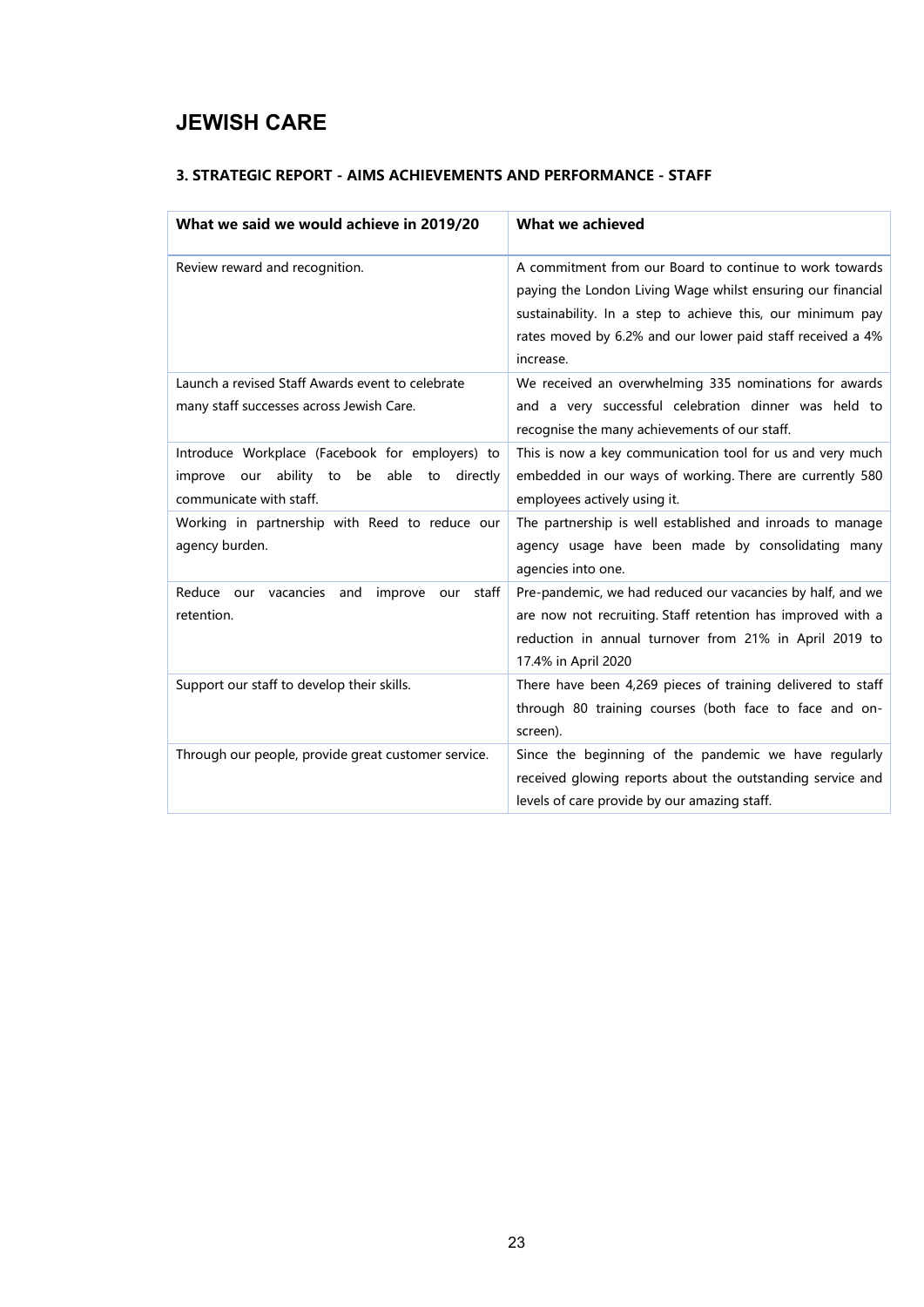## **3. STRATEGIC REPORT - AIMS ACHIEVEMENTS AND PERFORMANCE - STAFF (cont'd)**

# **Additional Achievements** Our staff have shown an extraordinary level of commitment and flexibility to ensure that our services have continued to run effectively. Levels of motivation and engagement have remained high and we have ensured that staff have felt well supported. We have always provided PPE, and at the peak of the pandemic we offered enhanced overtime and sick pay, and we introduced a programme of wellbeing initiatives. We also said a special thank you to our frontline staff in the form of a recognition payment. **Future Aims 2020/21:** Refine staffing models and structure to reflect the significant changes required following the Covid-19 pandemic. Continue to drive our digital agenda for staff during employment. Provide colleagues with the opportunity to develop their knowledge and skills to maximise and manage performance through remote learning (ACAS).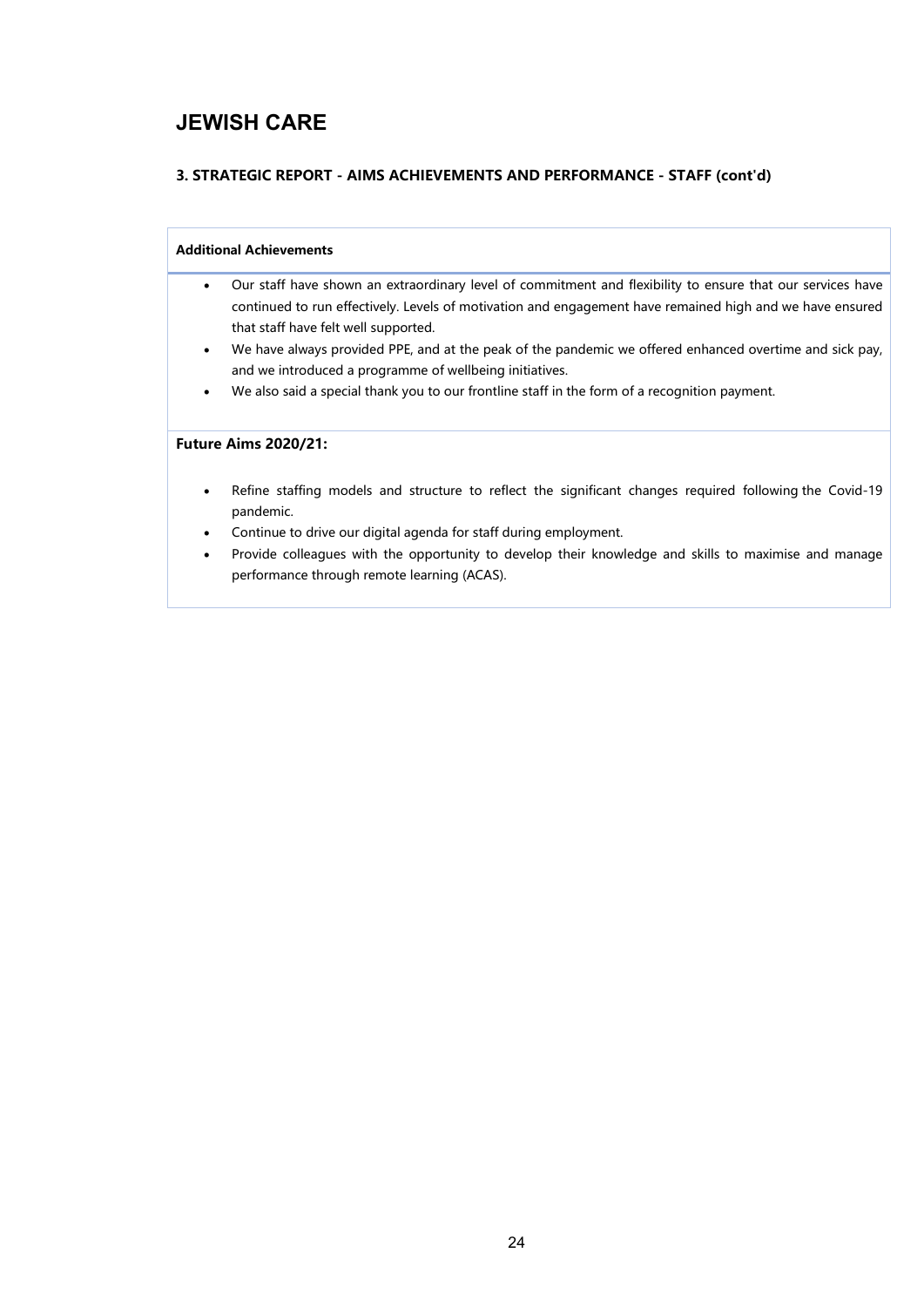## **3. STRATEGIC REPORT - AIMS ACHIEVEMENTS AND PERFORMANCE – FUNDRAISING & COMMUNITY ENGAGEMENT**

### **Fundraising approach and performance**

Jewish Care undertakes fundraising activity to achieve both revenue and capital projects income. Jewish Care is a member of the Fundraising Regulator and adheres to the Fundraising Code of Practice. Jewish Care also holds organisational membership of the Institute of Fundraising. Income is generated from the community and existing Jewish Care supporters via a number of channels; donations, direct mail, challenge events, special events, supporters who raise income on behalf of Jewish Care, gifts in wills and a major gifts programme. Jewish Care does not use any third-party fundraising organisations. By being members of the Fundraising Regulator, Jewish Care adheres to the Fundraising Promise which outlines the commitment we make to our donors and the public. Fundraising matters for Jewish Care are overseen by the Campaign Oversight Group. We ensure our fundraising is legal, open, honest and respectful:

- We will commit to high standards
- We will be clear, honest and open
- We will be respectful
- We will be fair and reasonable
- We will be accountable and responsible

Jewish Care's fundraising activity also complies with the Data Protection Act 2018 and General Data Protection Regulations (GDPR). Jewish Care sends communications via mail, email and by the use of social media and advertising. Consent is obtained where required and recorded. All information is stored securely. Supporters are aware of their rights, are in control of the information they share with us and are able to change the way they hear from Jewish Care at any time. We also ensure that we take careful steps to protect vulnerable and other members of the community from behaviours that may be deemed unreasonable. In line with the Institute of Fundraisings guidance on Treating Donors Fairly, we have a clear policy for treating people in vulnerable circumstances policy. The Campaign Oversight Group convenes on a frequent basis and is made up of Committee Chairs and professionals, reports are prepared by the fundraising department for each meeting, so that fundraising practices and policies are scrutinised and ensuring that anyone representing the Charity, whether professional or lay leader, adheres to Jewish Cares established fundraising practices.

We received a total of 6 fundraising complaints (2018/19: 4) all of which were resolved and related to administrative discrepancies. We make sure that any complaints are acknowledged in a timely manner, that they are investigated thoroughly, resolved and that any outcomes and actions are taken. We acknowledge complaints upon receipt and commit to responding within 7 working days. Where this is not possible, we will correspond with the person making the complaint to agree a new deadline.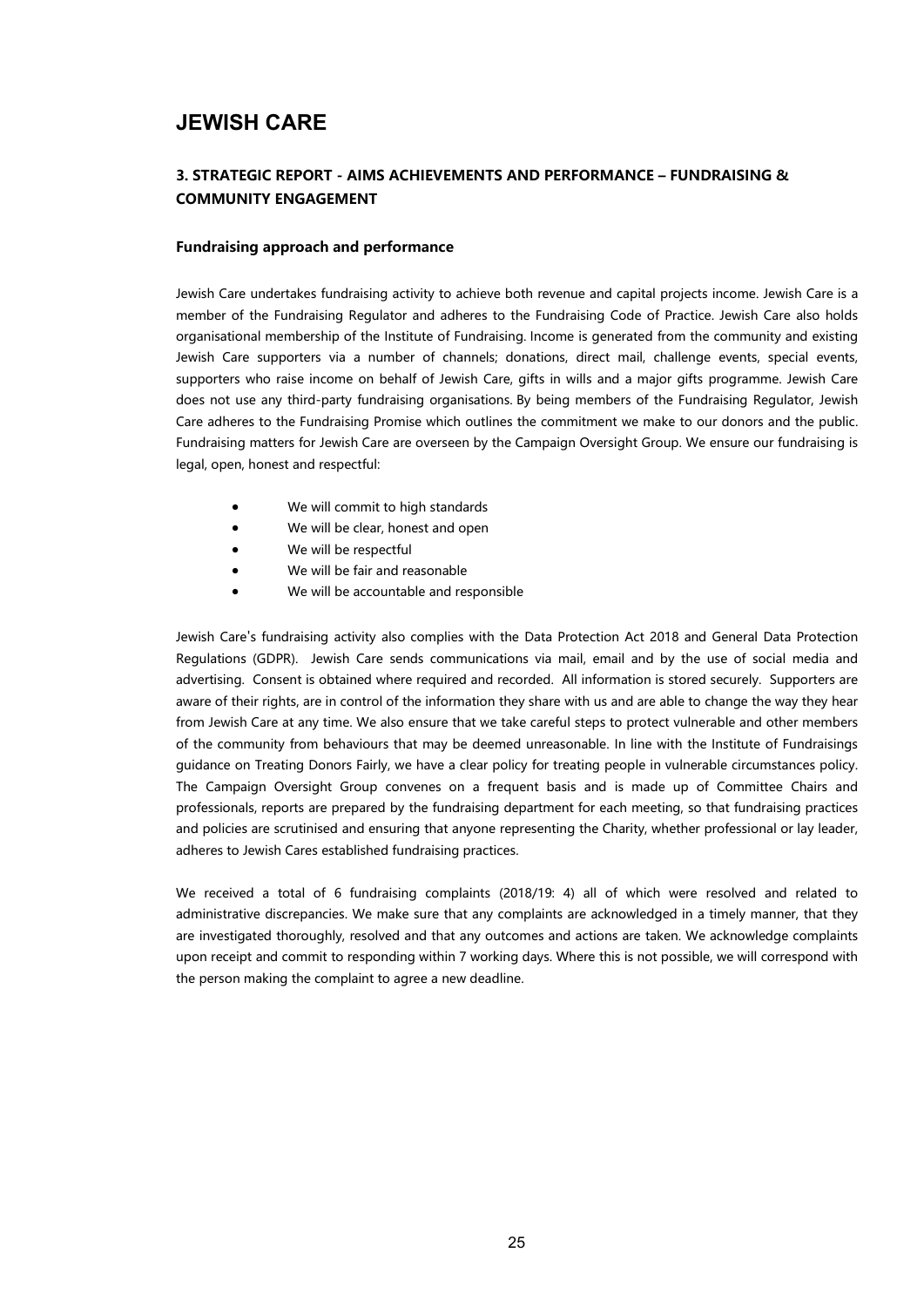## **3. STRATEGIC REPORT - AIMS ACHIEVEMENTS AND PERFORMANCE – FUNDRAISING & COMMUNITY ENGAGEMENT (cont'd)**

| What we said we would achieve in 2019/20                                                                                                   | What we achieved                                                                                                                                                                               |
|--------------------------------------------------------------------------------------------------------------------------------------------|------------------------------------------------------------------------------------------------------------------------------------------------------------------------------------------------|
| To maintain revenue fundraising income at £15.4<br>million.                                                                                | Our revenue fundraising income including legacy income<br>was just over £16 million.                                                                                                           |
| To maintain legacy income at £4 million.                                                                                                   | Legacy income received was £4.6 million.                                                                                                                                                       |
| To create a new legacy fundraising strategy including<br>new messaging and approach to be completed by<br>March 2020.                      | This was achieved however, due to Covid 19, the launch of<br>the new campaign was delayed until August 2020.                                                                                   |
| To secure £9 million in donations from major gifts<br>income.                                                                              | We exceeded our target with income of just over £9 million.<br>Whilst this was a significant achievement, the major gifts<br>team continues to work in a challenging financial<br>environment. |
| To create a comprehensive plan to implement the<br>Fundraising strategy following<br>presentation<br>and<br>approval by the Trustee Board. | We have successfully implemented a number of the<br>recommendations including upskilling the major gifts team,<br>creating an <i>in-memory</i> product, and introducing two new<br>databases.  |
| To secure £1.85 million from events and general<br>donations.                                                                              | £1.9 million was secured from events and general<br>donations.                                                                                                                                 |
| To continue to implement data procedures and<br>processes to ensure secure use of personal information.                                    | We have continued to be compliant with all aspects of<br>holding personal information.                                                                                                         |

## **Future aims 2020/21:**

- To maintain revenue fundraising income at £15.4m.
- To maintain legacy income at £4 million.
- To achieve a capital gifts target of £3.9 million.
- To roll out our new legacy fundraising strategy including new messaging and a focus on legator stewardship.
- To secure £9 million in donations from major gifts income.
- To increase the number of volunteer fundraisers who actively fundraise for the organisation, working alongside the professional team.
- Develop clear terms of reference for our Patrons Committee and Campaign Oversight Group.
- Develop new fundraising products including In Memory and Celebratory Giving.
- To continue to implement data procedures and processes to ensure secure use of personal information.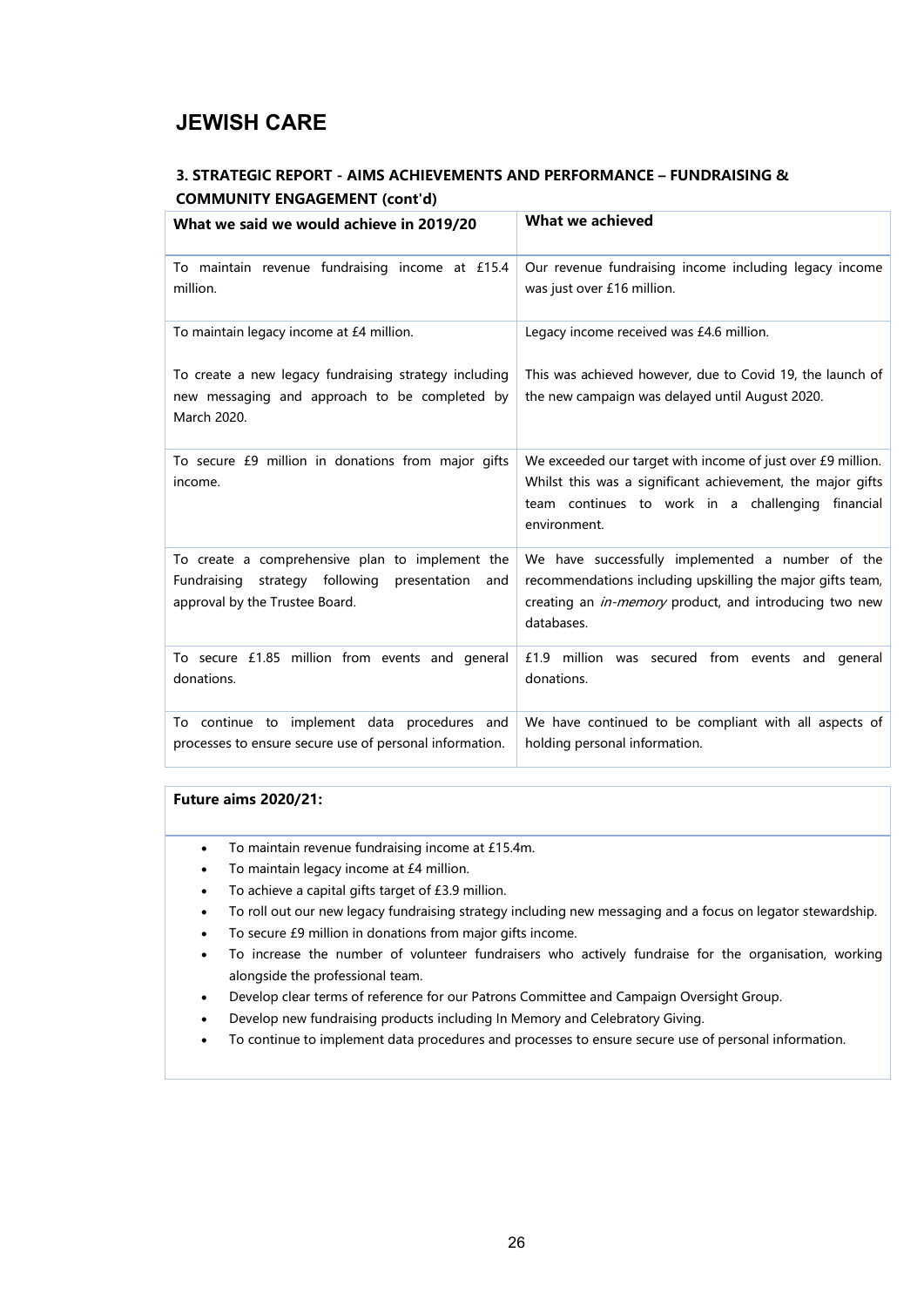## **3. STRATEGIC REPORT - AIMS ACHIEVEMENTS AND PERFORMANCE – VOLUNTEERS, COMMUNITY SERVICES AND COMMUNITY ENGAGEMENT**

| What we said we would achieve in 2019/20                                                                                                                                                           | What we achieved                                                                                                                                                                                                                                                                                                                                                                                                                                                                                                                                                                                                                                                       |
|----------------------------------------------------------------------------------------------------------------------------------------------------------------------------------------------------|------------------------------------------------------------------------------------------------------------------------------------------------------------------------------------------------------------------------------------------------------------------------------------------------------------------------------------------------------------------------------------------------------------------------------------------------------------------------------------------------------------------------------------------------------------------------------------------------------------------------------------------------------------------------|
| To ensure that every volunteer is registered on the<br>customer relationship management system (CRM) and<br>appropriately checked.                                                                 | A project was started in November 2019 to speak to each<br>resource to obtain an up-to-date list of active volunteers;<br>each active volunteer was then asked to complete a new<br>Volunteering Agreement. This is 85% complete but has now<br>been delayed due to the pandemic.                                                                                                                                                                                                                                                                                                                                                                                      |
| To provide a relevant and comprehensive Learning<br>and Development package for all volunteers with<br>appropriate training suited to their role (this may be<br>face to face training or online). | The induction programme offered to all new volunteers was<br>also delivered to existing volunteers to ensure that long<br>serving volunteers are up to date and in line with the<br>organisation's strategy. New training has been introduced<br>with GDPR, safeguarding and befriending modules.                                                                                                                                                                                                                                                                                                                                                                      |
| To have a robust recruitment process that is<br>accessible to potential volunteers and meets all the<br>requirements for compliance.                                                               | A project was started in May 2019 to review and update the<br>platform that is used for CRM, called Better Impact. All<br>volunteer role outlines have been rewritten into a new<br>format. All new volunteers will now apply through an online<br>portal which is accessible to both the Resource Manager and<br>the Volunteers Dept. The project has been delayed by the<br>Covid-19 pandemic.                                                                                                                                                                                                                                                                       |
| To ensure that every volunteer is recognised for their<br>contribution and thanked for the time they have<br>given.                                                                                | Volunteers each receive a birthday card from Jewish Care and<br>currently receive a weekly wellbeing email from the<br>Volunteers Dept. There have been individual coffee mornings<br>at Anita Dorfman House, the Holocaust Survivors' Centre<br>and the Redbridge Jewish Community Centre. This started in<br>December 2019 but was paused as the centres are now<br>closed and the homes are not open to volunteers. A Zoom<br>meeting was set up for 67 volunteers to be recognised for<br>their contribution to the Covid-19 pandemic. In September<br>2020, volunteers each received a honey pot and stirrer in<br>time for Rosh Hashanah, with a thank you note. |
| Every volunteer who ceases their volunteering is<br>offered an exit interview with a manager to review<br>their experience.                                                                        | We have not yet been able to implement this, but we will<br>continue to look at ways in which we can do so.                                                                                                                                                                                                                                                                                                                                                                                                                                                                                                                                                            |
| To have reviewed and expanded the Befriending<br>service.                                                                                                                                          | The Befriending service was reviewed, and the staff team<br>expanded to meet the growing needs of the service.                                                                                                                                                                                                                                                                                                                                                                                                                                                                                                                                                         |
| To begin community programming in or around the<br>Sandringham site at Stanmore and the community in<br>Hertfordshire.                                                                             | This is an ongoing project, where we will continue to look at<br>ways in which we can begin programming around<br>Sandringham in a way that complies with Covid-19<br>regulations.                                                                                                                                                                                                                                                                                                                                                                                                                                                                                     |
| To have a Youth Strategy in place (recruitment of<br>students, interns, Lay Leadership Development Group<br>and programmes like the B'nei Mitzvah group).                                          | The B'nei Mitzvah programme ran successfully for 2019/20<br>but was disrupted by the Covid-19 pandemic. We looked at a<br>plan to develop internships at Jewish Care, but this has also<br>now paused due to the pandemic.                                                                                                                                                                                                                                                                                                                                                                                                                                             |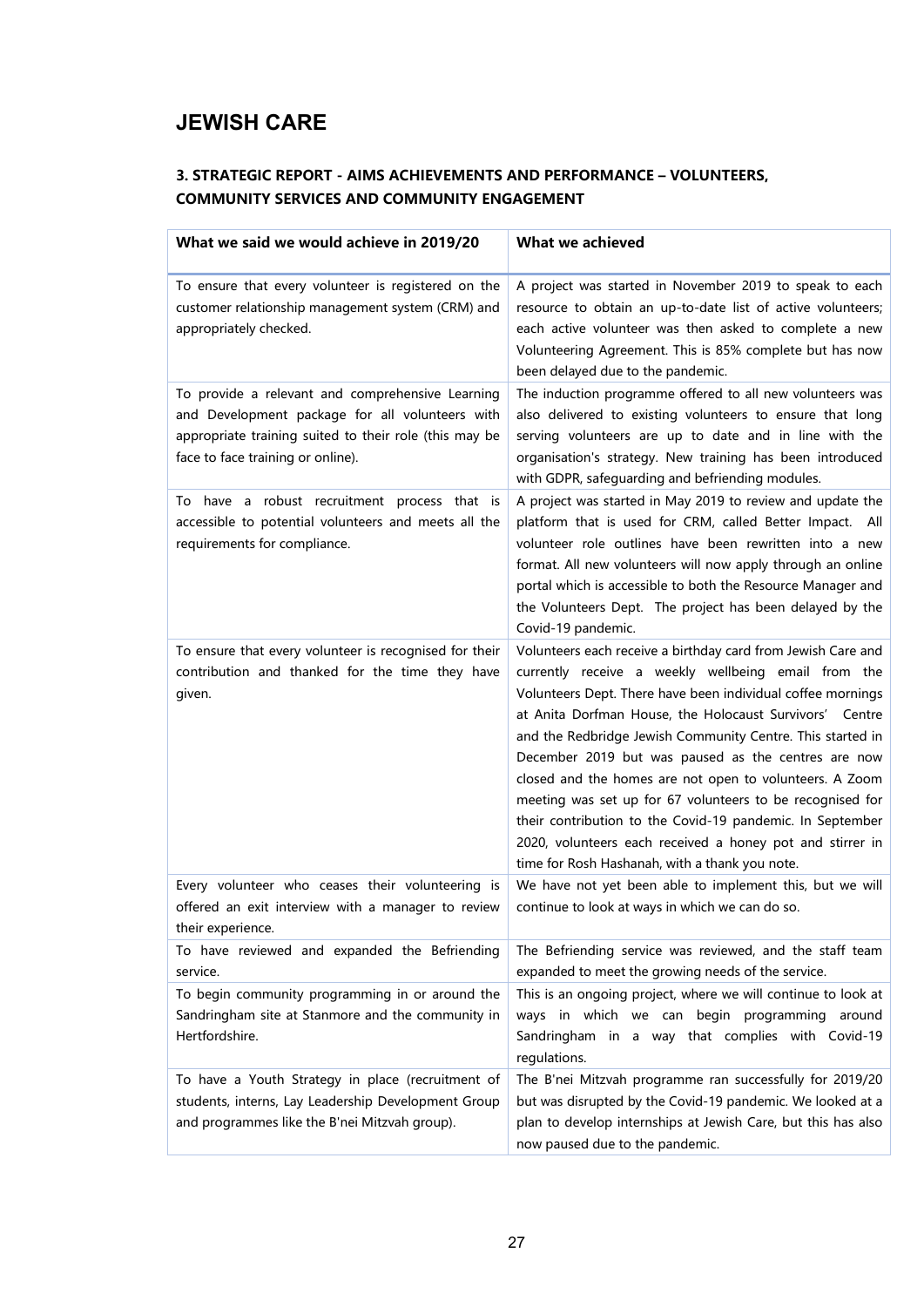## **3. STRATEGIC REPORT - AIMS ACHIEVEMENTS AND PERFORMANCE – VOLUNTEERS, COMMUNITY SERVICES AND COMMUNITY ENGAGEMENT (cont'd)**

**Future aims 2020/21:**

## **Volunteers Department**

- To provide every volunteer with an agreed role outline in line with the new 5-year strategic plan.
- To be able to provide the organisation with a financial value for volunteering, with each role benchmarked against the paid equivalent.
- To enable the organisation to thank individual volunteers for their contribution.

## **Community Engagement**

- To ensure that all local/community fundraising committees continue raising funds for their chosen resource and that we capitalise on these groups to promote volunteering and Jewish Care's services where appropriate.
- To see the continued growth of Supportive Communities groups.
- To engage with external communal organisations to maximise the partnerships for the benefit of Jewish Care.
- To continue to develop Befriending within Jewish Care.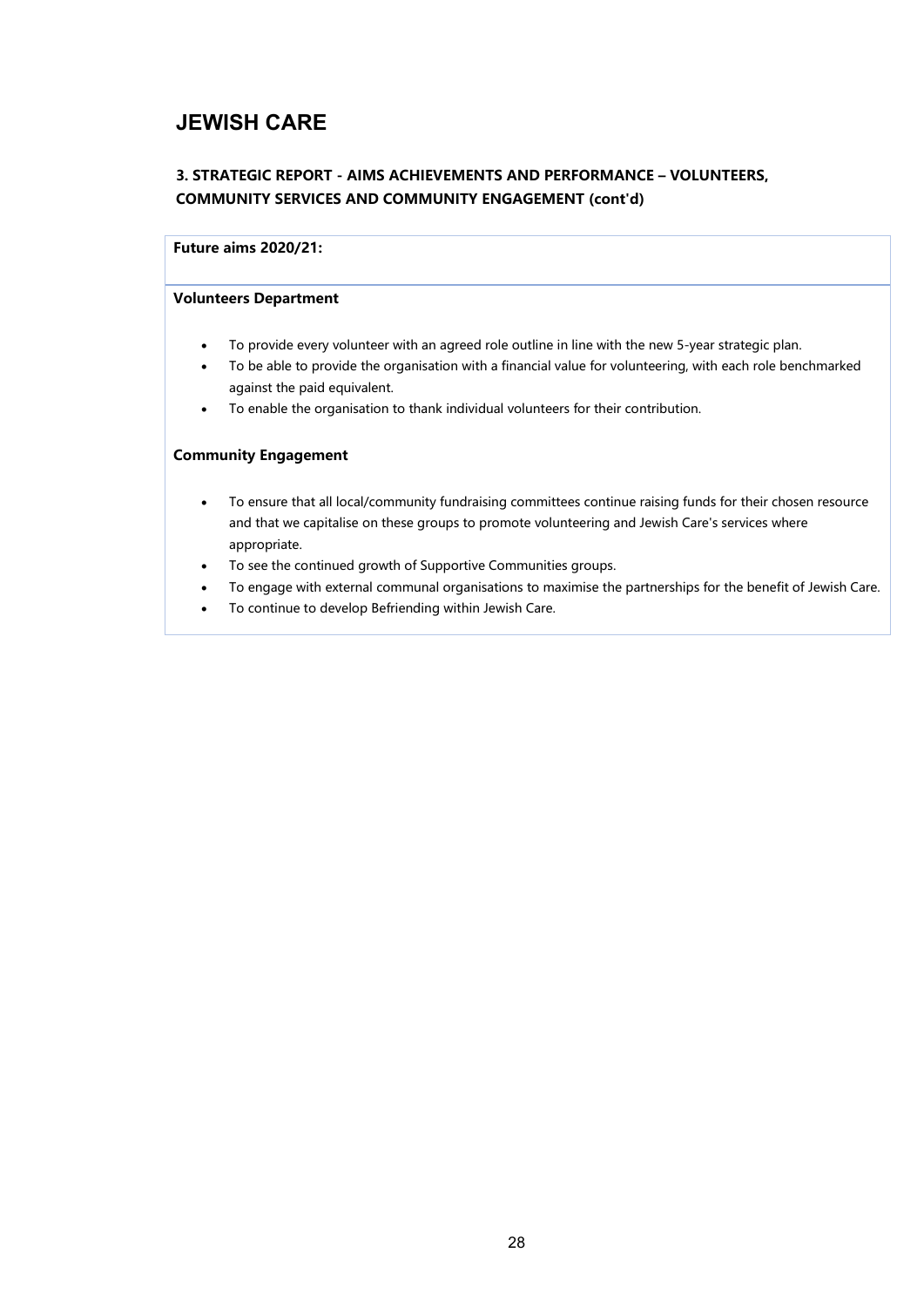## **3. STRATEGIC REPORT - AIMS ACHIEVEMENTS AND PERFORMANCE – MARKETING, COMMUNICATIONS AND CUSTOMER ENGAGEMENT**

| What we said we would achieve in 2019/20                                                                                                                                                           | What we achieved                                                                                                                                                                                                                                                                                                                                                                                                                                                                                                                                                                       |
|----------------------------------------------------------------------------------------------------------------------------------------------------------------------------------------------------|----------------------------------------------------------------------------------------------------------------------------------------------------------------------------------------------------------------------------------------------------------------------------------------------------------------------------------------------------------------------------------------------------------------------------------------------------------------------------------------------------------------------------------------------------------------------------------------|
| Launch a new organisational brand campaign to help<br>promote awareness focusing on the following key<br>service areas: care homes, community centres,<br>retirement living and dementia services. | In February 2020, we launched a new branch campaign called<br>'Making Older Life Better', which focused on promoting<br>our following key services; care homes, community centres,<br>retirement living and dementia services. Sadly the Covid-19<br>pandemic impacted many of these services in March 2020<br>and we had to put this campaign on hold to focus on<br>promoting the changes in our services and the steps and<br>measures we had adopted to protect and keep safe all<br>clients, relatives, staff and volunteers, as there could be no<br>greater priority than this. |
| Educate and engage stakeholders, social care leaders<br>and the wider community with our new $2020 - 25$<br>organisational strategy.                                                               | In December 2019, we launched our new organisational 5-<br>year strategy by print, digital marketing and film to all<br>stakeholders, both internal and external to Jewish Care.                                                                                                                                                                                                                                                                                                                                                                                                       |
| Launch our new admissions process to help make<br>admissions into our homes speedier and more<br>customer focused in order to reduce complaints and<br>bed voids.                                  | October 2019 saw us launch our new, much leaner and<br>streamlined, admissions process. The impact was a drastic<br>reduction in complaints and a significant increase in<br>compliments. More fundamentally pre Covid-19,<br>we<br>increased occupancy across all our homes and were<br>admitting self-funders 2 to 3 weeks faster than the previous<br>admissions process.                                                                                                                                                                                                           |
| Ensure all of our care home marketing material is<br>compliant with new CMA legislation and regulations.                                                                                           | We are proud to say that after implementing all of the latest<br>CMA and ARCO guidelines (refer our partners link<br>www.jewishcare.org), all of our care home and retirement<br>living marketing material is now fully compliant both offline<br>and online.                                                                                                                                                                                                                                                                                                                          |
| Change the way we deliver family contributions for<br>those families we charge this to, so that it's less<br>intrusive, more customer focused and faster to<br>implement.                          | In October 2019, we introduced a simplified family<br>contribution system with a new tariff system based on each<br>home, a far speedier process for applying for charitable grant<br>assistance and a leaner and faster appeal system with clear<br>parameters for applying for assistance, all provided as<br>upfront information for any new enquirers.                                                                                                                                                                                                                             |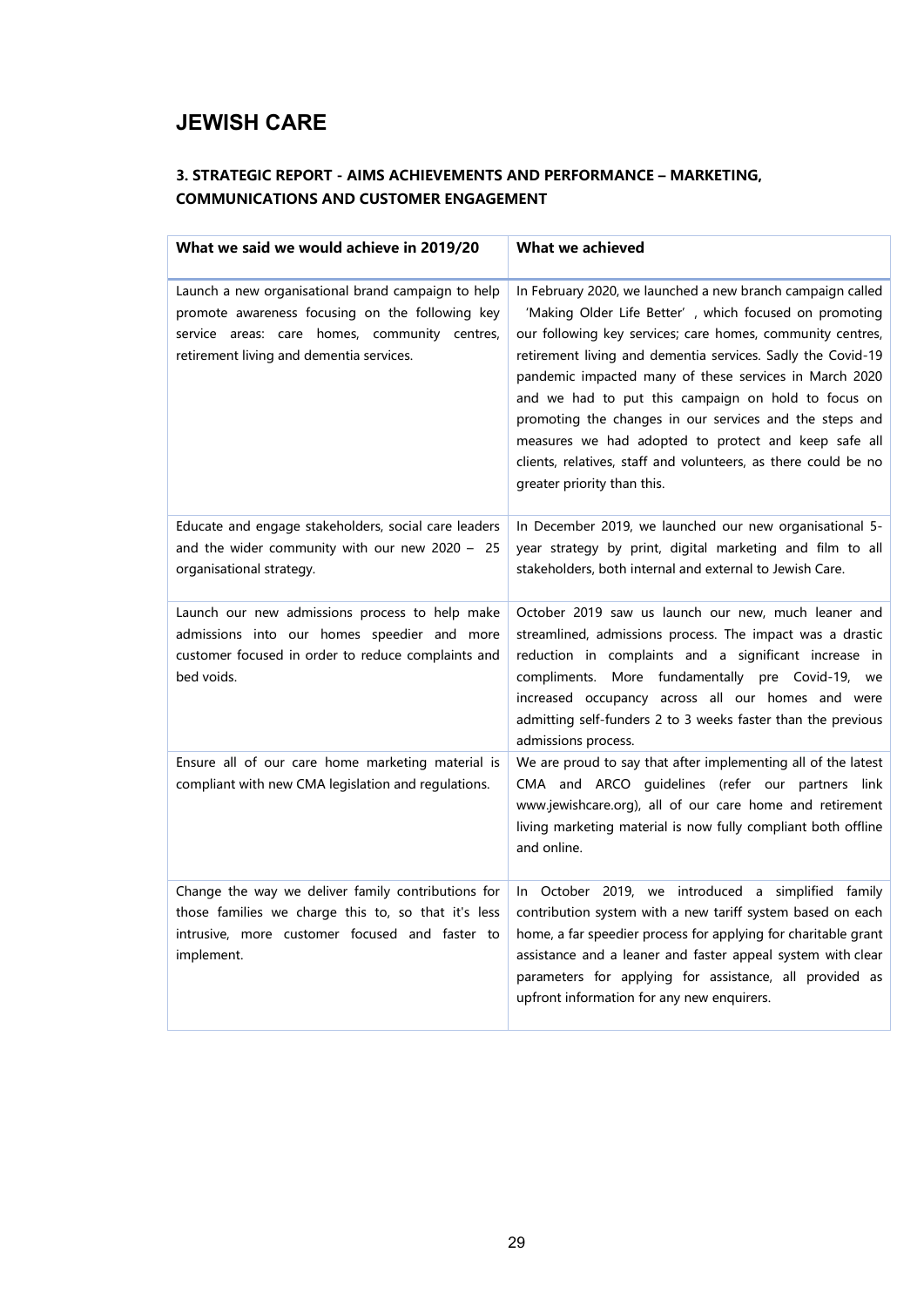## **3. STRATEGIC REPORT - AIMS ACHIEVEMENTS AND PERFORMANCE – MARKETING, COMMUNICATIONS AND CUSTOMER ENGAGEMENT (cont'd)**

| What we said we would achieve in 2019/20                                                                                                                                                                                                              | What we achieved                                                                                                                                                                                                                                                                                                                                                                                                                                                                                                              |
|-------------------------------------------------------------------------------------------------------------------------------------------------------------------------------------------------------------------------------------------------------|-------------------------------------------------------------------------------------------------------------------------------------------------------------------------------------------------------------------------------------------------------------------------------------------------------------------------------------------------------------------------------------------------------------------------------------------------------------------------------------------------------------------------------|
| Help improve customer engagement and reduce<br>customer service-related complaints across our care<br>homes with the introduction of a new stakeholders<br>engagement manager.                                                                        | We introduced a new stakeholders engagement manager<br>role who began to help increase customer service at a local<br>level across our homes and created relative clinics in two of<br>our 10 homes. Unfortunately, the person left the role after six<br>months and budget challenges have led us to temporarily<br>put the recruitment of this role on hold for the time being.                                                                                                                                             |
| communications<br>internal<br>and<br>staff<br>Improve<br>engagement with organisational news, updates and<br>messages by launching and overseeing Workplace by<br>Facebook.                                                                           | October 2019 saw us launch Workplace by Facebook to all<br>our staff. Currently 580 out of 1,275 staff are signed up to it<br>and we have seen it create a far more informed and engaged<br>workforce, particularly with over half of those staff using the<br>platform being frontline staff who do not have regular access<br>to Jewish Care's intranet or activated email addresses. The<br>plan is to migrate our entire workforce to use this by<br>September 2021, with our team in Human Resources leading<br>on this. |
| Promote, raise awareness and engage with the<br>Hertfordshire community and surrounding areas with<br>Phase 2 of Sandringham in Stanmore, which will<br>include; the retirement living scheme, Pears Court and<br>The Ronson Family Community Centre. | Marketing on a low level with editorial in press and<br>synagogue magazines, and online and via social media, has<br>begun for Phase 2 of Sandringham. However, the real work<br>started in October 2020 when a full programme of marketing,<br>sales material and communications will start to be<br>implemented through to its opening (expected in March)<br>2021 and beyond.                                                                                                                                              |
| Increase digital growth across our social media<br>channels by 15% and engagement by 10%.                                                                                                                                                             | We have increased growth across our social media channels<br>by 18%, with the biggest growth seen on our Facebook page<br>with 2,000 additional followers.                                                                                                                                                                                                                                                                                                                                                                    |
| <b>Future aims 2020/21:</b>                                                                                                                                                                                                                           |                                                                                                                                                                                                                                                                                                                                                                                                                                                                                                                               |

- Effectively communicate and engage all our internal and external stakeholders in an open, honest and transparent way about any organisational changes and developments that happen throughout 2020/21.
- Launch virtual tours across all of our care homes and vacant apartments at Wohl Court, to help ensure people can view our services in a new digital forum that both keeps them, and our service users protected and safe.
- Launch a new care home advertising campaign that helps support more admissions into all of our 9 homes throughout the Covid-19 pandemic and 2020/21.
- Promote and raise awareness of the Pears Court retirement living scheme and The Ronson Family Community Centre at Sandringham to support, lead and generate income for both of these new services.
- Continue to promote and market the Wohl Court retirement living scheme in order to help support the service to achieve full occupancy by April 2021.
- Launch a new legacy marketing campaign to help increase legacy enquiries in 2020/21.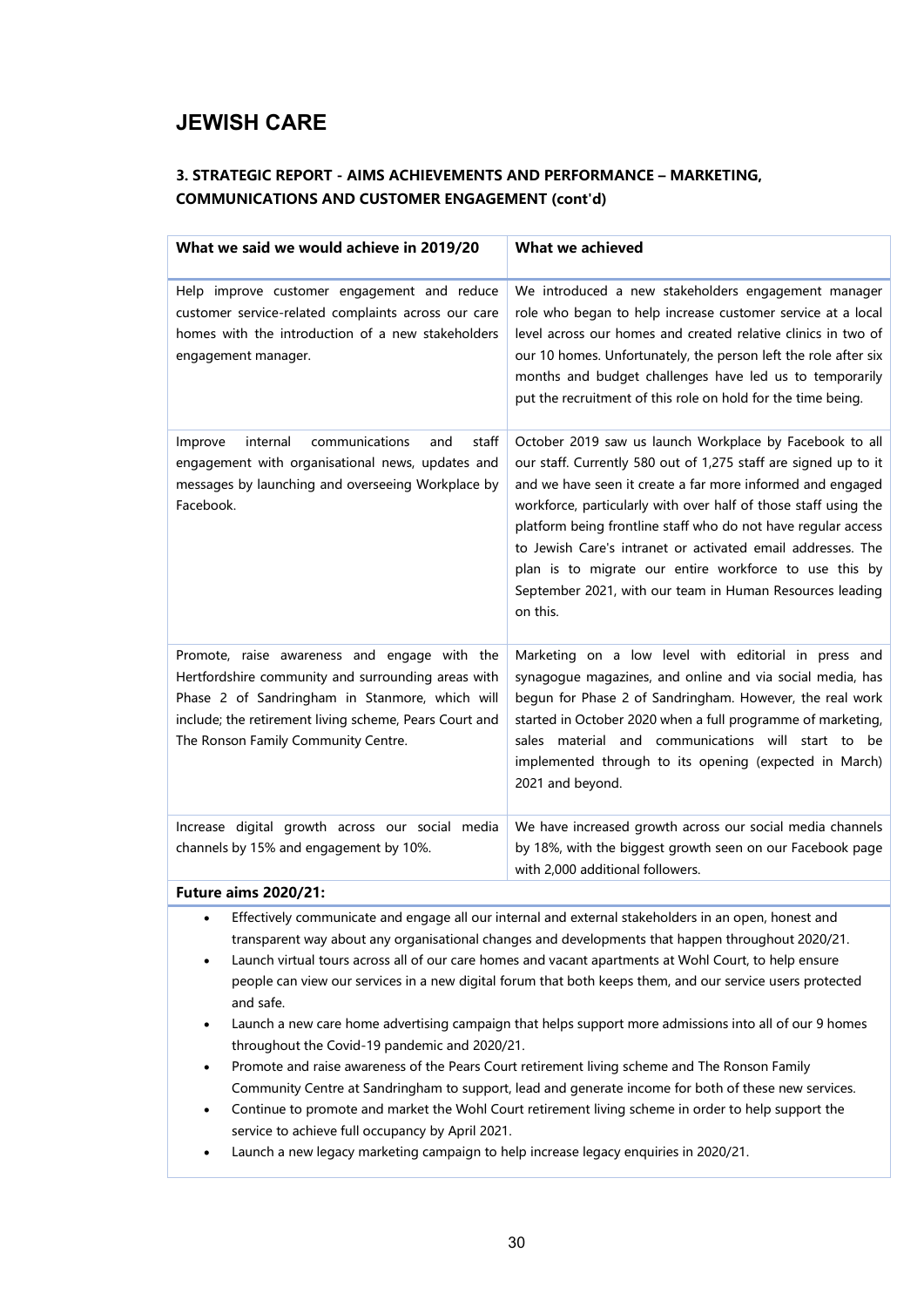### **3. STRATEGIC REPORT (cont'd)**

### **Financial Review**

#### **Analysis of the Group Charitable Activities (Operations)**

Total charitable activities income for the Group before donations and other income was £34.9m (2018/19 £33.3m) with total charitable expenditure before depreciation of £53.3m (2018/19 £49.6m) resulting in a net operating loss before donations and other income of £18.4m (2018/19 net loss of £16.3m). See further analysis on page 34. The net operating loss before donations and other income highlights the importance of our voluntary income to support the provision of our day to today services and to support innovation with the development of our new services, all of this with a view to financial sustainability in light of economic and demographic pressures on voluntary donations. The end of the financial year also saw the outbreak of the Covid-19 pandemic and its impact on our activities and plans for 2020/21. The Executive Leadership Team immediately concentrated its resources and capacity on managing the pandemic, focusing and protecting the most vulnerable client groups within our organisation. In late March 2020 we launched an emergency appeal "The Jewish Homes Emergency Appeal" alongside Nightingale Hammerson and The Fed in Manchester. 90% of the funds were allocated based on the number of registered residential care beds with 10% of the fund allocated to 11 smaller stand-alone Care Homes who are members of the National Association of Jewish Homes. Jewish Care received £2m from this appeal and this has gone some way to support the severe financial impact of the pandemic on our financial resources. We also converted our fundraising activities and day centre provision to online and virtual participation.

#### **Income**

Our income comes from a range of sources. The principal funding sources for 2019/20 are charitable activities income, donations, legacies, investment income, property disposal proceeds and capital project donations. Total income from all principal funding sources was £62m (2018/19 £61.5m) which represents a 1% increase on the prior year.

**Charitable activities income** was £34.9m in 2019/20 (2018/19 £33.3m). This funding source consists of local authority and private residential fees, grant income, retirement living rental income and day centre attendance income. Year on year the increase in frailty levels sees a rise in demand for one to one residential and nursing care, funding of which is covered by local authority and private income. Residential fees are payable by local authorities for individuals who live in their borough prior to moving to the care home whom they must fund. Any gaps between the local authority funding received and the costs of care we provide need to be met by donations received by the charity. The start of the financial year saw a busy period with the closure of Rubens House in Finchley with residents moving to our other care homes and the subsequent redeployment of staff, the opening of our new Anita Dorfman House and Wolfson assisted living units in Stanmore. The end of the year also saw the closure of the North London and Hertfordshire Homecare service with all clients migrated to a new provider. Occupancy in the Care Homes was on a steady increasing trajectory and exceeding budgeted targets in some of the Homes prior to the onset of Covid-19 and mandated lockdowns.

**Donations** were £12.6m (2018/19 £12.2m) representing a 3% increase on the prior year. Demographic pressures on this income stream remain a challenge.

**Legacy income** was £4.6m (2018/19 £5.3m) down 13% on the prior year but still exceeding budgeted levels of this income line. The volatile nature of this income stream is supported by a legacy fundraising strategy to generate an internal awareness of the importance and impact of gifts in wills to Jewish Care's work.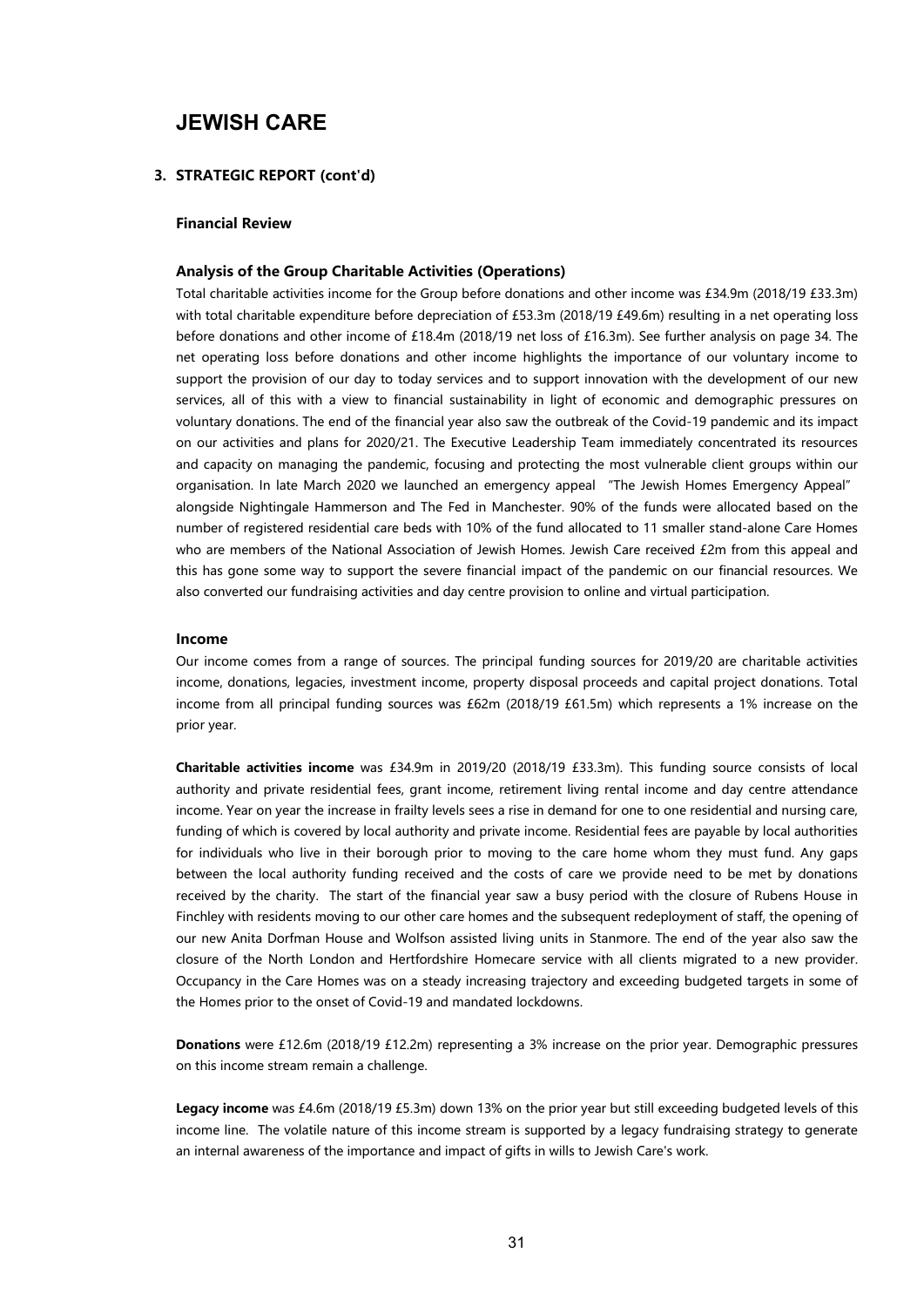## **3. STRATEGIC REPORT (cont'd)**

### **Financial Review (cont'd)**

**Capital project donations** were £8.3m (2018/19 £8m). This funding source consists of capital donations applied directly to our capital construction projects. The capital project funding received during the year was towards the construction of the Sandringham site at Stanmore. Expenditure on capital construction projects is capitalised into their respective fixed asset categories on the balance sheet. The phased nature of this funding stream which extend out beyond respective project completion dates requires the use of commercial borrowing facilities to bridge the gap between capital funding receipts and intensive cash-outflows during construction periods. £6.6m of a £13m revolving loan facility with Barclays was drawn down during the year to support the construction payments.

**Property Disposals** the current year saw the disposal of three properties from a gifted ground rent portfolio with a profit on disposal of £421k. The prior year saw the disposal of two of the gifted properties (£2018/19 £65k), the properties were gifted to Jewish Care in November 2018.

### **Expenditure (note 8)**

Expenditure on fundraising was £3.6m (2018/19 £3.5m). Expenditure on raising funds was 14% of donation and legacy income (2018/19 13%).

Expenditure on our charitable activities (including depreciation of £3.6m) for our care homes, day centres, home care, retirement living and mental health resources was £57m (2018/19 £52.6m). In headline terms the majority of the increase in expenditure in the year related to the opening of our new care home (Anita Dorfman) and the Wolfson Assisted Living suites replacing the older Princess Alexandra Home on the same site. The prior year saw a reduction in scale at Princess Alexandra in terms of occupancy and expenditure whilst we developed the new care home and assisted living facilities at Stanmore. We also faced the continued sector wide recruitment challenges with high agency usage for the majority of the year with a substantial increase in agency usage due to the onset of the Covid-19 pandemic, additional costs incurred in the last 2 weeks of March 2020 were circa £270k alone for PPE, self isolation costs and a complete re-provision of service delivery in other areas.

Charitable expenditure in our care homes was £38.4m (2018/19 £35m). The majority of the increase in expenditure in the year related to the opening of our new care home (Anita Dorfman) and the Wolfson Assisted Living apartments. Sector wide recruitment challenges also impacted the annual expenditure in our care homes with high agency costs and recruitment fees.

Charitable expenditure in our day centres was £7.1m (2018/19 £6.8m). March 20 saw the closure of all of our day Centres and a subsequent re-provision of services in a digital format supported by our befriending service and a meals on wheels delivery option.

Charitable expenditure in our home care service was £1.1m (2018/19 £1.2m). In light of an increasingly challenging environment with competition and over-saturation, we closed our North West London and Hertfordshire home care service in last quarter of 2020 with all clients supported in their transition to their provider of choice.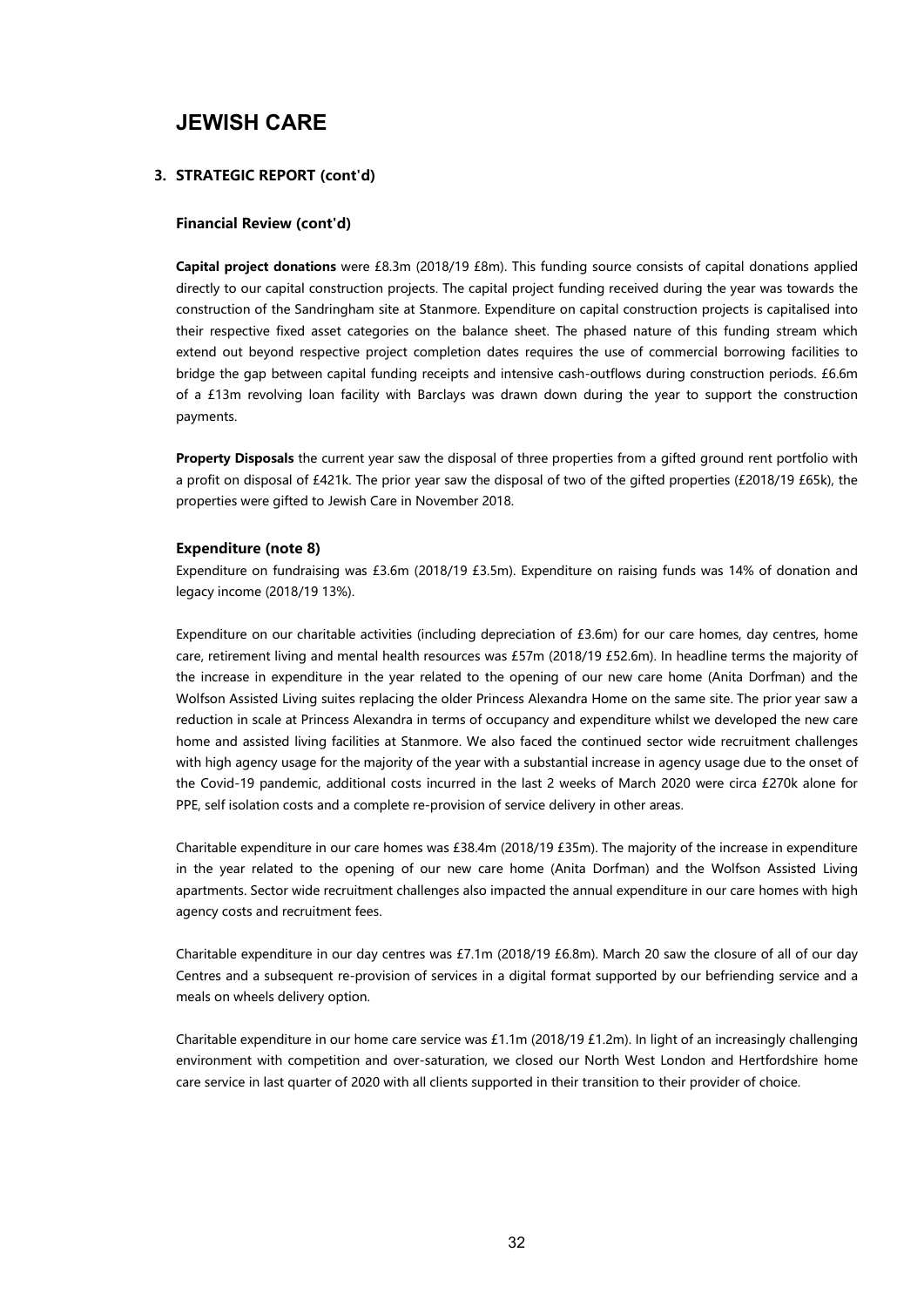## **3. STRATEGIC REPORT (cont'd)**

### **Financial Review (cont'd)**

### **Expenditure (note 8)**

Charitable expenditure in our retirement living service was £4.3m (2018/19 £3.6m). 2019/20 also saw a full year's operations of our retirement living scheme, Wohl Court in Hendon. Our third retirement living scheme of 48 units, Pears Court in Sandringham, Stanmore is expected to open in April 2021.

Charitable expenditure in our social work service was £2.2m (2018/19 £2.2m). Our social work service supports individuals, families, carers and communities and also plays a pivotable role in our care homes, retirement living and service admission process. The social work service does not attract any funding with the costs of this service being met in their entirety by donations.

Charitable expenditure in our mental health service was £1.9m (2018/19 £1.8m) reflecting the cost of the integrated mental health service provided by the Jewish Association for Mental Illness (JAMI).

Central costs are £5.7m (2018/19 £5.1m). The majority of the increase in costs represents a transfer of costs from charitable expenditure to central costs. Central costs are allocated to activities based on the number of full -time equivalents at Jewish Care. Our central costs are at a level that is consistent with the requirement for the effective running of a Charity of our size.

Other expenditure of £520k sees the write off of the residual net book value of the former care home Princess Alexandra House having been replaced by the Anita Dorfman care home and Wolfson assisted living apartments at the Sandringham campus in Stanmore.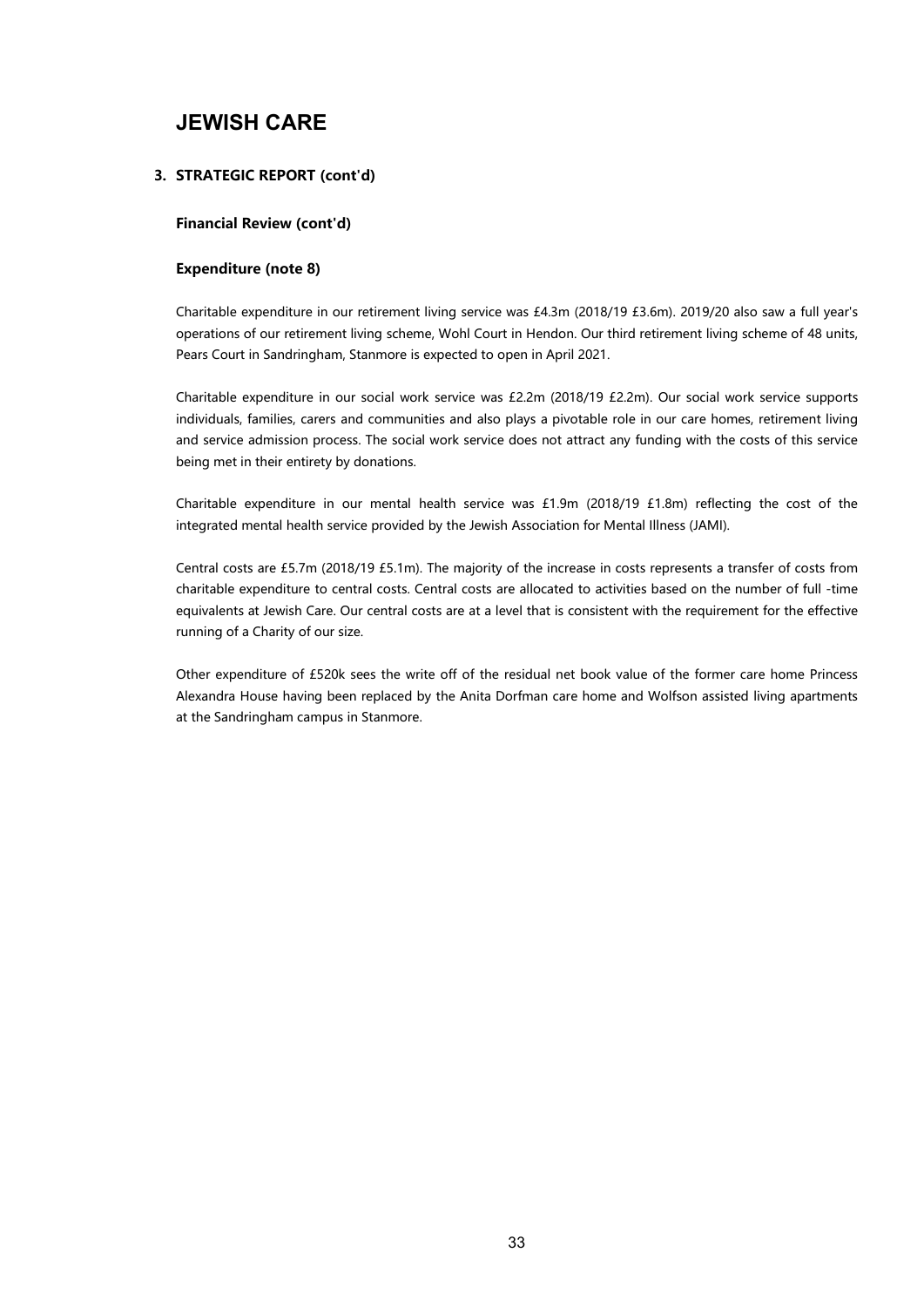**3. STRATEGIC REPORT (cont'd)**

**Financial Review (cont'd)**

**Further analysis of the Group Charitable Activities (Operations) is as set out below for the years ended:**

|                                                              | 31 March 2020 | 31 March 2019 |
|--------------------------------------------------------------|---------------|---------------|
|                                                              | $f'$ 000      | $f'$ 000      |
| Charitable income and expenditure                            |               |               |
| Charitable activities income <sup>1</sup>                    | 34,966        | 33,307        |
| Charitable expenditure before depreciation <sup>2</sup>      | (53, 358)     | (49, 623)     |
| Operating charitable loss before donations                   | (18, 392)     | (16, 316)     |
| Other operational expenditure                                |               |               |
| Fundraising                                                  | (3,624)       | (3,506)       |
| Investment fees & other investment related costs             | (190)         | (218)         |
| Depreciation and amortisation                                | (3,664)       | (2,984)       |
| Total other operational expenditure                          | (7, 478)      | (6, 708)      |
| Asset write offs (former Princess Alexandra Care Home)       | (520)         |               |
| Net operating loss before donations and other income         | (26, 390)     | (23, 024)     |
|                                                              |               |               |
| Income from donations and investments                        |               |               |
| Donations and legacies (excluding capital project donations) | 17,225        | 18,839        |
| Other trading entities                                       | 70            | 155           |
| Investment income                                            | 1,017         | 1,145         |
| Total income from donations and investments                  | 18,312        | 20,139        |
| <b>Net operating (loss)</b>                                  | (8,078)       | (2,885)       |
|                                                              |               |               |
| Net unrealised (losses)/gains on investments                 | (949)         | 1,626         |
| <b>Property Disposals</b>                                    | 421           | 65            |
| <b>Capital project donations</b>                             |               |               |
| Sandringham                                                  | 8,224         | 6,866         |
| <b>Wohl Court</b>                                            |               | 917           |
| Maurice and Vivienne Wohl Campus                             |               | 20            |
| Leila's House (JAMI)                                         | 110           | 177           |
| <b>Total capital project donations</b>                       | 8,334         | 7,980         |
|                                                              |               |               |
| Actuarial gains on defined benefit pension scheme            | 2,999         | 336           |
| Net movement in funds                                        | 2,727         | 7,122         |
|                                                              |               |               |

**1.** Charitable activities income consists of local authority and private residential fees, grant income, retirement living rental income and day centre attendance income.

**2.** Charitable activities expenditure in our Care Homes, Day Centres, Home Care, Retirement Living and Mental Health services (note 8)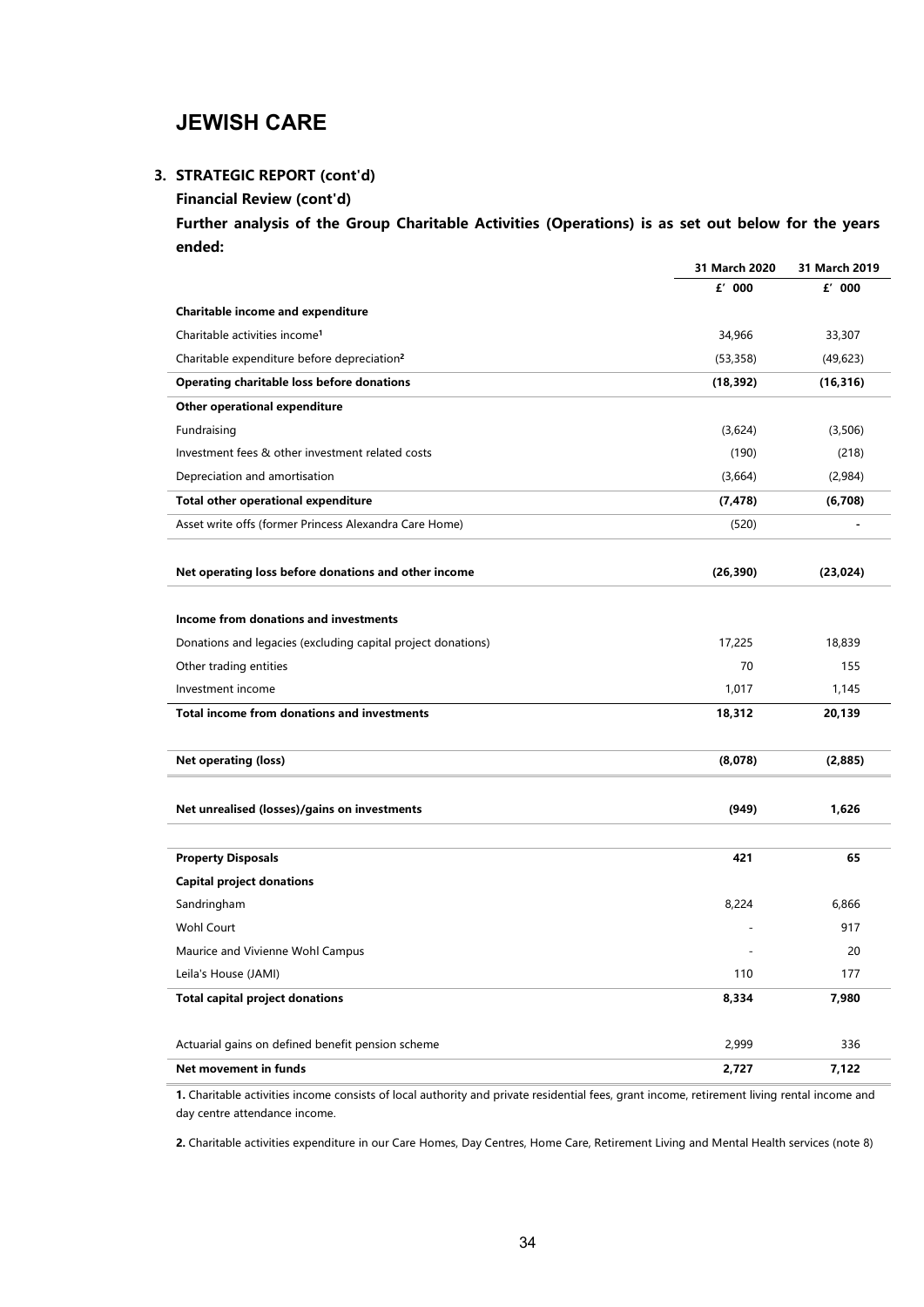### **3. STRATEGIC REPORT (cont'd)**

#### **Financial Review (cont'd)**

## **Defined Benefit Pension Scheme**

The pension scheme liabilities have been calculated by updating the valuation calculations carried out for the formal actuarial valuation as at 1 April 2019. The deficit at 31 March 2020 under FRS102 is £10.6m (2018/19 £14.6m) and further details can be found in the pension's note 28. In recognition of this level of pension deficit for Jewish Care, the investment strategy approved by the Pension Trustees and Jewish Care along with a collateral security arrangement in order to reduce the charity's exposure to any potential deterioration in the future continues. The annual contributions to the scheme from Jewish Care continued at the level of £1.5m in 2019/20 with the agreement of the Pension Trustees. This elevated level of pension contributions and revised investment strategy are closely monitored by the scheme's actuaries to ensure that the deficit is fully repaid over the target period of 10-15 years. As a result of the onset of the Covid-19 pandemic, formal discussions took place with the pension trustees in line with the Pensions Regular Guidance issued at the time with a view to negotiating a 3 month suspension of contributions and a reduction in contributions by 50% for a 21 month period from July 2020 to March 2022. An agreement has been made with all parties, having regard to the Jewish Care employer covenant and the security charged therein.

#### **Investment Objectives, Powers and Performance**

Jewish Care's investment powers are set out in its Memorandum of Association, which states that Jewish Care shall have the power: "To invest the monies of the Charity not immediately required for its purposes in or upon such investments, securities real or personal property as may be thought fit."

At the year end, the market value of the Jewish Care Group's investments was £27.7m (2018/19 £29.3m). There were net losses on the investment portfolio of (£1m) (2018/19: gains of £1.6m). Investment losses for the year follow the decline in the global markets as a result of the Covid-19 pandemic, however, the markets rebounded after the Covid-19 lockdown 'shock' experience with the previous net losses within the investment portfolio subsequently recovered. Investments were managed equally by Veritas Investment Management LLP and Quilter Cheviot Ltd. The key investment objective for both Managers is to achieve an absolute return of inflation plus 3% over the medium term 3 - 5 years with Veritas Investment Management achieving a one year total return of -1.4% in the year ended 31 March 2020 (last 3 years 13.1%, last 5 years 35.9%) and Quilter Cheviot achieving a one year total return of -3.2% in the year ended 31 March 2020 (last 3 years 8.5%, last 5 years 12.8%). Both of the investment managers have a fully discretionary investment management mandate with the risk profile for both Investment Managers being one of medium risk with an emphasis on capital growth with income. Performance is monitored by the Investment Expert Group (which has subsequently formed part of the remit for the Finance, Audit and Investment Committee formed after the Governance review mentioned above).

#### **Ethical Investments**

Jewish Care takes all reasonable steps to ensure that any decisions taken by its investment managers in respect of its corporate investments are consistent with its social care policies. Regular review of the investment managers' Ethical Investment Policy is undertaken.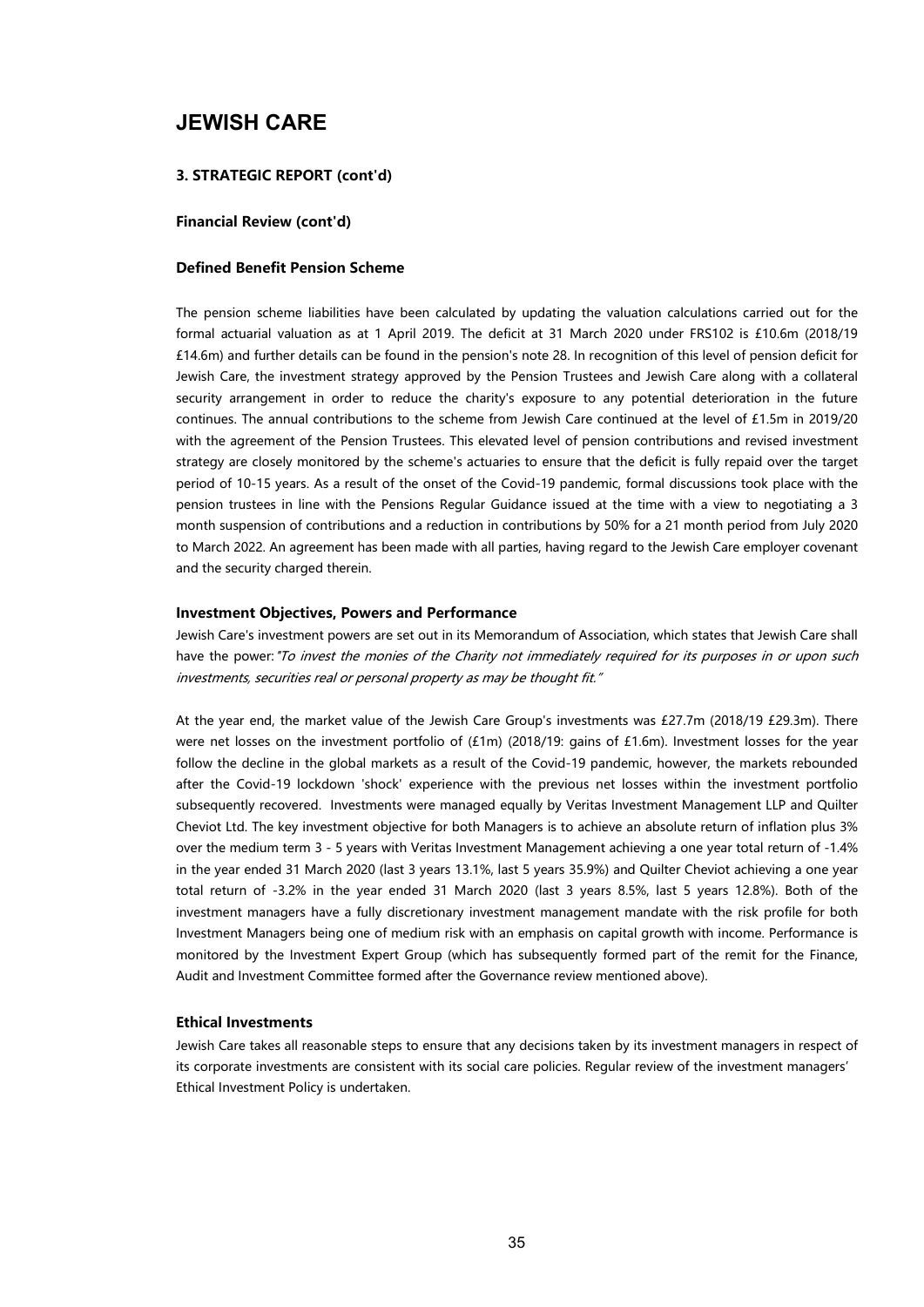#### **3. STRATEGIC REPORT (cont'd)**

#### **Taxation**

Jewish Care and its subsidiary charitable entities are exempt from income tax and corporation tax on its charitable activities. Jewish Care's trading subsidiary and other related trading subsidiaries are liable to United Kingdom corporation tax where they have taxable profits. Like most charities, Jewish Care is unable to reclaim much of its input VAT and suffers it as an expense. All irrecoverable VAT is included within the appropriate expenditure headings.

#### **Employment Policy**

Jewish Care is committed to establishing equality of opportunity for all staff and volunteers. It is the policy of Jewish Care that there should be no unfair discrimination in considering applications for employment, including those from disabled persons. We believe in a diverse team and promote diversity and inclusion in all forms, we have policies in place to ensure we give candidates and existing staff equal opportunities to succeed. We are also registered as a Disability Confident employer. The directors are committed to maintaining and developing communication and consultation procedures with employees who, in turn, are encouraged to become aware of and involve themselves in the performance of the Charity. Please refer to the section 172 statement on page 10 with regard to the interest of the company's employees.

#### **Gender Pay Gap**

Jewish Care's values are at the heart of everything we do and we are committed and proud of our diverse and inclusive organisation where people are treated fairly with dignity and respect. Jewish Care publishes its gender pay gap and at 8.24% it is significantly lower that the UK average of 17.3%. It should be noted that in 2019/20 our executive leadership team changed extensively and there is now a significant improvement in the gender balance, that being said our work to address the pay gap continues and our actions to address it are set out as follows:

- We will be open and transparent with our staff regarding our pay gap.
- Recruitment and internal promotion opportunities will continue to be equally open to men and women.
- We will continue to promote our coaching and mentoring programme to encourage all staff to develop their careers.

The gender pay gap is available at jewishcare.org under about us/reports and publications.

#### **Modern Slavery and Human Trafficking**

Jewish Care is committed to eliminating the existence or prospect of modern day slavery and human trafficking within its own business and that of its supply chain. The Board of Trustees, and Executive Leadership team are responsible for assessing and bolstering Jewish Care's effectiveness, in ensuring that slavery and human trafficking are not taking place in its business or supply chains. They do so by providing adequate resources, training and investment. Jewish Care's performance is measured annually and members of staff responsible for procurement are required to complete courses with respect to modern slavery capacity building and reporting/etc. More information is available in our Anti Slavery and Human Trafficking statement published in April 2019 and available at jewishcare.org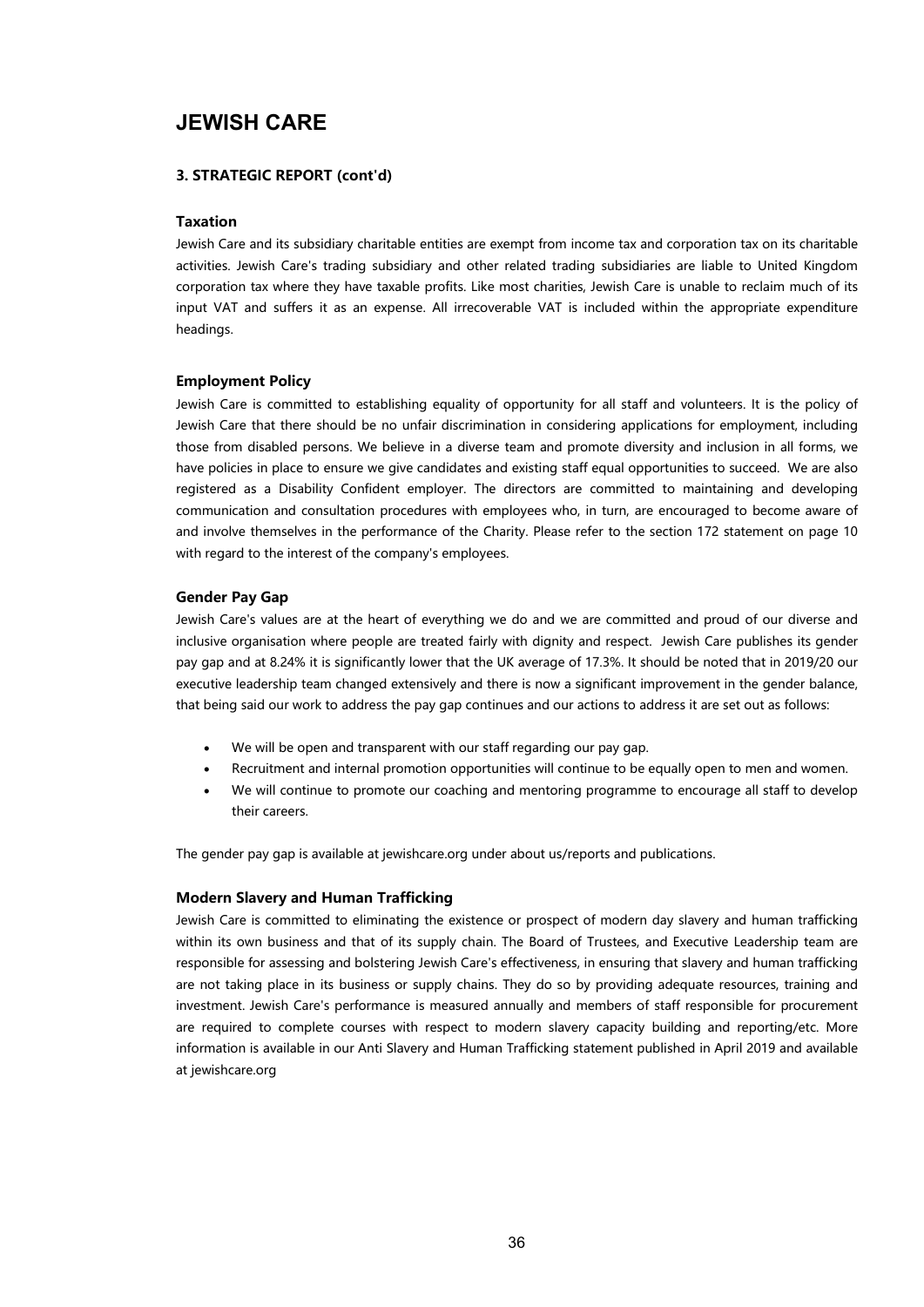#### **3. STRATEGIC REPORT (cont'd)**

#### **Risk Policy**

The Audit and Risk Committee ensures a risk assessment review is undertaken and that all key risks are identified, reported to the Board and suitable controls are implemented. The Chief Executive reports all significant risks and the risk register to the Audit and Risk Committee and post the governance review, the newly formed Internal Audit, Assurance and Risk Committee on a regular basis. Jewish Care identifies and manages risks that endanger the achievement of the strategic aims as defined in its Memorandum and Articles of Association and its published Vision and Mission. The outbreak of Covid-19 introduced new risks whilst also compounding existing risks. Six of the principal risks and uncertainties faced by the organisation this year and in future years with their risk control measures are:

- Loss of income due to the decline and volatility of our voluntary donation income and legacy income with increased economic pressures, regulatory changes, demographic changes within the Jewish community and changes in giving habits resulting in an increased or unsustainable deficit. Risk control measures included the roll out the recommendations from a strategic review of our fundraising strategy to include plans for sustainability and diversification of the income portfolio with a reduced dependency on voluntary and legacy income for budgetary purposes.
- Loss of income for services from local authorities for statutory funded service users arising from a reduction in referrals or loss of contracts. Risk control measures include active marketing and engagement with local authorities and statutory authorities to ensure continual awareness of our services and a constant review of our service provision in partnership with the local authorities and statutory funders to ensure the optimum occupancy within our resources.
- Incidents that damage reputation and or negatively impact on operations including a major client or litigation incident. Risk control measures consist of safeguarding policies and procedures, proactive monitoring and reporting of potential incidents, comprehensive risk assessments, training and oversight by our Clinical Governance Committee, a Sub- Committee of the Board. This would also include a breach of GDPR or an investigation by the ICO. Risk control measures consist of staff training on data protection principles and security with oversight by Information Governance.
- Inability to continue the recruitment of appropriately skilled staff, retention and development. Risk control measures include an onboarding process, close monthly monitoring of staff turnover statistics, targeted recruitment campaigns, a robust and accessible training programme, succession planning and agreements with agencies for the supply of temporary staff.
- Property estate regulatory compliance, the risk of a failure to comply with statutory and regulatory regimes which ensure the safety of those living, using, entering or working in our premises. Risk control measures include the regular review of policies and procedures by both in house and independent external contractors, mandated training for staff, communication on a regular basis with all staff, and regular review and reporting by external contractors with oversight from our Property Expert Group.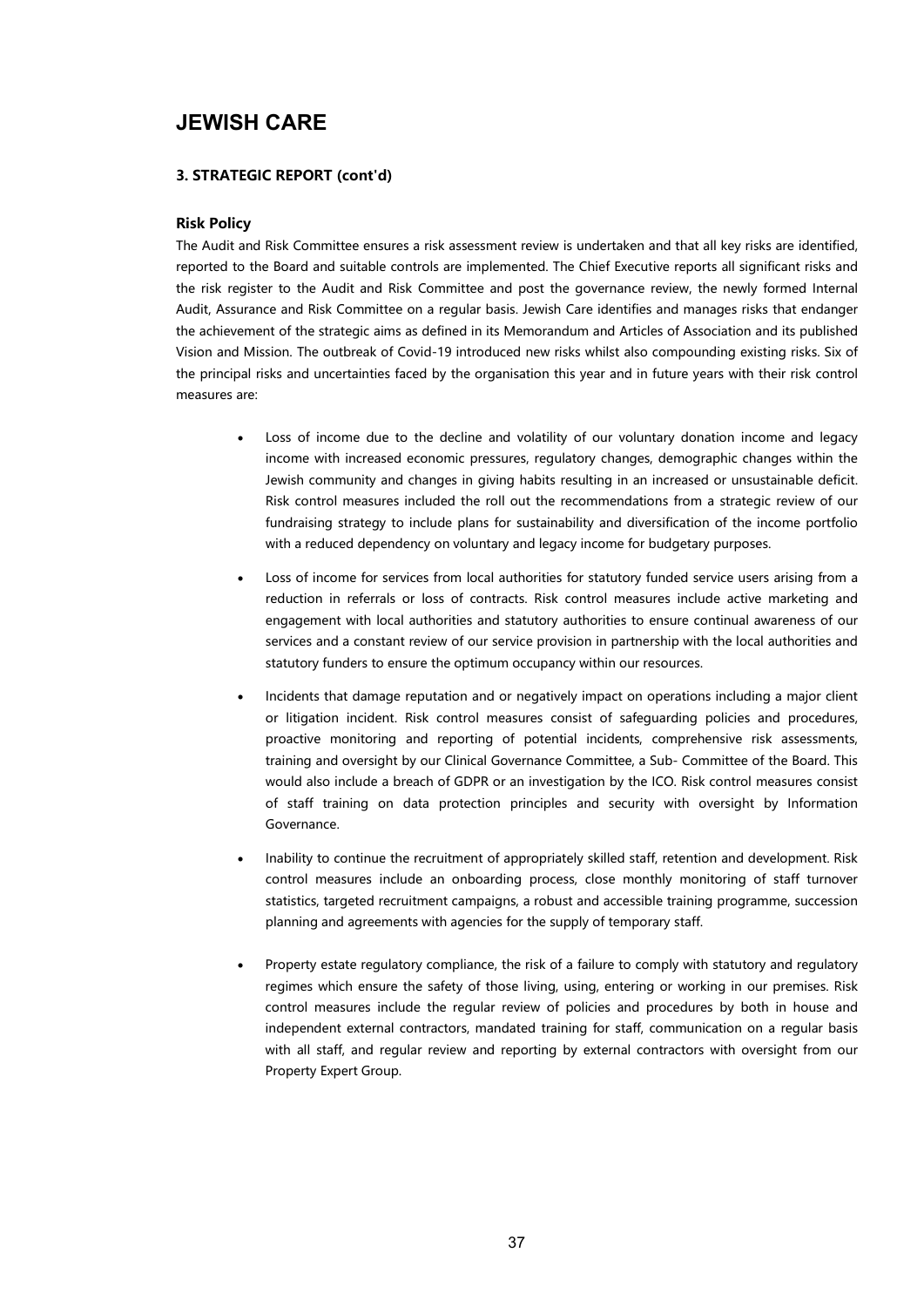#### **3. STRATEGIC REPORT (cont'd)**

#### **Risk Policy (cont**'**d)**

Six of the principal risks and uncertainties faced by the organisation this year and in future years with their risk control measures are: (cont'd)

 Care related (Care Quality Commission) or Health and Safety non-compliance with the regulatory regimes. Risk control measures include a systematic process to monitor and improve compliance by the best practice and compliance support team to include a regular and comprehensive auditing programme, robust learning from experience, KPI reporting with oversight from the Clinical Governance Committee, the Residential Care Services, Community Centres and Volunteering and the Independent Living Committees respectively.

Additional risks that the organisation faces as a result of the pandemic are as set out below:

- The risks above still remain valid and have been amplified by the onset of the Covid-19 pandemic in March 2020. Additional risks that the organisation faces as a result of the pandemic are as set out below. There are mitigation plans in place and others continue to emerge as we continue to evolve our services in light of changing guidance from the Department of Health and Care (DHSC) and Public Health England (PHE) soon to be changed to the National Institute for Health Protection and the risk of further waves.
- Foregone income, occupancy fell by over 20% between March and June 2020 with admissions frozen during the 12 week national lockdown. Admissions resumed in June 2020 when all Homes were Covid 19 free with occupancy beginning to increase on a slow trajectory that will take time to gain traction and restore pre Covid 19 occupancy levels. Admissions are dependent on a consistent, regular testing regime and the general public's view of the adult social care system.
- Local Authority Funding, both for residential fees and financial support for the impact of the pandemic. There is a risk of provider failure. Local Authorities (providers) have provided infection control funding and some increase in rates to cover PPE costs and infection control methods and procedures as mandated by the Government. This funding goes some way to support the additional pandemic costs but some local authorities have had a deterioration in overall financial position. The impact of this is a possible reduction in financial support with the risk of no increase in future residential fee rates to cover operational costs.
- Additional Costs of Covid-19, PPE and infection control measures will remain as an operational cost at a substantial level to the organisation.
- Future cost implications, at this stage we cannot anticipate the likely effect of the pandemic on certain costs such as legal and insurance premium costs, the financial extent of which will only be known with time.
- Economy, the length and financial impact of the pandemic on the wider economy in relation to voluntary income is as yet unknown with the risk that supporters cease donations due to the uncertainty of employment, the risk that some trusts and foundations will see an impact on the value of their assets with a subsequent impact on distributions and a severe restriction on Jewish Care's ability to fundraise. This issue will be compounded by an increase in a demand for services as the pandemic continues.
- Risk to the value of investments global markets reacted to the Covid-19 pandemic with a decline in the value of the portfolio investments at the end of March 2020.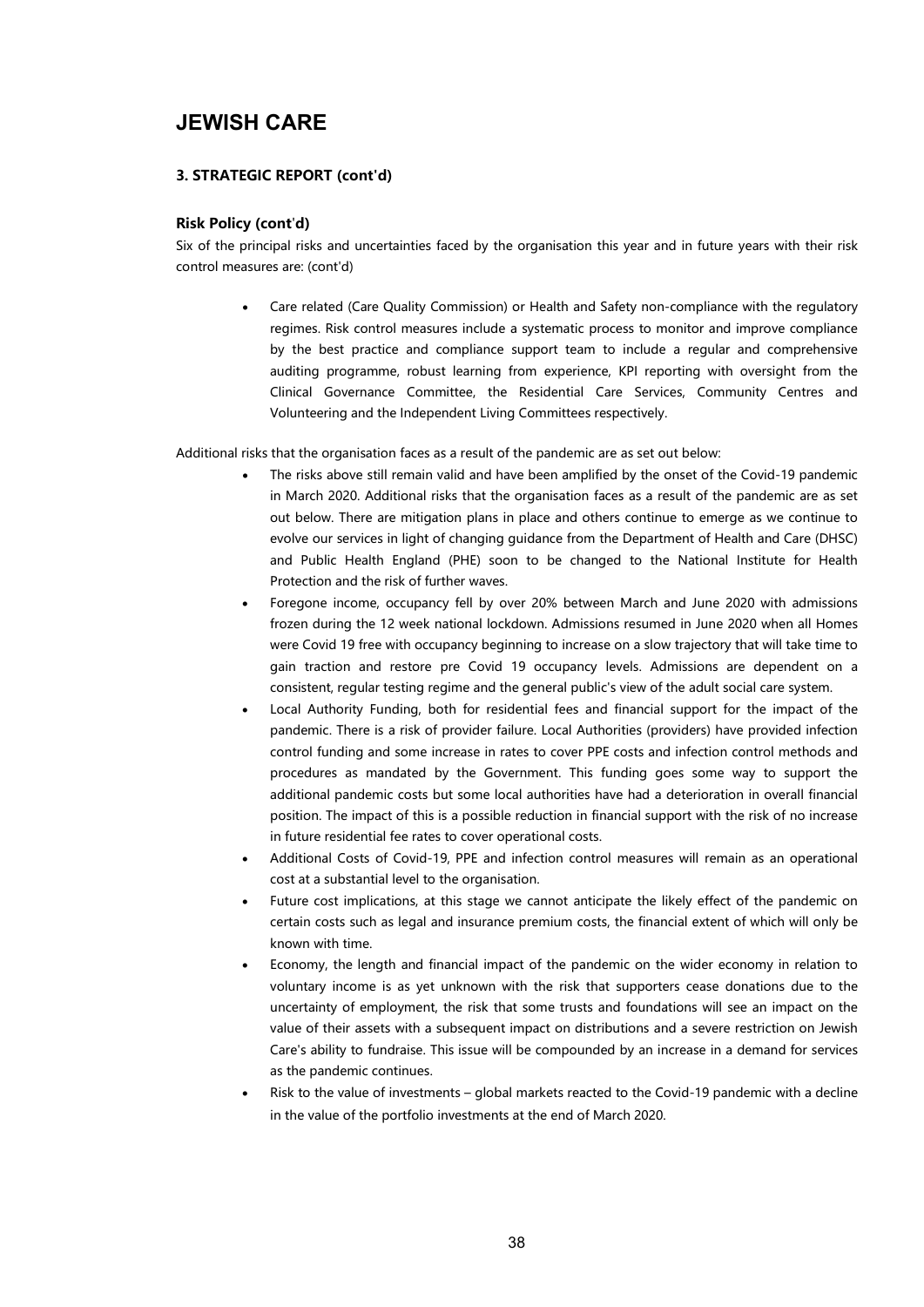#### **3. STRATEGIC REPORT (cont'd)**

#### **Risk Policy (cont**'**d)**

Mitigation against the risks are as follows: (cont'd)

- The Jewish Homes Emergency Appeal was set up in early April alongside Nightingale Hammerson and The Fed in Manchester. 90% of the funds are allocated based on the number of registered residential care beds with 10% of the fund allocated to 11 smaller care homes under the National Association of Jewish Homes (NAJH). The Emergency Appeal generated just over £4m of which Jewish Care's allocation was just over £2m. As welcoming as this funding is, it goes part of the way to bridge the adverse financial impact of Covid 19 on the organisations finances.
- Working capital and cash We have negotiated a loan capital repayment holiday of 12 months with Barclays which allows us to postpone capital repayments of £1m for one year. We have also negotiated an increase in the overdraft facility to £8m to cover working capital requirements.
- Reserves Jewish Care has earmarked the release of £2.5m of reserves primarily to cover reduced income from our day to day operations and bearing in mind a full deficit of just over  $(f3m)$  at the end of March prior to the full financial shock of the pandemic. This is being monitored by our Finance, Audit and Investment Committee, in light of the impact of economic circumstances on our investment portfolio.
- Defined Benefit Pension Scheme Jewish Care negotiated a 3 month suspension of defined benefit contributions and also a 50% reduction in those contributions on the recommencement of the payments in July 2020 until March 2022 in agreement with the Jewish Care Pension Trustees.
- The Jewish Care executive leadership team has embarked on a number of reset projects across the organisation as we continue to evolve our services for all of our clients bearing in mind sustainability and financial viability. In light of these plans the hard decision was made to close Clore Manor and transfer all of the residents to our newer homes, this process completed in September 2020. Our Day and Community Centres also remain closed with plans evolving to support this community and its members in a more sustainable way. Scenario planning and reforecasting have also become an iterative process to support and risk assess income that is susceptible to reduction or loss, to inform the organisational reset projects and the 2021/22 budget process.

Our Internal Audit function presents an internal audit plan to the Audit and Risk Committee at the beginning of each financial year. The internal audit plan cuts across services, with audits selected for review based on the risks with high net risk scores taken from departmental risk registers. Internal audit reviews and recommendations are presented to the Audit and Risk Committee upon completion that also includes management responses. Business Continuity and Disaster Recovery plans continue to be reviewed and updated at an organisational and departmental/service level. Plans are tested and reported to the Audit and Risk Committee.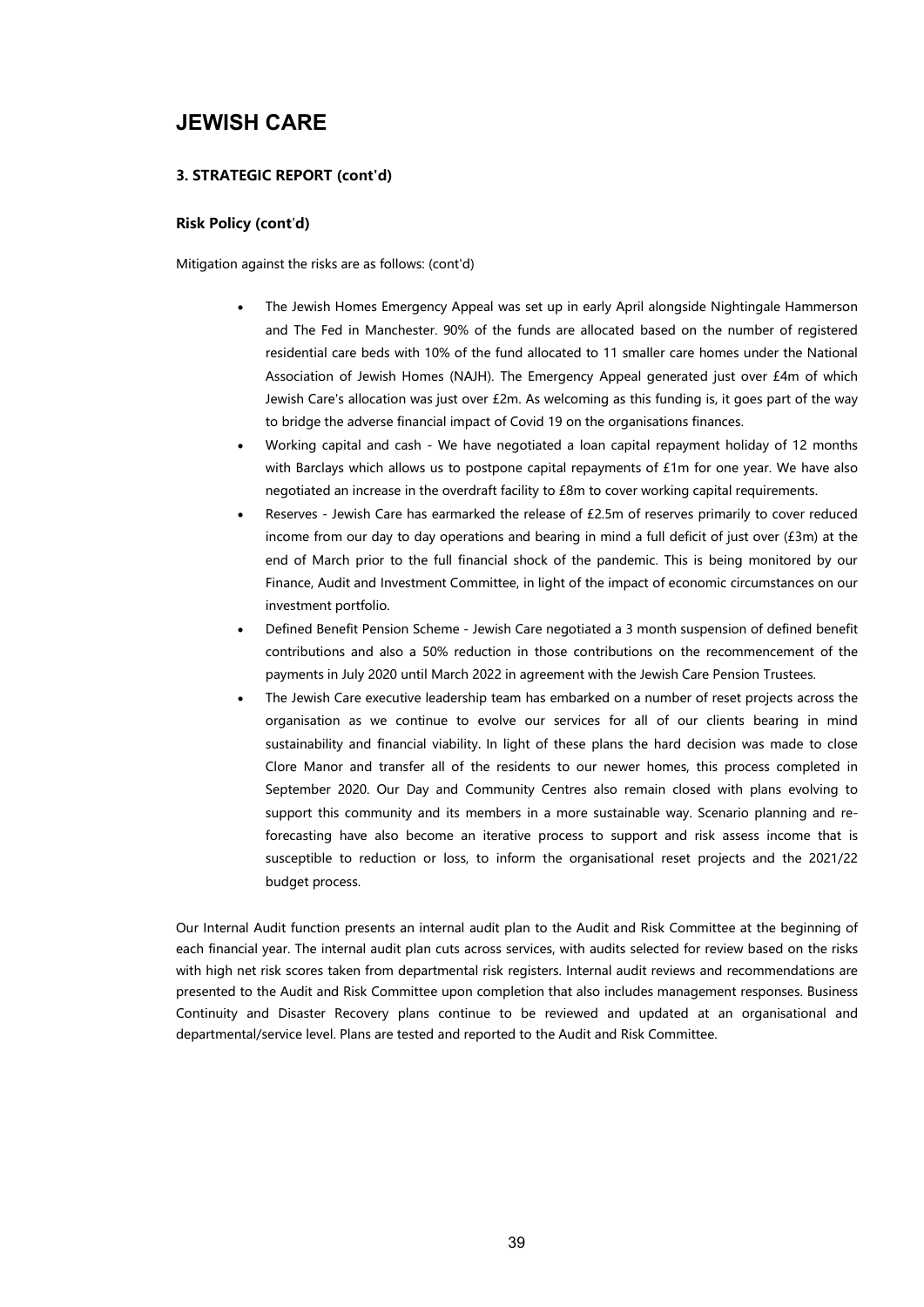#### **3. STRATEGIC REPORT (cont'd)**

#### **Reserves Policy and Going Concern**

Jewish Care's reserves policy focuses on the level of its free (general) reserves, excluding restricted, designated and the pension reserve. The pension reserve is excluded as plans are in place reducing the Charity's risk regarding any potential future deterioration of the current deficit. Tangible fixed assets are considered designated, as they do not represent free reserves. In planning and budgeting for its activities, Jewish Care considers the level of free reserves held, in order to strike a balance between the continuing development of its services for clients and the need for prudent management of its commitments, as well as providing for contingencies to include an emergency response. The Audit and Risk Committee (a sub-committee of the Jewish Care Board in the 2019/20 financial year) monitors Jewish Care's performance against budget, recommending action to bridge any gap in reserves as and if necessary. Jewish Care uses its budget setting process each year to manage its reserves in the medium term in accordance with its reserves policy level. Jewish Care retains free reserves in order to:

- manage the risks to which it is exposed;
- finance future plans in line with its aims and strategic vision; and
- safeguard activities funded by volatile voluntary income streams.

The approved 2019/20 reserves policy considers that a level of £21.4m (represents approximately 4 & a half months of expenditure) of free reserves to be appropriate to meet its needs, the reserves policy is updated and approved by the Audit and Risk Committee and the Trustee Board on an annual basis. The approach adopted by Jewish Care to develop its reserves policy is the "risk identification approach" recommended by the Charity Commission. It consists of an understanding of the income streams and their risk profile, the degree of commitment to expenditure and the overall risk environment in which the Charity operates.

#### **Reserves (Funds) at the 31 March 2020:**

At the 31 March 2020, the total funds held on a consolidated basis were £133.5m and were made up of the following:

Endowment reserves were £16.5m (2018/19 £16.7m) and represent the value of endowments to provide support to the general objectives of Jewish Care, the majority of which are properties and investments.

Restricted reserves were £3.5m (2018/19 £3.4m) and are spent in accordance with the conditions of the donors/funders. Please refer to note 23 in the financial statements for further details.

Designated reserves were £101.5m (2018/19 £101m) and represent the value of the functional tangible fixed assets of the organisation namely the homes, day centres and retirement living schemes from which Jewish Care operates its services and the commercial term loan and revolving facilities used to fund the construction of the Maurice and Vivienne Wohl Campus, Wohl Court at Hendon and Sandringham at Stanmore.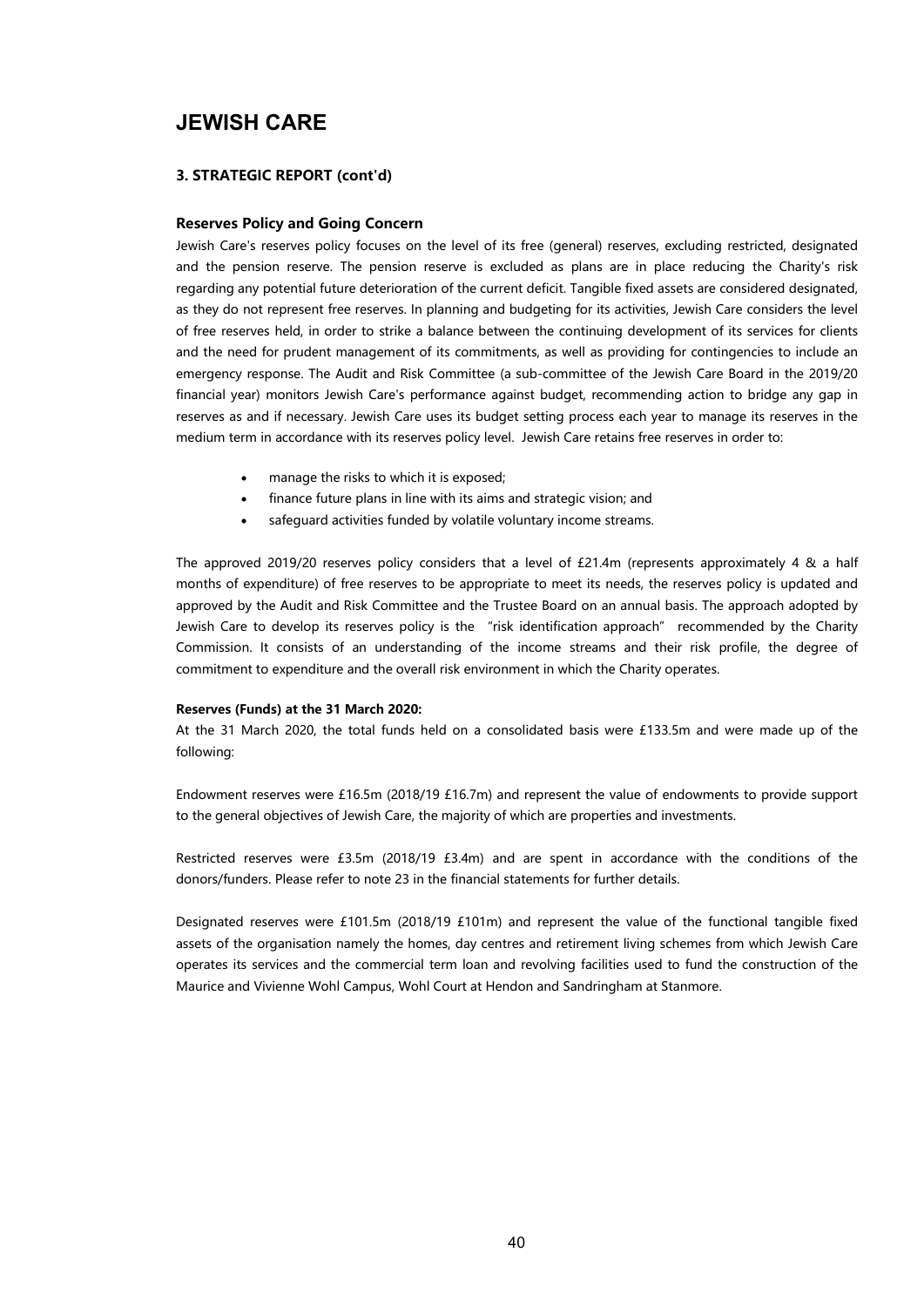#### **3. STRATEGIC REPORT (cont'd)**

#### **Reserves Policy and Going Concern (cont**'**d)**

#### **Reserves (Funds) at the 31 March 2020 (cont'd)**

Free (general) reserves before the pension deficit were £22.5m (2018/19 £24.2m) and are in line with the target of free reserves set at £21.4m. Jewish Care considers the level of general reserves in 2020 as appropriate, meeting the requirement for prudent management of its commitments in light of its on-going capital project strategy. In light of the Covid-19 pandemic, it has been agreed to use £2.5m of general reserves after the financial year end being reported on to provide financial support to the organisation. The reserves policy, budget process and strategic reset projects will acknowledge this withdrawal.

The revaluation reserve was £5.7m (2018/19 £6.8m) and represents the re-valuation of the investment portfolios and investment property. A revaluation reserve of £5.3m (2018/19 £6.3m) sits in the unrestricted reserves and a revaluation reserve of £0.4m (2018/19 £0.5m) sits in the endowment reserves, see further analysis in note 22. The downturn in the investment revaluation reserve follows the sudden decline in global markets in the last quarter of the financial year as a consequence of the Covid-19 pandemic.

The pension reserve was a deficit of £10.6m under FRS102 (2018/18 £14.6m) and represents the deficit on the defined benefit pension scheme. The programme to address this deficit has been discussed on page 35. Please also refer to note 28.

#### **Going Concern**

At the time of approving the financial statements, the Trustees have a reasonable expectation that the Charity has adequate resources to continue in operation for the foreseeable future. This expectation includes an assessment of the impact of the outbreak of the Covid-19 pandemic. The financial accounts have been produced on the going concern basis given the level of reserves and the instigation of reset plans that were swiftly set in motion to mitigate financial exposure. These plans will all have completed by the end of March 2021. Further details of risks can be found on pages 37 to 39 with a more detailed assessment of the adoption of the going concern policy included in the accounting policies on page 52.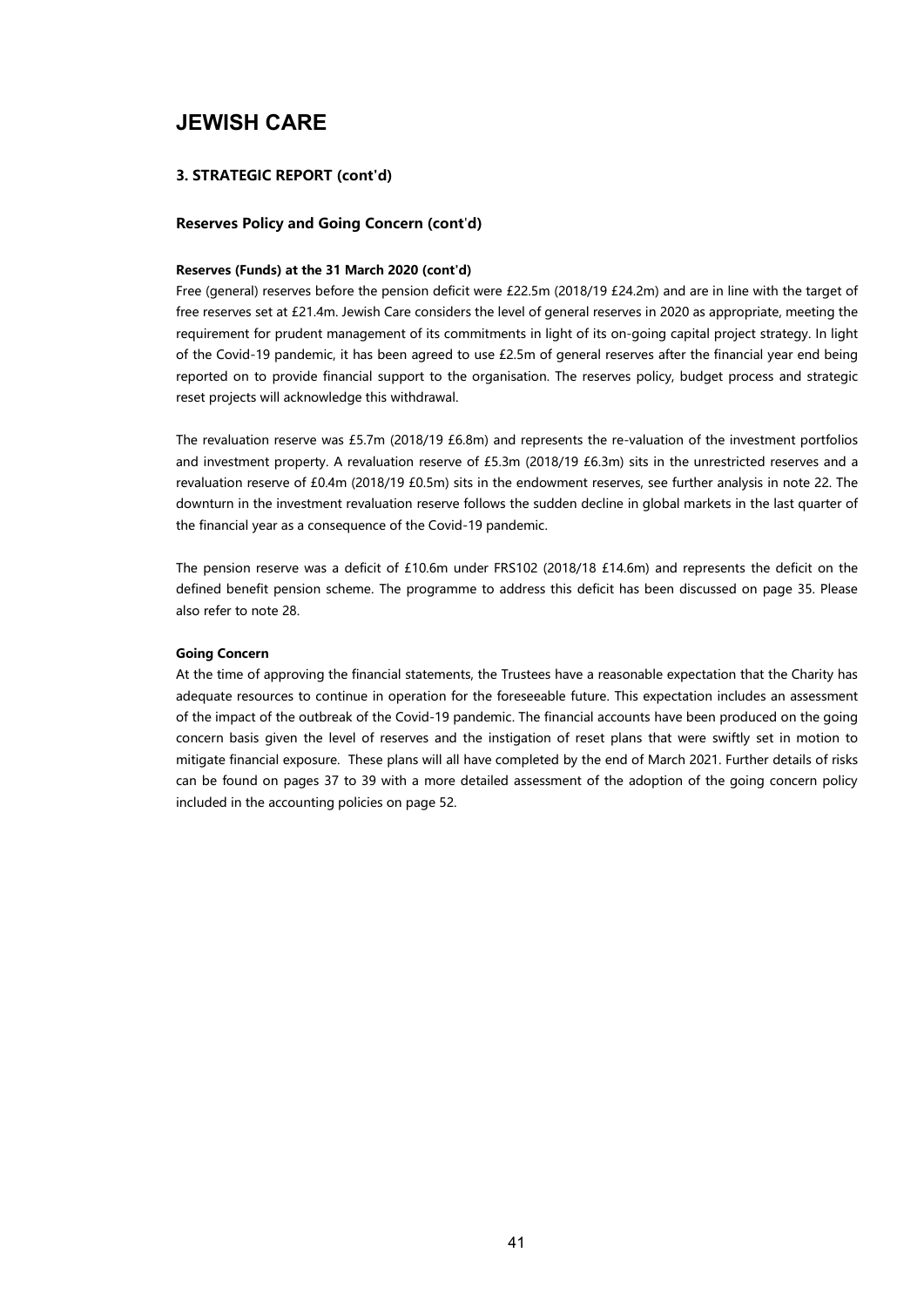#### **4. RESPONSIBILITIES OF TRUSTEES**

The Trustees, (who are also directors of Jewish Care for the purposes of company law) are responsible for preparing the Trustees' Report and the accounts in accordance with applicable law and regulations.

Company law requires the Trustees to prepare financial statements for each financial year. Under that law the Trustees have elected to prepare the financial statements in accordance with applicable law and United Kingdom Accounting Standards (United Kingdom Generally Accepted Accounting Practice), including Financial Reporting Standard 102, the Financial Reporting Standard applicable in the UK and Republic of Ireland. Under Company law the Trustees must not approve the financial statements unless satisfied that they give a true and fair view of the state of the group's and the charitable company's affairs and the group's and charitable company's net movement in funds, including the income and expenditure for that period.

In preparing those financial statements which give a true and fair view, the Trustees should follow best practice and:

- select suitable accounting policies and then apply them consistently;
- observe the methods and principles of the Charities SORP;
- make judgements and estimates that are reasonable and prudent;
- state whether applicable accounting standards and statements of recommended practice have been followed, subject to any material departures disclosed and explained in the financial statements; and
- prepare the financial statements on the going concern basis unless it is inappropriate to assume that the charitable company will continue on that basis.

The Trustees are responsible for keeping proper group accounting records that disclose with reasonable accuracy at any time the financial position of the charitable company and group and enable them to ensure that the financial statements comply with the Companies Act 2006. They are also responsible for safeguarding the assets of the charitable company and the group and hence for taking reasonable steps for the prevention and detection of fraud and other irregularities.

In so far as we are aware:

- there is no relevant audit information of which the charitable company and group's auditor is unaware; and
- the Trustees have taken all steps that they ought to have taken to make themselves aware of any relevant audit information and to establish that the auditor is aware of that information.

The Trustees are responsible for the maintenance and integrity of the corporate and financial information included on the Charitable Company's website. Legislation in the United Kingdom governing the preparation and dissemination of financial statements may differ from legislation in other jurisdictions.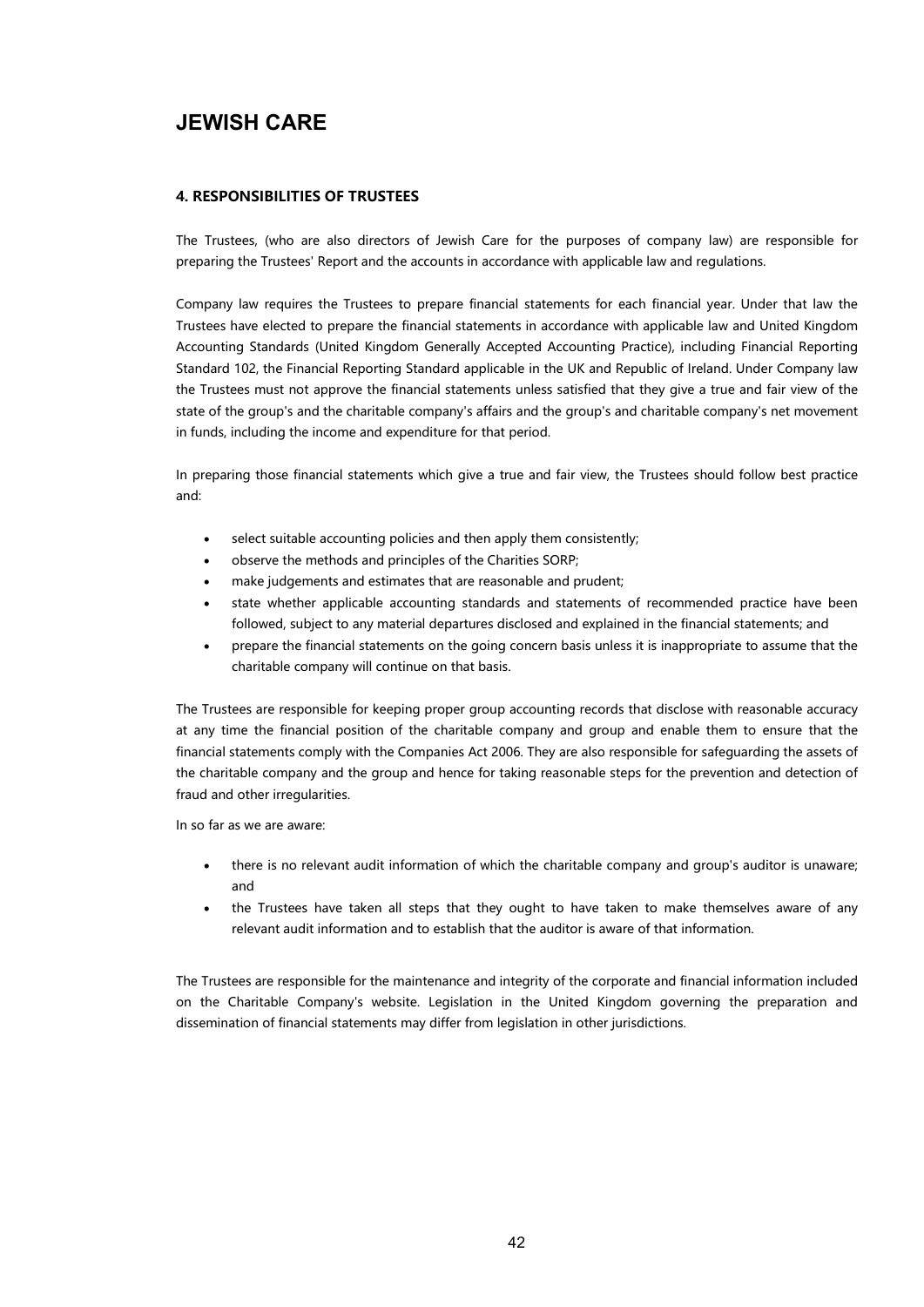#### 4. RESPONSIBILITIES OF TRUSTEES (cont'd)

The appointment of our new auditors, RSM UK LLP, was made on 16 March 2020 following a tender process supported by trustees.

The Trustees Annual Report which incorporates the Strategic Report and the Directors Report as required by company law has been approved and authorised for issue by the Board of Trustees in their capacity as directors on the 22 March 2021 and signed on their behalf by:

Chair & Trustee

Jonathan Zenios 22 March 2021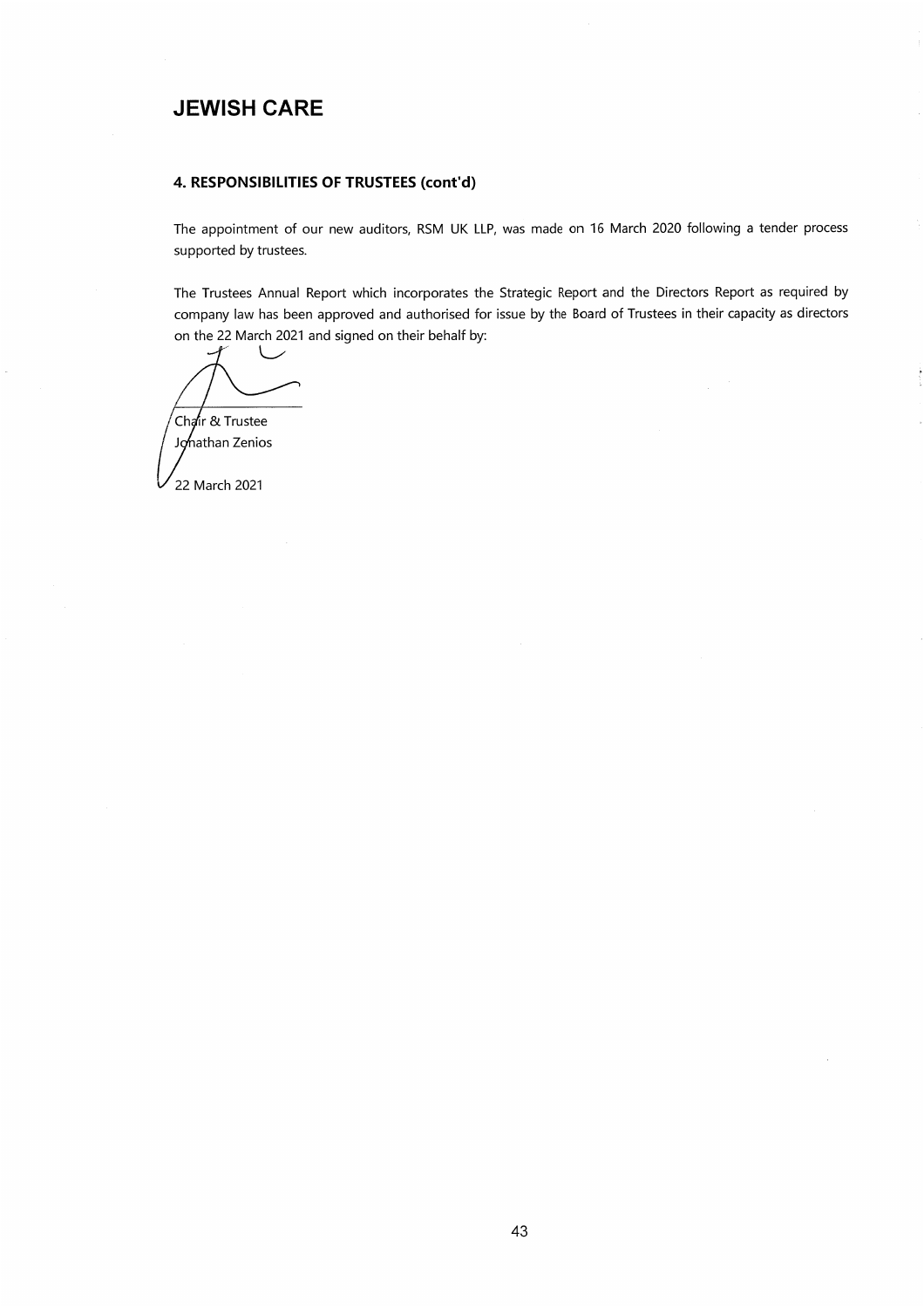#### **INDEPENDENT AUDITOR'S REPORT TO THE MEMBERS AND TRUSTEES OF JEWISH CARE**

#### **Opinion**

We have audited the financial statements of Jewish Care (the 'parent charitable company') and its subsidiaries (the 'group') for the year ended 31 March 2020, which comprise the Consolidated Statement of Financial Activities, the Consolidated Income and Expenditure Account, the Group and Company Balance Sheets and the Group Cash Flow Statement and notes to the financial statements, including a summary of significant accounting policies. The financial reporting framework that has been applied in their preparation is applicable law and United Kingdom Accounting Standards, including FRS 102 "The Financial Reporting Standard applicable in the UK and Republic of Ireland" (United Kingdom Generally Accepted Accounting Practice).

In our opinion the financial statements:

- give a true and fair view of the state of the group's and the parent charitable company's affairs as at 31 March 2020 and of the group's incoming resources and application of resources, including its income and expenditure, for the year then ended;
- have been properly prepared in accordance with United Kingdom Generally Accepted Accounting Practice; and
- have been prepared in accordance with the requirements of the Companies Act 2006.

#### **Basis for opinion**

We have been appointed auditors under the Companies Act 2006 and section 151 of the Charities Act 2011 and report in accordance with those Acts. We conducted our audit in accordance with International Standards on Auditing (UK) (ISAs (UK)) and applicable law. Our responsibilities under those standards are further described in the Auditor's responsibilities for the audit of the financial statements section of our report. We are independent of the group and parent charitable company in accordance with the ethical requirements that are relevant to our audit of the financial statements in the UK, including the FRC's Ethical Standard and we have fulfilled our other ethical responsibilities in accordance with these requirements. We believe that the audit evidence we have obtained is sufficient and appropriate to provide a basis for our opinion.

#### **Conclusions relating to going concern**

We have nothing to report in respect of the following matters in relation to which the ISAs (UK) require us to report to you where:

- the trustees' use of the going concern basis of accounting in the preparation of the financial statements is not appropriate; or
- the trustees have not disclosed in the financial statements any identified material uncertainties that may cast significant doubt about the group's or parent charitable company's ability to continue to adopt the going concern basis of accounting for a period of at least twelve months from the date when the financial statements are authorised for issue.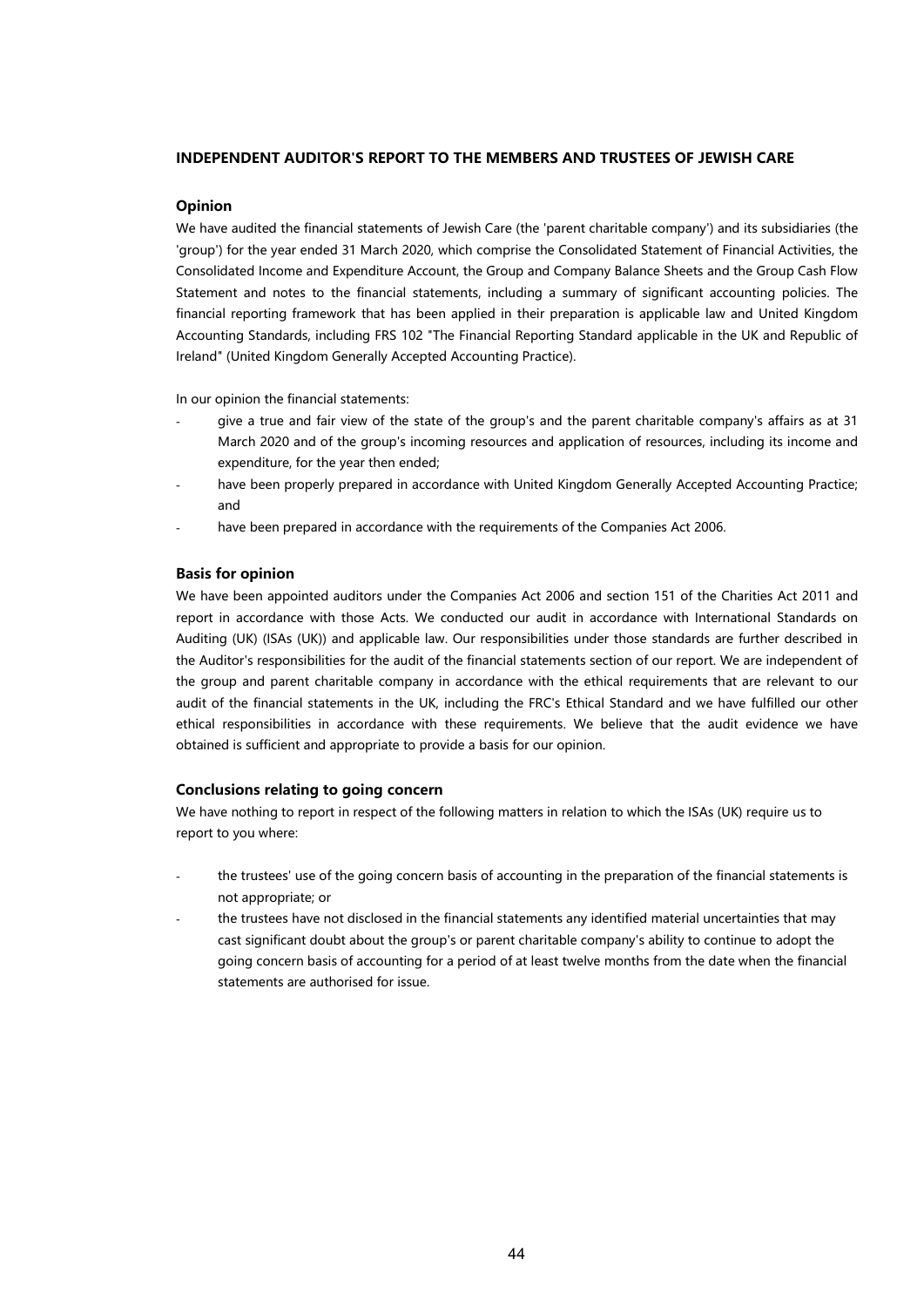### **INDEPENDENT AUDITOR'S REPORT TO THE MEMBERS AND TRUSTEES OF JEWISH CARE (cont'd)**

#### **Other information**

The trustees are responsible for the other information. The other information comprises the information included in the annual report other than the financial statements and our auditor's report thereon. Our opinion on the financial statements does not cover the other information and, except to the extent otherwise explicitly stated in our report, we do not express any form of assurance conclusion thereon.

In connection with our audit of the financial statements, our responsibility is to read the other information and, in doing so, consider whether the other information is materially inconsistent with the financial statements or our knowledge obtained in the audit or otherwise appears to be materially misstated. If we identify such material inconsistencies or apparent material misstatements, we are required to determine whether there is a material misstatement in the financial statements or a material misstatement of the other information. If, based on the work we have performed, we conclude that there is a material misstatement of this other information, we are required to report that fact. We have nothing to report in this regard.

#### **Opinions on other matters prescribed by the Companies Act 2006**

In our opinion, based on the work undertaken in the course of the audit:

- the information given in the Trustees' Report, which includes the Directors' Report and the Strategic Report prepared for the purposes of company law, for the financial year for which the financial statements are prepared is consistent with the financial statements; and
- the Directors' Report and the Strategic Report included within the Trustees' Report have been prepared in accordance with applicable legal requirements.

#### **Matters on which we are required to report by exception**

In the light of the knowledge and understanding of the group and the parent charitable company and their environment obtained in the course of the audit, we have not identified material misstatements in the Directors' Report or the Strategic Report included within the Trustees' Report.

We have nothing to report in respect of the following matters where the Companies Act 2006 requires us to report to you if, in our opinion:

- adequate accounting records have not been kept by the parent charitable company, or returns adequate for our audit have not been received from branches not visited by us; or
- the parent charitable company financial statements are not in agreement with the accounting records and returns; or
- certain disclosures of trustees' remuneration specified by law are not made; or
- we have not received all the information and explanations we require for our audit.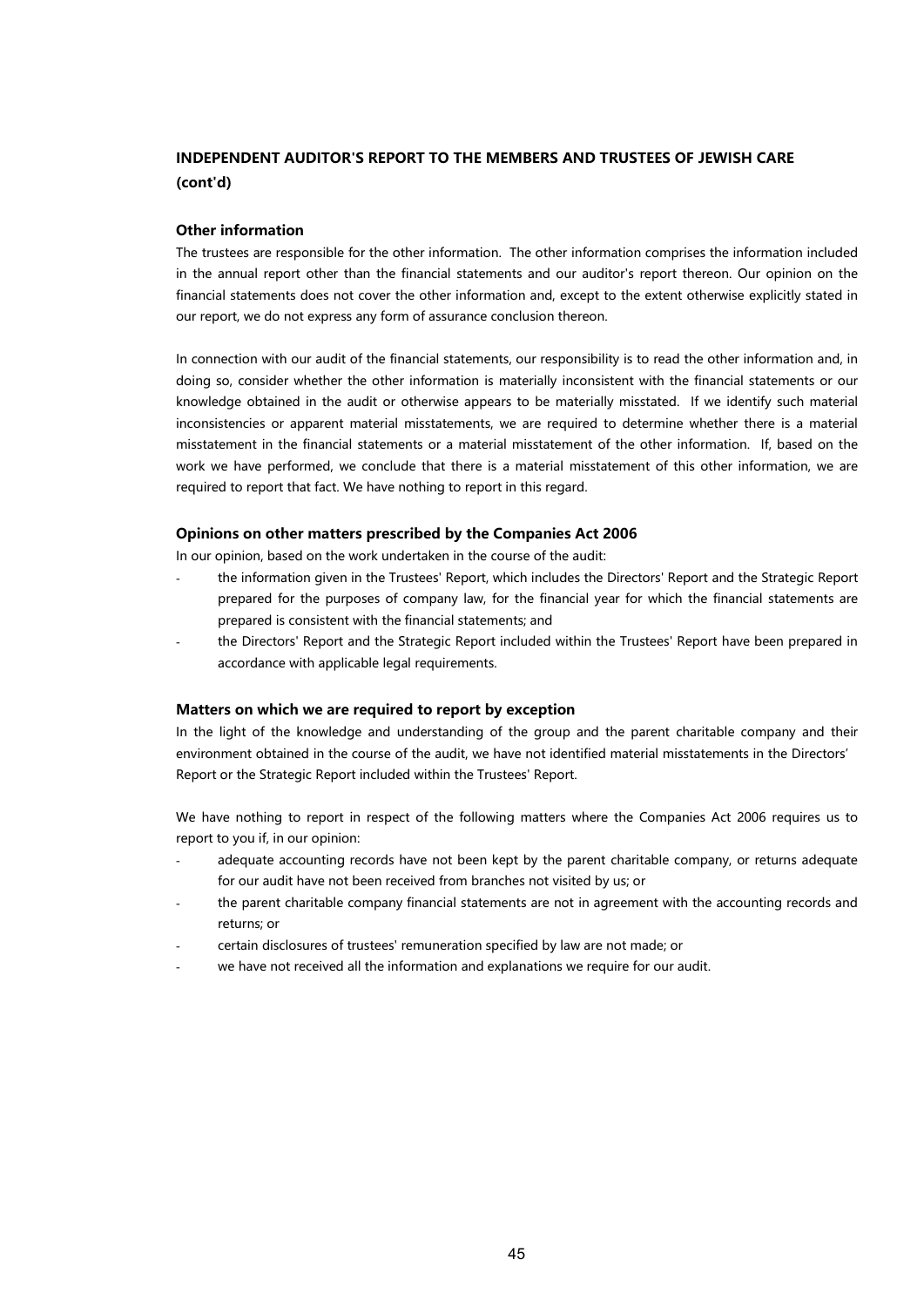### **INDEPENDENT AUDITOR'S REPORT TO THE MEMBERS AND TRUSTEES OF JEWISH CARE (cont'd)**

#### **Responsibilities of trustees**

As explained more fully in the Statement of Trustees responsibilities set out on pages 42 and 43, the trustees (who are also the directors of the charitable company for the purposes of company law) are responsible for the preparation of the financial statements and for being satisfied that they give a true and fair view, and for such internal control as the trustees determine is necessary to enable the preparation of financial statements that are free from material misstatement, whether due to fraud or error.

In preparing the financial statements, the trustees are responsible for assessing the group's and parent charitable company's ability to continue as a going concern, disclosing, as applicable, matters related to going concern and using the going concern basis of accounting unless the trustees either intend to liquidate the group or parent charitable company or to cease operations, or have no realistic alternative but to do so.

#### **Auditor's responsibilities for the audit of the financial statements**

Our objectives are to obtain reasonable assurance about whether the financial statements as a whole are free from material misstatement, whether due to fraud or error, and to issue an auditor's report that includes our opinion. Reasonable assurance is a high level of assurance, but is not a guarantee that an audit conducted in accordance with ISAs (UK) will always detect a material misstatement when it exists. Misstatements can arise from fraud or error and are considered material if, individually or in the aggregate, they could reasonably be expected to influence the economic decisions of users taken on the basis of these financial statements.

A further description of our responsibilities for the audit of the financial statements is provided on the Financial Reporting Council's website at [http://www.frc.org.uk/auditorsresponsibilities. T](http://www.frc.org.uk/auditorsresponsibilities)his description forms part of our auditor's report.

#### **Use of our report**

This report is made solely to the charitable company's members, as a body, in accordance with Chapter 3 of Part 16 of the Companies Act 2006. Our audit work has been undertaken so that we might state to the charitable company's members those matters we are required to state to them in an auditor's report and for no other purpose. To the fullest extent permitted by law, we do not accept or assume responsibility to anyone other than the charitable company and the charitable company's members as a body, for our audit work, for this report, or for the opinions we have formed.

# RSM UK Audit LLP

Hannah Catchpool (Senior Statutory Auditor) For and on behalf of RSM UK AUDIT LLP, Statutory Auditor Chartered Accountants 25 Farringdon Street London EC4A 4AB

Date 30 March 2021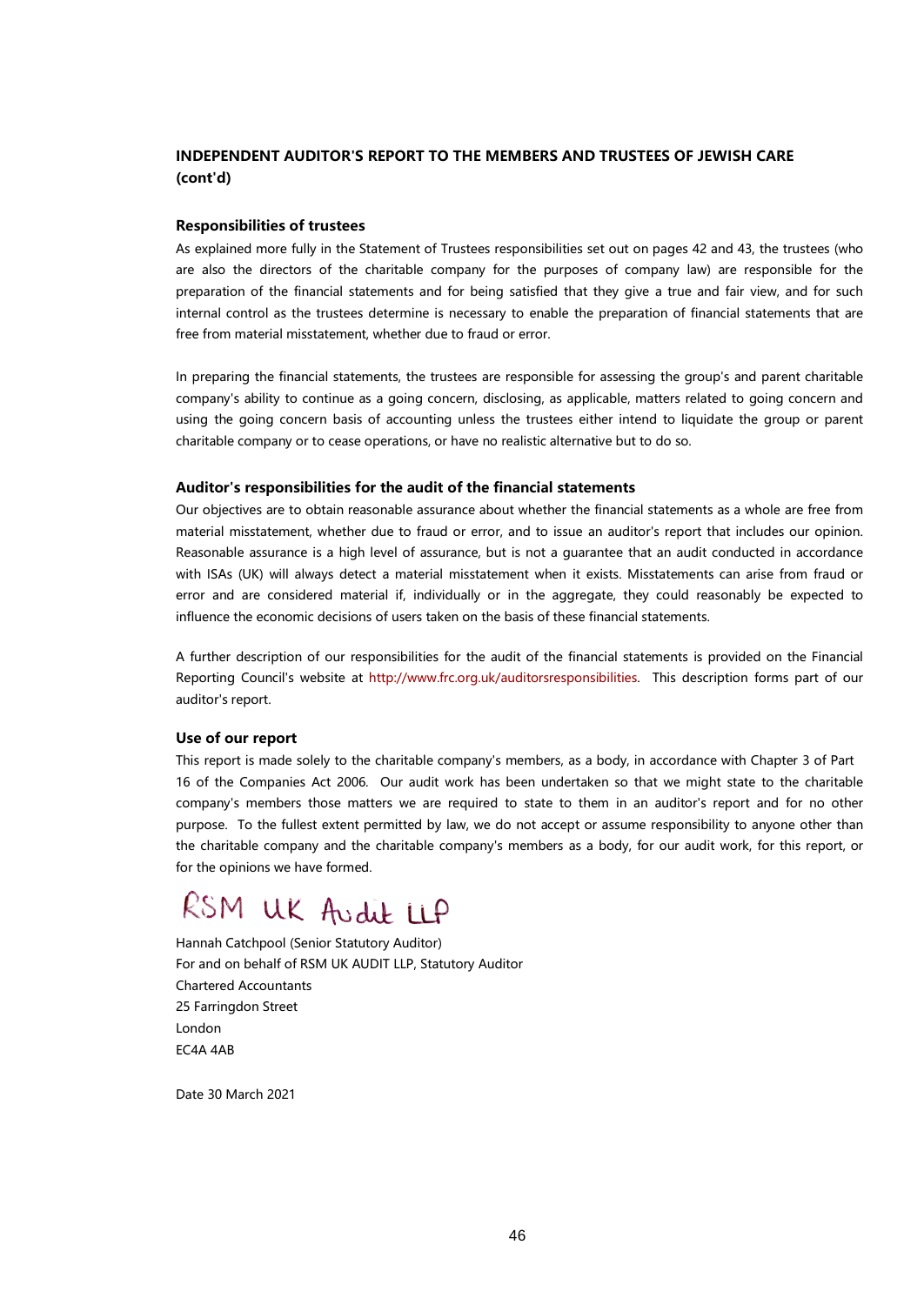### **Consolidated Statement of Financial Activities for the year ended 31 March 2020**

|                                      |              |                              |                   |                          | 2020         | 2019         |
|--------------------------------------|--------------|------------------------------|-------------------|--------------------------|--------------|--------------|
|                                      |              | <b>Unrestricted</b>          | <b>Restricted</b> | <b>Endowment</b>         | <b>Total</b> | Total        |
|                                      | <b>Notes</b> | <b>Funds</b>                 | Funds             | <b>Funds</b>             | <b>Funds</b> | <b>Funds</b> |
|                                      |              |                              |                   |                          |              |              |
|                                      |              | $f'$ 000                     | £' 000            | $E'$ 000                 | $E'$ 000     | $E'$ 000     |
| Income and                           |              |                              |                   |                          |              |              |
| endowments from:                     |              |                              |                   |                          |              |              |
| Donations and legacies               | 5/23         | 16,036                       | 1,189             |                          | 17,225       | 18,839       |
| Capital project donations            | 5            | $\qquad \qquad \blacksquare$ | 8,334             |                          | 8,334        | 7,980        |
| Charitable activities                | 6            | 34,839                       | 127               |                          | 34,966       | 33,307       |
| Other trading activities             |              | 70                           |                   |                          | 70           | 155          |
| Investments                          | 10           | 1,017                        |                   |                          | 1,017        | 1,145        |
| Disposal of Property                 |              | 421                          |                   |                          | 421          | 65           |
| Total                                |              | 52,383                       | 9,650             | $\overline{\phantom{a}}$ | 62,033       | 61,491       |
| <b>Expenditure on:</b>               |              |                              |                   |                          |              |              |
| Raising funds:                       |              |                              |                   |                          |              |              |
| Fundraising                          | 8            | 3,624                        |                   |                          | 3,624        | 3,506        |
| <b>Investment</b> fees               | 8            | 190                          |                   |                          | 190          | 185          |
| Charitable activities                | 8/23         | 55,571                       | 1,290             | 161                      | 57,022       | 52,607       |
| Other expenditure                    | 8            | 520                          |                   |                          | 520          | 33           |
| Total                                | 8            | 59,905                       | 1,290             | 161                      | 61,356       | 56,331       |
|                                      |              |                              |                   |                          |              |              |
| Net gains/(losses) on<br>investments | 13           | (901)                        |                   | (48)                     | (949)        | 1,626        |
|                                      |              |                              |                   |                          |              |              |
| Net income                           | 4            | (8, 423)                     | 8,360             | (209)                    | (272)        | 6,786        |
| <b>Transfer between funds</b>        | 23           | 8,224                        | (8, 224)          |                          |              |              |
| Actuarial gain/(loss) on             |              |                              |                   |                          |              |              |
| defined benefit pension              |              |                              |                   |                          |              |              |
| schemes                              | 28           | 2,999                        |                   |                          | 2,999        | 336          |
| Net movement in funds                |              | 2,800                        | 136               | (209)                    | 2,727        | 7,122        |
| <b>Reconciliation of funds:</b>      |              |                              |                   |                          |              |              |
| Total funds brought                  |              |                              |                   |                          |              |              |
| forward                              |              | 110,665                      | 3,407             | 16,681                   | 130,753      | 123,631      |
| <b>Total funds carried</b>           |              |                              |                   |                          |              |              |
| forward                              | 24/25        | 113,465                      | 3,543             | 16,472                   | 133,480      | 130,753      |

The notes on pages 51 to 95 form an integral part of the accounts. All activities during the year derive from continuing activities. Full comparative figures for the year ended 31 March 2019 as shown in note 34.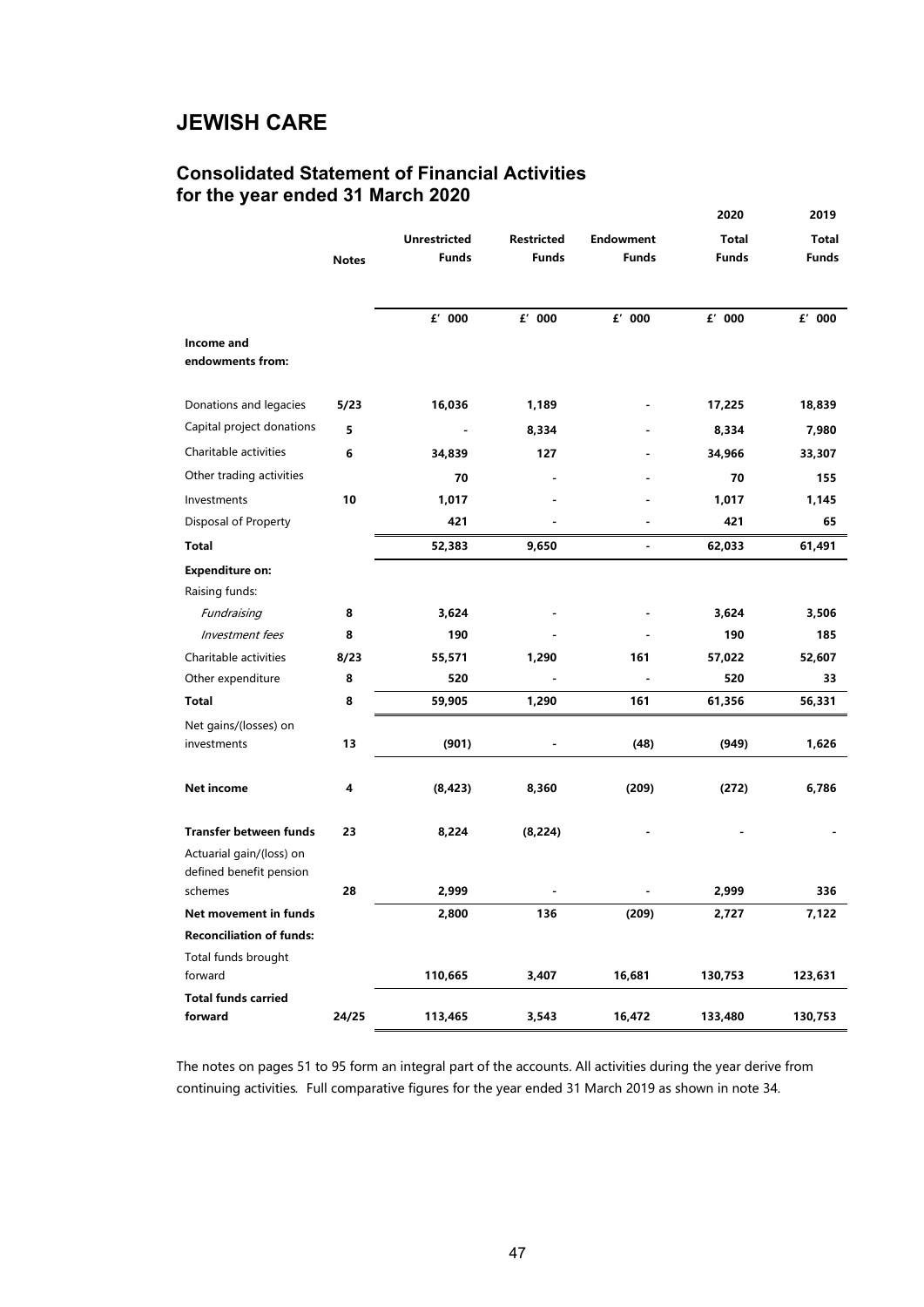### **Consolidated Summary Income and Expenditure Account for the year ended 31 March 2020**

|                                                                       | All income | All income |
|-----------------------------------------------------------------------|------------|------------|
|                                                                       | funds      | funds      |
|                                                                       | 2020       | 2019       |
|                                                                       | $E'$ 000   | $f'$ 000   |
|                                                                       |            |            |
| Income                                                                | 61,016     | 60,344     |
| (Losses)/gains on investments                                         | (901)      | 1,462      |
| Investment income                                                     | 1,017      | 1,145      |
| Gross income in the reporting period                                  | 61,132     | 62,951     |
| Expenditure                                                           | 57,379     | 53,183     |
| Interest payable                                                      | 313        | 162        |
| Depreciation and amortisation of tangible and intangible fixed assets | 3,664      | 2,903      |
| Total expenditure in the reporting period                             | 61,356     | 56,248     |
| Net income before tax for the reporting period                        | (224)      | 6,703      |
| Tax payable                                                           |            |            |
| Net (expenditure)/income for the financial year                       | (224)      | 6,703      |

The Consolidated Summary Income and Expenditure Account is derived from the Statement of Financial Activities on page 47 with movements on endowment funds removed to comply with Company law.

All income and expenditure is derived from continuing activities.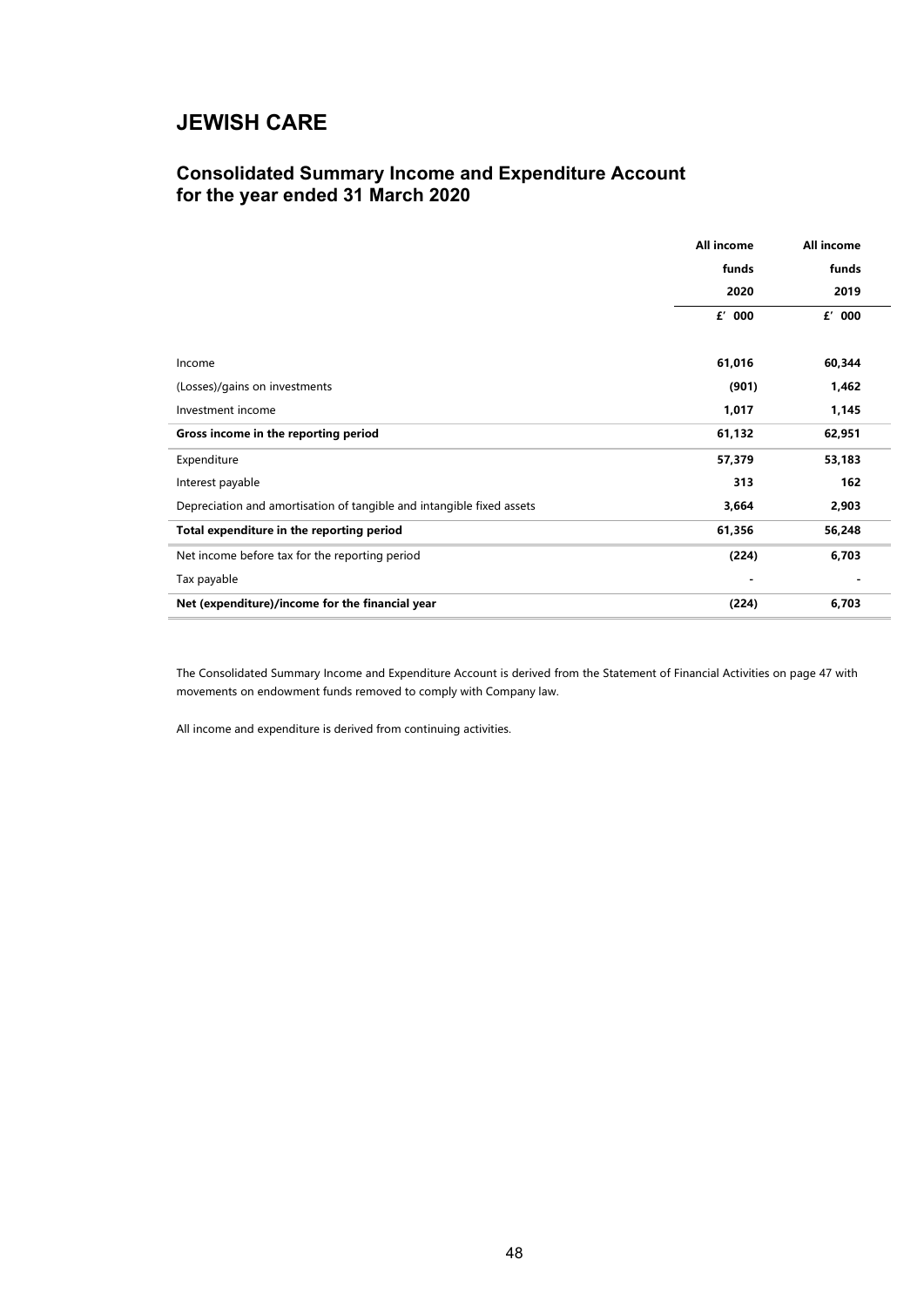### Balance Sheets as at 31 March 2020

### Registered No. 02447900

|                                               |             |           |           |           | <b>Restated</b>         |
|-----------------------------------------------|-------------|-----------|-----------|-----------|-------------------------|
|                                               |             |           | Group     |           | Company                 |
|                                               | <b>Note</b> | 2020      | 2019      | 2020      | 2019                    |
|                                               |             | £ 000     | £' 000    | £' 000    | $\pmb{\mathsf{E}}'$ 000 |
| <b>Fixed Assets</b>                           |             |           |           |           |                         |
| Tangible assets                               | 11          | 133,729   | 127,809   | 133 754   | 127,567                 |
| Intangible assets                             | 12          | 842       | 994       | 842       | 994                     |
| Investments                                   | 13          | 27,751    | 29,335    | 28,008    | 29,592                  |
|                                               |             | 162,322   | 158,138   | 162,604   | 158,153                 |
| <b>Current Assets</b>                         |             |           |           |           |                         |
| Debtors                                       | 15          | 5,210     | 5,268     | 5.465     | 4,889                   |
| Stock                                         | 16          | 173       | 105       | 173       | 105                     |
| Cash at bank and in hand                      | 27          | 6,284     | 4,332     | 3,872     | 2,291                   |
|                                               |             | 11,667    | 9,705     | 9,510     | 7,285                   |
| <b>Liabilities</b>                            |             |           |           |           |                         |
| Creditors - Amounts falling due within one    |             |           |           |           |                         |
| year                                          | 17          | (11,988)  | (10,938)  | (11, 868) | (10, 232)               |
| <b>Net Current (liabilities)</b>              |             | (321)     | (1, 233)  | (2, 358)  | (2.947)                 |
|                                               |             |           |           |           |                         |
| <b>Total Assets Less Current Liabilities</b>  |             | 162,001   | 156,905   | 160,246   | 155,206                 |
| Creditors - Amounts falling due after more    |             |           |           |           |                         |
| than one year                                 | 20          | (17, 932) | (11, 532) | (17, 932) | (11, 532)               |
| Total assets less total liabilities excluding |             |           |           |           |                         |
| pension liabilities                           |             | 144,069   | 145,373   | 142,314   | 143,674                 |
| Defined benefit pension scheme provision      | 28          | (10, 589) | (14, 620) | (10, 589) | (14.620)                |
| Total net assets                              |             | 133,480   | 130,753   | 131,725   | 129,054                 |
| The funds of the charity:                     |             |           |           |           |                         |
| <b>Restricted funds</b>                       |             |           |           |           |                         |
| Endowment funds                               | 22/24/25    | 16,472    | 16,681    | 16.472    | 16,681                  |
| Restricted income funds                       | 23/24/25    | 3,543     | 3,407     | 3,508     | 3,396                   |
| <b>Unrestricted funds</b>                     |             |           |           |           |                         |
| Designated funds                              | 25          | 101,548   | 101,087   | 100,869   | 100,111                 |
| General funds                                 | 25          | 22,506    | 24,198    | 21,465    | 23,486                  |
| <b>Total unrestricted funds</b>               |             | 124,054   | 125,285   | 122.334   | 123,597                 |
| Pension reserve                               | 25/28       | (10, 589) | (14, 620) | (10, 589) | (14, 620)               |
| <b>Total charity funds</b>                    | 24/25       | 133,480   | 130,753   | 131,725   | 129,054                 |

Approved and authorised for issue by the Board on a 22 March 2021 and signed on its behalf by

Jonathan Zenios (Chair)

Graham Edwards (Treasurer)

 $\int$  he Charity only deficit for the year ended 31 March 2020 is £0.343m (2018/19 surplus of £7.022m). The notes on pages 51 to 95 form an integral part of these accounts.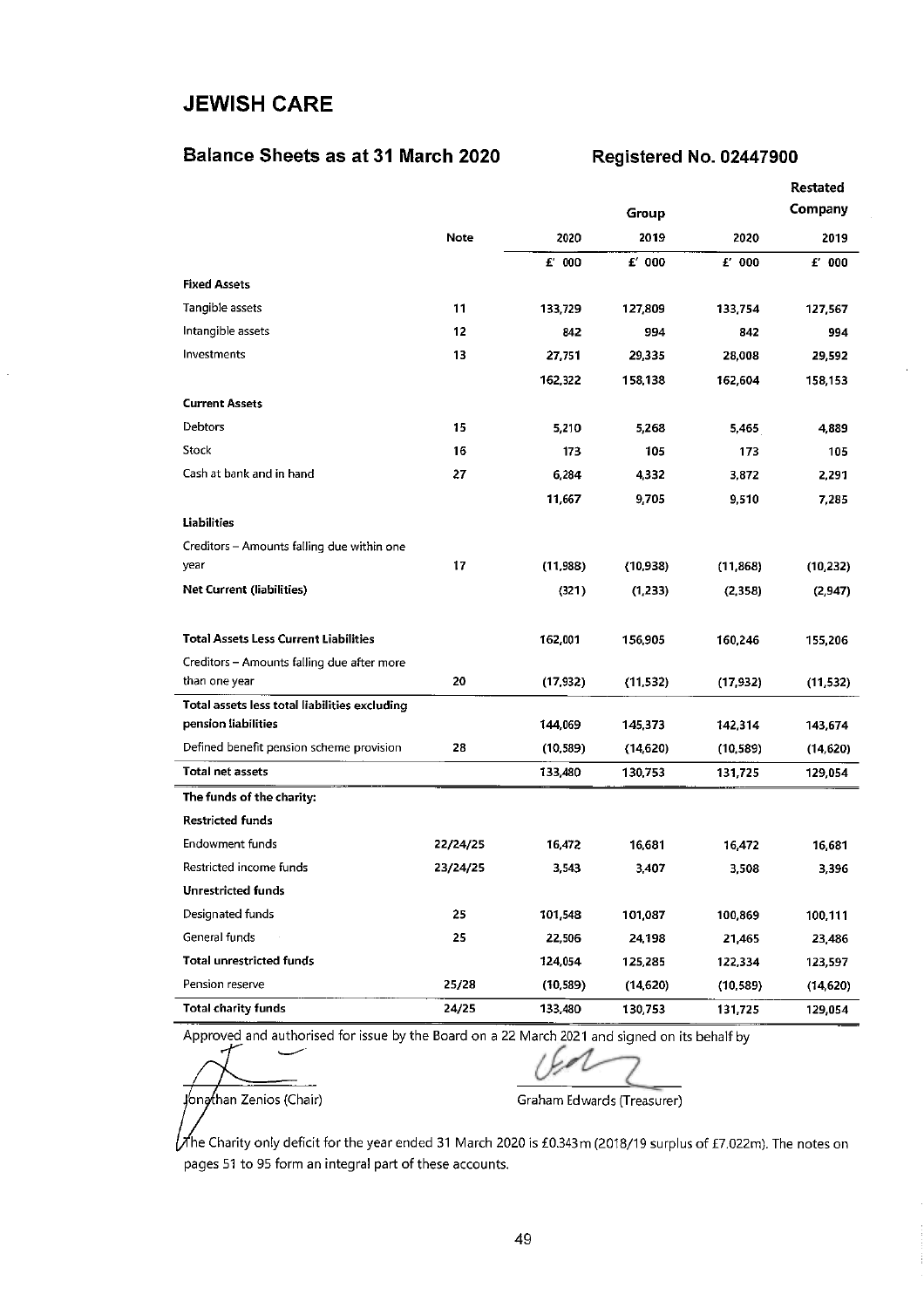## **Consolidated Statement of Cashflows for the year ended 31 March 2020**

|                                                                    | <b>Note</b> | 2020     | 2019      |
|--------------------------------------------------------------------|-------------|----------|-----------|
|                                                                    |             | $f'$ 000 | $f'$ 000  |
| Cash flows from operating activities:                              |             |          |           |
| Net cash provided by operating activities                          | 27          | 4,136    | 7,223     |
| <b>Cashflows from investing activities:</b>                        |             |          |           |
| Dividends, interest & returns from investments                     |             | 827      | 943       |
| Payments to acquire tangible and intangible fixed assets           | 11/12       | (9,952)  | (26, 260) |
| Proceeds from sale of investments                                  | 13          | 5,676    | 3,336     |
| Proceeds from sale of investment assets                            |             | 613      | 111       |
| Payments to acquire investments                                    | 13          | (4,998)  | (2,807)   |
| Net cash used in investing activities                              |             | (7, 834) | (24, 677) |
| Cash flows from financing activities:                              |             |          |           |
| Repayments & financing                                             |             | 5,650    | 7,300     |
| Net cash from financing activities                                 |             | 5,650    | 7,300     |
| Change in cash and cash equivalents in the reporting period        |             | 1,952    | (10, 154) |
| Cash and cash equivalents at the beginning of the reporting period |             | 4,332    | 14,486    |
| Cash and cash equivalents at the end of the reporting period       | 27          | 6,284    | 4,332     |

The notes on pages 51 to 95 form an integral part of these accounts.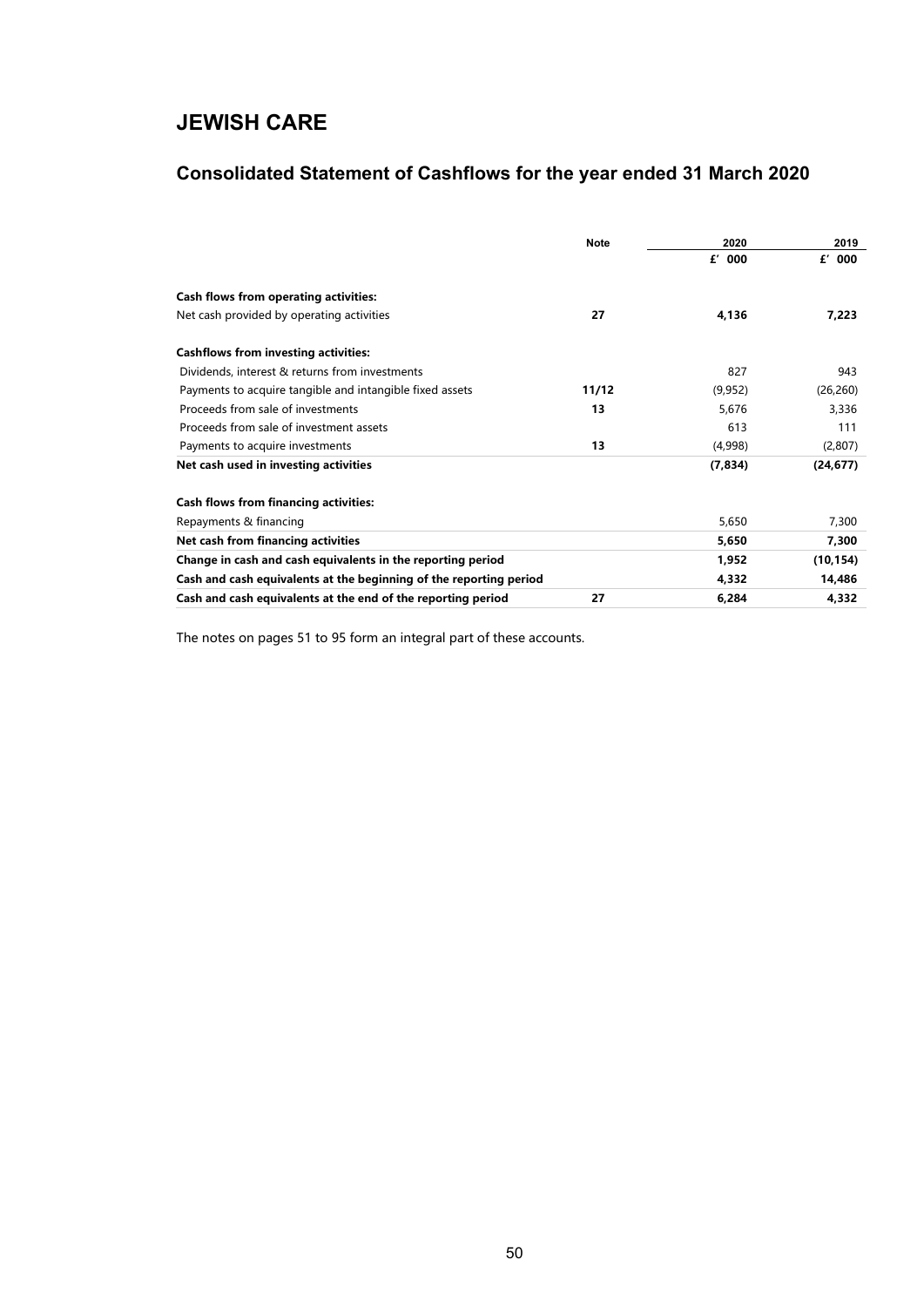### **Notes to the Accounts for the year ended 31 March 2020**

#### **1. Status of the Charitable Company**

Jewish Care is a charitable company registered in England and Wales, company number 02447900, limited by guarantee and not having a share capital. It is a registered Charity in England and Wales, Charity Commission number 802559, with its registered office at Amelie House, Maurice and Vivienne Wohl Campus, 221 Golders Green Road, NW11 9DQ.

#### **2. Accounting Policies**

The principal accounting policies adopted, judgements and key sources of estimation uncertainty in the preparation of the financial statements are as follows:

#### **Statement of Compliance**

The financial statements have been prepared in accordance with Accounting and Reporting by Charities: Statement of Recommended Practice applicable to charities preparing their accounts in accordance with the Financial Reporting Standard applicable in the UK and Republic of Ireland (FRS 102) (effective 1 January 2019) - (Charities SORP (FRS 102), the Financial Reporting Standard applicable in the UK and Republic of Ireland (FRS 102) (March 2018) and the Companies Act 2006. The financial statements are prepared in sterling, both the functional and presentational currency of the company. Financial values are rounded to the nearest whole pound. As a qualifying entity within the meaning of FRS 102 the charitable company has chosen to take advantage in its individual financial statements of the following disclosure exemption: - section 7 – presentation of a statement of cash flows, related notes and disclosures.

Jewish Care meets the definition of a public benefit entity under FRS 102. Assets and liabilities are recognised at historical cost unless otherwise stated in the relevant accounting policy notes.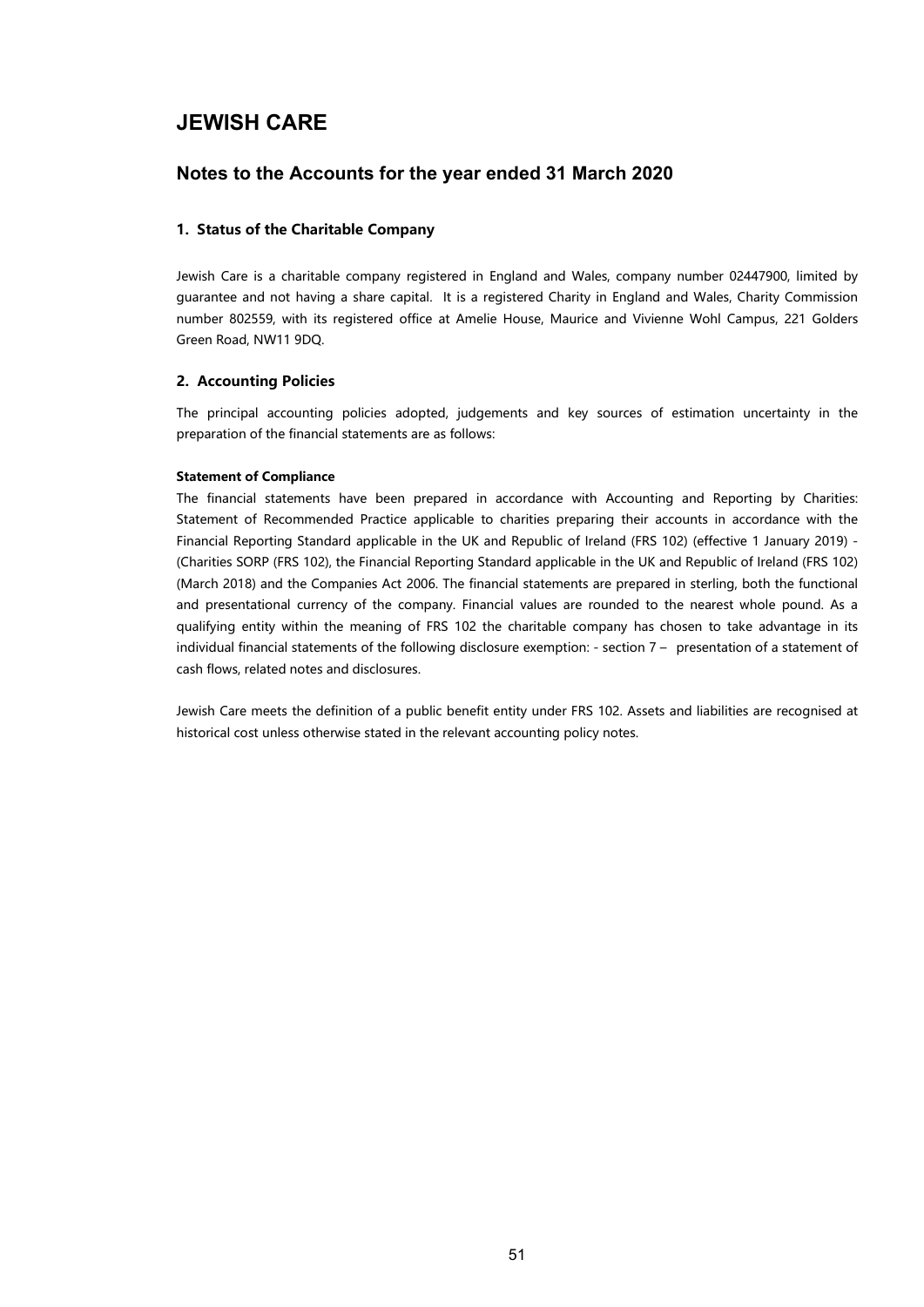### **Notes to the Accounts for the year ended 31 March 2020**

#### **2. Accounting Policies (cont'd)**

### **Preparation of accounts on a going concern basis Going Concern**

At the time of approving the financial statements, the Trustees have a reasonable expectation that the Charity has adequate resources to continue in operation for the foreseeable future, this expectation includes an assessment of the impact of the outbreak of the Covid-19 pandemic. The Trustees have made this assessment for a period of at least one year from the date of approval of the financial statements and have thereby adopted the going concern basis of accounting in preparing the financial statements. From the outset of the pandemic, Trustees were furnished with financial scenarios and forecasts taking into consideration the financial shock of the pandemic on the organisation as a whole. The financial scenarios took account of the key financial pressures on the Charity's residential income, voluntary income, day and community centre income and the Charity's organisational cost base. In response, Trustees made a number of strategic decisions, the majority of which have been actioned and completed at the time of approving these financial statements.

- The Jewish Homes Emergency Appeal was set up in April 2020 alongside Nightingale Hammerson and The Fed in Manchester. The Emergency Appeal generated just over £4m of which Jewish Care's allocation was just over £2m.
- Working capital and cash a loan capital repayment holiday of 12 months with Barclays allowed us to postpone capital repayments of £1m for one year (to be paid as a bullet payment at the end of the term). We also negotiated an increase in the overdraft facility to £8m to cover working capital requirements.
- Reserves the release of £2.5m of reserves primarily to cover reduced income from our day to day operations. Significant reserves remain for any future support of the organisation required.
- Defined Benefit Pension Scheme Jewish Care negotiated a 3-month suspension of deficit reduction contributions and also a 50% reduction in those contributions on the recommencement of the payments in July 2020 until March 2022 in agreement with the directors of the Jewish Care Pension Trustee.
- The Executive Leadership Team embarked on a number of reset projects across the organisation. In light of these plans, the hard decision was made to close Clore Manor and transfer all of the residents to our newer homes across the estate. This process completed in September 2020. The continued lockdown measures meant that all of our Day and Community Centres remained closed, a significant restructuring programme took place and completed in January 2021. A restructuring programme of support/central departments was also undertaken and will complete at the beginning of March 2021.
- The 2021/22 budget has also been completed and will be approved by the Trustee board in March 2021. The budgeting process included the analysis of a number of scenarios to include a vaccine failure (causing a further drop in occupancy in our care homes) and a slower recovery in occupancy. Mitigation plans in light of any of these scenarios have been discussed and will be actioned as and when necessary, these include planned property sales.
- Jewish Care also took advantage of the government Coronavirus Job Retention Scheme (CJRS) for a number of staff where applicable.
- Financial support from the government in terms of Infection Control Funding (ICF) is being utilised, regular reporting submissions are made to each local authority in accordance with its terms and conditions.

In view of the steps completed and being taken as listed above, the Trustees consider that the Group has both sufficient funding and liquidity for the foreseeable future. The Charity therefore continues to adopt the going concern basis in the preparation of its financial statements.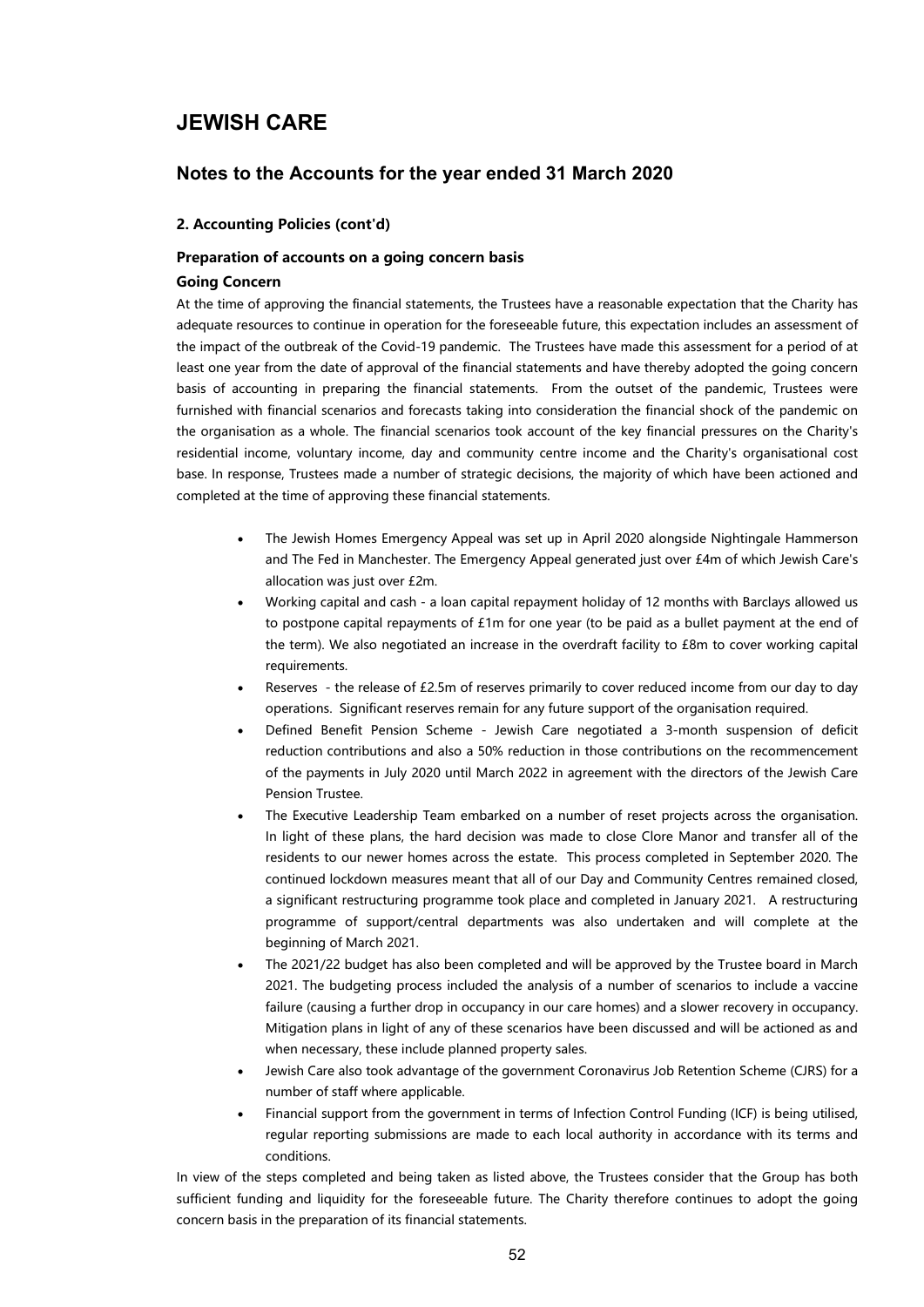### **Notes to the Accounts for the year ended 31 March 2020**

#### **2. Accounting Policies (cont'd)**

#### **Group financial statements**

The financial statements consolidate the results of the Charity and its subsidiary undertakings on a line-by-line basis. The entities consolidated are those as listed in note 14 of the accounts with further analysis of the material subsidiaries in note 3. A separate Statement of Financial Activities and Income and Expenditure Account for the Charity has not been presented because the Charity has taken advantage of the exemption afforded by section 408 of the Companies Act 2006. The deficit of the parent Charity to include capital gifts was £0.343m (2018/19: surplus of £7.022m). Uniform SORP accounting policies have been applied.

#### **Basis of Consolidation**

The Charity operated 3 subsidiaries and 20 linked Charities, all subsidiaries are consolidated into the group accounts and consolidated on a line by line basis, linked Charities are accounted for as branches in the accounts of the Charity. Of the three larger subsidiaries and linked Charities, Community Trading Limited is a trading subsidiary wholly owned by Jewish Care, the Joel Emanuel Trust is a registered social landlord wholly owned by Jewish Care (linked Charity) and the Jewish Association for Mental Illness (JAMI) is a Charity of which Jewish Care is the sole company law member.

#### **Income and endowments**

All income and endowments are recognised when the criteria of entitlement, measurement and probability of receipt have been satisfied.

Income from charitable activities to include care home residential and nursing fee income and grants are accounted for on a receivable basis. Investment income, including interest receivable, and other miscellaneous income are also accounted for on a receivable basis. Income from the government Coronavirus Job Retention Scheme (CJRS) in the amount of £5,544 has been accounted for on a receivables basis.

Donations are accounted for on a received basis. Legacies are recognised on a receivable basis, when the conditions of entitlement, probability and measurement are met. Where the probability and/or measurement criteria for legacies and donations are not satisfied as at the balance sheet date but subsequent events resolve the uncertainty such that the criteria are met, an adjustment is made to recognise the income. Where a performance condition to entitlement has not been met, income is deferred.

Trading income (shops income) is recognised in the period in which the goods are sold or the services are provided.

Income from the endowment funds is split between restricted and unrestricted funds according to the specific terms of each fund.

#### **Donated Services and Facilities**

Donated services and facilities are only included in these accounts at the value to the Charity where this can be accurately and reliably quantified. The majority of the Charity's donated services represent the contribution of many thousands of hours by its 3,000 unpaid volunteers which complements the work of the Charity's paid staff. These volunteers support many aspects of the Charity from youth groups right through to the Trustee Board. The value of the contribution of donated hours is estimated at between £3m to £4m, this has not been reflected in these accounts. The SORP does not permit the accounting for such contributions due to the inherent uncertainty in applying an accurate and reliable financial measurement in accordance with the SORP. Further details of the contribution of volunteers is included in the Trustees' Report.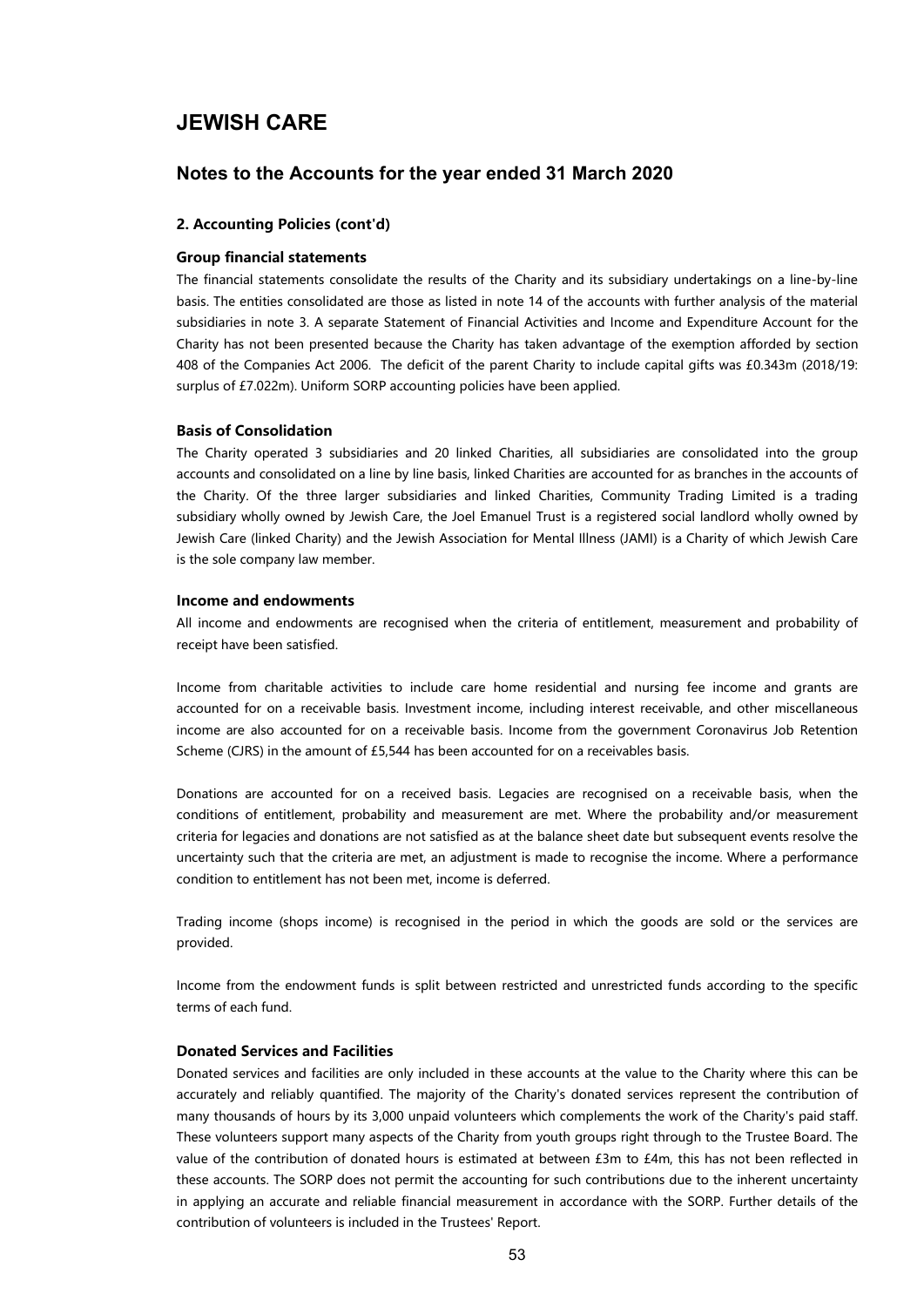### **Notes to the Accounts for the year ended 31 March 2020**

#### **2. Accounting Policies (cont'd)**

#### **Expenditure**

Expenditure is accounted for on an accruals basis where there is a legal and constructive obligation to make a payment to a third party and the amount of the obligation can be measured reliably. Expenditure is allocated to the appropriate headings relevant to the charitable activities; namely fundraising, care homes, day centres, home care and retirement living, social work, indirect community services, mental health and project costs. Where expenditure relates to more than one cost category it is apportioned. The method of apportionment uses the most appropriate basis for each department. Reference should be made to note 8 for further information on the allocation of costs. Any irrecoverable VAT is included with the costs to which it relates.

The cost of raising funds are those costs that are attributable to raising funds for the Charity, other than costs incurred in undertaking the charitable activities or investing activities. The costs of raising funds represent direct costs and overheads associated with raising donated income, they also include an allocation of central costs as shown in note 8.

The central costs which include governance costs are shown in note 8 and support the whole of the charitable activities. Central costs are allocated to the charitable expenditure headings on a full time equivalent basis that is consistent with the use of these resources. Central costs include human resources, information technology, facilities, finance, governance and investment costs.

#### **Operating Leases**

The Charity classifies the lease of property, buses and printing equipment as operating leases, the title of the property, buses and printing equipment remains with the relevant lessors with the rental charges applicable to operating leases charged on a straight-line basis over the term of the lease.

#### **Pension Schemes**

Jewish Care operates a defined contribution pension scheme for the benefit of its employees. The assets of the scheme are held independently from those of Jewish Care in an independently administered fund. The pension costs charged in the financial statements represent the contributions payable during the year.

Jewish Care also operated a defined benefit pension scheme - the Jewish Care Pension Scheme, a defined benefit scheme for the benefit of the employees; the scheme was closed to new entrants on the 1 February 2006 and closed to future benefit accrual as at the 31 March 2011. The assets of the scheme are administered by the Jewish Care Pension Scheme Trustee in a fund separate from that of the Charity. The Pension Scheme has been accounted for in accordance with FRS 102. Pension scheme assets are measured at fair value and liabilities are measured on an actuarial basis using the projected unit credit method and discounted at a rate equivalent to the current rate of return on a high quality corporate bond of equivalent term and currency to the liabilities. The actuarial valuations are obtained at least triennially and are updated at each balance sheet date. The amounts charged are the current service costs and the costs of scheme introductions, benefit changes, settlements and curtailments. They are included as part of staff costs as incurred. Net interest on the net defined benefit liability is also recognised in the Statement of Financial Activities and comprises the interest cost on the defined benefit obligation and interest income on the scheme assets, calculated by multiplying the fair value of the scheme assets at the beginning of the period by the rate used to discount the benefit obligations. The difference between the interest income on the scheme assets and the actual return on the scheme assets is recognised in other recognised gains and losses. Actuarial gains and losses are recognised immediately in other recognised gains and losses. See note 28 for further details.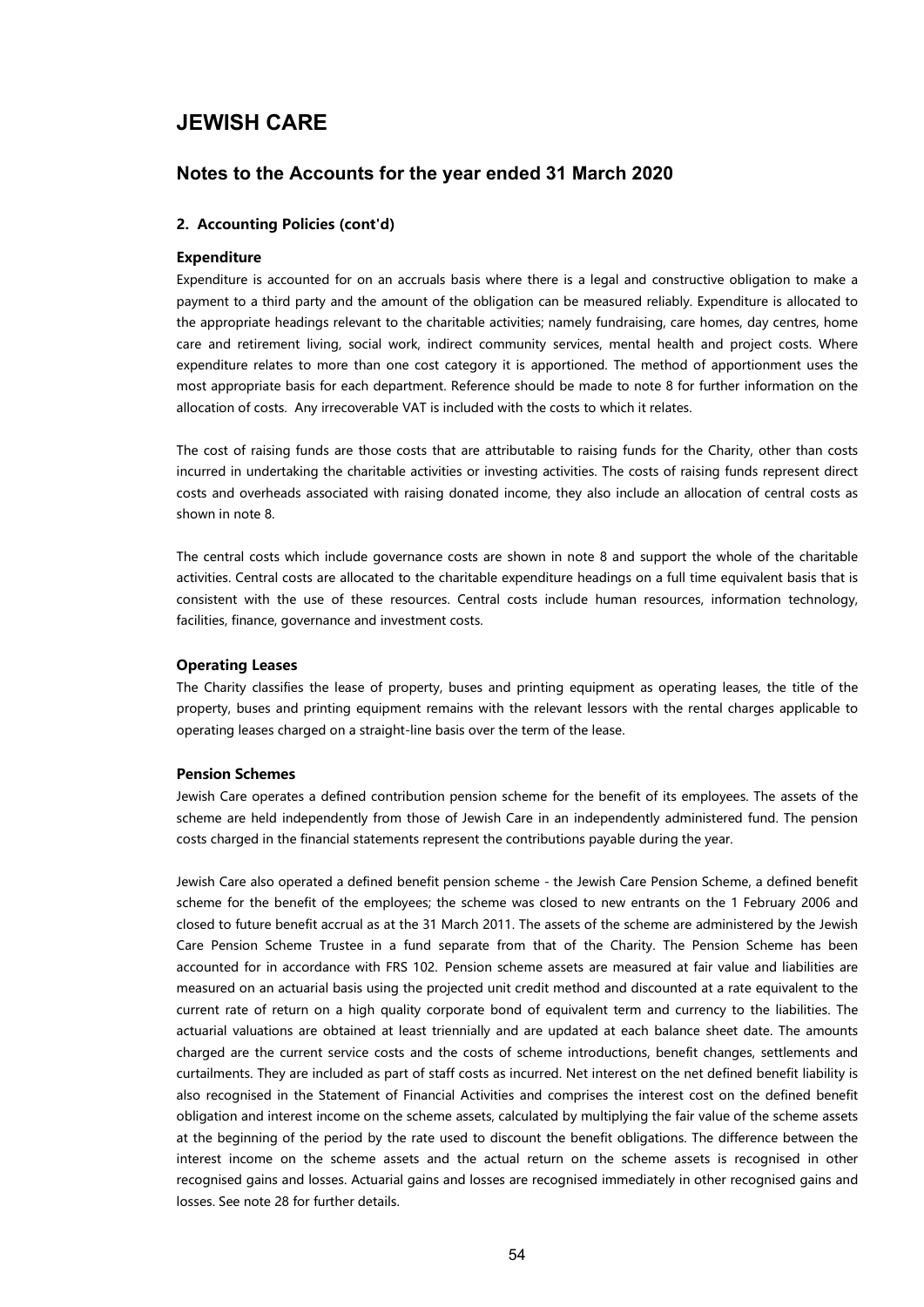### **Notes to the Accounts for the year ended 31 March 2020**

#### **2. Accounting Policies (cont'd)**

**Employee benefits** 

#### **Short term benefits**

Short term benefits, including holiday pay, are recognised as an expense in the period in which the service is received.

#### **Employee termination benefits**

Termination benefits are accounted for on an accrual basis and in line with FRS 102.

#### **Fixed assets and depreciation**

Freehold properties are stated in the Balance Sheet at cost or value less depreciation. Only expenditure on property that is a new build or an improvement or an extension of existing facilities has been defined as fixed assets. Assets under construction are stated at cost and will be depreciated in accordance with the principal rates below when the assets are brought into use. No depreciation is charged on freehold land. Assets are written off when fully depreciated and no longer in use or when impairment occurs as is the case with the new developments (refer note 11)**.** Tangible fixed assets are stated at cost less depreciation. All single items of equipment with a value in excess of £1,000 have been capitalised. Depreciation is provided in order to write off the cost, less estimated residual value of each asset, over its expected useful economic life. The principal rates used are:

| Short leasehold land and building     | Over the lease period, straight line method |
|---------------------------------------|---------------------------------------------|
| Equipment                             | 7 - 25% straight line method                |
| Freehold and long leasehold buildings | 2% straight line method                     |
| Motor Vehicles                        | 25% straight line method                    |

#### **Intangible fixed assets and amortisation**

Intangible assets are stated at cost as stated in the balance sheet or value less amortisation. Amortisation on software is provided using the straight line method at 25%. Costs recognised with maintaining computer software are recognised as an expense as incurred. Development costs that are directly attributable to the design and testing of unique software products are recognised as intangible fixed assets (Dynamics 365, CRM and Razors Edge).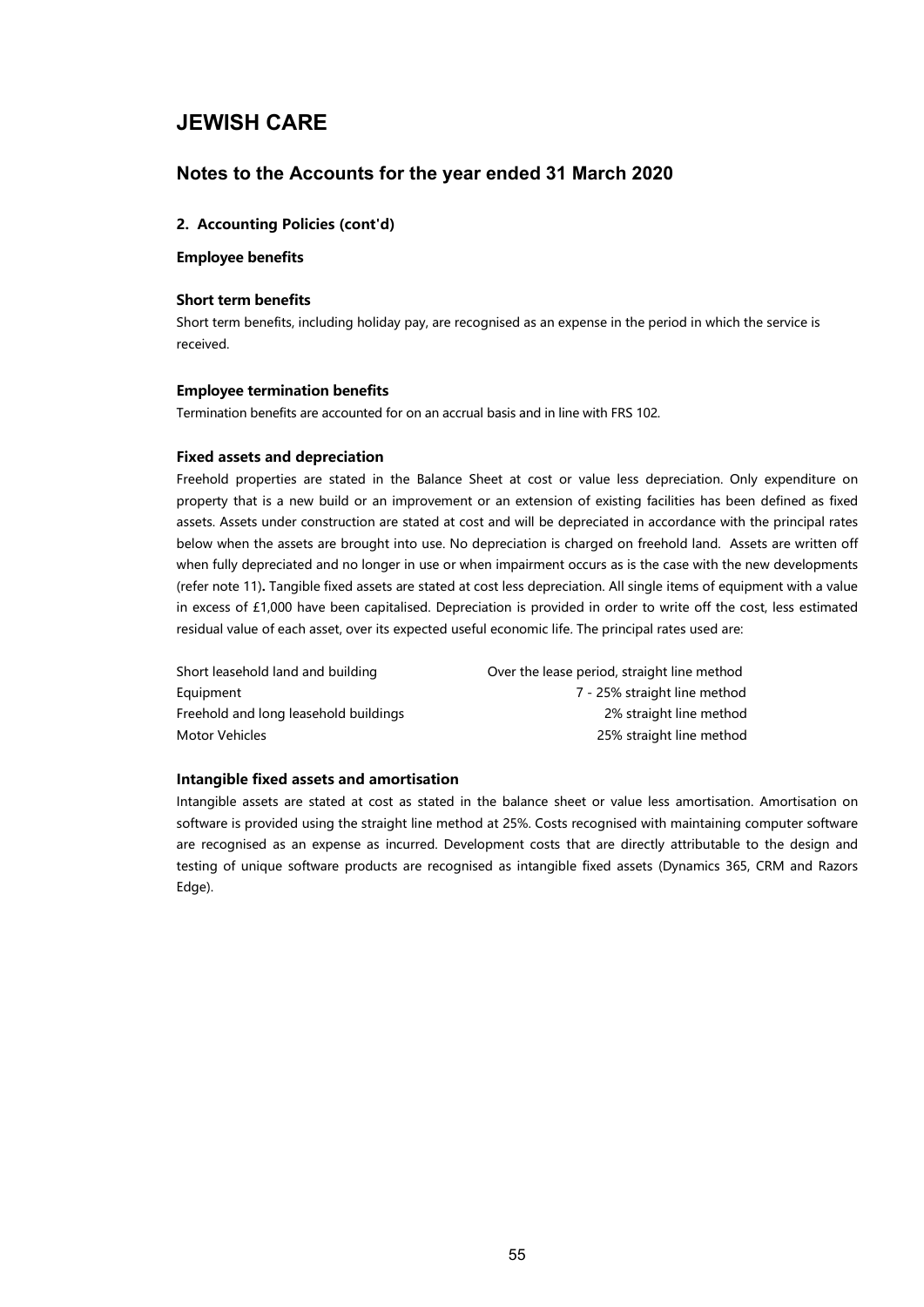### **Notes to the Accounts for the year ended 31 March 2020**

#### **2. Accounting Policies (cont'd)**

#### **Investments**

Listed investments are a form of basic financial instruments and are initially shown in the financial statements at market value. Movements in the market values of investments are shown as unrealised gains and losses in the statement of financial activities. The level of investment funds held by the Charity take into account income requirements and risk profile. Both investment managers have a fully discretionary investment management mandate with the risk profile for both Investment Managers being one of medium risk with an emphasis on capital growth with income. Performance is monitored by the Investment Expert Group (which has subsequently formed part of the remit for the Finance, Audit and Investment Committee formed after an organizational governance review).

Investment Properties are valued by surveyors on a 3 yearly basis, all of whom are members of the Royal Institute of Chartered Surveyors, desk top reviews of these valuations are carried out as and when required.

The results of subsidiaries are included in the Jewish Care group's total charitable income/expenditure or trading income/expenditure as their respective financial designation determines. Consolidation of the subsidiaries is as determined by the groups control and power to govern the financial and operating policies of the subsidiaries as to obtain benefits from their activities. Investments in subsidiaries are accounted for at cost.

Profits and losses on the realisation of investments are shown as realised gains and losses in the Statement of Financial Activities. Realised gains and losses on investments are calculated between sales proceeds and their opening carrying values or their purchase value if acquired subsequent to the first day of the financial year. Unrealised gains and losses are calculated as the difference between the fair value at the year end and their carrying value. Realised and unrealised investment gains and losses are combined in the statement of financial activities.

#### **Financial Instruments**

The Charity operates basic financial instruments in terms of its assets and liabilities. In terms of its liabilities, the bank loan shown in creditors amounts falling due after one year is recognised at its principal amount advanced less capital repayments.

#### **Debtors**

Trade and other debtors are recognised at the settlement amount due for the provision of services delivered. Prepayments are recognised at the amount prepaid or the amount it has paid in advance.

#### **Stocks**

Food and cleaning stocks are stated at the lower of cost and net realisable value, where cost comprises purchase price.

#### **Cash at Bank and in Hand**

Cash at bank and in hand includes cash and deposits with a short term maturity of three months or less from the date of opening the deposit account.

#### **Creditors**

Creditors are recognised where the Charity has a present obligation resulting from a past event that will probably result in the transfer of funds to a third party and the amount due to settle the obligation can be measured reliably, amounts are recognised at their settlement amount.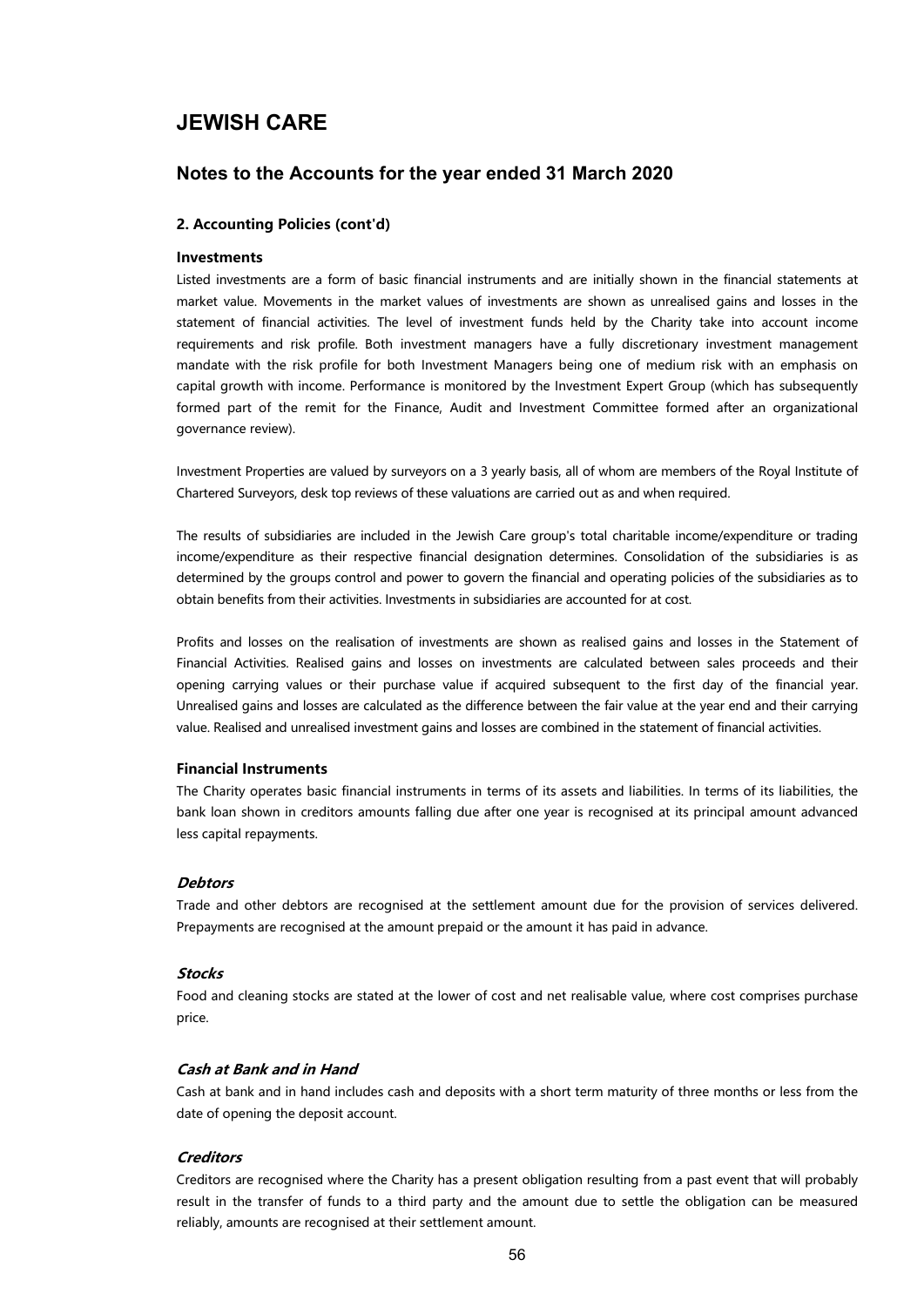### **Notes to the Accounts for the year ended 31 March 2020**

#### **2. Accounting Policies (cont'd)**

#### **Fund Accounting**

Jewish Care maintains various types of funds as follows:

#### **Restricted funds**

Restricted funds represent donations and legacies received which are allocated by the donor to a specific project. The restrictions are binding on the Trustees of the Charity.

#### **Unrestricted (General) Funds**

General funds are funds that are expendable at the discretion of the Trustees in the furtherance of the objects of Jewish Care. Such funds may be held in order to fund both working capital and capital investment.

#### **Designated Funds**

Designated funds represent funds which are unrestricted, but the Trustees have designated them for a specific purpose to further the objectives of Jewish Care, the only designated fund is the fixed asset fund which represents the value of unrestricted tangible fixed assets.

#### **Permanent Endowment funds**

These are funds where the assets must be held permanently by the Charity, principally in the form of investments. Income from endowments is included, together with income from unrestricted funds in incoming resources. In some cases this income is also restricted towards a particular purpose specified by the donor.

#### **Critical accounting judgements and estimates**

In preparing these financial statements, management has made judgements, estimates and assumptions that affect the application of the Charity's accounting policies and the reported assets, liabilities, income and expenditure and the disclosures made in the financial statements. Estimates and judgements are continually evaluated and are based on historical experience and other factors, including expectations of future events that are believed to be reasonable under the circumstances. The key areas that are deemed to be material for these financial statements is as follows:

Accruing for income derived from legacies where complicated issues surrounding the measurement of the group's entitlement to income existed at the year end.

The principal assumptions used to calculate the liabilities in the defined benefit pension scheme are those as set out in note 28.

The value of the contribution of the many thousands of hours donated by its 3,000 unpaid volunteers has not been reflected in these accounts. The SORP does not permit the accounting for such contributions due to the inherent uncertainty in applying an accurate and reliable financial measurement in accordance with the SORP.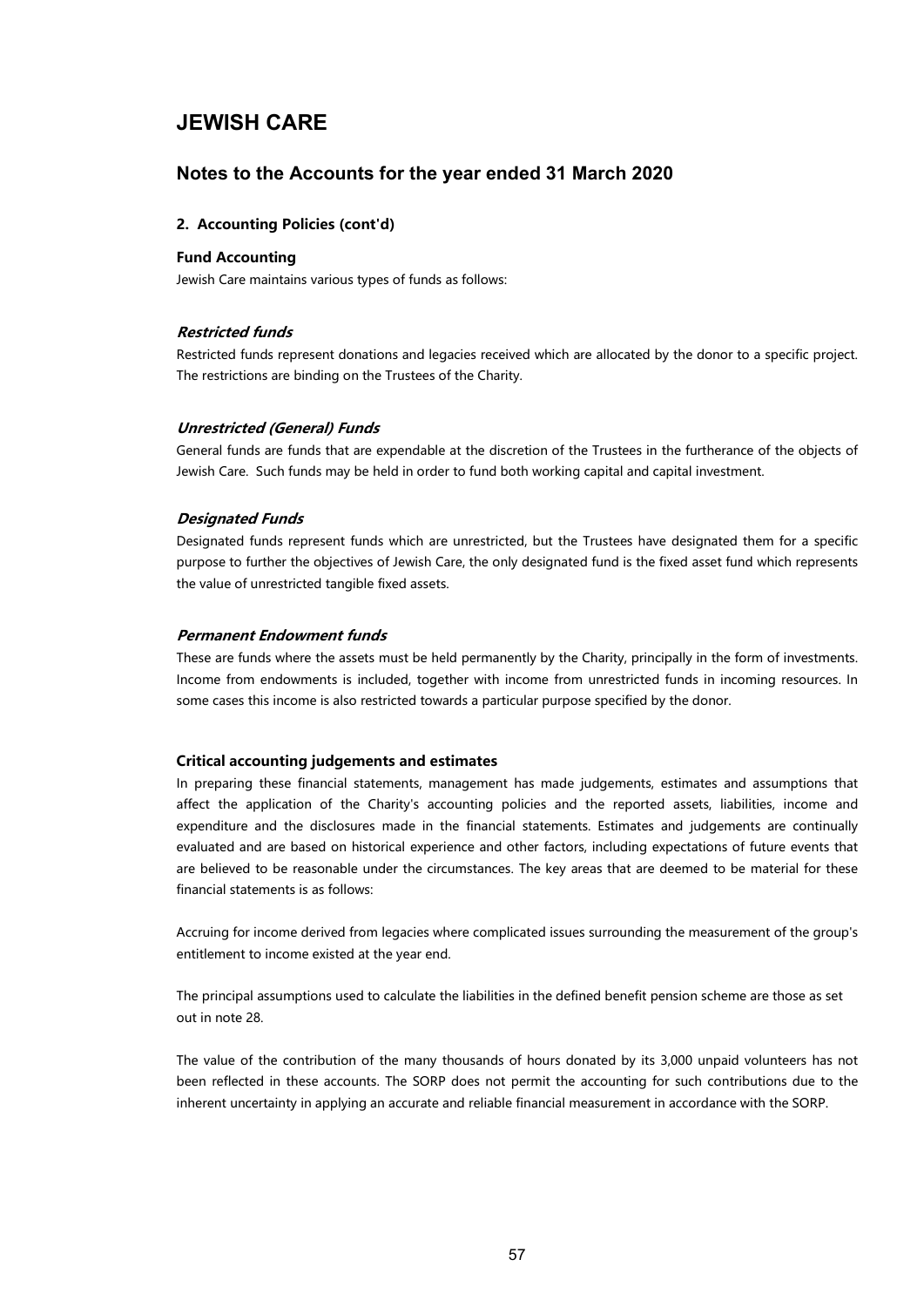### **Notes to the Accounts for the year ended 31 March 2020**

#### **3. Subsidiaries**

The Charity has one wholly owned trading subsidiary, Community Trading Limited, which is incorporated in England and Wales, company registration number 02449362. The following is a summary of its audited financial statements for the year ended 31 March 2020 (please also see note 14 for further details).

#### **Statement of Income and Retained Earnings**

|                                                         | 2020     | 2019      |
|---------------------------------------------------------|----------|-----------|
|                                                         | $f'$ 000 | $E'$ 000  |
| Turnover                                                | 10,479   | 25,168    |
| Cost of sales                                           | (9, 572) | (24, 391) |
|                                                         |          |           |
| Gross profit                                            | 907      | 777       |
| Administrative expenses                                 | (66)     | (72)      |
| Operating profit                                        | 841      | 705       |
| Interest receivable                                     |          | ٠         |
| Profit before taxation                                  | 841      | 705       |
| <b>Taxation expense</b>                                 |          | ٠         |
| Profit after taxation and profit for the financial year | 841      | 705       |
| Qualifying payment to Jewish Care                       | (841)    | (705)     |
| Total Shareholders' Funds at 1 April 2019/2018          | 13       | 13        |
| Total Shareholders' Funds at 31 March 2020/2019         | 13       | 13        |

### **Statement of Financial Position as at 31 March**

|                                             | 2020     | 2019     |
|---------------------------------------------|----------|----------|
|                                             | £' 000   | $E'$ 000 |
| Current assets                              | 4,746    | 1,499    |
| Creditors (amounts falling due in one year) | (4, 733) | (1, 486) |
| Total assets less current liabilities       | 13       | 13       |
|                                             |          |          |
| <b>Total Shareholders' Funds</b>            | 13       | 13       |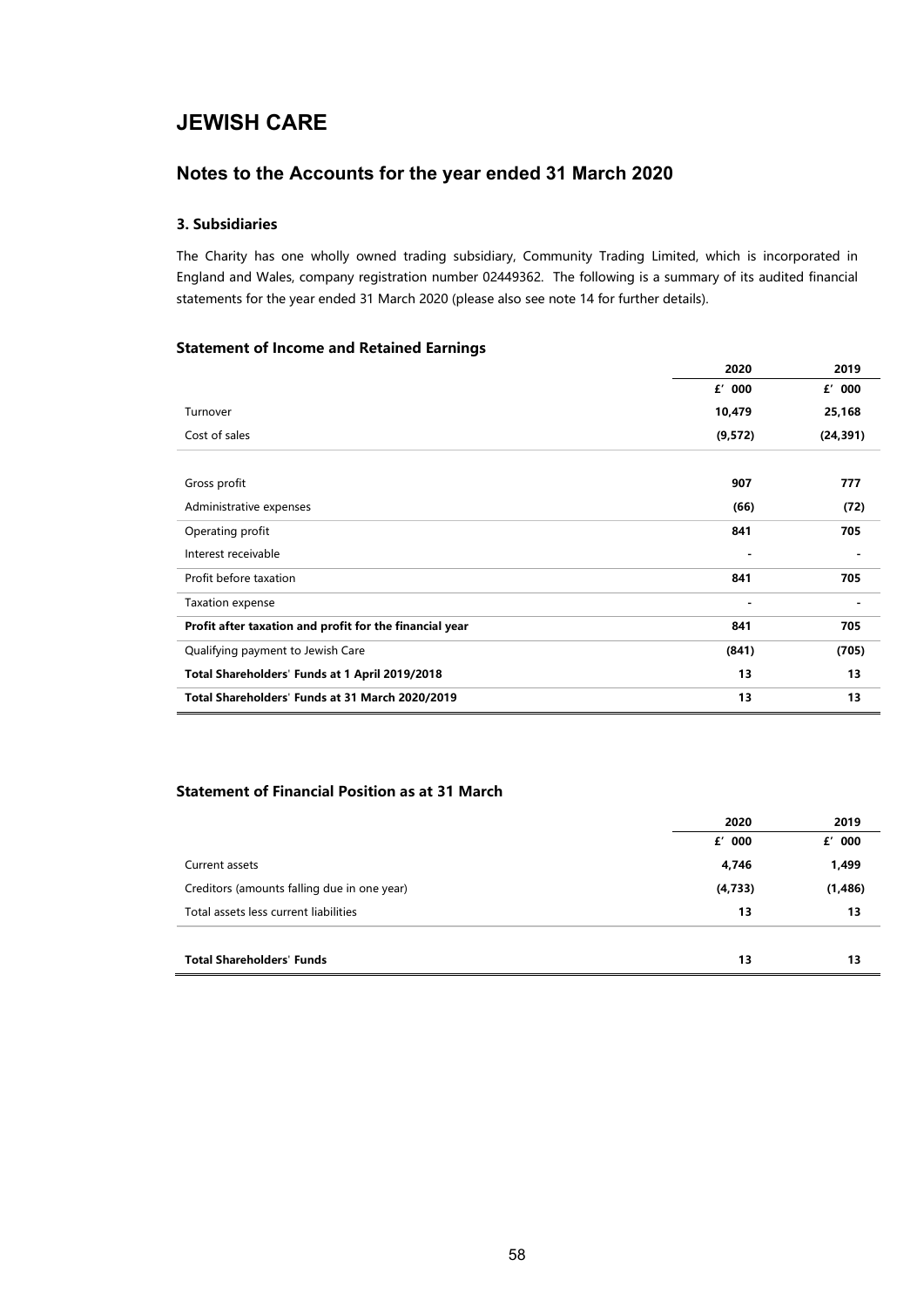### **Notes to the Accounts for the year ended 31 March 2020**

#### **3. Subsidiaries (cont'd)**

The Joel Emanuel Trust (JET) is a Registered Social Landlord wholly owned by Jewish Care, linked Charity number 802559-12 and Registered Social Landlord number A2670. The following is a summary of its audited financial statements for the year ended 31 March 2020 (please also see note 14 for further details).

#### **Statement of Comprehensive Income**

|                                          | 2020     | 2019     |
|------------------------------------------|----------|----------|
|                                          | $E'$ 000 | $E'$ 000 |
| Turnover                                 | 1,605    | 1,492    |
| Operating expenditure                    | (1, 712) | (1, 417) |
| Operating (deficit)/surplus for the year | (107)    | 75       |
| Dividend & interest receivable           | 34       | 44       |
| (Losses)/gains on investments            | (59)     | 147      |
| Interest payable                         | (55)     |          |
| (Deficit)/surplus for the year           | (187)    | 266      |
| Total reserves at 1 April 2019/2018      | 6,353    | 6,087    |
| Total reserves at 31 March 2020/2019     | 6,166    | 6,353    |

#### **Statement of Financial Position as at 31 March**

|                                             | 2020     | 2019     |
|---------------------------------------------|----------|----------|
|                                             | $f'$ 000 | $E'$ 000 |
| Fixed assets                                | 5,939    | 6,082    |
| Current assets                              | 311      | 353      |
| Creditors (amounts falling due in one year) | (84)     | (82)     |
| <b>Total Net Assets</b>                     | 6,166    | 6,353    |
|                                             |          |          |

| <b>Reserves</b>                |       |       |
|--------------------------------|-------|-------|
| Income and expenditure reserve | 226   | 271   |
| <b>Revaluation reserve</b>     | 132   | 130   |
| Designated reserve             | 9     | 9     |
| Endowment reserve              | 5,799 | 5,943 |
| <b>Total Reserves</b>          | 6,166 | 6,353 |
|                                |       |       |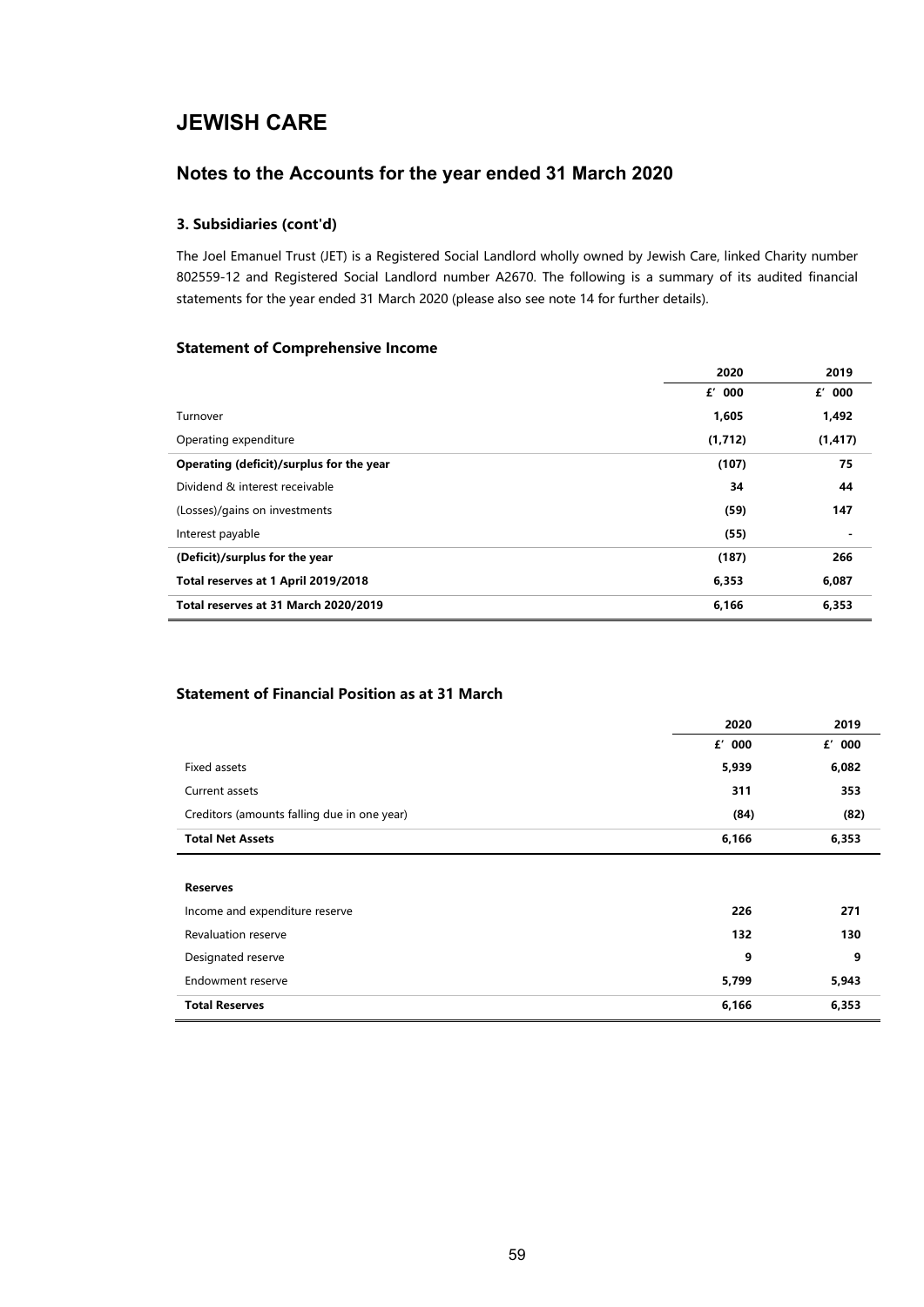### **Notes to the Accounts for the year ended 31 March 2020**

#### **3. Subsidiaries (cont'd)**

The Jewish Association for Mental Illness (JAMI) is a subsidiary of Jewish Care by reference to Jewish Care being its sole member. It is registered in England and Wales, company registration number 02618170 and Charity Commission number 1003345. The following is a summary of its audited financial statements for the year ended 31 March 2020 (please also see note 14 for further details).

### **Statement of Financial Activities**

|                                                                  | 2020     | 2019     |
|------------------------------------------------------------------|----------|----------|
|                                                                  | $f'$ 000 | $f'$ 000 |
| Income- donations and legacies (revenue)                         | 1,722    | 1,253    |
| Income – charitable activities (includes grant from Jewish Care) | 1,092    | 1,088    |
| Charitable expenditure                                           | (2,667)  | (2, 465) |
| Net income/(expenditure) before capital donations                | 147      | (124)    |
| Capital donations                                                | 110      | 177      |
| Net income after capital donations                               | 257      | 53       |
| Total funds at 1 April 2019/2018                                 | 2.966    | 2,913    |
| Total funds at 31 March 2020/2019                                | 3,223    | 2,966    |

### **Balance Sheet as at the 31 March**

|                                              | 2020     | 2019     |
|----------------------------------------------|----------|----------|
|                                              | $f'$ 000 | $E'$ 000 |
| <b>Fixed Assets</b>                          | 1,212    | 1,252    |
| Current assets                               | 2,230    | 1,893    |
| Creditors (amounts falling due in one year)  | (219)    | (179)    |
| <b>Total assets less current liabilities</b> | 3,223    | 2,966    |
|                                              |          |          |
| <b>Charity Funds</b>                         |          |          |
| Designated*                                  | 1,565    | 1,479    |
| Restricted                                   | 35       | 11       |
| Unrestricted                                 | 1,623    | 1,476    |
|                                              |          |          |
| <b>Total Charity Funds</b>                   | 3,223    | 2,966    |

\*Designated funds represent the net book value of JAMI's unrestricted tangible fixed assets.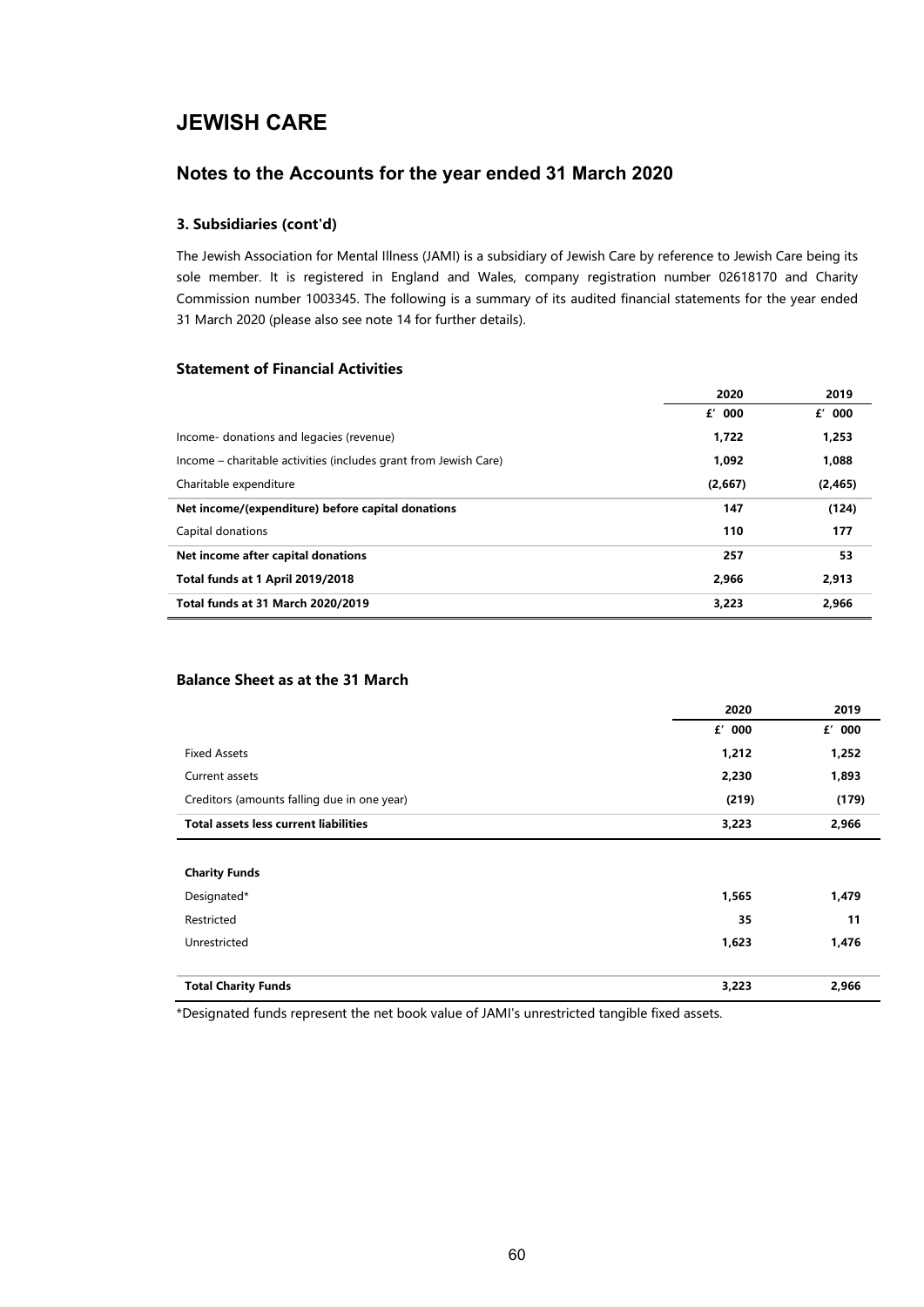### **Notes to the Accounts for the year ended 31 March 2020**

### **4. Net Income**

Jewish Care has one class of business, being the provision of welfare services to the Jewish community in the United Kingdom. All income relates to continuing operations.

The net income is stated after charging:

|                                                                             | 2020     | 2019   |
|-----------------------------------------------------------------------------|----------|--------|
|                                                                             | $f'$ 000 | £' 000 |
| Staff costs (note 7)                                                        | 35,517   | 34,520 |
| Depreciation and amortisation (note 11 & 12)                                | 3,664    | 2,984  |
| Operating Leases - buildings                                                | 204      | 485    |
| Operating leases – equipment & vehicles                                     | 114      | 408    |
| Auditors' remuneration (excludes VAT)                                       |          |        |
| - RSM UK Audit LLP - audit fees including £40,349 in respect of the Charity | 61       |        |
| -Haysmacintyre LLP - audit fees including £38,100 in respect of the Charity |          | 45     |
| Internal audit fees (excludes VAT)                                          |          |        |
| - Haysmacintyre LLP                                                         | 39       | 54     |
|                                                                             |          |        |

### **5. Donations and Legacies**

|                           | 2020                     | 2020              | 2020          | 2019          |
|---------------------------|--------------------------|-------------------|---------------|---------------|
|                           | £' 000                   | £' 000            | £'000         | £'000         |
|                           | <b>Unrestricted</b>      | <b>Restricted</b> | <b>Totals</b> | <b>Totals</b> |
| Legacy income             | 4,615                    | $\blacksquare$    | 4,615         | 5,294         |
| Revenue donations         | 11,421                   | 1,189             | 12,610        | 13,545        |
| Capital project donations | $\overline{\phantom{a}}$ | 8,334             | 8,334         | 7,980         |
|                           | 16,036                   | 9,523             | 25,559        | 26,819        |

#### **6. Charitable Activity Income**

|                            | 2020                | 2020              | 2020          | 2019          |
|----------------------------|---------------------|-------------------|---------------|---------------|
|                            | £' 000              | £' 000            | £'000         | £'000         |
|                            | <b>Unrestricted</b> | <b>Restricted</b> | <b>Totals</b> | <b>Totals</b> |
| Charitable Activity Income | 34,839              | 127               | 34,966        | 33,307        |
|                            | 34,839              | 127               | 34,966        | 33,307        |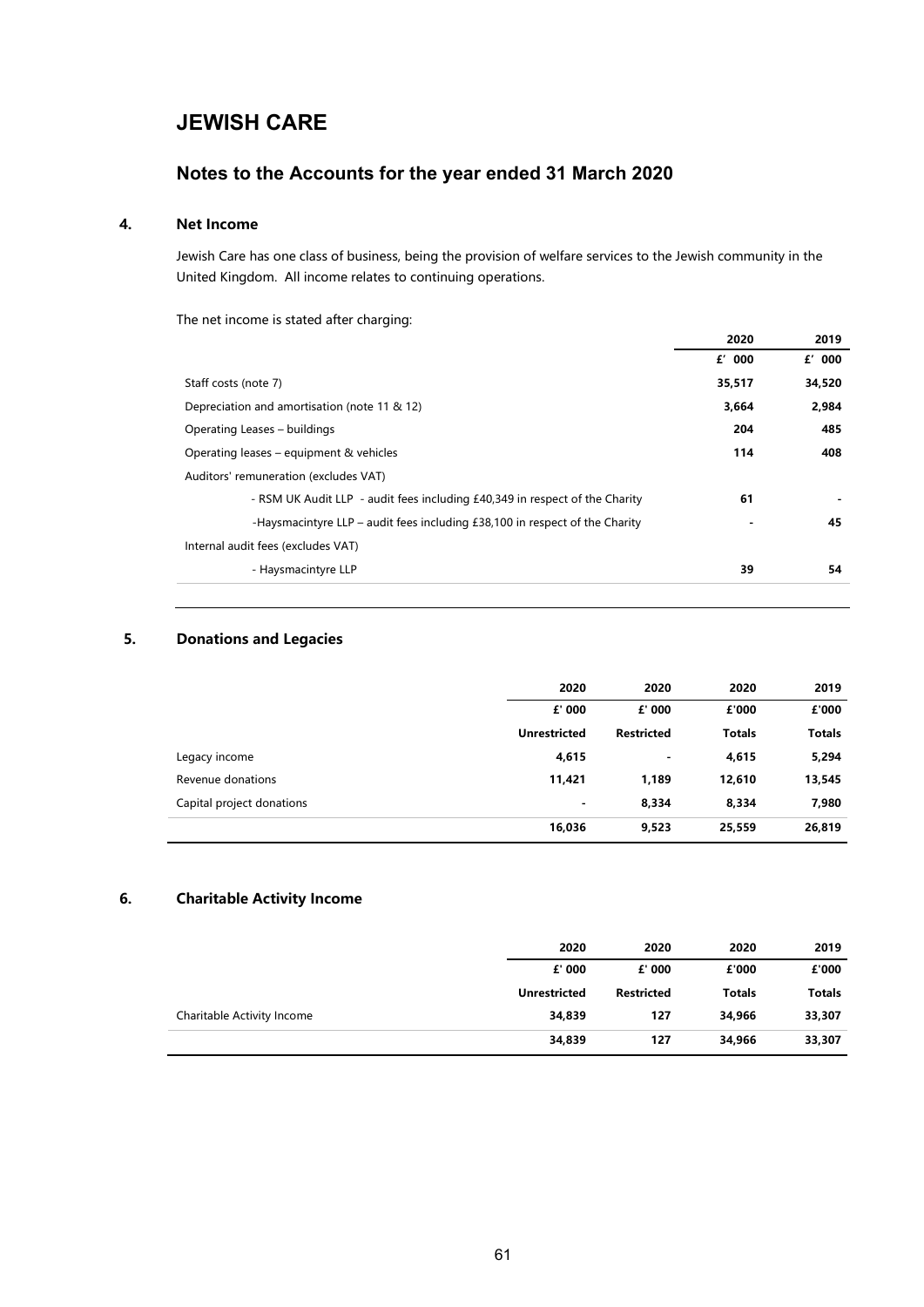### **Notes to the Accounts for the year ended 31 March 2020**

### **7. Staff Costs**

|                                                                       | 2020     | 2019     |
|-----------------------------------------------------------------------|----------|----------|
|                                                                       | $E'$ 000 | $f'$ 000 |
| Wages and salaries                                                    | 31,055   | 29,224   |
| Social security costs                                                 | 2,638    | 2,463    |
| Pension costs – defined contribution                                  | 1,037    | 981      |
| Pension costs – defined benefit                                       | 602      | 1,592    |
| Redundancy & termination costs                                        | 185      | 260      |
|                                                                       | 35,517   | 34,520   |
| Payments made to independent third parties for the provision of staff | 224      | 288      |

Employees received £98,680 (2018/19: £93,963) of benefits in kind not included above. Key management personnel comprise the professional officers and Trustees, the total remuneration, benefits and pensions paid to the professional officers in the year was £1,039,549 (2018/19: £1,152,056). None of the Jewish Care Trustees received any remuneration or expenses for their work associated with the Charity. The average number of people employed by the Group during the year was 1,334 (2018/19: 1,329). Of these, the average number of employees directly involved in care related work was 633 (2018/19: 631). Volunteers do not receive any remuneration for their volunteering time but can be reimbursed for out of pocket expenses where applicable. The contribution of many thousands of hours given by our 3,000 unpaid volunteers has not been reflected in these accounts.

The premium paid to independent third parties for the provision of staff relate to costs incurred where established staff vacancies exist and cover is required pending recruitment, short term sickness cover and time limited projects.

At the 31 March 2020, the following number of employees earned in excess of £60,000 per annum including benefits in kind but excluding national insurance and pension costs:

|                          | 2020 | 2019 |
|--------------------------|------|------|
| Emoluments of employees: | No   | No   |
| £60,001 - £70,000        | 5    | 5    |
| £70,001 - £80,000        | 6    | 6    |
| £80,001 - £90,000        |      |      |
| £90,001 - £100,000       | 7    | 8    |
| £110,001 - £120,000      |      |      |
| £130,001 - £140,000      |      |      |
| £170,001 - £180,000      |      |      |
|                          |      |      |

The Chief Executive falls in the highest banding above.

Employer's pension contributions for employees whose emoluments exceeded £60,000 were £66,068 (2018/19: £66,068).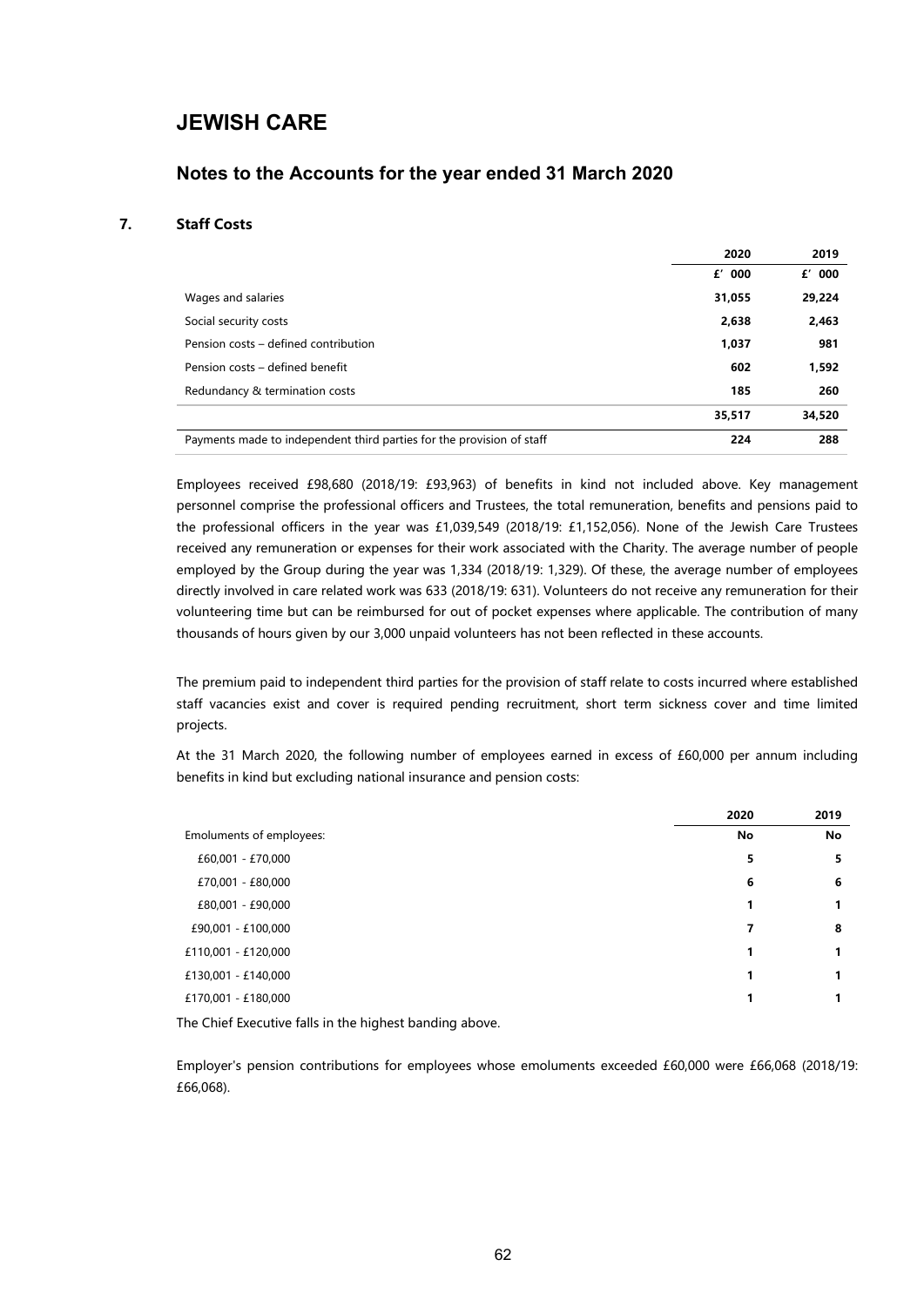### **Notes to the Accounts for the year ended 31 March 2020**

#### **8. Analysis of Expenditure 2020**

|                                       |           | <b>Direct</b>            |                          |                          |                          | 2020          | 2019          |
|---------------------------------------|-----------|--------------------------|--------------------------|--------------------------|--------------------------|---------------|---------------|
|                                       | Personnel | <b>Fundraising</b>       | <b>Establishment</b>     | Client/Other             | Central                  | <b>Totals</b> | <b>Totals</b> |
|                                       | £' 000    | £' 000                   | $E'$ 000                 | $E'$ 000                 | $E'$ 000                 | £' 000        | $E'$ 000      |
| <b>Fundraising</b>                    | 1,632     | 1,294                    | 209                      | 276                      | 213                      | 3,624         | 3,506         |
| <b>Totals</b>                         | 1,632     | 1,294                    | 209                      | 276                      | 213                      | 3,624         | 3,506         |
| Charitable<br>activities              |           |                          |                          |                          |                          |               |               |
| Care Homes                            | 24,482    |                          | 7,347                    | 2,875                    | 3,718                    | 38,422        | 35,042        |
| Day Centres                           | 3,716     | 1                        | 1,368                    | 1,205                    | 849                      | 7,139         | 6,773         |
| Home Care                             | 875       | $\overline{a}$           | 61                       | 49                       | 100                      | 1,085         | 1,205         |
| <b>Retirement Living</b>              | 2,525     | $\overline{a}$           | 1,272                    | 286                      | 248                      | 4,331         | 3,620         |
| Social Work                           | 1,816     | 1                        | 163                      | 32                       | 287                      | 2,299         | 2,190         |
| <b>Indirect Community</b><br>Services | 1,260     |                          | 147                      | 23                       | 96                       | 1,526         | 1,711         |
| Mental Health                         | 1,163     | 264                      | 498                      |                          |                          | 1,925         | 1,794         |
| <b>Project Costs</b>                  | 231       | 35                       | $\overline{c}$           | 27                       |                          | 295           | 272           |
| <b>Totals</b>                         | 36,068    | 301                      | 10,858                   | 4,497                    | 5,298                    | 57,022        | 52,607        |
| <b>Investment fees</b>                |           |                          |                          |                          | 190                      | 190           | 185           |
| <b>Totals</b>                         |           | $\overline{a}$           |                          | $\overline{\phantom{a}}$ | 190                      | 190           | 185           |
| <b>Other expenditure</b>              | ۰         | $\overline{a}$           | $\overline{\phantom{0}}$ | 520                      | $\overline{\phantom{a}}$ | 520           | 33            |
| <b>Totals</b>                         | ä,        | $\overline{\phantom{a}}$ | $\overline{\phantom{a}}$ | 520                      | ٠                        | 520           | 33            |
| <b>Total expenditure</b>              | 37,700    | 1,595                    | 11,067                   | 5,293                    | 5,701                    | 61,356        | 56,331        |

**Personnel –** salaried and agency staff providing charitable services, national insurance contributions, pension contributions, staff benefits, professional development and core training costs.

**Direct Fundraising** – direct costs of major events, marketing costs, various programme costs (Friends, Young Patrons etc.) and committee event costs.

**Establishment** – property and equipment maintenance costs to include fixed and reactive works, depreciation costs on all sites, cleaning and refuse, insurance, utilities (to include gas, electricity, council tax and water rates) computer, telephone and security costs.

**Client** – direct catering costs, medical supplies, therapists, and GP fees.

**Central –** central costs as detailed on page 65.

Other expenditure relates to the write off of the residual net book value of the former property Princess Alexandra and related fixtures and fittings as part of the capital project development projects at Stanmore.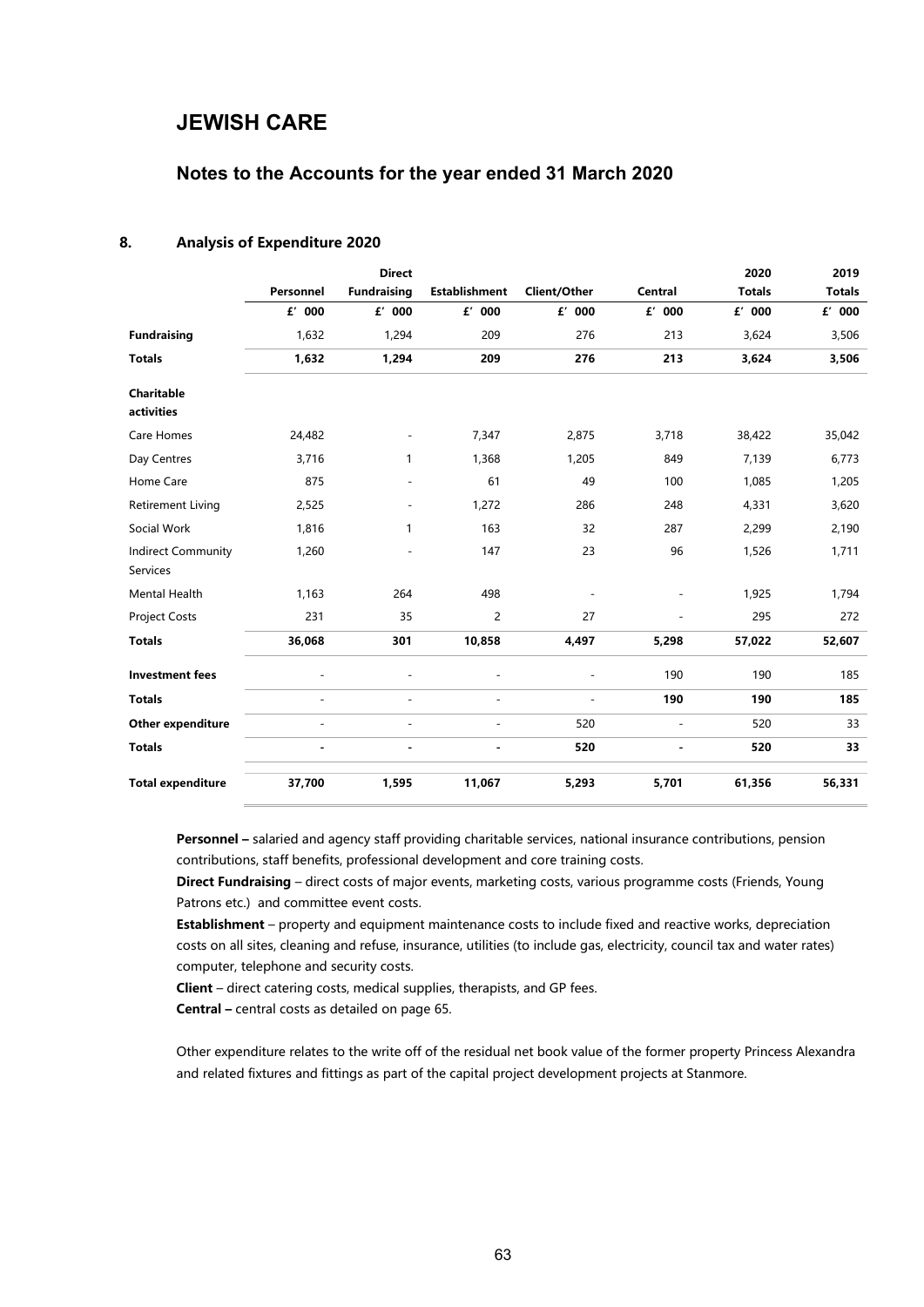### **Notes to the Accounts for the year ended 31 March 2020**

|                                              |                          | <b>Direct</b>            |                      |                |                          | 2019          |
|----------------------------------------------|--------------------------|--------------------------|----------------------|----------------|--------------------------|---------------|
|                                              | Personnel                | <b>Fundraising</b>       | <b>Establishment</b> | Client/Other   | Central                  | <b>Totals</b> |
|                                              | $E'$ 000                 | $E'$ 000                 | £' 000               | $f'$ 000       | $E'$ 000                 | $E'$ 000      |
| <b>Fundraising</b>                           | 1,536                    | 1,333                    | 205                  | 258            | 174                      | 3,506         |
| <b>Totals</b>                                | 1,536                    | 1,333                    | 205                  | 258            | 174                      | 3,506         |
| Charitable<br>activities                     |                          |                          |                      |                |                          |               |
| Care Homes                                   | 22,609                   |                          | 6,359                | 2,678          | 3,396                    | 35,042        |
| Day Centres                                  | 3,639                    | 1                        | 1,291                | 1,229          | 613                      | 6,773         |
| Home Care                                    | 969                      | $\overline{\phantom{a}}$ | 56                   | 67             | 113                      | 1,205         |
| <b>Retirement Living</b>                     | 2,075                    | 3                        | 1,053                | 294            | 195                      | 3,620         |
| Social Work                                  | 1,695                    |                          | 167                  | 44             | 284                      | 2,190         |
| <b>Indirect Community</b><br><b>Services</b> | 1,370                    |                          | 133                  | 47             | 161                      | 1,711         |
| Mental Health                                | 934                      | 263                      | 563                  | 34             |                          | 1,794         |
| <b>Project Costs</b>                         | 239                      | 26                       | $\mathbf{1}$         | $\overline{2}$ | 4                        | 272           |
| <b>Totals</b>                                | 33,530                   | 293                      | 9,623                | 4,395          | 4,766                    | 52,607        |
| <b>Investment fees</b>                       |                          |                          |                      |                | 185                      | 185           |
| <b>Totals</b>                                | $\overline{\phantom{a}}$ | $\overline{a}$           | L,                   | $\overline{a}$ | 185                      | 185           |
| <b>Other expenditure</b>                     | $\overline{\phantom{0}}$ | $\overline{\phantom{0}}$ | $\overline{a}$       | 33             | $\overline{a}$           | 33            |
| <b>Totals</b>                                | ä,                       | ä,                       |                      | 33             | $\overline{\phantom{a}}$ | 33            |
| <b>Total expenditure</b>                     | 35,066                   | 1,626                    | 9,828                | 4,686          | 5,125                    | 56,331        |

#### **8. Analysis of Expenditure 2019**

**Personnel –** salaried and agency staff providing charitable services, national insurance contributions, pension contributions, staff benefits, professional development and core training costs.

**Direct Fundraising** – direct costs of major events, marketing costs, various programme costs (Friends, Young Patrons etc.) and committee event costs.

**Establishment** – property and equipment maintenance costs to include fixed and reactive works, depreciation costs on all sites, cleaning and refuse, insurance, utilities (to include gas, electricity, council tax and water rates) computer, telephone and security costs.

**Client** – direct catering costs, medical supplies, therapists, and GP fees.

**Central –** central costs as detailed on page 66.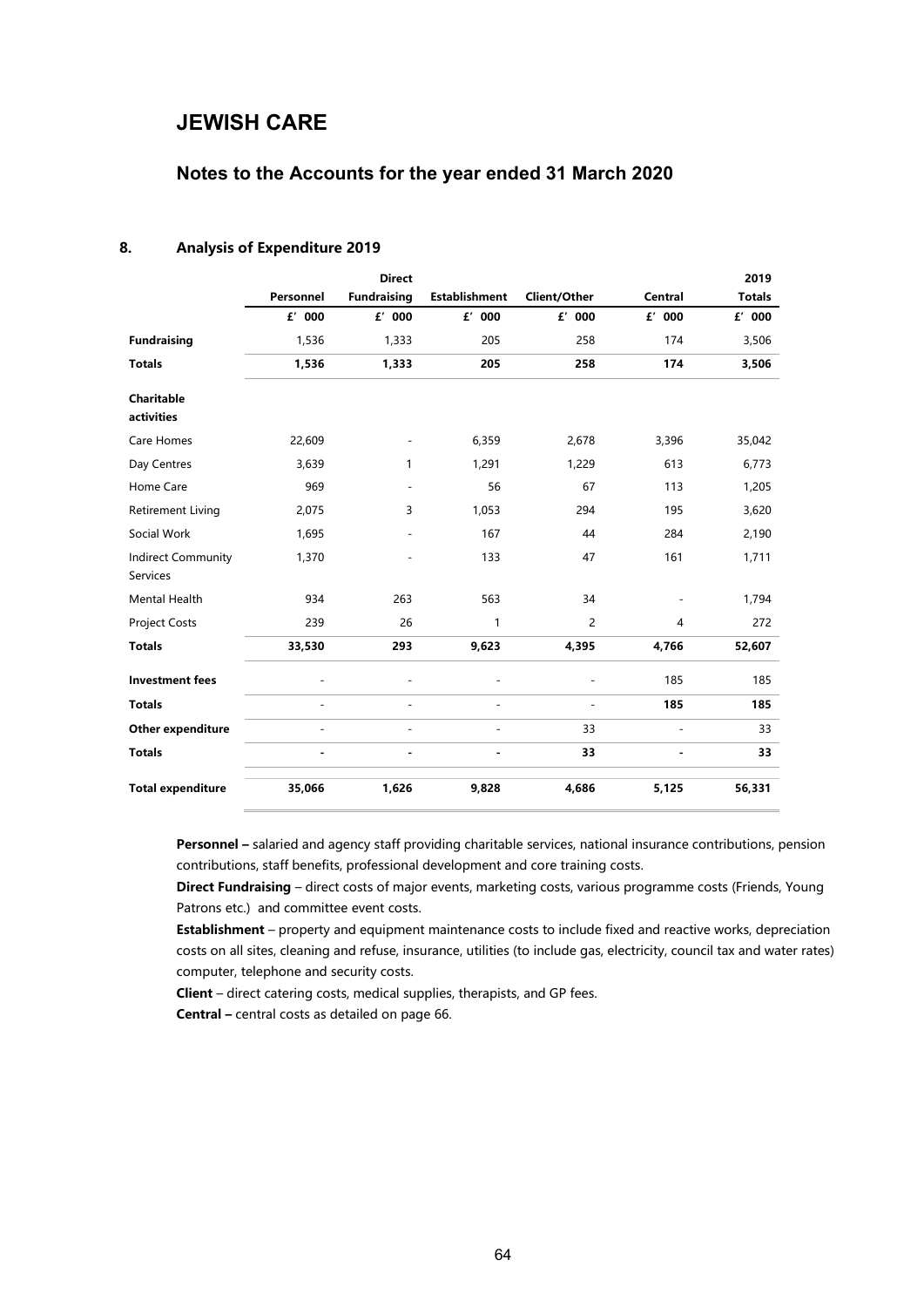### **Notes to the Accounts for the year ended 31 March 2020**

**Analysis of Expenditure (cont'd)**

#### **Human resources Information technology Facilities Finance Governance Investment Fees 2020 Totals 2019 Totals £'000 £'000 £'000 £'000 £'000 £'000 £'000 £'000 Fundraising** 64 22 59 49 19 - 213 174 **Totals 64 22 59 49 19 - 213 174 Charitable activities** Care Homes 1,124 392 1,009 857 336 - 3,718 3,396 Day Centres 257 89 230 196 77 - 849 613 Home Care 30 11 27 23 9 - 100 113 Retirement Living 75 26 68 57 22 - 248 195 Social Work 87 30 78 66 26 - 287 284 Indirect Community Services 29 10 26 22 9 - 96 161 Project Costs - - - - - - - 4 **Totals 1,602 558 1,438 1,221 479 - 5,298 4,766** Investment fees - - - - - 190 190 185 **Totals - - - - - 190 190 185 Total expenditure 1,666 580 1,497 1,270 498 190 5,701 5,125**

#### **8. Analysis of Expenditure 2020 (Central Costs)**

**Human Resources –** central human resources and training department to support and administer recruitment and training in all services areas.

**Information technology –** central IT department to support all service areas to include day to day administration for all service areas and the support of project implementation including electronic care plans and rostering systems.

**Facilities** – central property department to support all estate and facilities maintenance and the support of the capital projects programme.

**Finance** – central finance department to support and administer the finances for all service areas to include billing, financial reporting and modelling for all service areas, budget setting, statutory accounts preparation and the support of the capital projects programme.

**Governance** – Chief Executive's Office costs to include internal and external audit costs and legal advice.

**Investment fees** – investment fees on investment portfolio linked to performance.

**Central costs are allocated to expenditure on charitable activities based on a full time equivalent (FTE) basis.**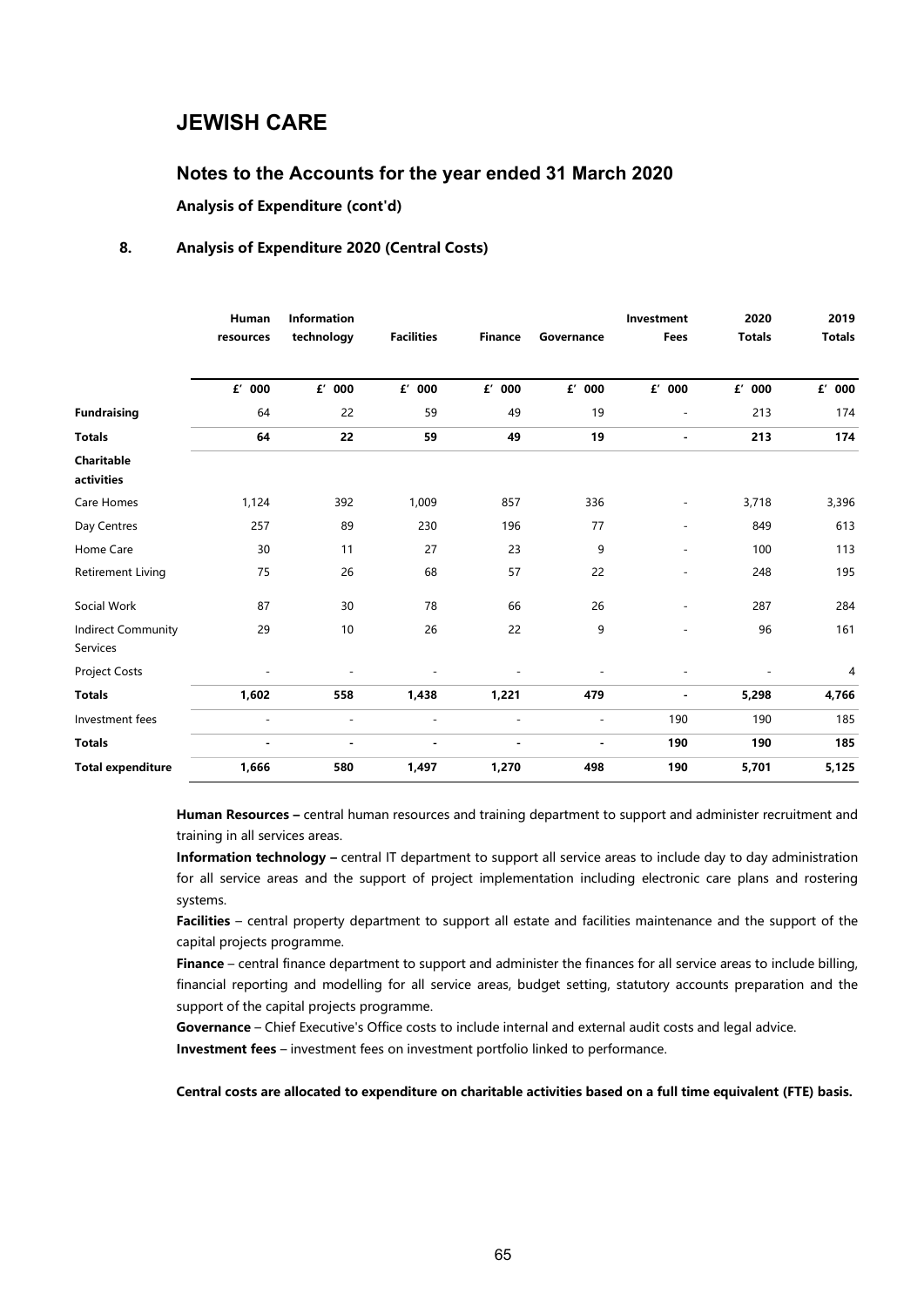### **Notes to the Accounts for the year ended 31 March 2020**

#### **8. Analysis of Expenditure 2019 (Central Costs)**

|                                       | Human                    | <b>Information</b> |                          |                |                          | Investment               | 2019                           |
|---------------------------------------|--------------------------|--------------------|--------------------------|----------------|--------------------------|--------------------------|--------------------------------|
|                                       | resources                | technology         | <b>Facilities</b>        | <b>Finance</b> | Governance               | Fees                     | <b>Totals</b>                  |
|                                       |                          |                    |                          |                |                          |                          |                                |
|                                       | $E'$ 000                 | £' 000             | $E'$ 000                 | £' 000         | $E'$ 000                 | $E'$ 000                 | $\boldsymbol{\mathsf{E}}'$ 000 |
| <b>Fundraising</b>                    | 47                       | 19                 | 54                       | 36             | 18                       |                          | 174                            |
| <b>Totals</b>                         | 47                       | 19                 | 54                       | 36             | 18                       | $\blacksquare$           | 174                            |
| <b>Charitable</b><br>activities       |                          |                    |                          |                |                          |                          |                                |
| Care Homes                            | 910                      | 365                | 1,069                    | 702            | 350                      |                          | 3,396                          |
| Day Centres                           | 164                      | 66                 | 193                      | 127            | 63                       | $\overline{\phantom{a}}$ | 613                            |
| Home Care                             | 30                       | 12                 | 36                       | 23             | 12                       | $\overline{\phantom{a}}$ | 113                            |
| <b>Retirement Living</b>              | 52                       | 21                 | 62                       | 40             | 20                       |                          | 195                            |
| Social Work                           | 76                       | 31                 | 89                       | 59             | 29                       |                          | 284                            |
| <b>Indirect Community</b><br>Services | 43                       | 17                 | 51                       | 33             | 17                       |                          | 161                            |
| Project Costs                         | $\mathbf{1}$             |                    | $\overline{2}$           | 1              |                          |                          | 4                              |
| <b>Totals</b>                         | 1,276                    | 512                | 1,502                    | 985            | 491                      |                          | 4,766                          |
| Investment fees                       | $\overline{a}$           | $\overline{a}$     | $\overline{a}$           | $\overline{a}$ | $\overline{a}$           | 185                      | 185                            |
| <b>Totals</b>                         | $\overline{\phantom{a}}$ |                    | $\overline{\phantom{a}}$ | ٠              | $\overline{\phantom{a}}$ | 185                      | 185                            |
| <b>Total expenditure</b>              | 1,323                    | 531                | 1,556                    | 1,021          | 509                      | 185                      | 5,125                          |

**Human Resources –** central human resources and training department to support and administer recruitment and training in all services areas.

**Information technology –** central IT department to support all service areas to include day to day administration for all service areas and the support of project implementation including electronic care plans and rostering systems.

**Facilities** – central property department to support all estate and facilities maintenance and the support of the capital projects programme.

**Finance** – central finance department to support and administer the finances for all service areas to include billing, financial reporting and modelling for all service areas, budget setting, statutory accounts preparation and the support of the capital projects programme.

**Governance** – Chief Executive's Office costs to include internal and external audit costs and legal advice.

**Investment fees** – investment fees on investment portfolio linked to performance.

**Central costs are allocated to expenditure on charitable activities based on a full time equivalent (FTE) basis.**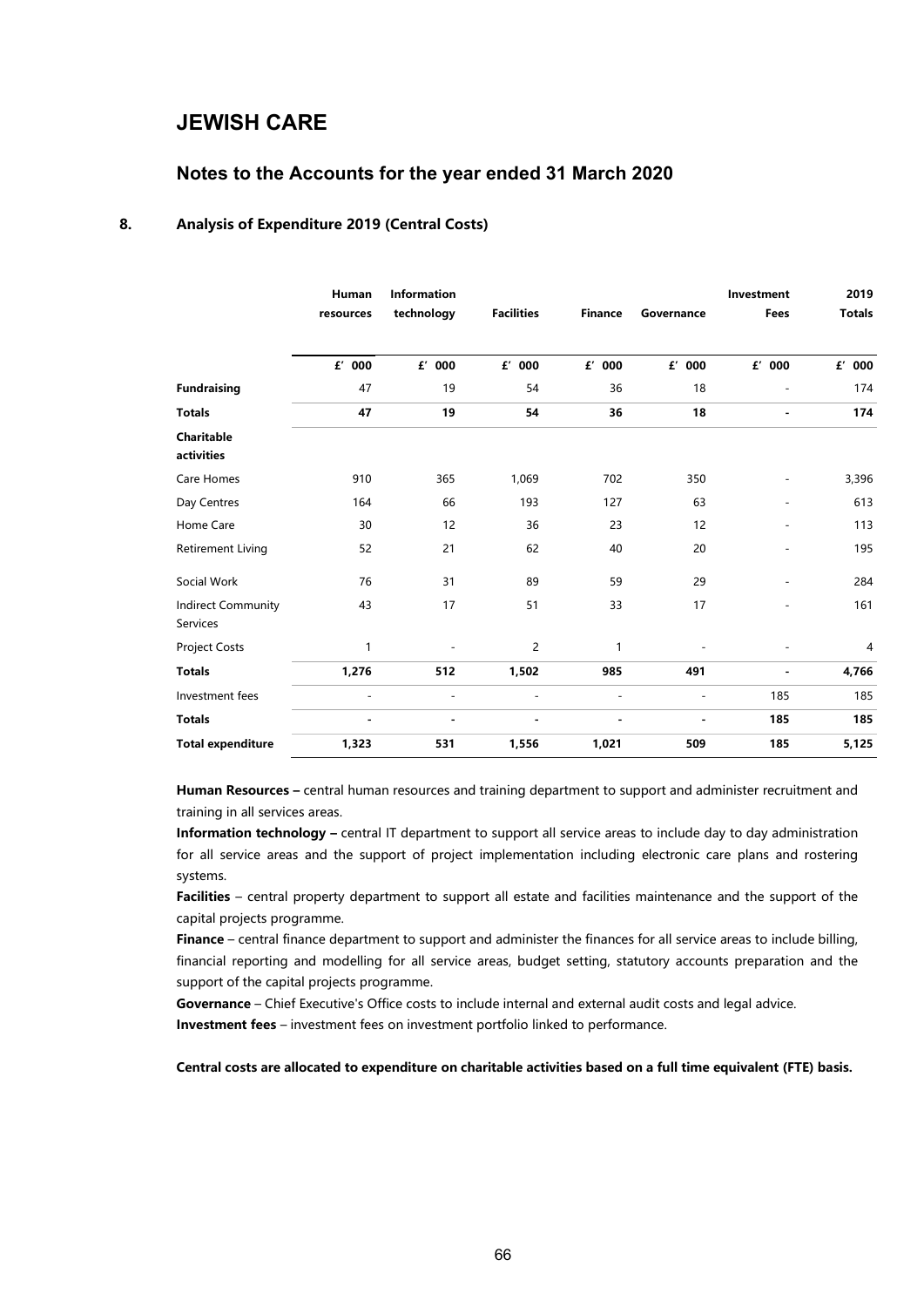## **Notes to the Accounts for the year ended 31 March 2020**

### **9. Interest payable**

|                                        | 2020   | 2019   |
|----------------------------------------|--------|--------|
|                                        | £' 000 | £' 000 |
| Interest payable on Barclays term loan | 313    | 162    |
|                                        | 313    | 162    |

### **10. Investment Income**

|                                      | 2020     | 2019     |
|--------------------------------------|----------|----------|
|                                      | $f'$ 000 | $f'$ 000 |
| Dividends and interest receivable    | 1,003    | 1,069    |
| Short-term deposit and sundry income | 14       | 59       |
|                                      | 1,017    | 1,128    |

Of the above, £700,200 (2018/19: £700,200) relates to income from listed investments.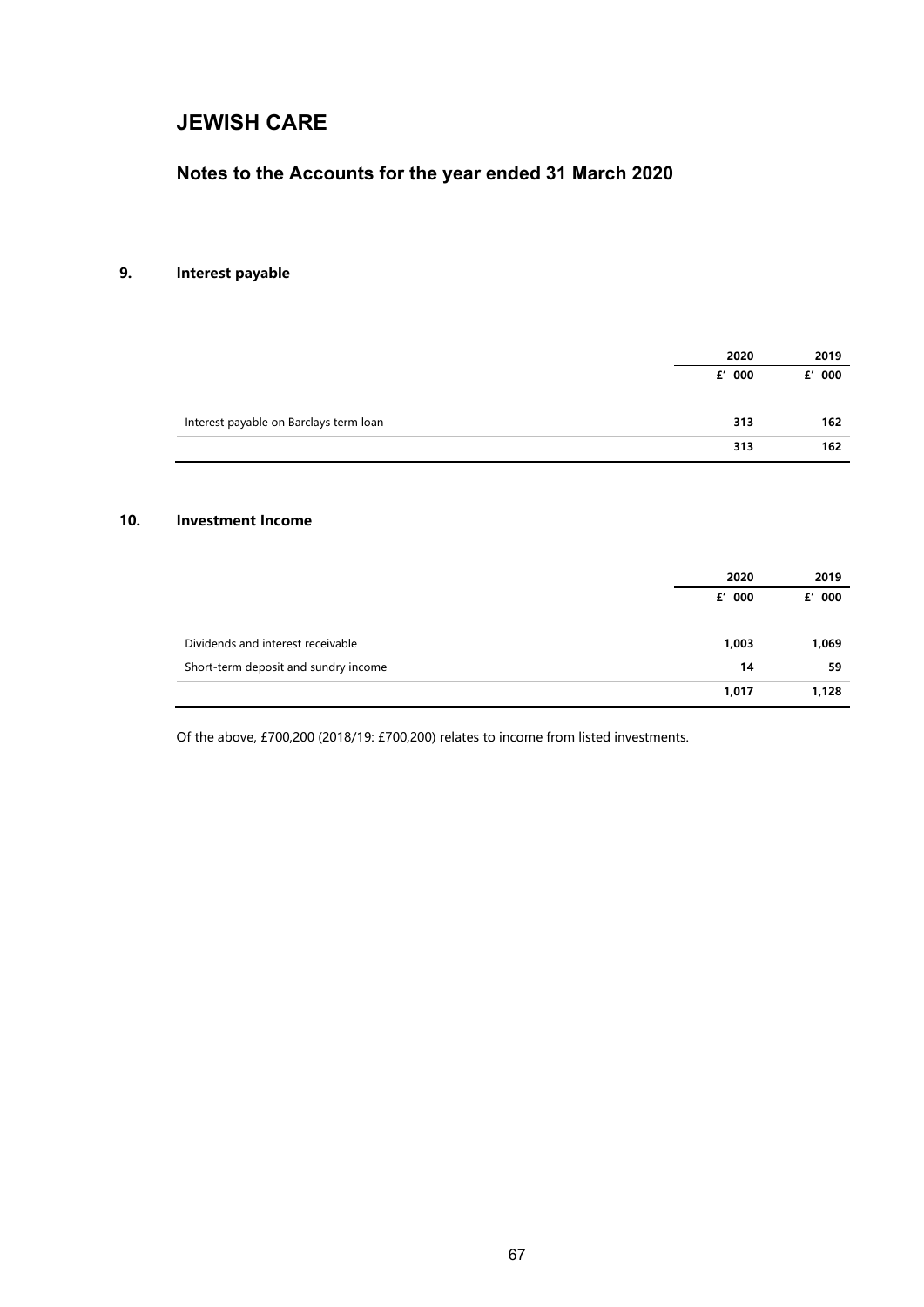### **Notes to the Accounts for the year ended 31 March 2020**

#### **11. Tangible Assets**

#### **Group**

|                     |                          |                        | Long                     |           |                          |              |
|---------------------|--------------------------|------------------------|--------------------------|-----------|--------------------------|--------------|
|                     | Freehold                 |                        | leasehold                |           |                          |              |
|                     |                          | land and Assets under  | land and                 |           | <b>Motor</b>             |              |
|                     |                          | buildings Construction | buildings                | Equipment | vehicles                 | <b>Total</b> |
|                     | £' 000                   | $E'$ 000               | $E'$ 000                 | $E'$ 000  | $f'$ 000                 | £' 000       |
| Cost                |                          |                        |                          |           |                          |              |
| At 1 April 2019     | 116,317                  | 28,773                 | 1,025                    | 6,998     | 13                       | 153,126      |
| <b>Additions</b>    | $\overline{\phantom{a}}$ | 9,451                  | $\overline{\phantom{a}}$ | 270       | $\overline{\phantom{a}}$ | 9,721        |
| Projects completed  | 26,160                   | (26, 160)              |                          |           | $\overline{\phantom{0}}$ |              |
| Write off of assets | (808)                    |                        | $\overline{a}$           | (268)     |                          | (1,076)      |
| At 31 March 2020    | 141,669                  | 12,064                 | 1,025                    | 7,000     | 13                       | 161,771      |
| <b>Depreciation</b> |                          |                        |                          |           |                          |              |
| At 1 April 2019     | 20,659                   |                        | 332                      | 4,323     | 3                        | 25,317       |
| Charge for period   | 2,741                    |                        | 20                       | 519       | 1                        | 3,281        |
| Write off of assets | (321)                    |                        | $\overline{\phantom{a}}$ | (235)     | $\overline{\phantom{a}}$ | (556)        |
| At 31 March 2020    | 23,079                   | ٠                      | 352                      | 4,607     | 4                        | 28,042       |
| Net book value      |                          |                        |                          |           |                          |              |
| At 31 March 2020    | 118,590                  | 12,064                 | 673                      | 2,393     | 9                        | 133,729      |
|                     |                          |                        |                          |           |                          |              |
| At 31 March 2019    | 95,658                   | 28,773                 | 693                      | 2,675     | 10                       | 127,809      |

Tangible assets are all primarily used for charitable purposes.

Barclays Bank PLC hold a legal charge on the Jewish Care Charity only freehold property at 221 Golders Green Road as security for the borrowings for the development of the Maurice and Vivienne Wohl Campus at 221 Golders Green Road NW11 9DQ. The Jewish Care Pension Trustees limited also hold a collateral security arrangement with a second fixed security charge over the Maurice and Vivienne Wohl Campus.

Barclays Bank PLC also hold a legal charge on the Jewish Care Charity only freehold properties at Stanmore (Priory Close) and at Hendon (27 Church Road) as security for the funding of the development of the Sandringham Care Campus at Stanmore and Wohl Court, Retirement Living at Hendon (note 20).

The write off of assets relates to the removal of the residual net book value of the former property Princess Alexandra and related fixtures and fittings as part of the capital project development projects at Stanmore.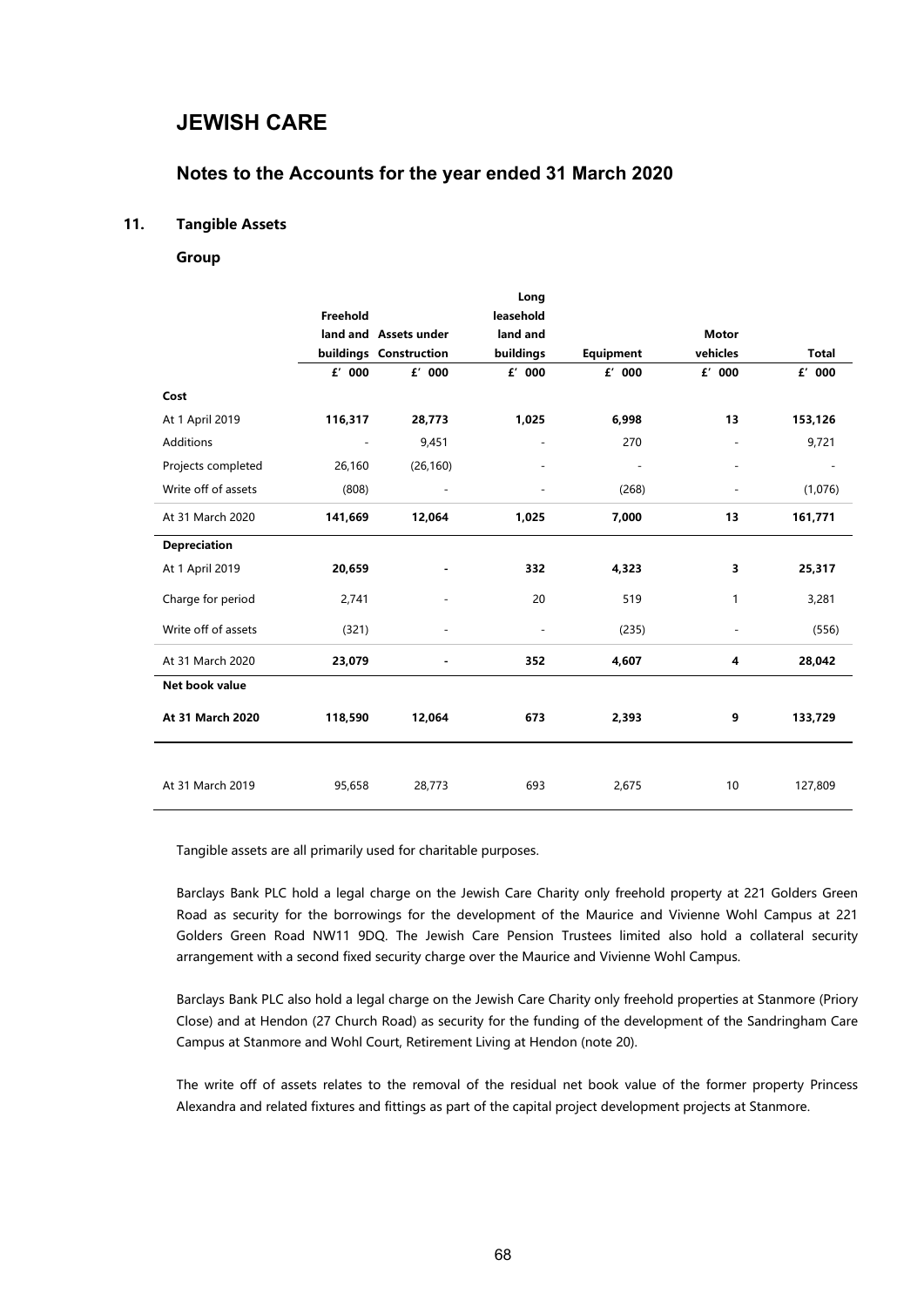## **Notes to the Accounts for the year ended 31 March 2020**

### **11. Tangible Assets (cont'd)**

### **Company**

|                         |          |                          | Long           |           |                          |              |
|-------------------------|----------|--------------------------|----------------|-----------|--------------------------|--------------|
|                         | Freehold |                          | leasehold      |           |                          |              |
|                         |          | land and Assets under    | land and       |           | <b>Motor</b>             |              |
|                         |          | buildings construction   | buildings      | Equipment | vehicles                 | <b>Total</b> |
|                         | $E'$ 000 | £' 000                   | £' 000         | $E'$ 000  | $f'$ 000                 | $f'$ 000     |
| Cost                    |          |                          |                |           |                          |              |
| 1 April 2019 (restated) | 114,985  | 29,888                   | 1,025          | 6,644     |                          | 152,542      |
| <b>Additions</b>        |          | 9,653                    | $\overline{a}$ | 272       |                          | 9,925        |
| Projects completed      | 26,160   | (26, 160)                |                |           | $\overline{a}$           |              |
| Write off of assets     | (808)    | $\overline{\phantom{a}}$ |                | (271)     | $\overline{\phantom{0}}$ | (1,079)      |
| At 31 March 2020        | 140,337  | 13,381                   | 1,025          | 6,645     |                          | 161,388      |
| <b>Depreciation</b>     |          |                          |                |           |                          |              |
| 1 April 2019 (restated) | 20,636   |                          | 332            | 4,007     |                          | 24,975       |
| Charge for the period   | 2,714    |                          | 20             | 481       |                          | 3,215        |
| Write off of assets     | (321)    |                          | $\overline{a}$ | (235)     | $\qquad \qquad -$        | (556)        |
| At 31 March 2020        | 23,029   | -                        | 352            | 4,253     | -                        | 27,634       |
|                         |          |                          |                |           |                          |              |
| Net book value          |          |                          |                |           |                          |              |
| At 31 March 2020        | 117,308  | 13,381                   | 673            | 2,392     |                          | 133,754      |
| (Restated)              |          |                          |                |           |                          |              |
| At 31 March 2019        | 94,349   | 29,888                   | 693            | 2,637     |                          | 127,567      |

Tangible assets are all primarily used for charitable purposes.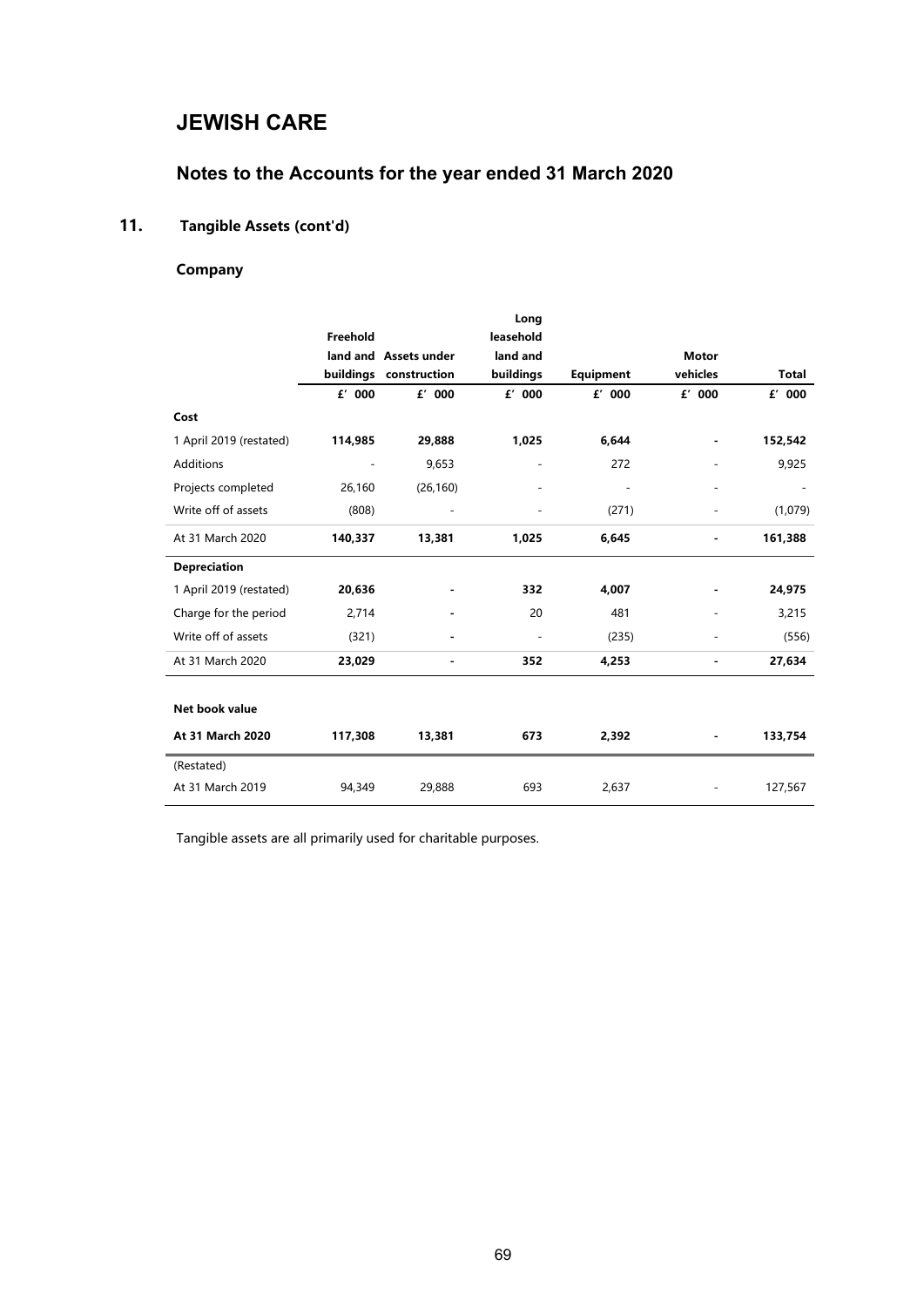**Notes to the Accounts for the year ended 31 March 2020**

### **12. Intangible Assets**

| Group                 | <b>Development Costs</b> | <b>Total</b> |  |
|-----------------------|--------------------------|--------------|--|
|                       | $E'$ 000                 | $E'$ 000     |  |
| Cost                  |                          |              |  |
| At 1 April 2019       | 1,968                    | 1,968        |  |
| <b>Additions</b>      | 231                      | 231          |  |
| At 31 March 2020      | 2,199                    | 2,199        |  |
| <b>Amortisation</b>   |                          |              |  |
| 1 April 2019          | 974                      | 974          |  |
| Charge for the period | 383                      | 383          |  |
| At 31 March 2020      | 1,357                    | 1,357        |  |
| Net book value        |                          |              |  |
| At 31 March 2020      | 842                      | 842          |  |
|                       |                          |              |  |
| At 31 March 2019      | 994                      | 994          |  |

Development costs that are directly attributable to the design and testing of unique software products. (Dynamics 365, CRM and Razors Edge).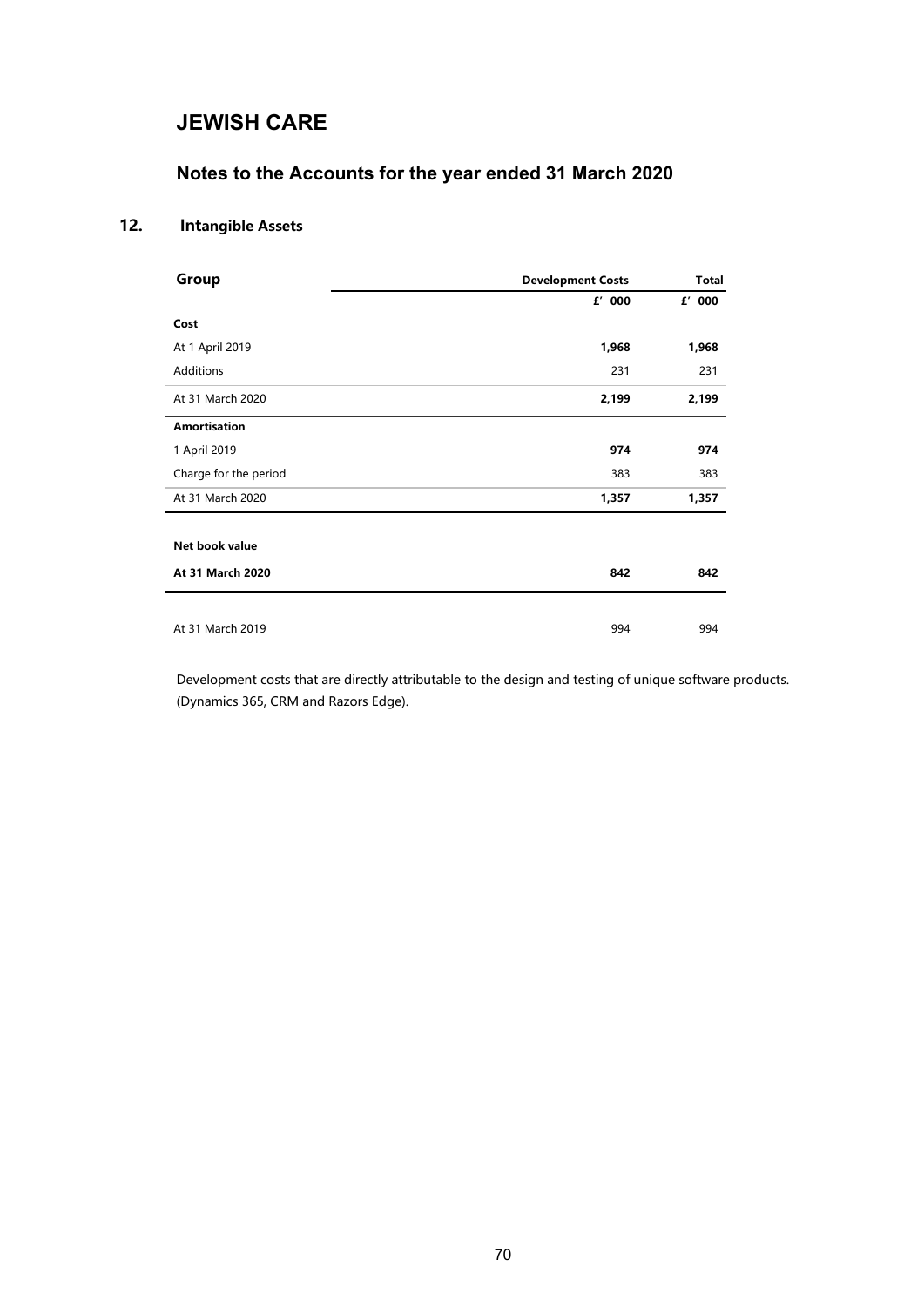### **Notes to the Accounts for the year ended 31 March 2020**

#### **13. Investments**

### **Movement in investments**

| Group                                   | Investment               | Other       | 2020     | 2019         |
|-----------------------------------------|--------------------------|-------------|----------|--------------|
|                                         | properties               | investments | Total    | <b>Total</b> |
|                                         | $E'$ 000                 | $f'$ 000    | $f'$ 000 | $f'$ 000     |
| Market value at the start of the period | 1,343                    | 27,992      | 29,335   | 26,996       |
| Additions at cost                       |                          | 3,051       | 3,051    | 4,141        |
| Disposal proceeds                       | (137)                    | (5, 538)    | (5,675)  | (3, 382)     |
| Cash movements                          | $\overline{\phantom{0}}$ | 1,947       | 1,947    | (46)         |
| Realised (loss)/gain                    | ٠                        | (455)       | (455)    | 241          |
| Unrealised gain/(loss)                  | 60                       | (512)       | (452)    | 1,385        |
| Market value at the end of the period   | 1,266                    | 26.485      | 27,751   | 29,335       |

#### **Company**

|                                         |                          |             |          | Restated     |
|-----------------------------------------|--------------------------|-------------|----------|--------------|
|                                         | Investment               | Other       | 2020     | 2019         |
|                                         | properties               | investments | Total    | <b>Total</b> |
|                                         | $E'$ 000                 | $E'$ 000    | $f'$ 000 | $f'$ 000     |
| Market value at the start of the period | 1,343                    | 28,249      | 29,592   | 27,274       |
| Additions at cost                       |                          | 3,051       | 3,051    | 4,141        |
| Disposal proceeds                       | (137)                    | (5, 538)    | (5,675)  | (3, 382)     |
| Cash movements                          | ٠                        | 1,947       | 1,947    | (46)         |
| Realised (loss)/gain                    | $\overline{\phantom{a}}$ | (455)       | (455)    | 251          |
| Unrealised gain/(loss)                  | 60                       | (512)       | (452)    | 1,354        |
| At 31 March                             | 1,266                    | 26,742      | 28,008   | 29,592       |

Investment properties include a one-third interest in a residential care home for adults with learning difficulties. The tenant holds an option to purchase the freehold interest in the property for £265,000 plus accrued interest calculated at Barclays Bank Plc base rate with effect from 17 October 1985. The residential care home was valued by Knight Frank at £55,000 in March 2016, based on a freehold vacant possession of £1,690,000, a deferment rate of 3.75% with 94 years to expiry. A desk top review of the Knight Frank valuation at the 31 March 2020 suggests no change to the valuation. The gifted property portfolio was valued by Strettons and taken into the Jewish Care portfolio at that value on the 22 November 2018, a desktop review by Herschell Consulting Ltd as at the 31 March 2020 suggest no material impairments.

#### **Investments may be analysed as follows:**

|                                       | Group               |          |                     | Company  |  |
|---------------------------------------|---------------------|----------|---------------------|----------|--|
|                                       | <b>Market value</b> | Cost     | <b>Market value</b> | Cost     |  |
|                                       | $f'$ 000            | $f'$ 000 | $E'$ 000            | $f'$ 000 |  |
| Investment properties                 | 1,266               | 1,205    | 1,266               | 1,205    |  |
| Investment in subsidiary undertakings | ٠                   |          | 10                  | 10       |  |
| Sterling and foreign currency bonds   | 3,928               | 3,972    | 3,928               | 3,972    |  |
| Equities and convertibles             | 17,345              | 11,653   | 17,604              | 11,913   |  |
| <b>Hedge Funds and Commodities</b>    | 1,402               | 1,415    | 1,402               | 1,415    |  |
| Deposits                              | 3,810               | 3,764    | 3,798               | 3,798    |  |
|                                       | 27,751              | 22,009   | 28,008              | 22,313   |  |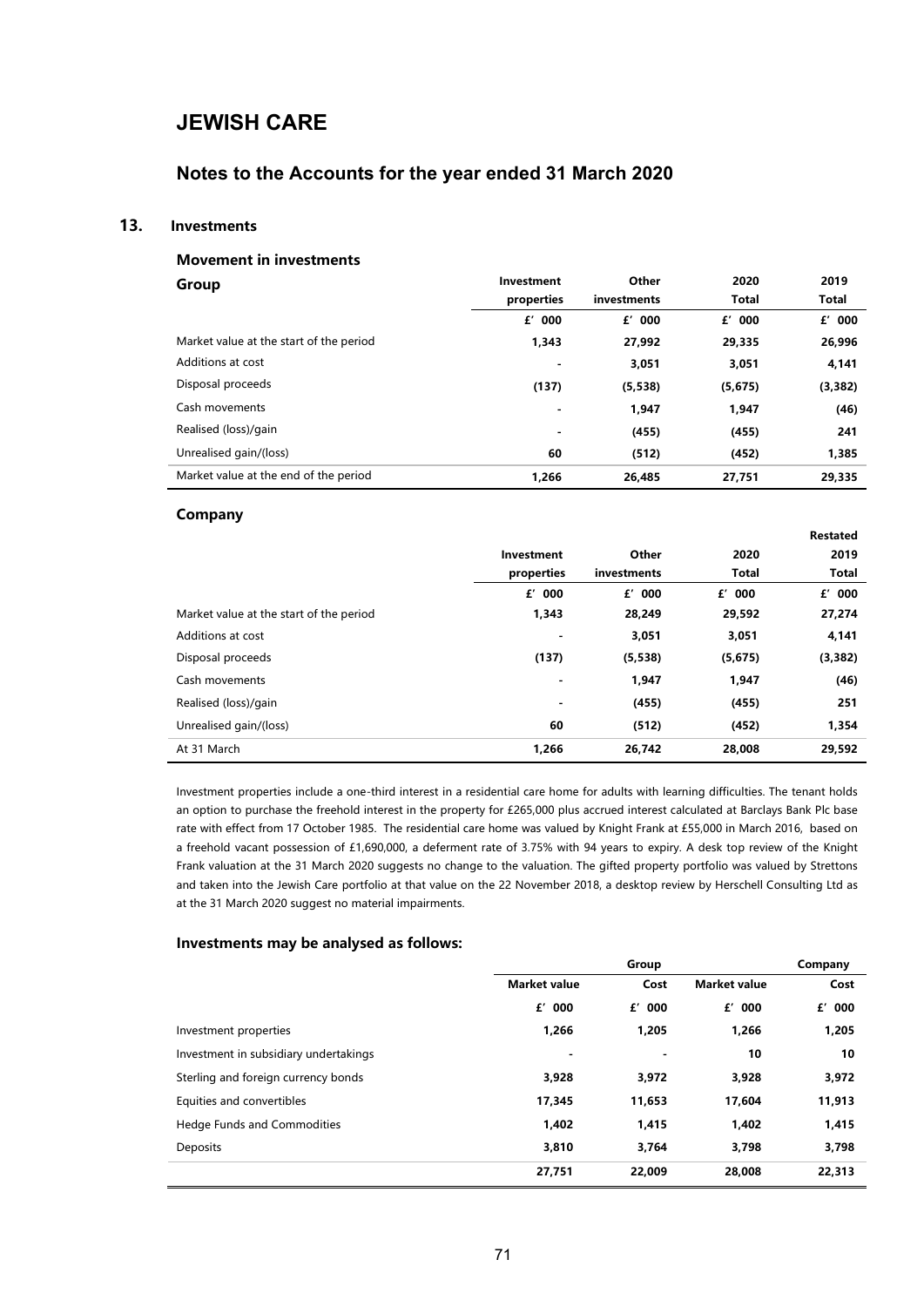### **Notes to the Accounts for the year ended 31 March 2020**

#### **14. Subsidiary Undertakings and Linked Charities**

Detailed below is a list of the Charity's subsidiary undertakings and linked Charities, the majority of which are registered with the Charity Commission in England and operate within the United Kingdom (all subsidiaries and linked Charities are consolidated into the group accounts). All of the subsidiary undertakings and linked Charities listed below are involved in the provision of social services to the Jewish community. Their activities are managed by Jewish Care at its principal place of business and registered office at Amelie House, Maurice and Vivienne Wohl Campus, 221 Golders Green Road, NW11 9DQ. The only subsidiary to operate from a different registered office address is JAMI whose registered office is at Leila's House, 55 Christchurch Avenue, London, N12 0DG. The results of Community Trading Limited, the Joel Emanuel Trust and the Jewish Association for Mental Illness (JAMI) are disclosed in note 3 to the financial statements. The results of JAMI Sales and Services Limited (100% subsidiary of JAMI) are a loss of £309k result with net liabilities of (£309k). Linked Charity numbers are also disclosed where available.

| Name of Subsidiary/Linked Charity Undertakings                                                                      | <b>Basis of Control</b>                                                  |
|---------------------------------------------------------------------------------------------------------------------|--------------------------------------------------------------------------|
| <b>Subsidiary</b>                                                                                                   |                                                                          |
| Community Trading Limited                                                                                           | 100% trading subsidiary of Jewish Care (Co. No. 02449362)                |
| Jewish Association for Mental Illness (JAMI)                                                                        | Jewish Care is the sole Company law member of JAMI (Co. No.<br>02618170) |
| Jewish Care Pension Trustees Limited                                                                                | 100% subsidiary - (Co. No. 02493041) dormant so not<br>consolidated      |
| <b>Linked Charities</b>                                                                                             |                                                                          |
| <b>Joel Emanuel Trust</b>                                                                                           | Linked Charity - 802559-12                                               |
| The Board of Guardians and Trustees for the Relief of the<br>Jewish Poor commonly known as the Jewish Welfare Board | Linked Charity $-$ 802559-8                                              |
| Jewish Blind Society                                                                                                | Linked Charity $-$ 802559-9                                              |
| Jewish Home and Hospital at Tottenham                                                                               | Linked Charity $-$ 802559-7                                              |
| Stepney Jewish (B'nai B'rith) Clubs and Settlement                                                                  | Linked Charity $-$ 802559-5                                              |
| Redbridge Jewish Youth and Community Centre                                                                         | Linked Charity - 802559-6                                                |
| Brighton and Hove Jewish Home                                                                                       | Linked Charity - $802559 - 4$                                            |
| Maurice and Samuel Lyon Home                                                                                        | Linked Charity $-$ 802559-2                                              |
| H E David Fund                                                                                                      | Linked Charity - 802559-10                                               |
| Sophia Gardner Fund                                                                                                 | Linked Charity $-$ 802559-15                                             |
| A E Franklin Fund                                                                                                   | Linked Charity $-$ 802559-16                                             |
| Alexander Jacob Memorial Fund                                                                                       | Linked Charity $-$ 802559-17                                             |
| Jewish Convalescent Home (Brighton Branch)                                                                          | Linked Charity $-$ 802559-18                                             |
| R A Schlesinger Fund                                                                                                | Linked Charity - 802559-19                                               |
| Nathan Simpson Trust                                                                                                | Linked Charity - 802559-20                                               |
| The Levy Charitable Trust                                                                                           | Linked Charity $-$ 802559-3                                              |
| George Julian Egerton Fund                                                                                          | Linked Charity $-$ 802559-1                                              |
| <b>Endowment Funds as linked charities</b>                                                                          |                                                                          |
| Clara Baroness De Hirsch Convalescent Fund                                                                          | Linked Charity - 802559-14                                               |
| Maitland Joseph Trust                                                                                               | Linked Charity - 802559-11                                               |
| The Anthony and Annie Muller Seaside Convalescent Home                                                              | Linked Charity $-$ 802559-13                                             |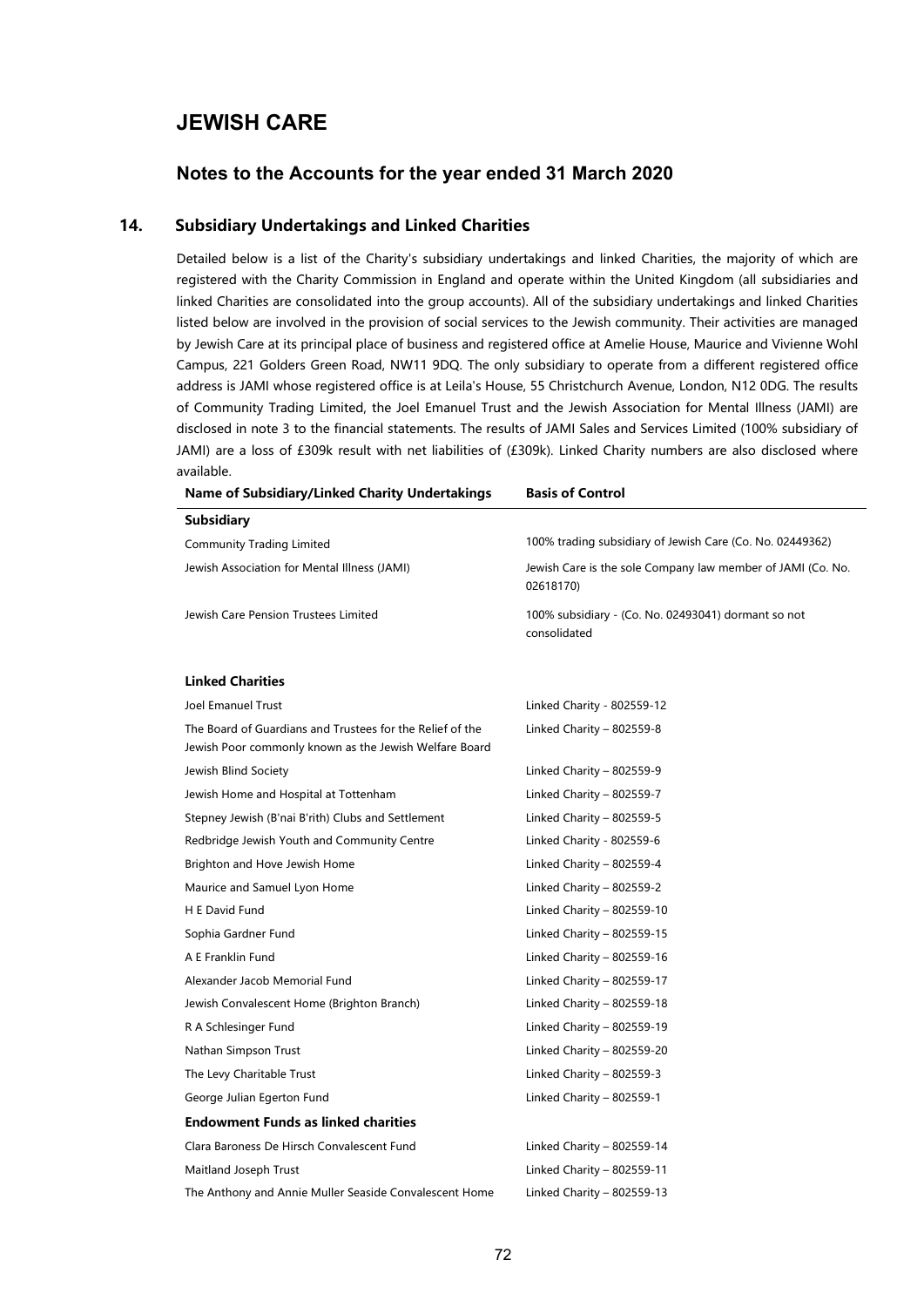### **Notes to the Accounts for the year ended 31 March 2020**

#### **14. Subsidiary Undertakings and Linked Charities (cont'd)**

| <b>Name of Dormant Subsidiary</b>             | <b>Basis of Control</b>                      |
|-----------------------------------------------|----------------------------------------------|
| Jewish Family Services Limited                | (Co. No. 03196138) Common Management control |
| Friends of the London Jewish Hospital Limited | (Co. No. 00267419) Common Management control |
| Jewish Care Community Foundation Limited      | (Co. No. 03071151) Common Management control |

Endowment funds, all of which are permanent endowments and are included on the basis of common management control, are:

| Meir & Naima Abraham Trust               | Helen Lucas Relief in Sickness Charity             |
|------------------------------------------|----------------------------------------------------|
| Lily Bluston Settlement                  | Yehuda and Miriam Davidson Memorial Fund           |
| Felsenstein & Schwarzchild Memorial Fund | Anthony and Annie Muller Seaside Convalescent Home |
| Jack Harris Transport Trust              | Rudolph (Minna & Maximillian) Trust                |
|                                          |                                                    |
| JHH Legacy Fund                          | David Salamons Momentos                            |
| JHH Patient Amenities Fund               | Spitzel Trust                                      |
| Vansen Bequest Trust                     | Alfred Stern Trust                                 |

#### **Linked Charities**

Linked Charities of which there are 20 are administered by Jewish Care, all of which are linked as predecessor organisations to Jewish Care having been providing care and support for the community since the 1850s. Details of governing documents, charitable objects, areas of benefit and registration history are set out as follows. The activities and achievements of Jewish Care and it's linked charities are outlined throughout this report and review, and fully demonstrate that the charity is providing public benefit. The charitable purposes and history of each of the linked Charities are set out as follows:

**George Julian Egerton Fund– 802559-1** – will of George Julian Egerton dates 21 March 1961. To meet the needs of those Jewish ladies and gentlemen of good family who having lived in comfortable conditions in earlier life find themselves in middle or old age in reduced circumstances and lacking the comforts to which they were formerly accustomed and thus enabling such persons to live more comfortably and in conditions more nearly approximating to those which they previously enjoyed. Registered as a linked Charity on the 26 November 2008. Funds were applied to the general purposes of Jewish Care as agreed with the Charity Commission in January 2009.

**Maurice and Samuel Lyon Home – 802559-2** - will proved 29 June 1931 and scheme of the 18 November 1932 as amended by a scheme of the commissioners dated 31 December 1990 (as affected by a uniting direction made under s.96 of the charities act 1993 and dated 24 October 2008). Home for convalescent persons of the Jewish faith. Registered as a linked Charity on the 26 November 2008. Please refer to note 22 for further information.

**The Levy Charitable Trust – 802559 - <sup>3</sup>** - scheme sealed 7 March 1996 (as affected by a uniting direction made under s.96 of the charities act 1993 and dated 24 October 2007). The relief of persons of the Jewish faith (wherever resident but in particular those residing in the United Kingdom) who are in need, or suffering sickness, hardship or distress, or who suffer visual or other physical or mental impairment resulting in disability or handicap. Registered as a linked Charity on the 26 November 2008. Funds were applied to the general purposes of Jewish Care as agreed with the Charity Commission in January 2009.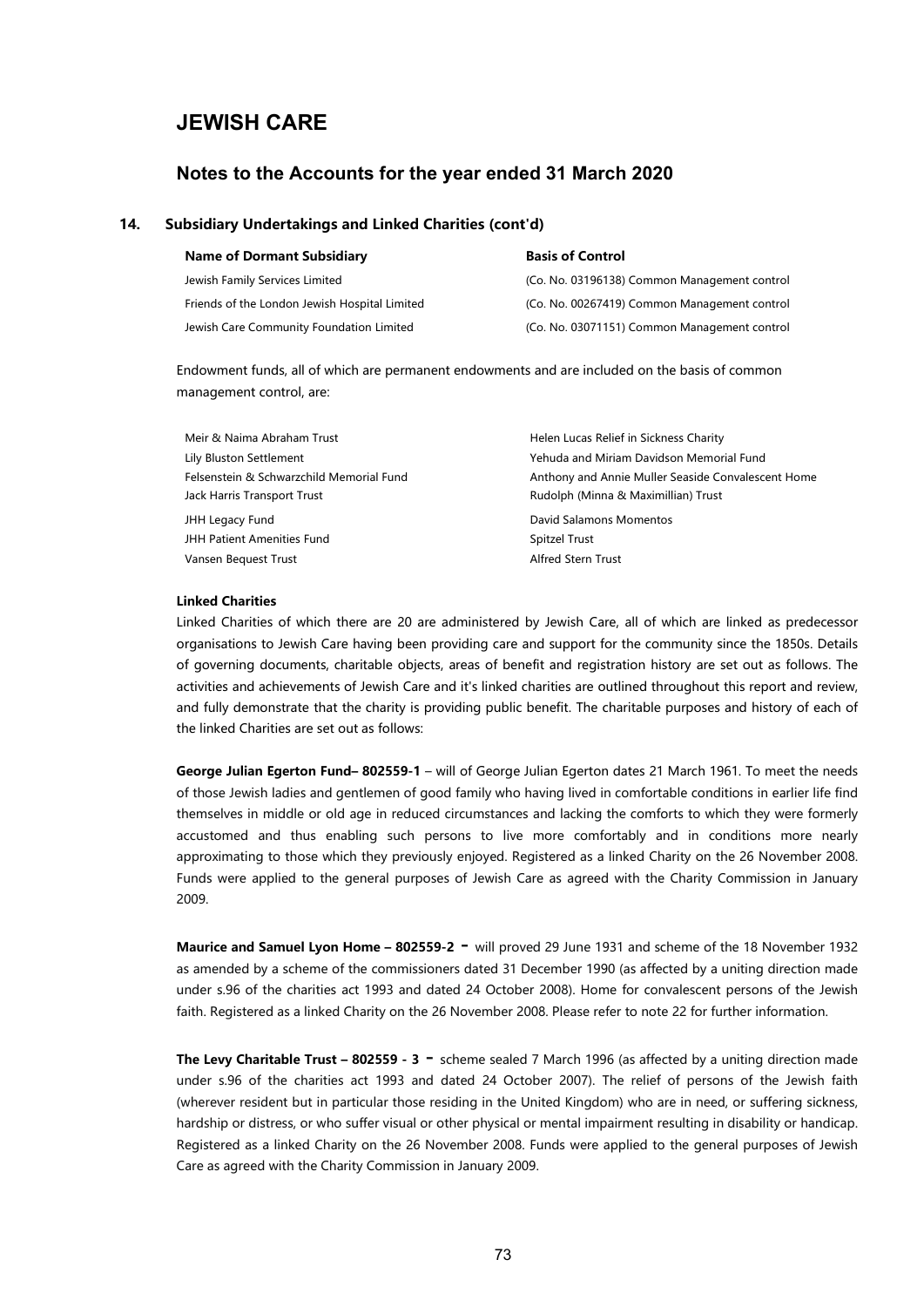### **Notes to the Accounts for the year ended 31 March 2020**

#### **14. Subsidiary Undertakings and Linked Charities (cont'd)**

**Brighton and Hove Jewish Home – 802559-4 -** declaration of trust dated 19 November 1952 as amended by scheme of the charity commissioners 22 August 1996 (as affected by a uniting direction made under s96 of the charities act 1993 and dated 24 October 2008). For the residence of persons being aged, poor and ailing respectable persons of the Jewish faith, who are not under the age of 60 years and who have resided continuously in the county of Sussex for a period of not less that 3 years immediately prior to the application for admission. Registered as a linked Charity on the 26 November 2008. See restricted reserves note 23 (Hyman Fyne).

**Stepney Jewish (B'nai B'rith) Clubs and Settlement – 802559-5 -** memorandum and articles of association incorporated 14 July 1937 as amended 6 December 1949, 20 July 1954, 8 September 1959 and 25 November 1964 ((as affected by a uniting direction made under s96 of the charities act 1993 and dated 24 October 2008). To establish clubs for poor girls and infant welfare and play centres and generally to promote welfare of the poor and the relief of distress by social, educational and religious agencies. Registered as a linked Charity on the 26 November 2008. The Stepney Jewish (B'nai B'rith) Clubs and Settlement is a dormant entity, please refer to the financial statements filed at companies house under company number 00329785.

**Redbridge Jewish Youth and Community Centre – 802559-6 -** constitution adopted 3 May 1967 as amended 9 June 1975, trust deed dated 18 March and schemes of the 7 April 1976 (as affected by a uniting direction made under s.96 of the charities act 1993 and dated 24 October to provide a youth centre for the use of young persons residing in or near the London borough of Redbridge, particularly such young persons as are of the Jewish faith, and in particular for the use of meetings, lectures and classes and for other forms of recreation and leisure time occupation for the purposes of educating and assisting young persons to develop their physical, mental and spiritual capacities so that they may grow to full maturity as individuals and members of society and that their conditions of life may be improved. Registered as a linked Charity on the 26 November 2008. Redbridge Jewish Youth and Community Centre merged with Jewish Care pursuant to a transfer dated 15 August 1997.

**The Jewish Home and Hospital at Tottenham – 802559-7 -** the laws of the home as amended 15 September 1963 and 22 November 1992 (as affected by a uniting direction made under s.96 of the charities act 1993 and dated 24 October 2008). 1. To provide for the care, maintenance and medical treatment of persons of the Jewish faith, 16 years of age and over, who are permanently disabled by chronic disease, accident or deformity. (certain diseases are excepted), 2) to support the charitable purposes of Jewish Care. Registered as a linked Charity on the 26 November 2008. Funds were applied to the general purposes of Jewish Care as agreed with the Charity Commission in January 2009.

**The Board of Guardians and Trustees for the Relief of the Jewish Poor, commonly known as the Jewish Welfare Board – 802559-8 -** laws of the board adopted on 29 March 1967 confirmed 5 April 1967 as amended 15 November 1967, 18 March 1992 and scheme of 14 December 1989 (as affected by a uniting direction made under s.96 of the charities act 1993 and dated 24 October 2006). To relieve the poverty and to ameliorate the condition of the Jewish poor of the metropolis. Registered as a linked Charity on the 26 November 2008. One of the main predecessor organisations of Jewish Care.

**The Jewish Blind Society – 802559-9** - laws and regulation adopted 3 May 1965 as amended 19 March 1992. The assistance of needy members of the Jewish faith who are totally blind or registered blind or partially sighted and their dependants. Registered as a linked Charity on the 26 November 2008. One of the main predecessor organisations of Jewish Care.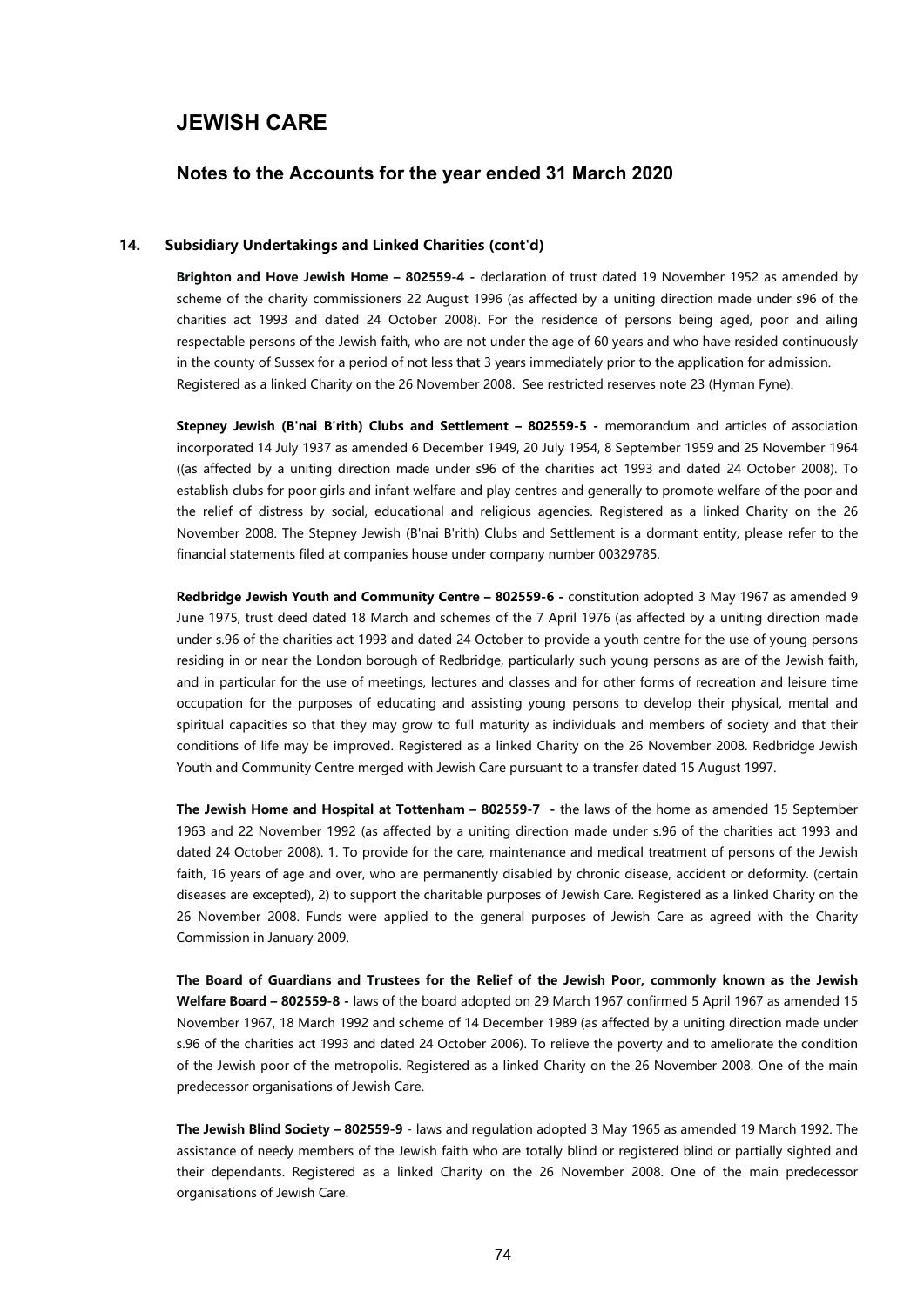### **Notes to the Accounts for the year ended 31 March 2020**

#### **14. Subsidiary Undertakings and Linked Charities (cont'd)**

**HE David Fund – 802559-10** -legacy from 1935, income preferably for international work. Registered as a linked Charity on the 3 June 2009. Funds were applied to the general purposes of Jewish Care by the passing of a resolution by the Jewish Care board on the 11 October 2004 whereby the property of the Charity was too small to achieve any useful purpose in its own right.

**Maitland Joseph Trust – 802559-11** - will dated 20 January 1962 as amended by scheme dated 17 April 2018 the object of the charity is, for the public benefit, the relief of the elderly in need, in particular by providing specially designed or adapted housing. Registered as a linked Charity on the 3 June 2009. Please refer to note 22 for further information.

**Joel Emanuel Trust - 802559-12** - scheme of the charity commissioners dated 30 December 1976, as amended by scheme dated 24 January 2006, the relief of financial hardship of persons of the Jewish faith in particular those in housing need. Registered as a linked Charity on the 3 June 2009. Please refer to the separate audited financial statements for the Joel Emanuel Trust for the year ended 31 March 2020 and note 22 for further information.

**The Anthony and Annie Muller Seaside Convalescent Home – 802559-13** - chancery scheme of 8 July 1924 and scheme of 28 June 1961. The establishment of a seaside convalescent home for children and the payment for convalescent treatment for children and adults. Registered as a linked Charity on the 3 June 2009. Funds were applied to the general purposes of Jewish Care by the passing of a resolution by the Jewish Care board on the 11 October 2004 whereby the property of the Charity was too small to achieve any useful purpose in its own right.

**Clara Baroness De Hirsch Convalescent Fund – 802559-14 -** schemes of 2 August 1898, 4 July 1930 and 16 March 1934. Defraying cost of maintenance in convalescent homes for sick or infirm poor. Registered as a linked Charity on the 3 June 2009. Funds were applied to the general purposes of Jewish Care by the passing of a resolution by the Jewish Care board on the 11 October 2004 whereby the property of the Charity was too small to achieve any useful purpose in its own right.

**Sophia Gardner Fund – 802559-15** – letter dated 3 October 1960, income for gifts for orphan boys. Registered as a linked Charity on the 3 June 2009. Funds were applied to the general purposes of Jewish Care by the passing of a resolution by the Jewish Care board on the 11 October 2004 whereby the property of the Charity was too small to achieve any useful purpose in its own right.

**A E Franklin Fund – 802559-16** – letter of September 1926, income for non-medical extras for short period convalescent children at the Muller home. Registered as a linked Charity on the 3 June 2009. Funds were applied to the general purposes of Jewish Care by the passing of a resolution by the Jewish Care board on the 11 October 2004 whereby the property of the Charity was too small to achieve any useful purpose in its own right.

**Alexander Jacob Memorial Fund – 802559-17 –** Board minute of 8 February 1904, income for widows. Registered as a linked Charity on the 3 June 2009. Funds were applied to the general purposes of Jewish Care by the passing of a resolution by the Jewish Care board on the 11 October 2004 whereby the property of the Charity was too small to achieve any useful purpose in its own right.

**Jewish Convalescent Home (Brighton Branch) – 802559-18** – schemes of 14 August 1931 and 30 June 1950, convalescent treatment for poor Jewish patients. Registered as a linked Charity on the 3 June 2009. Funds were applied to the general purposes of Jewish Care by the passing of a resolution by the Jewish Care board on the 11 October 2004 whereby the property of the Charity was too small to achieve any useful purpose in its own right.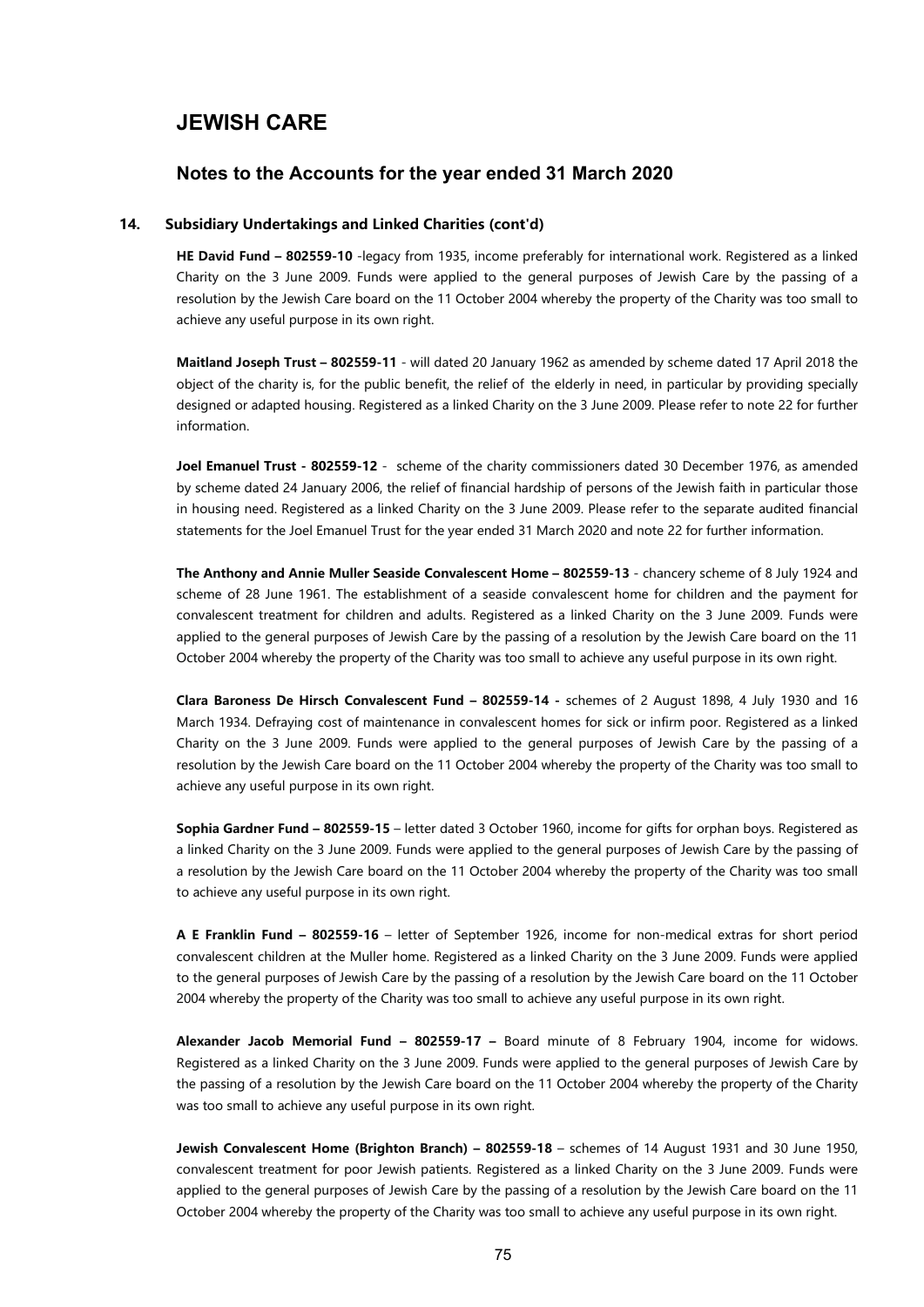## **Notes to the Accounts for the year ended 31 March 2020**

#### **14. Subsidiary Undertakings and Linked Charities (cont'd)**

**R A Schlesinger Fund – 802559-19** – letter dated 15 April 1963, income for the benefit of convalescent children. Registered as a linked Charity on the 3 June 2009. Funds were applied to the general purposes of Jewish Care by the passing of a resolution by the Jewish Care board on the 11 October 2004 whereby the property of the Charity was too small to achieve any useful purpose in its own right.

**Nathan Simpson Trust – 802559-20** – order of high court justice, chancery division 31 July 1885, income for the benefit of deserving poor young kindred or other deserving poor young persons. Registered as a linked Charity on the 3 June 2009. Funds were applied to the general purposes of Jewish Care by the passing of a resolution by the Jewish Care board on the 11 October 2004 whereby the property of the Charity was too small to achieve any useful purpose in its own right.

#### **15. Debtors**

|                                         |          |          |          | <b>Restated</b> |
|-----------------------------------------|----------|----------|----------|-----------------|
|                                         | Group    | Group    | Company  | Company         |
|                                         | 2020     | 2019     | 2020     | 2019            |
|                                         | $f'$ 000 | $f'$ 000 | $f'$ 000 | $f'$ 000        |
| <b>Trade Debtors</b>                    | 2,755    | 2,002    | 2,571    | 1,886           |
| Amounts owed by subsidiary undertakings | ٠        |          | 1,261    | 1,016           |
| Other debtors                           | 336      | 334      | 265      | 224             |
| <b>Related Party Debtor</b>             | 357      | 342      | 357      | 342             |
| Monies due from HM Revenue & Customs    | 632      | 1,349    | 21       | 277             |
| Prepayments                             | 628      | 974      | 536      | 886             |
| Accrued income                          | 502      | 242      | 454      | 233             |
| Legacy Debtor                           |          | 25       | ۰        | 25              |
|                                         | 5,210    | 5,268    | 5,465    | 4,889           |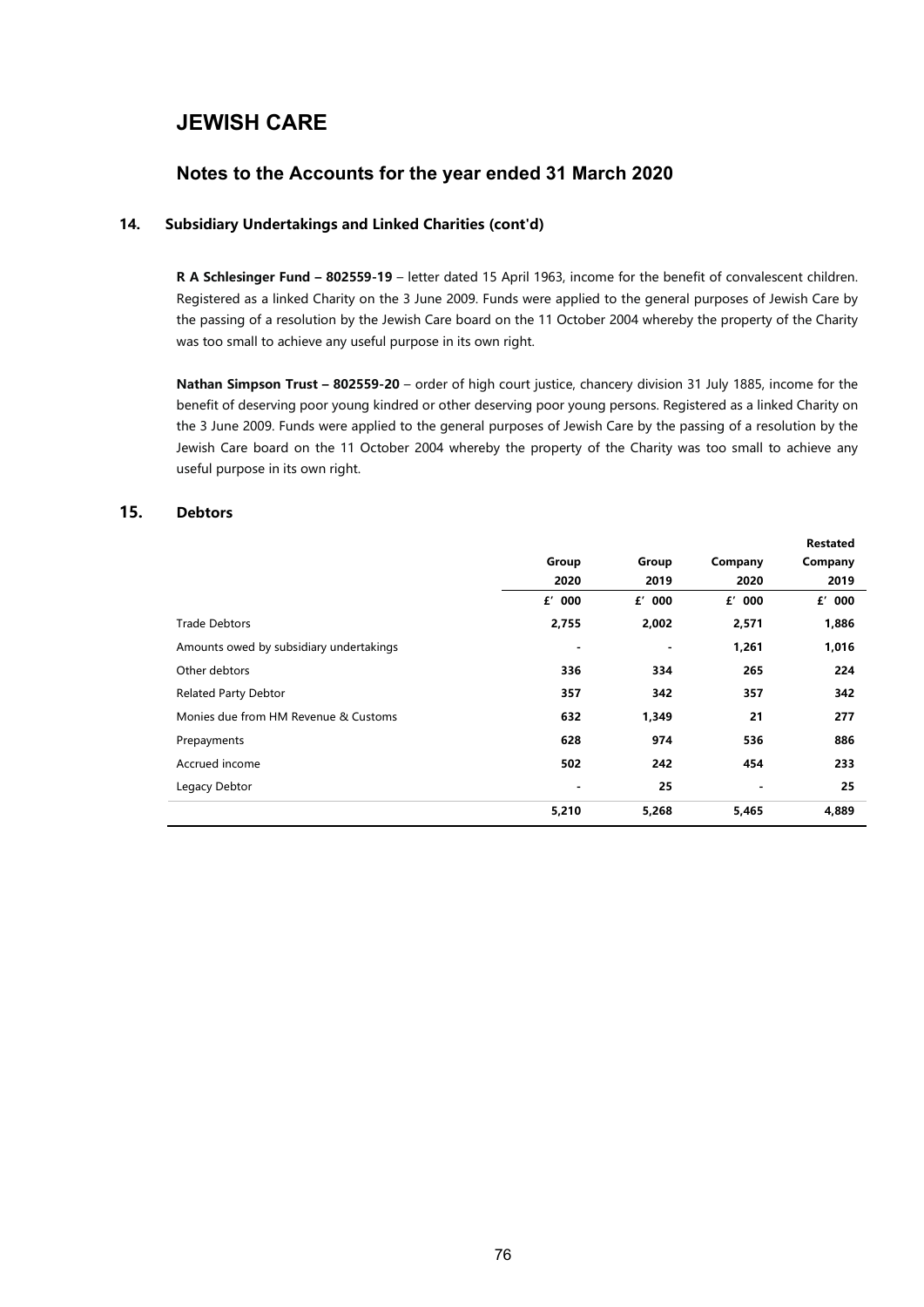# **Notes to the Accounts for the year ended 31 March 2020**

#### **16. Stock**

| <b>Group and Company</b> | 2020     | 2019     |
|--------------------------|----------|----------|
|                          | $f'$ 000 | $f'$ 000 |
| Food and cleaning stocks | 173      | 105      |
|                          | 173      | 105      |

Stocks represent unused and unsold food and cleaning stocks at the 31 March 2020.

### **17. Creditors – Amounts falling due within one year**

|                                                 |          |          |          | Restated |
|-------------------------------------------------|----------|----------|----------|----------|
|                                                 | Group    | Group    | Company  | Company  |
|                                                 | 2020     | 2019     | 2020     | 2019     |
|                                                 | $f'$ 000 | $f'$ 000 | $f'$ 000 | $f'$ 000 |
| Barclays Ioan facility                          | 250      | 1,000    | 250      | 1,000    |
| Amounts owed to subsidiary undertakings         | ٠        |          | 3,580    |          |
| Trade creditors                                 | 4,729    | 3,343    | 2,862    | 2,909    |
| Other creditors                                 | 3,509    | 2,083    | 1,750    | 2,029    |
| Taxation and social security                    | 645      | 650      | 638      | 615      |
| Accruals                                        | 1,648    | 3,476    | 1,593    | 3,306    |
| Deferred Income (note 18)                       | 1,136    | 225      | 1,124    | 212      |
| Advance funds from the Otto Schiff Housing Asc. | 71       | 161      | 71       | 161      |
|                                                 | 11,988   | 10,938   | 11,868   | 10,232   |

Some of the net amounts owed from/to subsidiaries to the Company relates to the intercompany balance with Community Trading Limited at £2,402k (owed to).

### **18. Deferred Income**

|                                                          | Group    | Company |
|----------------------------------------------------------|----------|---------|
|                                                          | $f'$ 000 | £′ 000  |
| Balance at 1 April 2019                                  | 225      | 212     |
| Amount added to income earned from charitable activities | 1.000    | 1.000   |
| Amount released from charitable activities               | (89)     | (88)    |
| <b>Balance at the 31 March 2020</b>                      | 1.136    | 1.124   |

Deferred income relates to income received from donors that is subject to performance restrictions that require its use at a later date.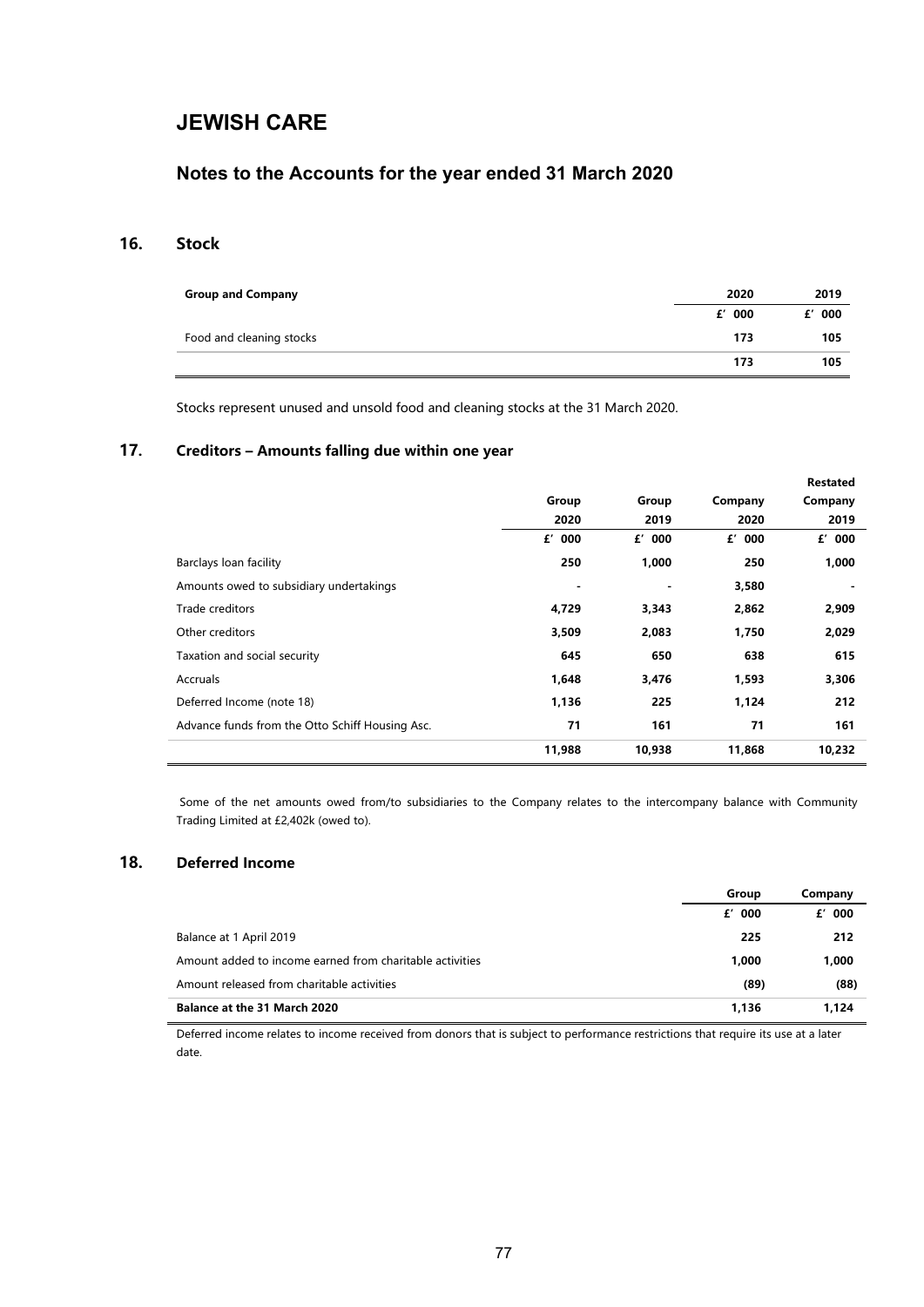## **Notes to the Accounts for the year ended 31 March 2020**

### **19. Financial Instruments**

|                                                       |          |          |          | <b>Restated</b> |
|-------------------------------------------------------|----------|----------|----------|-----------------|
|                                                       | Group    | Group    | Company  | Company         |
|                                                       | 2020     | 2019     | 2020     | 2019            |
|                                                       | $f'$ 000 | $f'$ 000 | $E'$ 000 | $f'$ 000        |
| Financial assets measured at fair value               | 22,676   | 25.439   | 22.936   | 25,541          |
| Financial assets measured at initial recognition      | 14.148   | 10.860   | 10.404   | 7,097           |
| Financial liabilities measured at initial recognition | 28,683   | 18.609   | 23.431   | 18,085          |

Financial assets measured at fair value represent our listed investments.

Financial assets measured at initial recognition represent trade debtors, other debtors and cash.

Financial liabilities measured at initial recognition represent trade creditors, other creditors and commercial loan facilities.

#### **20. Creditors – Amounts falling due after more than one year**

|                        | Group  | Group    | Company  | Company  |
|------------------------|--------|----------|----------|----------|
|                        | 2020   | 2019     | 2020     | 2019     |
|                        | £' 000 | $f'$ 000 | $f'$ 000 | $f'$ 000 |
| Barclays Ioan facility | 17,932 | 11,532   | 17,932   | 11,532   |
|                        | 17,932 | 11,532   | 17,932   | 11,532   |

In April 2008, Jewish Care arranged a bridging facility loan facility with Barclays Bank PLC of up to £15m for a revolving period of 5 years and a term of 10 years, to assist the financing of the development of the care campus at 221 Golders Green Road, NW11 9DQ. The facility is secured on the development. As of the 14 April 2013 the revolving period had expired with quarterly capital payments commencing in July 2013, the balance outstanding on this facility at the 31 March 2020 was £3,232k. As part of the Covid-19 response, we have negotiated a loan capital repayment holiday of 12 months with Barclays, this allows us to postpone capital repayments of £1m for one year. In February 2019, Jewish Care also arranged a joint facility of £21.3m with Barclays PLC for the development of the Sandringham Care Campus at Stanmore (£13m - bridging facility) and Wohl Court, Retirement Living at Hendon (£8.3m - long term borrowing). The balance outstanding on this joint facility at the 31 March 2020 was £14.9m. The £21.3m joint facility is secured on the freehold of both sites at Stanmore and Hendon.

### **21. Result of the Charitable Company**

As permitted by Section 408 of the Companies Act 2006, the parent undertaking's income and expenditure account has not been included in these financial statements. The net deficit for the year attributable to Jewish Care, including capital receipts but excluding unrealised gains and losses on investments and the unrealised pension scheme gain is £0.343m (2018/19 net surplus of £7.022m).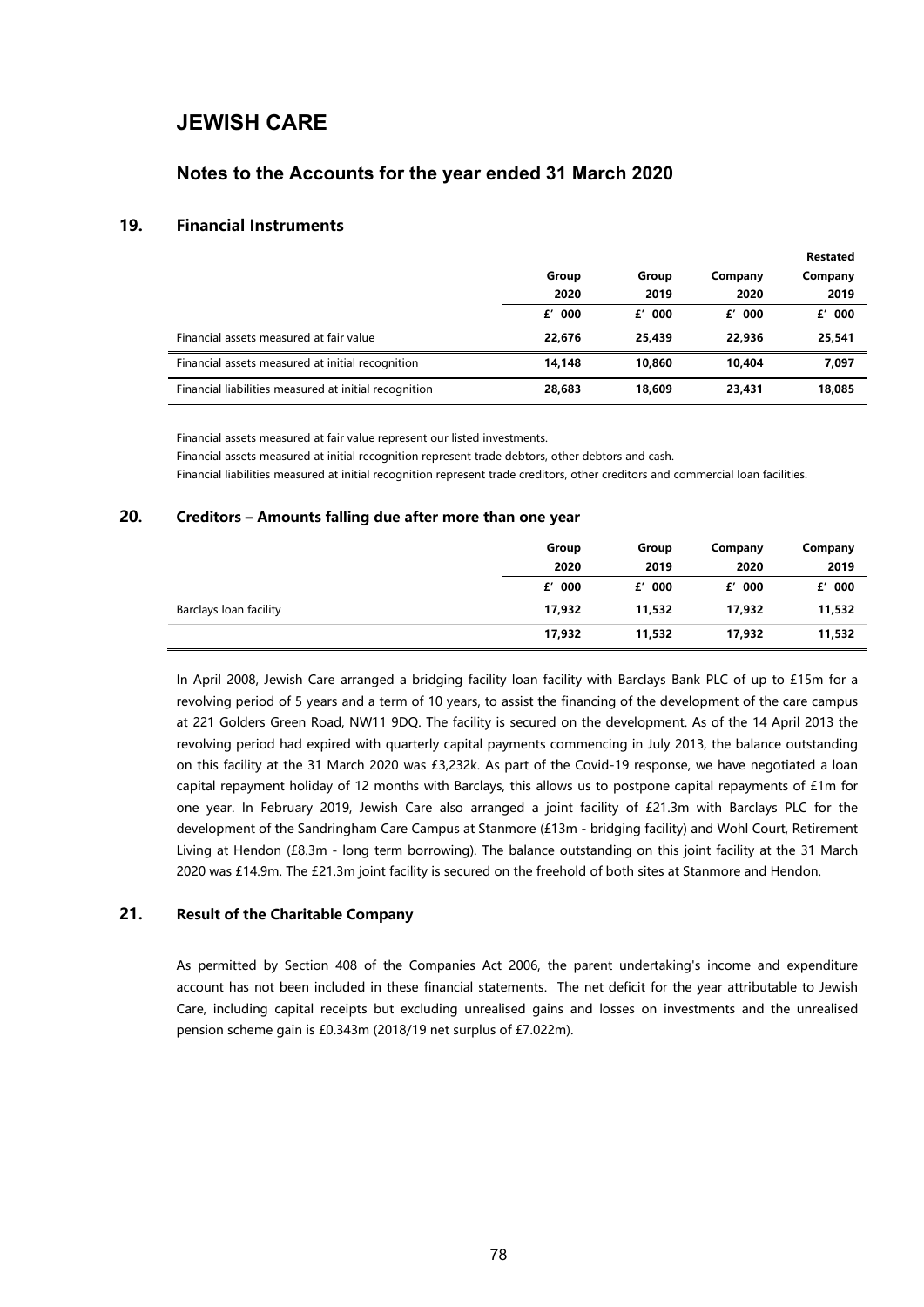### **Notes to the Accounts for the year ended 31 March 2020**

#### **22. Endowment Funds 2020**

The funds below represent the value of the endowments at the 31 March 2020 which were to provide support to the general objectives of Jewish Care. Transfers include the re-allocation of funds between restricted and general funds.

#### **Group**

|                                                                                                                         |              |                |                                              | Transfers/  | 31 March            |
|-------------------------------------------------------------------------------------------------------------------------|--------------|----------------|----------------------------------------------|-------------|---------------------|
|                                                                                                                         | 1 April 2019 | Income         | <b>Expenditure</b>                           | Gain/loss   | 2020                |
|                                                                                                                         | $E'$ 000     | $f'$ 000       | $f'$ 000                                     | $f'$ 000    | $E'$ 000            |
| Maurice and Samuel Lyon Home<br>Joel Emanuel Trust <sup>1.</sup><br>Other trusts<br>Maitland Joseph Trust <sup>2.</sup> | 654          | ٠              | (26)<br>(110)<br>٠<br>(25)<br>$\blacksquare$ | (35)<br>(6) | 628<br>5,799<br>388 |
|                                                                                                                         | 5,944        |                |                                              |             |                     |
|                                                                                                                         | 419          |                |                                              |             |                     |
|                                                                                                                         | 9,664        | $\blacksquare$ | $\blacksquare$                               | (7)         | 9,657               |
|                                                                                                                         | 16,681       | ٠              | (161)                                        | (48)        | 16,472              |

1. Please refer to the financial statements for the Joel Emanuel Trust for further information on this Trust, in April 2017 £3m of the endowment funds were applied to the Retirement Living scheme, Wohl Court in Hendon, with project completion in February 2019.

2. In April 2017 £7m of the Maitland Joseph endowment funds were applied to the care campus at Sandringham at Stanmore, phase II of which is currently under construction, £2.3m of the same fund was applied to Betty and Asher Loftus campus in prior years.

#### **22. Endowment Funds 2019**

The funds below represent the value of the endowments at the 31 March 2019 which were to provide support to the general objectives of Jewish Care. Transfers include the re-allocation of funds between restricted and general funds.

#### **Group**

| -----                               |              |                          |                          | Transfers/ | 31 March |
|-------------------------------------|--------------|--------------------------|--------------------------|------------|----------|
|                                     | 1 April 2018 | Income                   | <b>Expenditure</b>       | Gain/loss  | 2019     |
|                                     | $E'$ 000     | $f'$ 000                 | $f'$ 000                 | $f'$ 000   | $f'$ 000 |
| Maurice and Samuel Lyon Home        | 680          | ٠                        | (26)                     |            | 654      |
| Joel Emanuel Trust <sup>1.</sup>    | 5,715        | ٠                        | (57)                     | 286        | 5,944    |
| Other trusts                        | 398          | 2                        | $\overline{\phantom{a}}$ | 19         | 419      |
| Maitland Joseph Trust <sup>2.</sup> | 9,641        | $\overline{\phantom{a}}$ | $\overline{\phantom{a}}$ | 23         | 9,664    |
|                                     | 16,434       | 2                        | (83)                     | 328        | 16,681   |

1. Please refer to the financial statements for the Joel Emanuel Trust for further information on this Trust, in April 2017 £3m of the endowment funds were applied to the Retirement Living scheme, Wohl Court in Hendon currently under construction.

2. In April 2017 £7m of the Maitland Joseph endowment funds were applied to the care campus at Sandringham at Stanmore, currently under construction, £2.3m of the same fund was applied to Betty and Asher Loftus campus in prior years.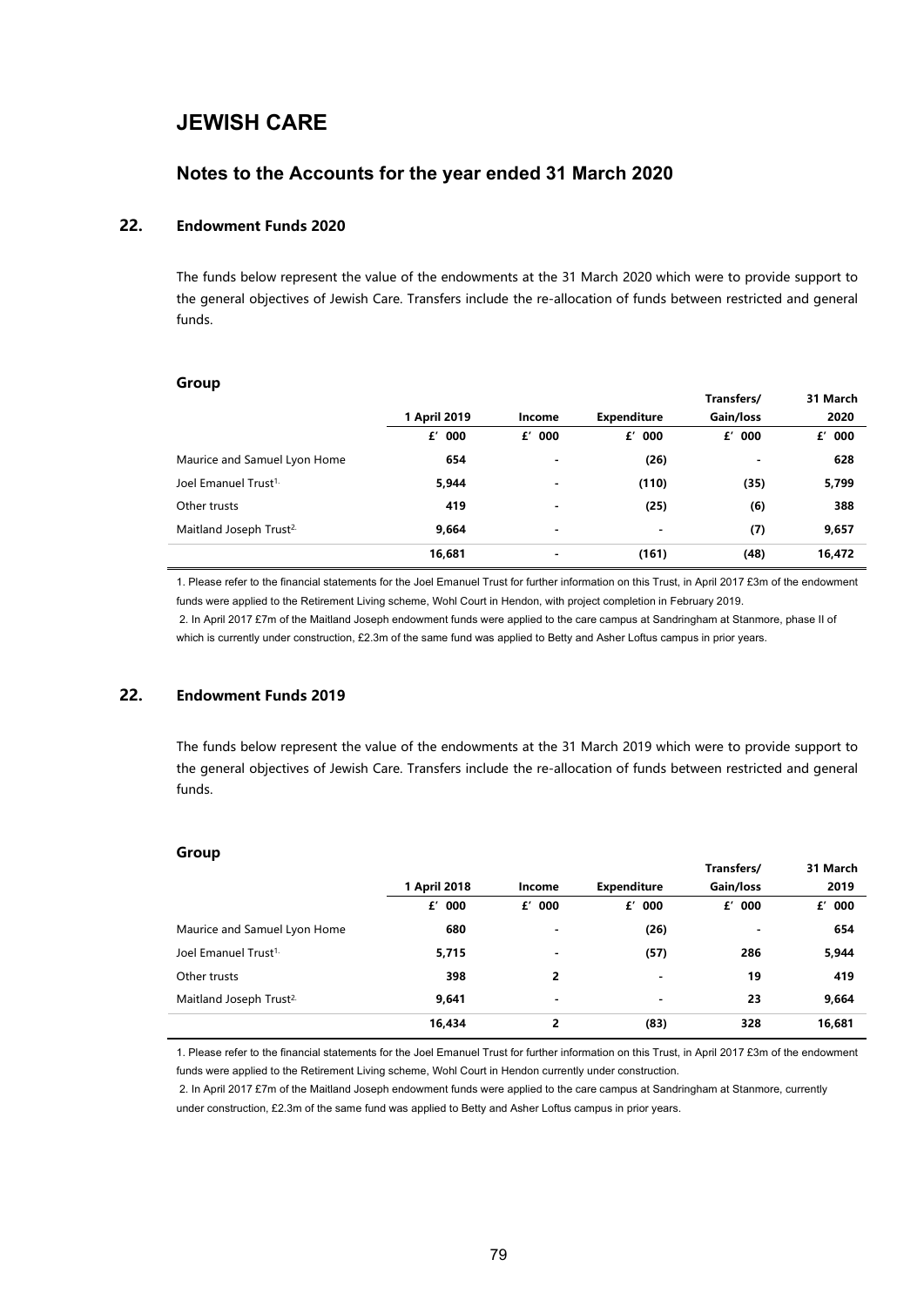### **Notes to the Accounts for the year ended 31 March 2020**

#### **23. Restricted Funds – Group 2020**

|                                          |              |          |                    | Net Gains/       |          |
|------------------------------------------|--------------|----------|--------------------|------------------|----------|
|                                          |              |          |                    | <b>Transfers</b> | 31 March |
|                                          | 1 April 2019 | Income   | <b>Expenditure</b> | in/(out)         | 2020     |
|                                          | $E'$ 000     | $f'$ 000 | £' 000             | $E'$ 000         | $E'$ 000 |
| Holocaust Survivors' Centre <sup>1</sup> |              | 120      | (120)              |                  |          |
| Michael Sobell Community                 |              |          |                    |                  |          |
| Centre <sup>1</sup>                      |              | 224      | (224)              |                  |          |
| Kun Mor and George Kiss <sup>1</sup>     |              | 17       | (17)               |                  |          |
| Vi & John Rubens <sup>1</sup>            |              | 41       | (41)               |                  |          |
| Sinclair House <sup>2</sup>              | 3,395        | 115      | (2)                |                  | 3,508    |
| <b>Special Day Centres</b>               |              | 18       | (18)               |                  |          |
| <b>Stepney Community Centre</b>          |              | 17       | (17)               |                  |          |
| Otto Schiff                              |              | 39       | (39)               |                  |          |
| Lady Sarah Cohen House                   |              | 53       | (53)               |                  |          |
| Anita Dorfman                            |              | 192      | (192)              |                  |          |
| Clore Manor                              |              | 27       | (27)               |                  |          |
| Rosetrees                                |              | 24       | (24)               |                  |          |
| Disability Arts & Dementia               |              | 29       | (29)               |                  |          |
| JC Direct & Community Support            |              | 36       | (36)               |                  |          |
| Selig Court                              |              | 8        | (8)                |                  |          |
| Others <sup>3.</sup>                     |              | 30       | (30)               |                  |          |
| Sandringham/Wohl Court 4                 |              | 8,224    |                    | (8, 224)         |          |
| JAM <sub>I5</sub>                        | 12           | 436      | (413)              |                  | 35       |
| Totals <sup>6</sup>                      | 3,407        | 9,650    | (1, 290)           | (8, 224)         | 3,543    |

1. The majority of the receipts of donated funds relate to funds that are soft credited to our Homes and Day Centres to contribute to the operating expenditure of those services.

2. Sinclair House is a day centre providing a facility for the whole community both young and old, with special day care for the needs of clients with Alzheimer's. Funds have been received to development the site, £804k of which has been spent on planning fees and duly capitalised pending full development of the site, other transfers relate to cash designated for use on this project. 3. Other restricted funds consist of funds that are to be used to fund entertainment for the residents in the Care Homes and other smaller amounts with restricted spending requirements.

4. The majority of the capital pledges received are towards the development of the Sandringham campus at Stanmore currently in the second phase of construction.

5. Please refer to the JAMI Charity accounts for the details of the restricted fund movements for the year.

6. Restricted reserves for the Charity (Company) are £3,508k (2018/19: £3,395k) the numbers above excluding the funds for JAMI.

Income relates to all fundraising income and fees specifically raised for the resources as detailed above. Expenditure relates to all expenditure linked to that with which it was fundraised for, for example care home operations and funds for resident entertainment.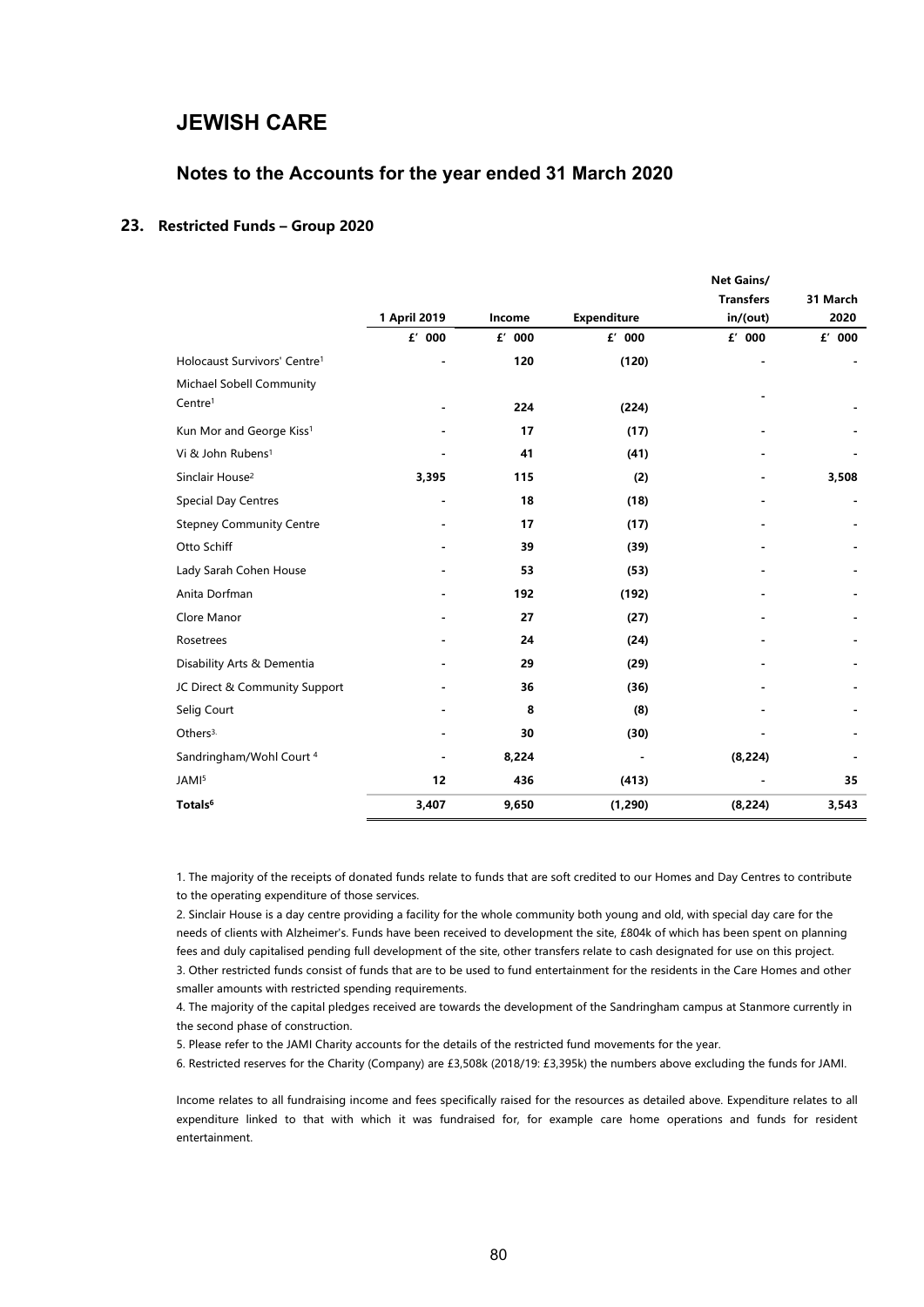### **Notes to the Accounts for the year ended 31 March 2020**

#### **23. Restricted Funds – Group 2019**

|                                     |          |          |                    | <b>Net Gains/</b> |          |
|-------------------------------------|----------|----------|--------------------|-------------------|----------|
|                                     | 1 April  |          |                    | <b>Transfers</b>  | 31 March |
|                                     | 2018     | Income   | <b>Expenditure</b> | in/(out)          | 2019     |
|                                     | $E'$ 000 | $f'$ 000 | $f'$ 000           | $E'$ 000          | £' 000   |
| Sidney Corob                        |          | 118      | (118)              |                   |          |
| <b>Holocaust Survivors' Centre</b>  |          | 307      | (307)              |                   |          |
| Michael Sobell Community Centre     |          | 203      | (203)              |                   |          |
| Hyman Fyne                          |          | 220      | (220)              |                   |          |
| Vi & John Rubens                    |          | 135      | (135)              |                   |          |
| Sinclair House <sup>2</sup>         | 3,352    | 418      | (375)              |                   | 3,395    |
| <b>Special Day Centres</b>          |          | 45       | (45)               |                   |          |
| <b>Stepney Community Centre</b>     |          | 40       | (40)               |                   |          |
| Edgware & Harrow                    |          | 13       | (13)               |                   |          |
| Otto Schiff                         |          | 115      | (115)              |                   |          |
| Lady Sarah Cohen House              |          | 130      | (130)              |                   |          |
| Princess Alexandra                  |          | 23       | (23)               |                   |          |
| Clore Manor                         |          | 25       | (25)               |                   |          |
| Rosetrees                           |          | 20       | (20)               |                   |          |
| Disability Arts & Dementia          |          | 34       | (34)               |                   |          |
| <b>Community Support</b>            |          | 203      | (203)              |                   |          |
| Homecare                            |          | 51       | (51)               |                   |          |
| Others <sup>3.</sup>                |          | 48       | (48)               |                   |          |
| Sandringham/Wohl Court <sup>4</sup> |          | 7,803    |                    | (7, 803)          |          |
| JAM <sub>15</sub>                   | 23       | 594      | (605)              |                   | 12       |
| Totals <sup>6</sup>                 | 3,375    | 10,545   | (2,710)            | (7, 803)          | 3,407    |

1. The majority of the receipts of donated funds relate to funds that are soft credited to our Homes and Day Centres to contribute to the operating expenditure of those services.

2. Sinclair House is a day centre providing a facility for the whole community both young and old, with special day care for the needs of clients with Alzheimer's. Funds have been received to development the site, £762k of which have been spent on planning fees and duly capitalised pending full development of the site, other transfers relate to cash designated for use on this project. 3. Other restricted funds consist of funds that are to be used to fund entertainment for the residents in the Care Homes and other smaller amounts with restricted spending requirements.

4. The majority of the capital pledges received are towards the development of the Sandringham campus at Stanmore currently under construction and Wohl Court at Hendon, completed in February 2019.

5. Please refer to the JAMI Charity accounts for the details of the restricted fund movements for the year.

6. Restricted reserves for the Charity (Company) are £3,395k (2017/18: £3,352k) the numbers above excluding the funds for JAMI.

Income relates to all fundraising income and fees specifically raised for the resources as detailed above. Expenditure relates to all expenditure linked to that with which it was fundraised for, for example care home operations and funds for resident entertainment.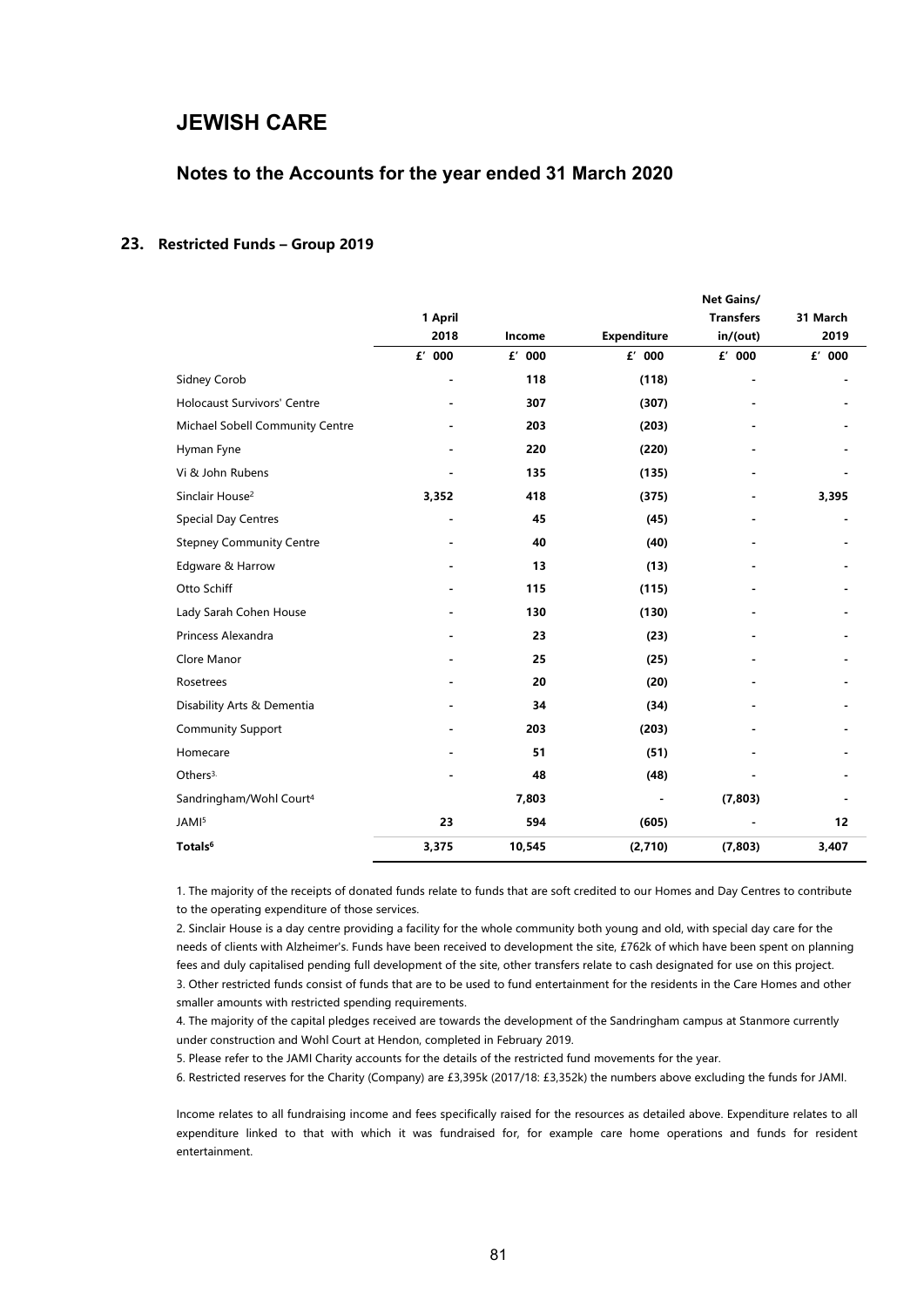# **Notes to the Accounts for the year ended 31 March 2020**

### **24. Summary of Funds 2020**

### **Group**

|                    | <b>Brought</b><br>forward |          |                    |             | <b>Transfers</b> | <b>Carried</b><br>forward |
|--------------------|---------------------------|----------|--------------------|-------------|------------------|---------------------------|
|                    | 1 April 2019              | Income   | <b>Expenditure</b> | Gain/losses | in/(out)         | 31 March 2020             |
|                    | $E'$ 000                  | $E'$ 000 | $f'$ 000           | £′<br>000   | $f'$ 000         | $f'$ 000                  |
| Unrestricted funds | 125.285                   | 52,383   | (60, 937)          | (901)       | 8.224            | 124.054                   |
| Pension fund       | (14, 620)                 | ۰        | 1,032              | 2,999       | ۰                | (10, 589)                 |
| Restricted funds   | 3,407                     | 9,650    | (1,290)            | ٠           | (8, 224)         | 3,543                     |
| Endowment funds    | 16,681                    | ۰        | (161)              | (48)        | ٠                | 16,472                    |
| <b>Total Funds</b> | 130.753                   | 62.033   | (61, 356)          | 2,050       | ٠                | 133,480                   |

Please refer to the individual notes on endowment and restricted funds for further details on transfers.

### **Summary of Funds 2019**

## **Group**

|                    | <b>Brought</b> |          |                    |             |                          | Carried       |
|--------------------|----------------|----------|--------------------|-------------|--------------------------|---------------|
|                    | forward        |          |                    |             | <b>Transfers</b>         | forward       |
|                    | 1 April 2018   | Income   | <b>Expenditure</b> | Gain/losses | in/(out)                 | 31 March 2019 |
|                    | $E'$ 000       | $f'$ 000 | $f'$ 000           | $E'$ 000    | $f'$ 000                 | $E'$ 000      |
| Unrestricted funds | 119,568        | 50,944   | (54, 328)          | 1,462       | 7,639                    | 125,285       |
| Pension fund       | (15, 746)      | ٠        | 790                | 336         | $\overline{\phantom{a}}$ | (14,620)      |
| Restricted funds   | 3,375          | 10.545   | (2,710)            | ۰.          | (7,803)                  | 3,407         |
| Endowment funds    | 16,434         | 2        | (83)               | 164         | 164                      | 16,681        |
| <b>Total Funds</b> | 123,631        | 61,491   | (56, 331)          | 1,962       | $\overline{\phantom{a}}$ | 130,753       |

Please refer to the individual notes on endowment and restricted funds for further details on transfers.

### **Summary of Funds 2020**

### **Company**

|                    | <b>Restated</b><br><b>Brought</b> |                          |                    |                          |                              | Carried                  |
|--------------------|-----------------------------------|--------------------------|--------------------|--------------------------|------------------------------|--------------------------|
|                    | forward<br>1 April 2019           | Income                   | <b>Expenditure</b> | Gain/losses              | <b>Transfers</b><br>in/(out) | forward<br>31 March 2020 |
|                    | $E'$ 000                          | $f'$ 000                 | $E'$ 000           | $E'$ 000                 | $E'$ 000                     | $E'$ 000                 |
| Unrestricted funds | 123,597                           | 50,290                   | (58, 876)          | (901)                    | 8,224                        | 122,334                  |
| Pension fund       | (14,620)                          | $\overline{\phantom{a}}$ | 1,032              | 2.999                    | $\overline{\phantom{a}}$     | (10, 589)                |
| Restricted funds   | 3,396                             | 9.214                    | (878)              | $\overline{\phantom{a}}$ | (8, 224)                     | 3,508                    |
| Endowment funds    | 16.681                            | $\blacksquare$           | (168)              | (41)                     | ۰                            | 16,472                   |
| <b>Total Funds</b> | 129,054                           | 59,504                   | (58, 890)          | 2,057                    | ٠                            | 131,725                  |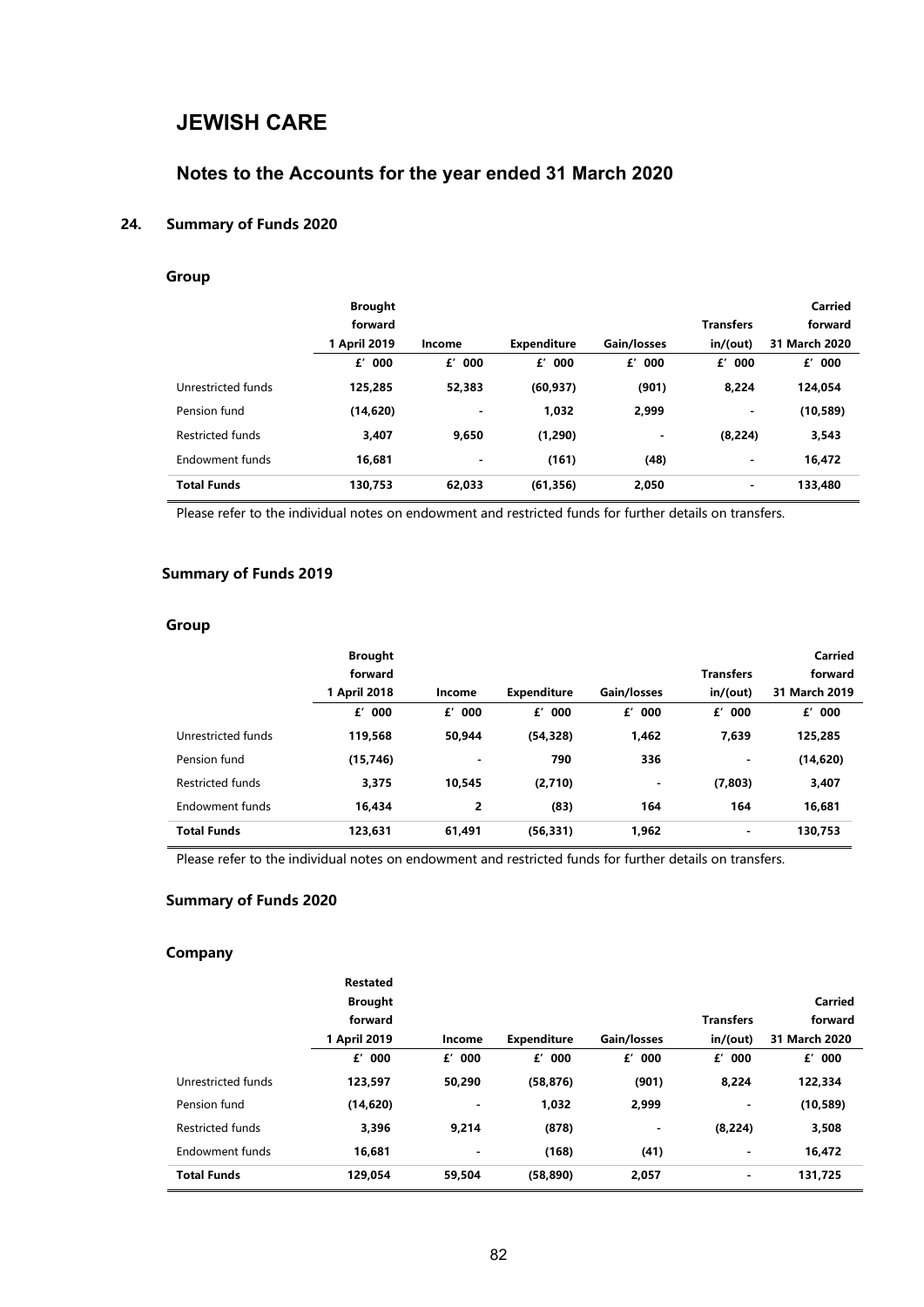# **Notes to the Accounts for the year ended 31 March 2020**

### **24. Summary of Funds (cont'd)**

## **Summary of Funds 2019 (Restated)**

### **Company**

|                    | <b>Brought</b> |          |                    |                          |                          | Carried       |
|--------------------|----------------|----------|--------------------|--------------------------|--------------------------|---------------|
|                    | forward        |          |                    |                          | <b>Transfers</b>         | forward       |
|                    | 1 April 2018   | Income   | <b>Expenditure</b> | Gain/losses              | $in/$ (out)              | 31 March 2019 |
|                    | $E'$ 000       | $E'$ 000 | $f'$ 000           | £′<br>000                | $E'$ 000                 | $E'$ 000      |
| Unrestricted funds | 117,928        | 49,045   | (52, 474)          | 1,295                    | 7,803                    | 123,597       |
| Pension funds      | (15, 746)      | ٠        | 790                | 336                      | $\overline{\phantom{a}}$ | (14, 620)     |
| Restricted funds   | 3,353          | 9,951    | (2, 105)           | $\overline{\phantom{a}}$ | (7,803)                  | 3,396         |
| Endowment funds    | 16,434         | 166      | (83)               | 164                      | $\overline{\phantom{a}}$ | 16,681        |
| <b>Total Funds</b> | 121,969        | 59,162   | (53, 872)          | 1,795                    | ٠                        | 129,054       |

### **25. Analysis of Group Net Assets Between Funds 2020**

|                                                 | <b>Endowment</b><br>funds | <b>Restricted</b><br>funds | <b>Designated</b><br>funds | General<br>funds | <b>Pension</b><br>funds | <b>Total funds</b> |
|-------------------------------------------------|---------------------------|----------------------------|----------------------------|------------------|-------------------------|--------------------|
|                                                 | $E'$ 000                  | $E'$ 000                   | $f'$ 000                   | $f'$ 000         | $E'$ 000                | $E'$ 000           |
| <b>Fund Balances at 31</b><br><b>March 2020</b> |                           |                            |                            |                  |                         |                    |
| Tangible fixed assets                           | 14,286                    | 805                        | 118,638                    |                  | ٠                       | 133,729            |
| Intangible fixed assets                         | ٠                         | $\blacksquare$             | 842                        |                  |                         | 842                |
| Investments                                     | 2,072                     | $\overline{\phantom{a}}$   | ۰                          | 25,679           | ۰                       | 27,751             |
| Current assets                                  | 114                       | 2,738                      | $\overline{\phantom{0}}$   | 12,442           | ۰                       | 15,294             |
| <b>Liabilities</b>                              | $\blacksquare$            | $\overline{\phantom{a}}$   | (17, 932)                  | (15, 615)        | ٠                       | (33, 547)          |
| Pension scheme<br>liability                     | ٠                         | $\overline{\phantom{a}}$   | ٠                          | ٠                | (10, 589)               | (10, 589)          |
| <b>Total Net Assets</b>                         | 16,472                    | 3,543                      | 101,548                    | 22,506           | (10, 589)               | 133,480            |

Designated funds represent the net book value of Jewish Care's unrestricted tangible and intangible fixed assets £119,480k, designated cash the Barclays facilities of (£17,932k).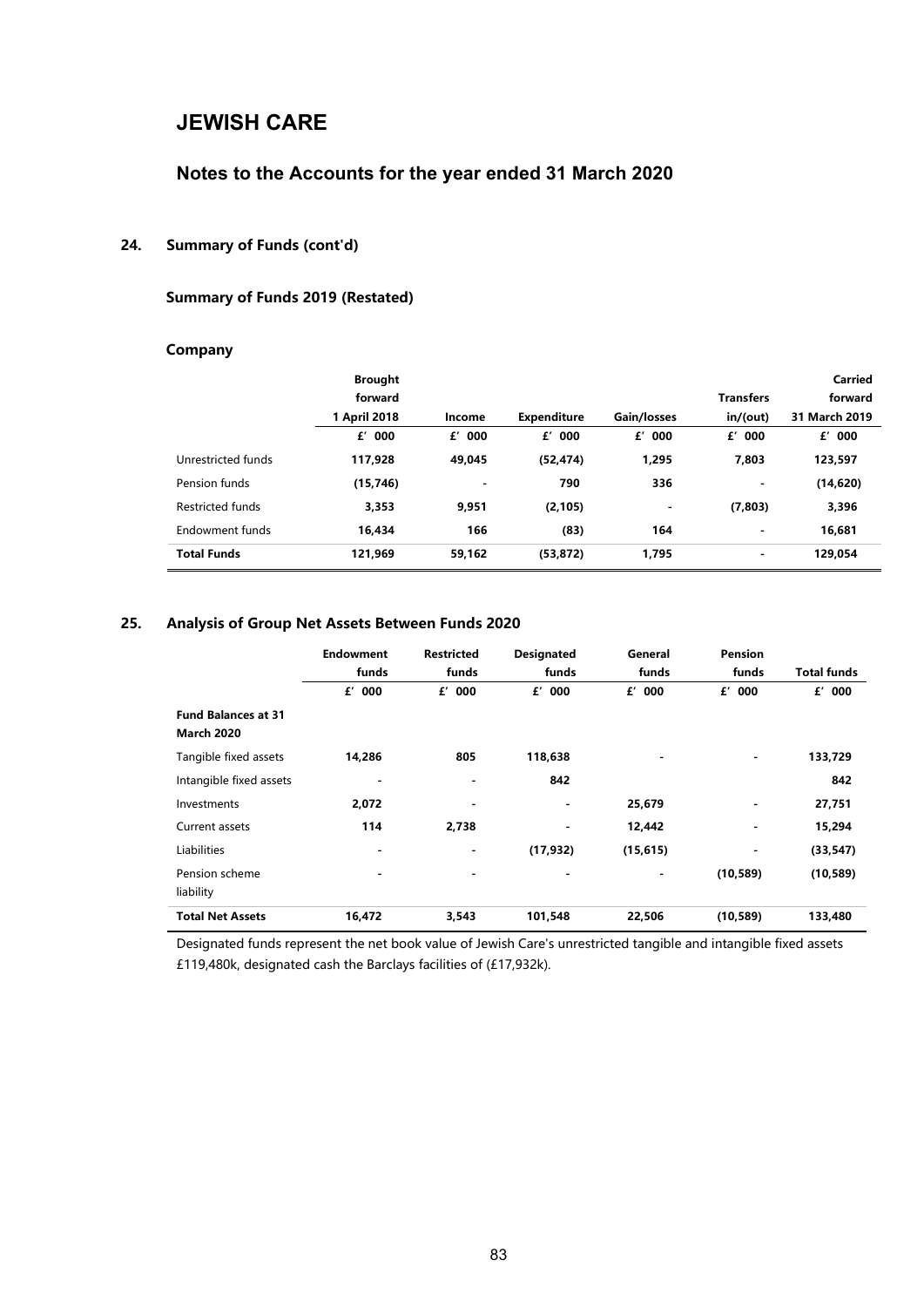## **Notes to the Accounts for the year ended 31 March 2020**

### **25. Analysis of Group Net Assets Between Funds 2019**

|                                                 | <b>Endowment</b> | <b>Restricted</b> | <b>Designated</b>        | General  | <b>Pension</b>           |                    |
|-------------------------------------------------|------------------|-------------------|--------------------------|----------|--------------------------|--------------------|
|                                                 | funds            | funds             | funds                    | funds    | funds                    | <b>Total funds</b> |
|                                                 | $f'$ 000         | $E'$ 000          | $f'$ 000                 | $f'$ 000 | $E'$ 000                 | $E'$ 000           |
| <b>Fund Balances at 31</b><br><b>March 2019</b> |                  |                   |                          |          |                          |                    |
| Tangible fixed assets                           | 14,422           | 762               | 112,625                  |          |                          | 127,809            |
| Intangible fixed assets                         | ۰                | ۰                 | 994                      |          | ٠                        | 994                |
| Investments                                     | 2,119            | ۰                 | $\overline{\phantom{a}}$ | 27,216   | ٠                        | 29,335             |
| Current assets                                  | 140              | 2,645             | $\overline{\phantom{0}}$ | 6,920    | $\overline{\phantom{a}}$ | 9,705              |
| <b>Liabilities</b>                              |                  | ۰                 | (12, 532)                | (9,938)  | $\overline{\phantom{a}}$ | (22, 470)          |
| Pension scheme<br>liability                     | ۰                | ۰                 |                          | ۰        | (14, 620)                | (14,620)           |
| <b>Total Net Assets</b>                         | 16,681           | 3,407             | 101,087                  | 24,198   | (14,620)                 | 130,753            |

Designated funds represent the net book value of Jewish Care's unrestricted tangible and intangible fixed assets £113,619k, designated cash the Barclays facilities of (£12,532k).

|                            | <b>Endowment</b> | <b>Restricted</b> | <b>Designated</b> | General   | <b>Pension</b> |                    |
|----------------------------|------------------|-------------------|-------------------|-----------|----------------|--------------------|
|                            | funds            | funds             | funds             | funds     | funds          | <b>Total funds</b> |
|                            | $E'$ 000         | $f'$ 000          | $f'$ 000          | $f'$ 000  | $E'$ 000       | $f'$ 000           |
| <b>Fund Balances at 31</b> |                  |                   |                   |           |                |                    |
| <b>March 2020</b>          |                  |                   |                   |           |                |                    |
| Tangible fixed assets      | 14,285           | 805               | 117,950           | 714       | ۰.             | 133,754            |
| Intangible fixed assets    | ۰                | ٠                 | 842               | ٠         | ۰              | 842                |
| Investments                | 2,072            | ۰                 | 9                 | 25,927    | ۰              | 28,008             |
| Current assets             | 115              | 2,703             | ٠                 | 6,692     | ٠              | 9,510              |
| Liabilities                | ٠                | ٠                 | (17, 932)         | (11, 868) | ۰.             | (29, 800)          |
| Pension scheme             | ۰                | ۰                 | ٠                 | ۰.        | (10, 589)      | (10, 589)          |
| liability                  |                  |                   |                   |           |                |                    |
| <b>Total Net Assets</b>    | 16,472           | 3,508             | 100,869           | 21,465    | (10, 589)      | 131,725            |

### **Analysis of Company Net Assets Between Funds 2020**

Designated funds represent the net book value of Jewish Care's unrestricted tangible and intangible fixed assets £118,792k, investments of £9k and the Barclays facilities of (£17,932k).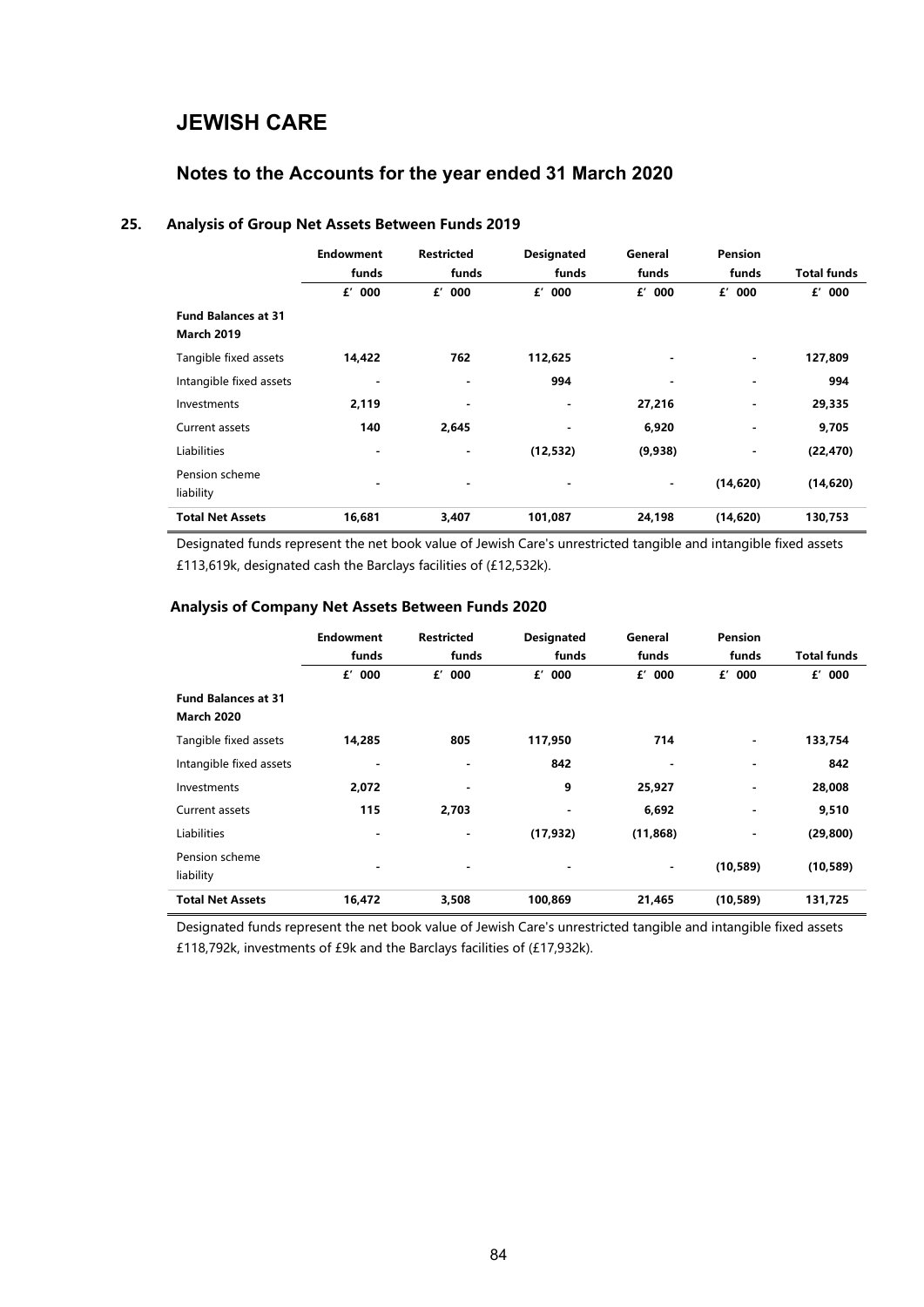## **Notes to the Accounts for the year ended 31 March 2020**

#### **25. Summary of Funds (cont'd)**

#### **Analysis of Company Net Assets Between Funds 2019 (Restated)**

|                                                 | <b>Endowment</b> | <b>Restricted</b> | <b>Designated</b>        | General  | <b>Pension</b> |                    |
|-------------------------------------------------|------------------|-------------------|--------------------------|----------|----------------|--------------------|
|                                                 | funds            | funds             | funds                    | funds    | funds          | <b>Total funds</b> |
|                                                 | $E'$ 000         | $f'$ 000          | $E'$ 000                 | $E'$ 000 | $f'$ 000       | $f'$ 000           |
| <b>Fund Balances at 31</b><br><b>March 2019</b> |                  |                   |                          |          |                |                    |
| Tangible fixed assets                           | 14,422           | 762               | 111,640                  | 743      | -              | 127,567            |
| Intangible fixed assets                         |                  | ٠                 | 994                      |          | ٠              | 994                |
| Investments                                     | 2,121            | ۰                 | 9                        | 27,462   |                | 29,592             |
| Current assets                                  | 138              | 2,634             | $\overline{\phantom{0}}$ | 4,513    | ٠              | 7,285              |
| Liabilities                                     | ٠                | ٠                 | (12, 532)                | (9,232)  | ٠              | (21, 764)          |
| Pension scheme<br>liability                     |                  |                   |                          | ۰        | (14, 620)      | (14,620)           |
| <b>Total Net Assets</b>                         | 16,681           | 3,396             | 100,111                  | 23,486   | (14, 620)      | 129,054            |

Designated funds represent the net book value of Jewish Care's unrestricted tangible and intangible fixed assets £112,634k, investments of £9k and the Barclays facilities of (£12,532k).

#### **26. Fair Value Reserve Group**

Included within the unrestricted and endowment reserves are the following investment revaluation on both investments and investment property amounts, investment property amounts in the unrestricted reserves are a negative (£33k) (2018/19 a negative (£33k)) the balance of the revaluation reserve relates to investments. This note is for information only, a fair value reserve is not held separately.

| <b>Total revaluation reserve</b><br>5,654 | 6,802    |
|-------------------------------------------|----------|
| 392<br>Endowment reserves                 | 544      |
| Unrestricted reserves<br>5,262            | 6,258    |
| £' 000                                    | $f'$ 000 |
| 2020                                      | 2019     |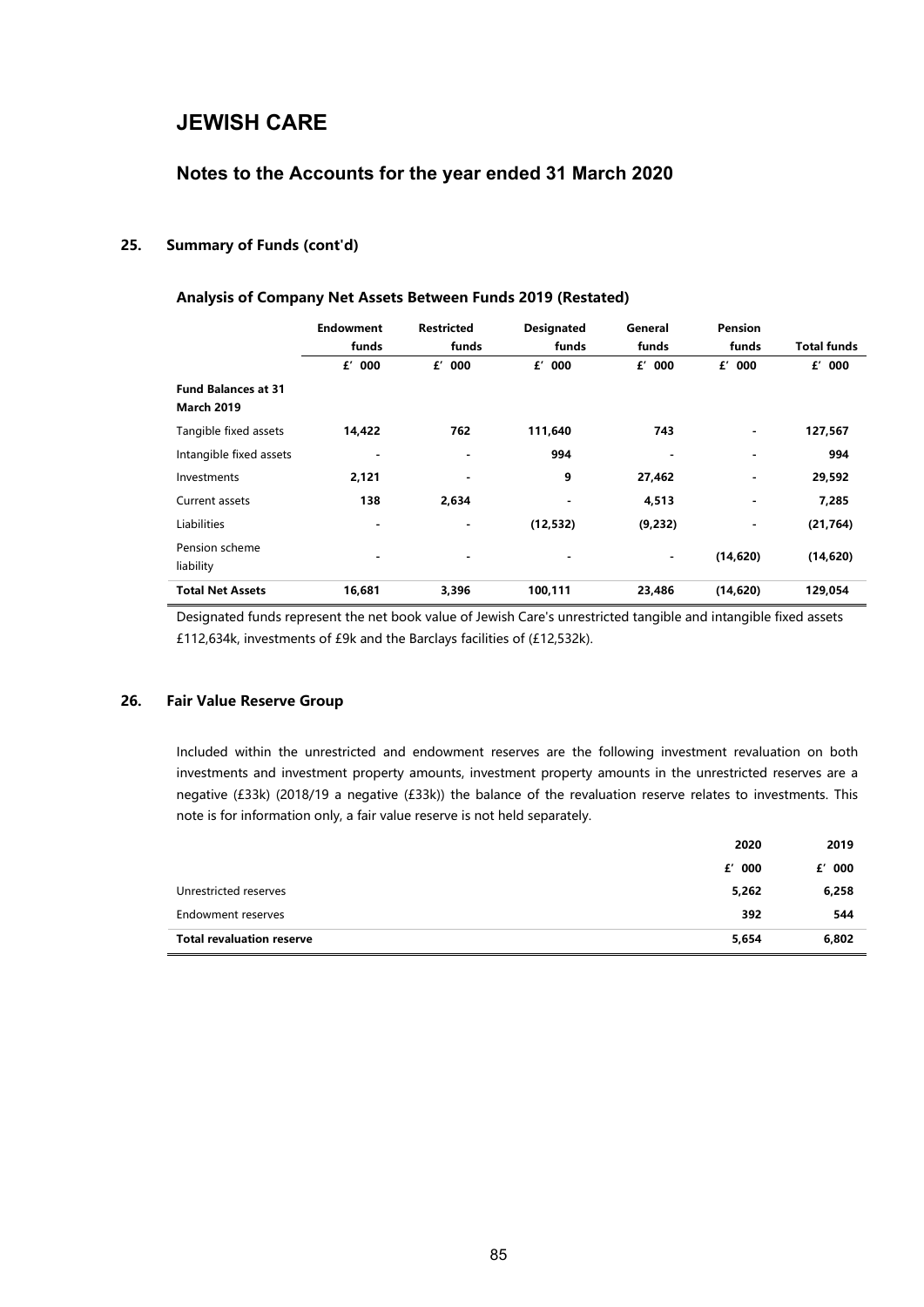# **Notes to the Accounts for the year ended 31 March 2020**

## **27. Notes to the Statement of Cash Flow**

## **Reconciliation of net income to net cash outflow from operating activities**

|                                                    | 2020     | 2019     |
|----------------------------------------------------|----------|----------|
|                                                    | $f'$ 000 | $f'$ 000 |
| Net income for the year                            | 677      | 5,160    |
| <b>Adjustments for:</b>                            |          |          |
| Depreciation and amortisation charges              | 3,664    | 2,984    |
| <b>Bad Debt Write Off</b>                          | 94       |          |
| Asset write off                                    | 520      |          |
| Profit on disposal of Property                     | (485)    | (65)     |
| Gift of Property – Investment Asset                | 59       | (1, 288) |
| Increase in creditors within one year              | 1,050    | 1,429    |
| Adjustment for pension funding                     | (606)    | (790)    |
| (Increase)/decrease in debtors & stock             | (10)     | 736      |
| Net dividends, interest and returns on investments | (827)    | (943)    |
| Net cash provided by operating activities          | 4,136    | 7,223    |

# **Analysis of changes in cash during the year**

|                 | $f'$ 000 | $f'$ 000  |
|-----------------|----------|-----------|
| At 1 April      | 4,332    | 14,486    |
| Net cash inflow | 1,952    | (10, 154) |
| At 31 March     | 6,284    | 4,332     |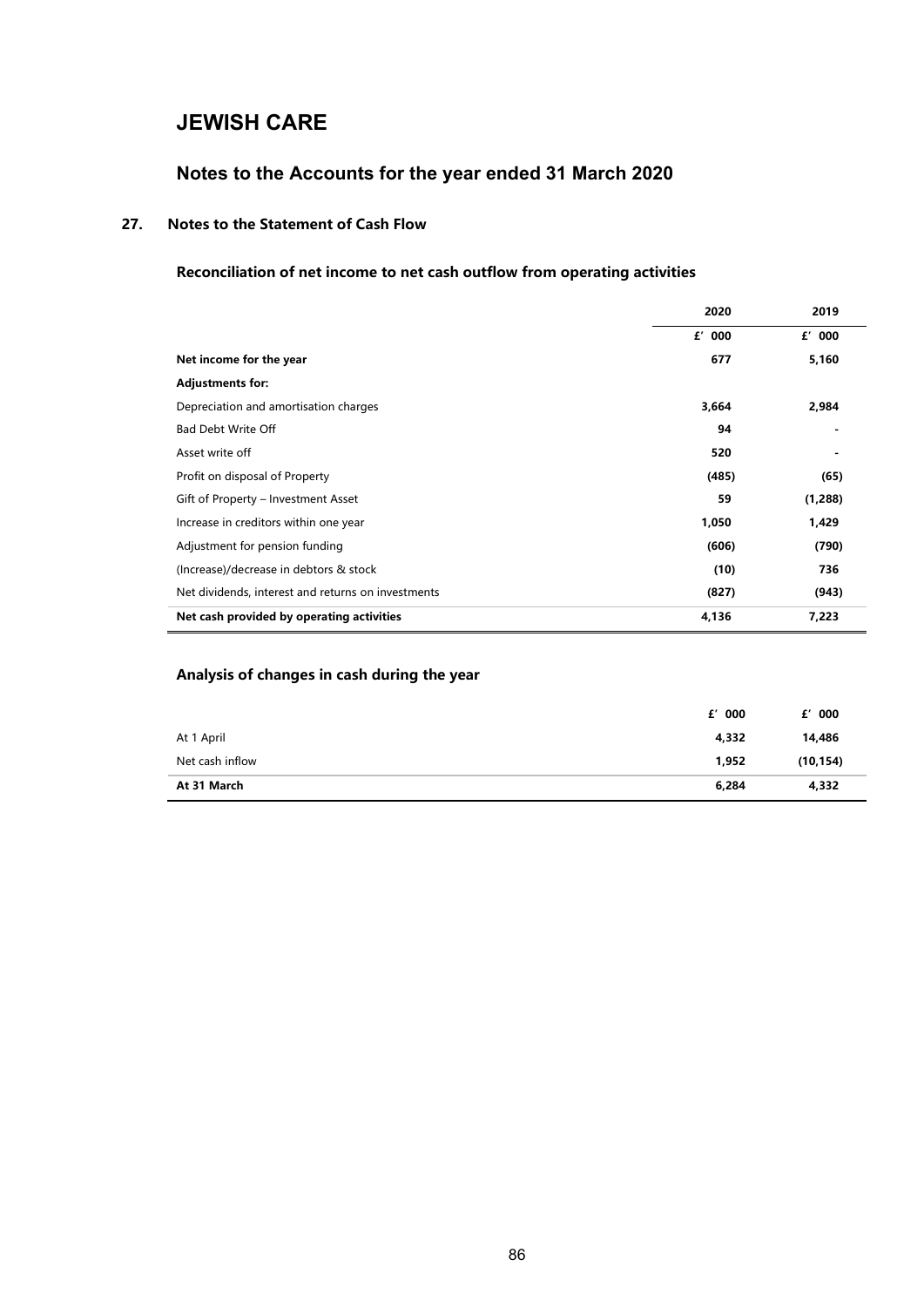# **Notes to the Accounts for the year ended 31 March 2020**

## **27. Notes to the Statement of Cash Flow (cont'd)**

## **Analysis of change in net debt for the year**

|                          | At           |          | At 31 March |  |
|--------------------------|--------------|----------|-------------|--|
|                          | 1 April 2019 | Cashflow | 2020        |  |
|                          | $f'$ 000     | $E'$ 000 | $f'$ 000    |  |
| Cash at bank and on hand | 4,332        | 1,952    | 6,284       |  |
| Barclays Ioan            | (12, 532)    | (5,650)  | (18, 182)   |  |
|                          | (8, 200)     | (3,698)  | (11, 898)   |  |

### **Analysis of cash and cash equivalents**

|                                      | 2020   | 2019     |
|--------------------------------------|--------|----------|
|                                      | £' 000 | $f'$ 000 |
| Cash in Hand                         | 5,831  | 3,882    |
| Notice deposits (less than 3 months) | 453    | 450      |
| Total cash and cash equivalents      | 6,284  | 4,332    |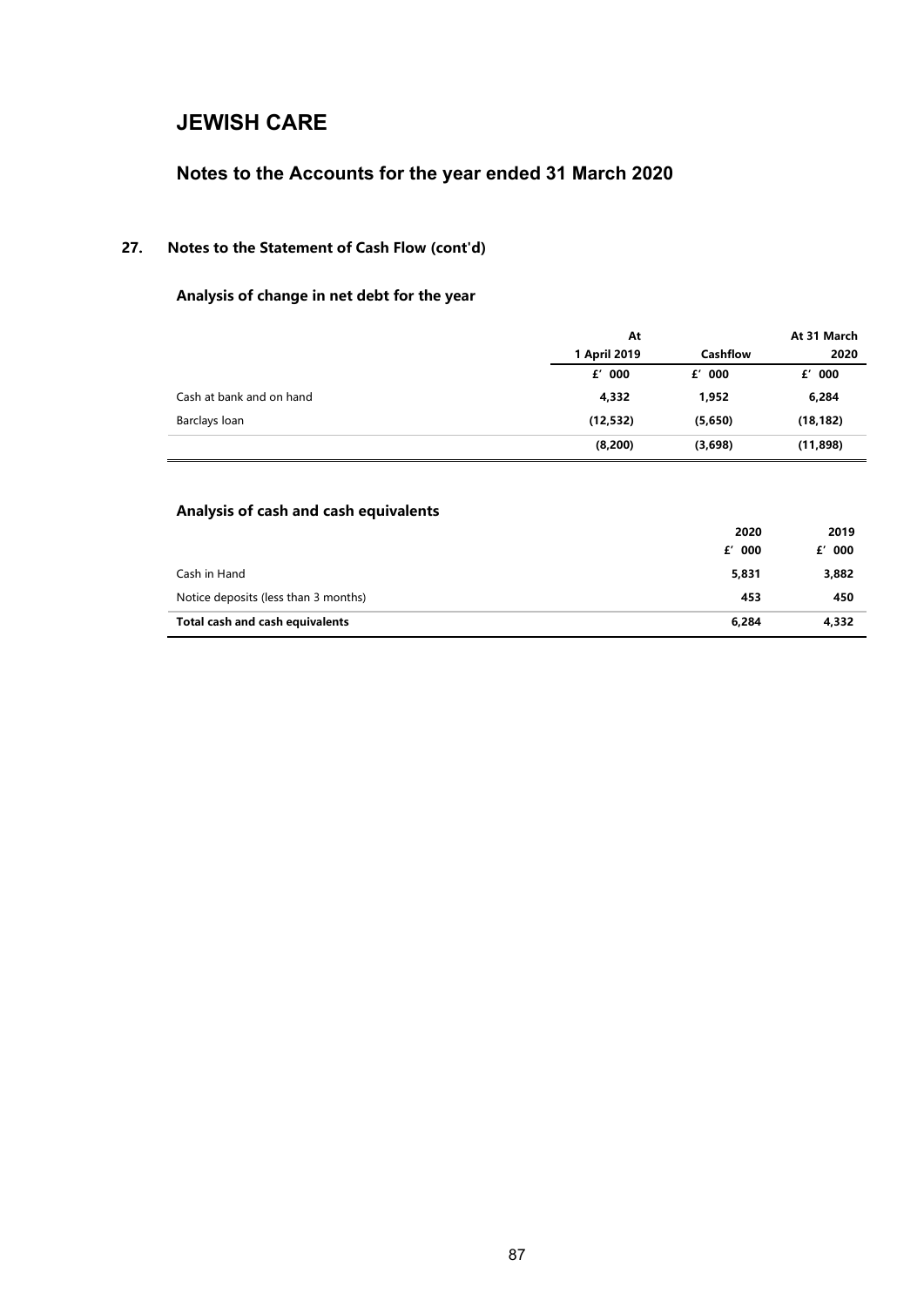### **Notes to the Accounts for the year ended 31 March 2020**

#### **28. Pensions**

#### **General**

Jewish Care has two pension schemes, the first being the Group Personal Pension plan, a defined contribution scheme administered by Legal and General, with total contributions (employer and employee) of £2.8m being paid in the year ended 31 March 2020, (2018/19: £2.8m). Pension liabilities at the 31 March 2020 were £307,699 due to timing (2018/19: £293,013). The second scheme is the Jewish Care Pension Scheme, a defined benefit scheme for the benefit of the employees; the scheme was closed to new entrants on the 1 February 2006 and closed to future benefit accrual as at the 31 March 2011. The assets of the scheme are administered by the Jewish Care Pension Scheme Trustees in a fund separate from that of the Charity. A full actuarial valuation was carried out at 1 April 2019 by Barnet Waddingham. In relation to the deficit on the defined benefit pension scheme, an arrangement is in place for Jewish Care and JCHA (Jewish Community Housing Association) agreed by the Jewish Care Pension Trustees in relation to the actuarial assumptions and the recovery plan with relevant contribution arrangements. A collateral security arrangement (fixed security on the Maurice and Vivienne Wohl Campus) a deed of priority and a revised investment strategy have been agreed by Jewish Care and the Pension Trustees. This reduces the charity's exposure to any potential deterioration of the funding position in the future. In agreement with the Pension Trustees, the contributions to the scheme from Jewish Care continued at an annual payment of £1.6m from April 2020 (£1.5m April 2019). As part of the Covid-19 financial mitigation, Jewish Care negotiated a 3-month suspension of defined benefit contributions and also a 50% reduction in those contributions on the recommencement of the payments in July 2020 until March 2022 in agreement with the directors of the Jewish Care Pension Trustee.

The cash contribution made by the employers over the financial year in respect of the scheme was £1,638,000 (2018/19: £1,586,000). The charge to the accounts under FRS102 was £606,000 (2018/19: £796,000). The contribution rate made by the Company as a percentage of pensionable salary was 4% (2018/19: 4%).

|                                               | 2020                         | 2019                         |
|-----------------------------------------------|------------------------------|------------------------------|
| Discount rate                                 | 2.35% p.a.                   | 2.40% p.a.                   |
| Retail price index (RPI) inflation            | 2.95% p.a.                   | 3.50% p.a.                   |
| Consumer price index (CPI) inflation          | 1.95% p.a.                   | 2.50% p.a.                   |
| Pension increases                             |                              |                              |
| RPI max 5%                                    | 2.85% p.a.                   | 3.35% p.a.                   |
| <b>RPI max 2.5%</b>                           | 2.15% p.a.                   | 2.30% p.a.                   |
| CPI max 3%                                    | 1.70% p.a.                   | 2.10% p.a.                   |
| Pre and Post retirement mortality assumption* | 100% of S2NXA CMI 2017       | 100% of S2NXA CMI 2017       |
|                                               | $[1.25\%]$                   | $[1.25\%]$                   |
| Tax free cash                                 | Members are assumed to       | Members are assumed to       |
|                                               | commute 25% of their pension | commute 25% of their pension |
|                                               | as tax free cash.            | as tax free cash.            |
|                                               |                              |                              |

#### **The principal actuarial assumptions used in the FRS102 calculations are as set out below:**

**\***see extract from table below for a male and female member at life expectancies age 45 and 65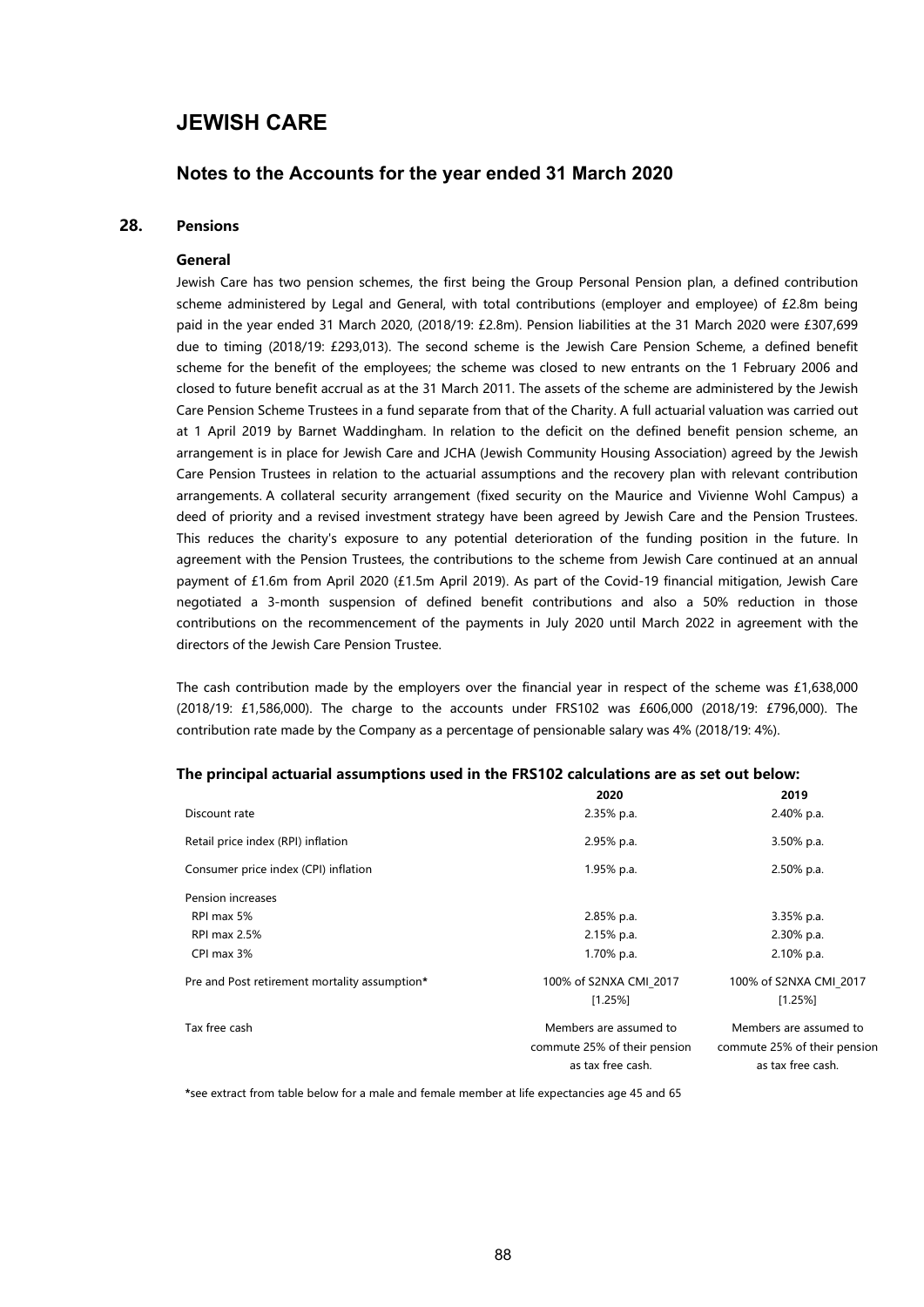# **Notes to the Accounts for the year ended 31 March 2020**

## **28. Pensions (cont'd)**

| Life expectancy at age 65                      | 31 March 2020 | 31 March 2019 |
|------------------------------------------------|---------------|---------------|
| <b>Mortality assumption</b>                    | Years         | Years         |
|                                                |               |               |
| Male currently aged 45                         | 23.7          | 23.6          |
| Female currently aged 45                       | 26.2          | 25.7          |
| Male currently aged 65                         | 22.4          | 22.2          |
| Female currently aged 65                       | 24.8          | 24.2          |
|                                                |               |               |
| <b>Amounts recognised in the Balance Sheet</b> | Value at      | Value at      |
|                                                | 31 March 2020 | 31 March 2019 |
|                                                | $E'$ 000      | $f'$ 000      |
| <b>Fair value of assets</b>                    | 54,027        | 52,338        |
| Present value of funded obligations            | (64, 616)     | (66, 958)     |
| (Deficit)                                      | (10, 589)     | (14, 620)     |

| Amounts recognised in the Statement of Financial | 31 March 2020 | 31 March 2019  |  |
|--------------------------------------------------|---------------|----------------|--|
| <b>Activities over the year</b>                  | $f'$ 000      | $f'$ 000       |  |
| Current service cost                             |               | $\overline{a}$ |  |
| Administration costs                             | 271           | 262            |  |
| Interest on liabilities                          | 1.582         | 1,712          |  |
| Interest in assets                               | (1,247)       | (1,312)        |  |
| Past service cost                                | ۰             | 134            |  |
| <b>Total</b>                                     | 606           | 796            |  |

| Re-measurements over the year                        | 31 March 2020 | 31 March 2019 |
|------------------------------------------------------|---------------|---------------|
|                                                      | $E'$ 000      | $E'$ 000      |
| (Gain) on scheme assets in excess of interest        | (1, 176)      | (2,679)       |
| Experience loss/(gain) on liabilities                | 635           | (279)         |
| Loss from changes to demographic assumptions         | 1.156         |               |
| (Gains)/Losses from changes to financial assumptions | (3,614)       | 2,622         |
| Total re-measurements (gain)/loss                    | (2,999)       | (336)         |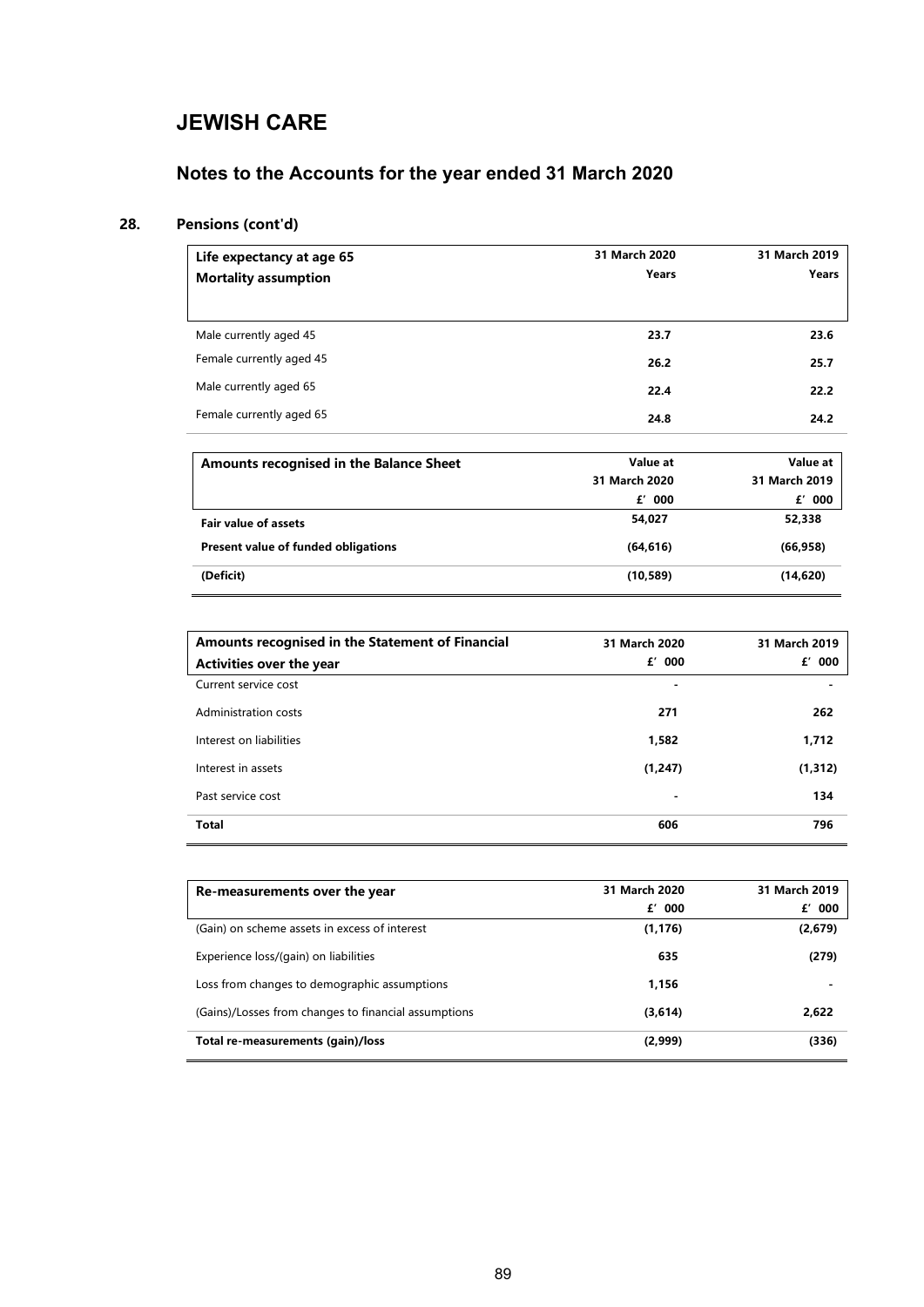# **Notes to the Accounts for the year ended 31 March 2020**

## **28. Pensions (cont'd)**

## **Reconciliation of assets and Defined Benefit Obligation**

| The change in the assets over the period was:       | 31 March 2020 | 31 March 2019 |
|-----------------------------------------------------|---------------|---------------|
|                                                     | $f'$ 000      | $E'$ 000      |
| Fair value of assets at the beginning of the period | 52,338        | 50,685        |
| Interest on assets                                  | 1.247         | 1,312         |
| <b>Employer contributions</b>                       | 1,638         | 1,586         |
| Benefits paid                                       | (2, 101)      | (3,662)       |
| <b>Administration Costs</b>                         | (271)         | (262)         |
| Return on plan assets less interest                 | 1.176         | 2,679         |
| Fair value of assets at the end of the period       | 54,027        | 52,338        |

| Analysis of scheme assets          | 31 March 2020 | 31 March 2019 |
|------------------------------------|---------------|---------------|
|                                    | £' 000        | $f'$ 000      |
| Equities                           | 11,387        | 12,140        |
| Credit funds                       | 25,402        | 26,346        |
| Liability driven investments (LDI) | 14.290        | 13,239        |
| Annuity policies                   | 361           | 347           |
| Cash and net current assets        | 2,587         | 266           |
|                                    | 54,027        | 52,338        |

| The change in the liabilities over the period was:        | 31 March 2020 | 31 March 2019 |
|-----------------------------------------------------------|---------------|---------------|
|                                                           | $f'$ 000      | $f'$ 000      |
| Defined Benefit Obligation at the beginning of the period | 66.958        | 66,431        |
| Past service cost                                         |               | 134           |
| Interest cost                                             | 1,582         | 1,712         |
| Benefits paid                                             | (2, 101)      | (3,662)       |
| Experience loss/(gain) on defined benefit obligation      | 635           | (279)         |
| Changes to demographic assumptions                        | 1,156         | ٠             |
| Changes to financial assumptions                          | (3,614)       | 2,622         |
| Defined Benefit Obligation at the end of the period       | 64,616        | 66,958        |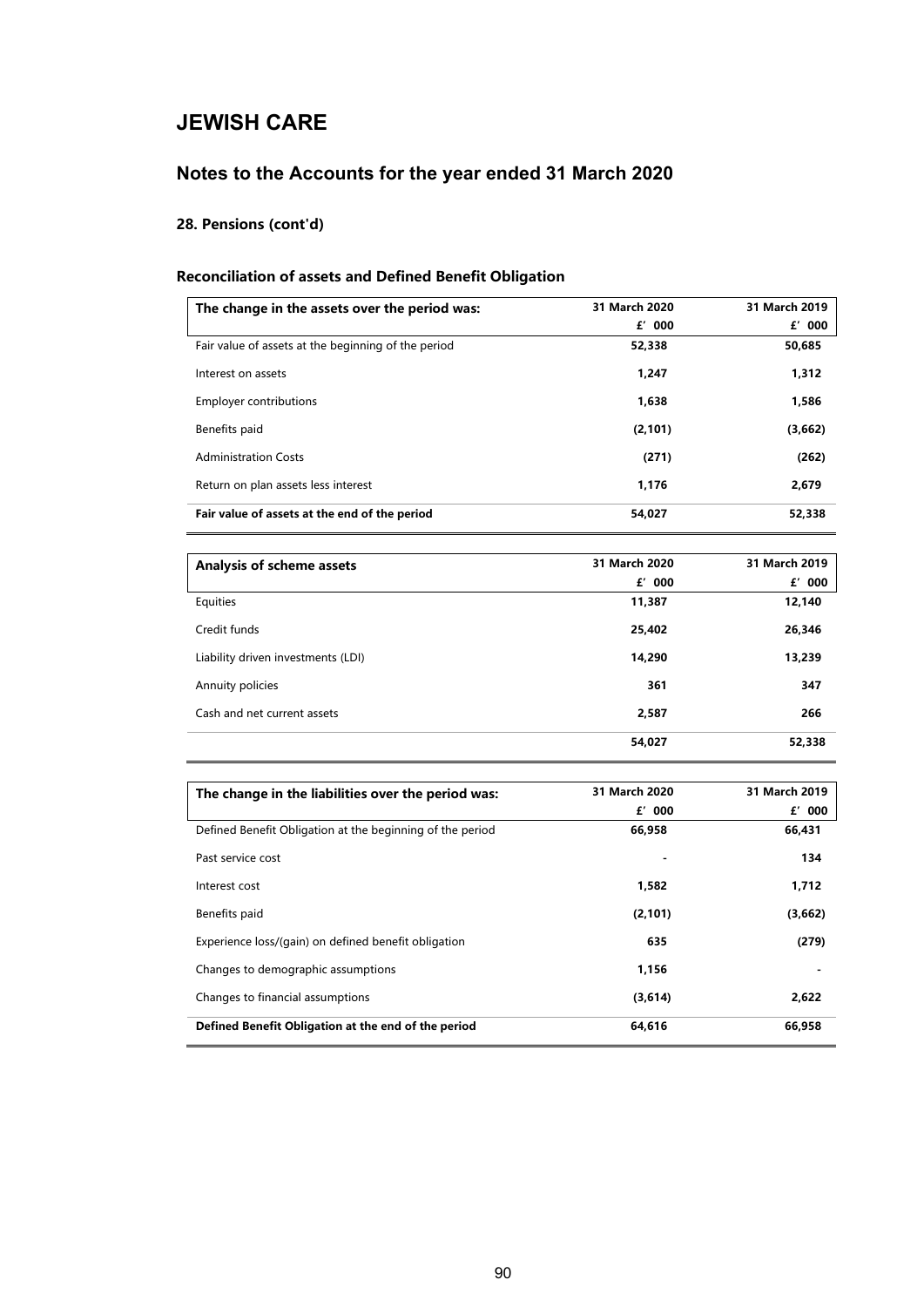## **Notes to the Accounts for the year ended 31 March 2020**

### **29. Commitments under operating leases**

#### **Group - Payments**

The groups future minimum operating lease payments are as follows:

|                            | 2020     | 2019     |
|----------------------------|----------|----------|
|                            | $f'$ 000 | $f'$ 000 |
| Within one year            | 318      | 573      |
| Between one and five years | 960      | 954      |
| Over five years            | 2,907    | 3,121    |

#### **Company - Payments**

The company's future minimum operating lease payments are as follows:

| are as follows.            |        |          |
|----------------------------|--------|----------|
|                            | 2020   | 2019     |
|                            | £' 000 | $f'$ 000 |
| Within one year            | 114    | 366      |
| Between one and five years | 142    | 123      |

### **30. Contingent Assets**

L,

-

At 31 March 2020, the Group had been notified of their legal entitlement to legacies but the amount is subject to finalisation. Amounts due will be recognised in the accounts when the values are determined with reasonable certainty.

### **31. Capital Commitments**

In July 2017, Community Trading Limited entered into a capital commitment to develop the care campus, Sandringham at Stanmore. The unexpired amount of the capital commitment at the 31 March 2020 is £9.1m (amount committed at the 31 March 2019 £15.7m).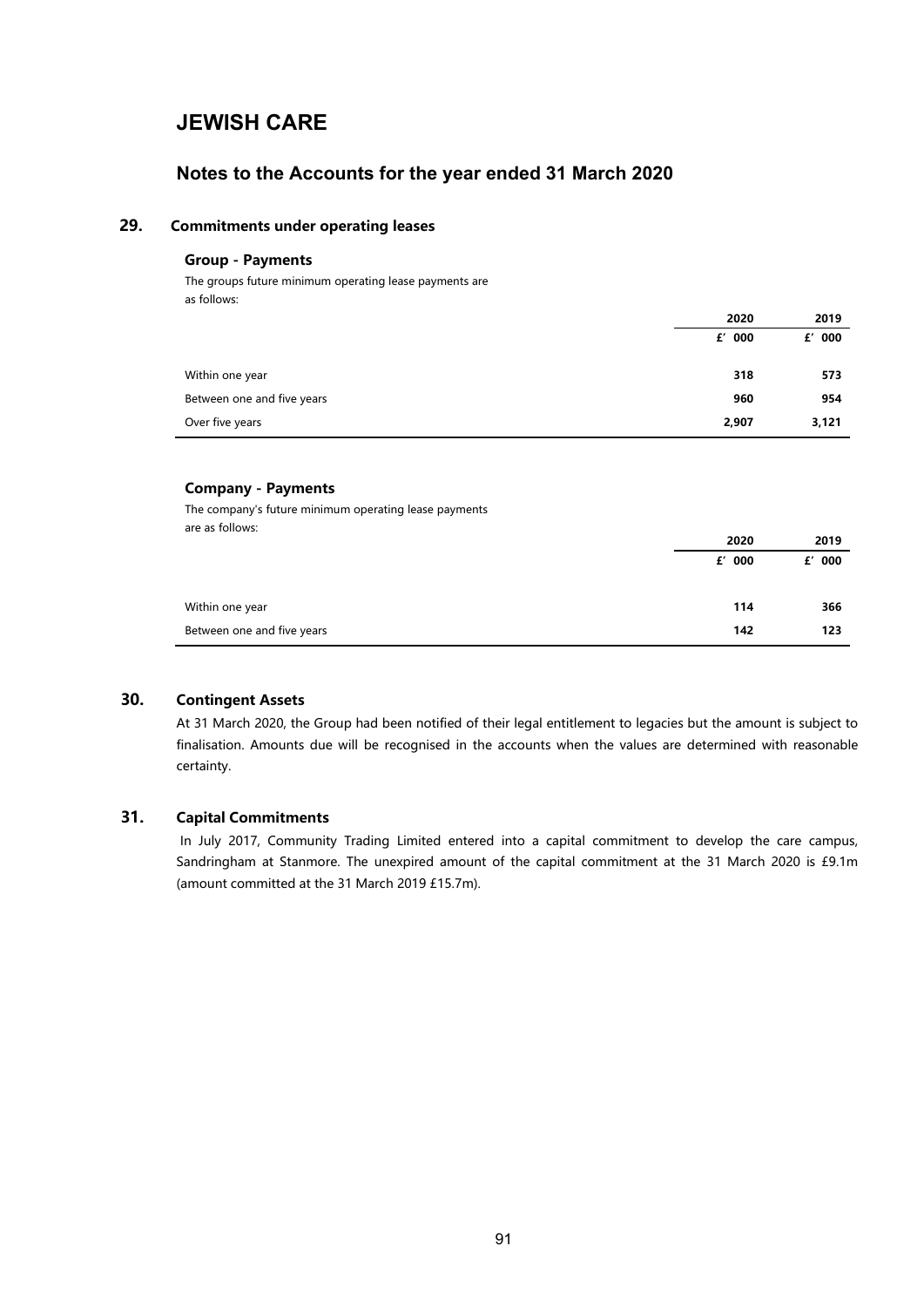## **Notes to the Accounts for the year ended 31 March 2020**

#### **32. Related Party Transactions**

In 2020 the following transactions took place between the Charity and its related parties:

#### **Community Trading Limited (Subsidiary):**

The transfer under gift aid of the trading profits of Community Trading Limited (CTL) in the amount of £841,393 (2018/19: £704,688) to Jewish Care. At the 31 March 2020 there were amounts owed by Community Trading Limited of £1,224,882 (2018/19: owed to £979,889). Jewish Care finances the development activities of Community Trading Limited via capital donations and a commercial loan facility in its name. Monies advanced by Jewish Care to CTL to fund the construction activities in the year ended 31 March 2020 were £6,123,368 (2018/19 £26,469,723) in tandem the capitalised value of work in progress construction work is transferred to Jewish Care £6,151,987 (2018/19 £25,845,348) with £3,627,126 eliminated on consolidation. The £3,627,126 is owed to Community Trading Limited at the 31 March 2020 (2018/19 £NIL).

#### **Joel Emanuel Trust (JET) (Linked Charity):**

Jewish Care operates Sidney Corob House on behalf of the Joel Emanuel Trust. At the 31 March 2020 there were amounts owed to the Joel Emanuel Trust of £290,616 (2018/19 owed to the Joel Emanuel Trust £322,177). Jewish Care operates Sidney Corob House and the Wohl Court Retirement Living scheme on behalf of the Joel Emanuel Trust, the nature of transfers to and from JET relate to operational income received and charges incurred by Jewish Care on behalf of JET. Respective operational charges of £1,444,377 (2018/19 £1,287,964), operational income of £1,459,317 (2018/19 £1,480,803) and £13,474 (2018/19 £84,624) in balance sheet movements were transferred to the JET entity for Sidney Corob in the year. Respective operational charges of £145,430 (2018/19: £64,525) and operational income of £205,404 (2018/19: £11,227) were transferred to the JET entity for Wohl Court in the year ended 31 March 2020.

#### **JC Switzerland Foundation (Common Trustee):**

JC Switzerland is an independent foundation. At the 31 March 2020 there were amounts owed to Jewish Care of £36,483 (2018/19 £36,483).

#### **Jewish Association for Mental Illness (JAMI) (Subsidiary):**

The transfer of grant funding to the Jewish Association for Mental Illness in the amount of £765,257 (2018/19: £765,257). At the 31 March 2020 there was an amount due to Jewish Care of £46,663 from the Jewish Association for Mental Illness (2018/19: owed to Jewish Care £1,311). Charges of £47,974 have been applied by Jewish Care to JAMI for property and IT costs in the year ended 31 March 2020 (2018/19 £60,469).

#### **Jewish Care Staff Benevolent Association (Related Party)**

The Jewish Care Staff Benevolent Association is a separate Charity with registration number 220470. Members of the Association are Jewish Care staff members, the aim of the Charity is to grant relief and assistance to Jewish Care staff. Loans are advanced by an independent loans committee and repaid via repayments mandated to salaries. The related party balance with Jewish Care at the 31 March 2020 is £356,918 (2018/19:£342,069)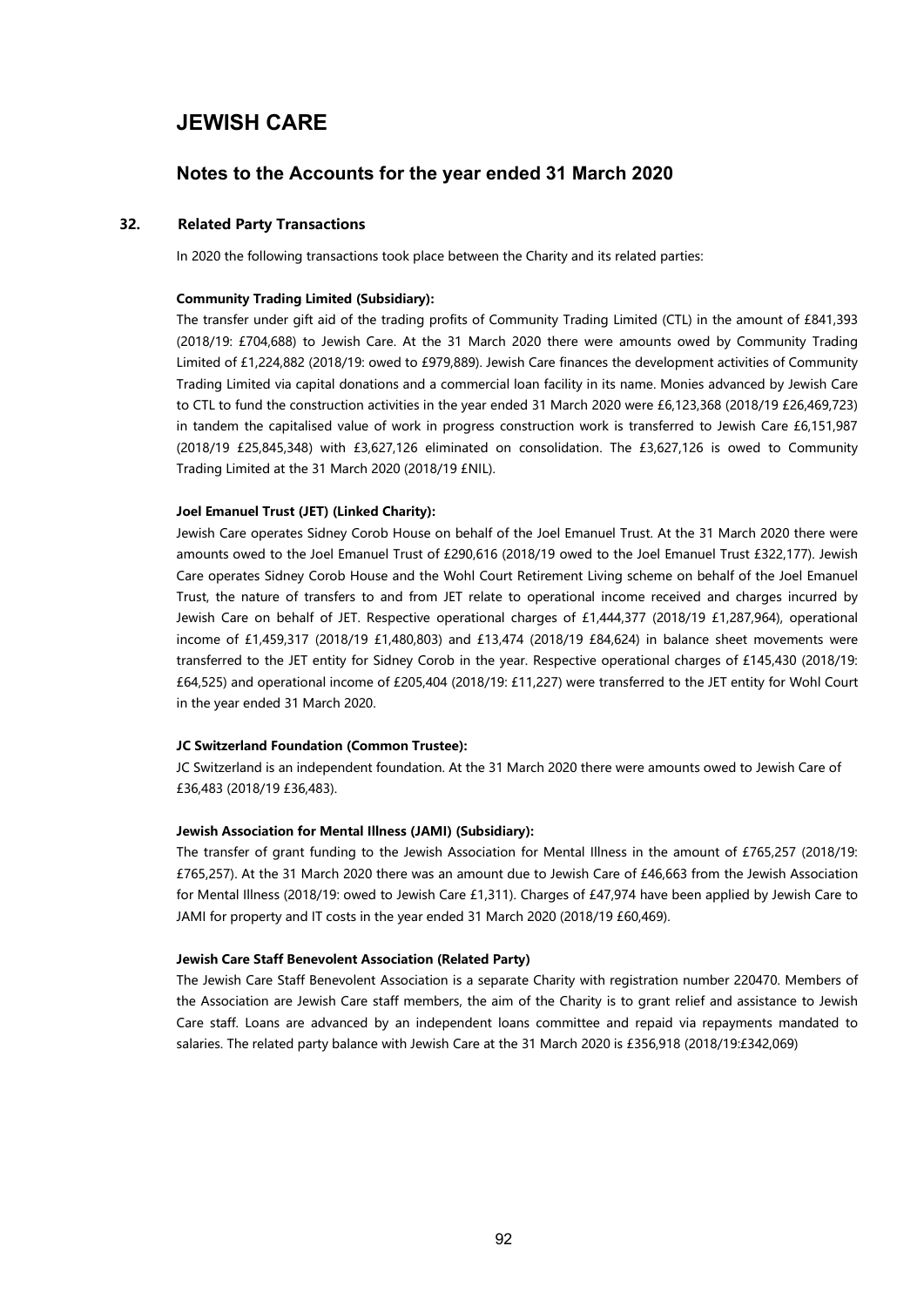## **Notes to the Accounts for the year ended 31 March 2020**

#### **32. Related Party Transactions (cont'd)**

#### **Voluntary Trustee Disclosures cont'd**

Two JAMI Trustees are also Trustees of Charitable Trusts which made donations to JAMI during the year. Robert Shemtob is a Trustee of the K C Shasha Charitable Trust, amount received £105,000 (2018/19: £12,000) and Raymond Harris is a Trustee of the Atkin Foundation, amount received £50,000 (2018/19: £50,000).

Steven Lewis, former Trustee and now appointed President of Jewish Care is a Director of Jewish Community Foundation, Jewish Family Services, Stepney B'nai B'rith Clubs and Settlement and The Friends of the London Jewish Hospital, these are all dormant subsidiaries of Jewish Care.

Steven Lewis is also a Trustee of the Jewish Leadership Council, an independent membership organisation of which Jewish Care paid an annual membership fee of £28,578 for the year ended 31 March 2020 (2018/19: £27,578).

Adam Dawson, Trustee is also the Chair and Trustee of the Jewish Association for Mental Illness, JAMI (subsidiary). JAMI is in receipt of a grant £765,257 from Jewish Care for the year ended 31 March 2020 (2018/19: £765,257).

Graham Edwards, Trustee is also a Director of Castle Water Limited, Jewish Care uses Castle Water as a supplier in the normal course of business and paid £93,714 for utilities in the year ended 31 March 2020 (2018/19:£58,636).

Douglas Krikler, former Trustee was the former Chair and Trustee of the Jewish Association for Mental Illness, JAMI (subsidiary). JAMI is in receipt of a grant £765,257 from Jewish Care for the year ended 31 March 2020 (2018/19: £765,257).

Harold Gittlemon, Trustee is also a Trustee and Vice Chair of Camp Simcha. Camp Simcha rents office space from Jewish Care on an arms length basis, rent received in the normal course of business is £45,409 in the year ended 31 March 2020 (2018/19 £45,409).

Stuart Roden, former Trustee is also a Trustee of the Foundation for Jewish Heritage, Jewish Care paid £1,340 for yoga and heritage workshops in the normal course of business in the year ended 31 March 2020 (2018/19: £NIL).

Matthew Weiner, Trustee is also a Director of the trading subsidiary Community Trading Limited.

Michael Brodtman, Trustee is also a Director of the trading subsidiary Community Trading Limited.

Key Management personnel also comprise the Board of Trustees. None of the Trustees received any remuneration or expenses from their work associated with the Charity. Donations received from Trustees without restrictions were £356k (2018/19: £485k).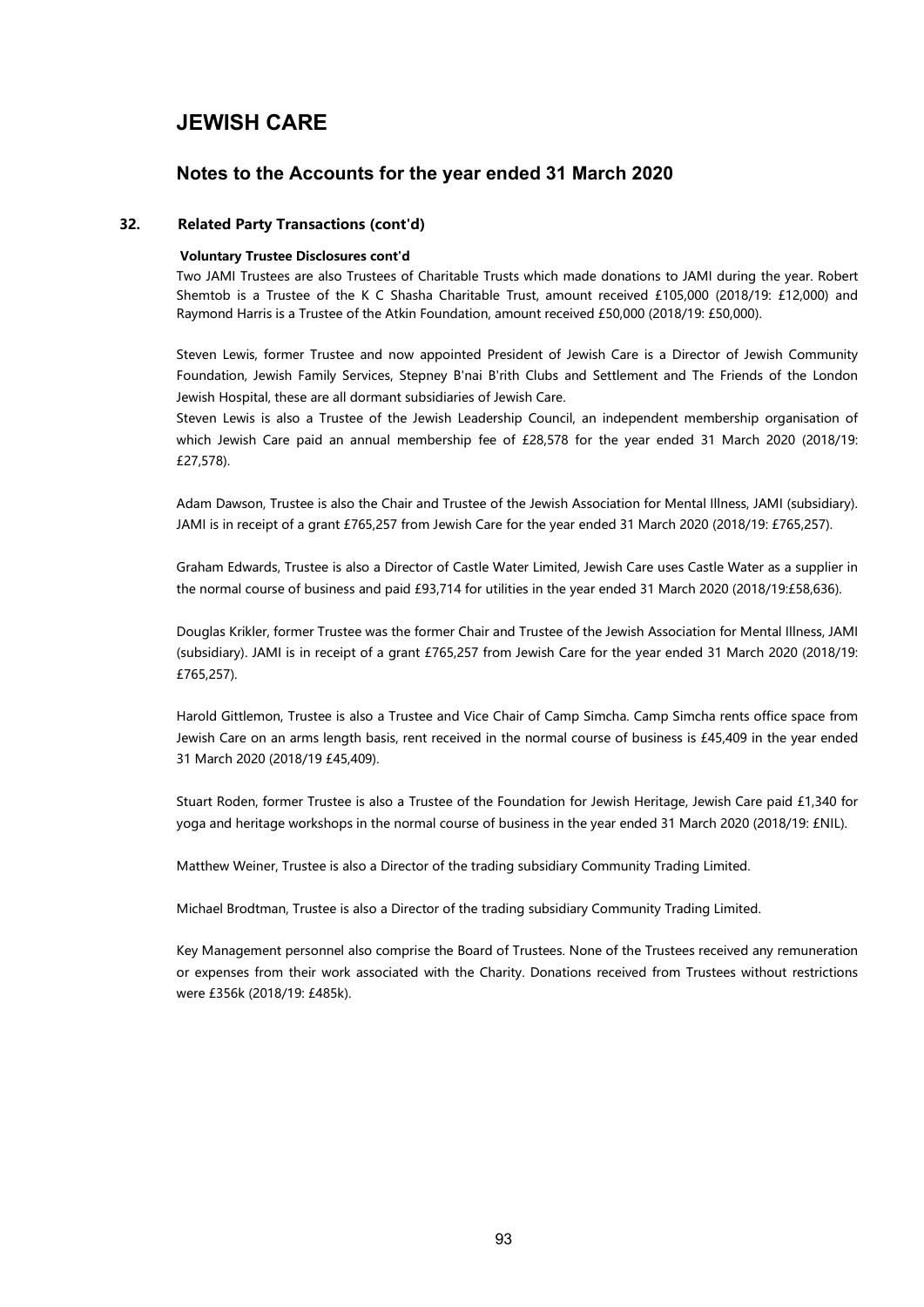## **Notes to the Accounts for the year ended 31 March 2020**

#### **33. Post Balance Sheet Events**

Covid 19 has continued to cause a severe financial impact on the organisation after the year end with reduced income and increased costs, we expect to make a deficit for the year ended 31 March 2021. In light of this the Executive Leadership Team embarked on a number of reset projects across the organisation after the year end.

- We closed Clore Manor, one of our older residential care homes, transferred all of the residents to the newer homes of their choice across the estate and made the staff redundant, this process completed in September 2020.
- A significant restructuring programme also took place in our Day and Community Centres with their continued closure, a number of staff were made redundant with this process completing in January 2021.
- A restructuring programme of our support services also completed in March 2021 with a number of redundancies made across all support departments.
- We released £2.5m of reserves from our investment portfolio in September 2020 primarily to cover lost income from operations.
- A planned property sale has also completed as at the date of accounts signing.

The pandemic is ongoing and it is not possible to reasonably estimate its duration and impact on the financial position on the organisation or future periods, as such it is deemed a non-adjusting event in these financial statements.

#### **34. Prior Period Adjustment**

Following a review of the related party balance accounts of Jewish Care the Trustees have considered the previous accounting treatment of excluding the linked charities from the charity only numbers to be incorrect. SORP FRS102 Para. 25.12 states that branch accounting should be adopted for charities linked by the Charity Commission, that are not subsidiaries, associates or joint ventures.

As set out in Note 14 to these financial statements, Jewish Care operates with a number of linked charities, which had previously been excluded from the charity only accounts and consolidated as a part of the group accounts. The trustees have concluded in line with the SORP requirements that the linked charities, except where they are incorporated and have a separate legal personality, represent branches of Jewish Care. The trustees consider the effect of this error to be material and in accordance with FRS102 Section 10'Accounting policies, estimates and errors' a retrospective adjustment has been recognised to correct the error.

In order to show a true and fair view an adjustment has been processed retrospectively in these financial statements to reclassify the activities and funds of the linked charities on a line by line basis in the charity only activities and funds of Jewish Care. The impact of this adjustment is an increase in charity only unrestricted funds of £4,523k and endowment funds of £7,016k as at 31 March 2019. The impact of this on the assets and liabilities was an increase in tangible fixed assets of £5,804k, an increase in investments of £1,955k, decrease in debtors of £2,961k, an increase in cash of £140k and a decrease in creditors of £6,611k.

The net impact of this adjustment on the charity only surplus for the year ended 31 March 2019 was a reduction of £78k. The impact on the opening balance sheet was £11,597k made up of an increase in charity only unrestricted funds of £4,806k and endowment funds of £6,791k.